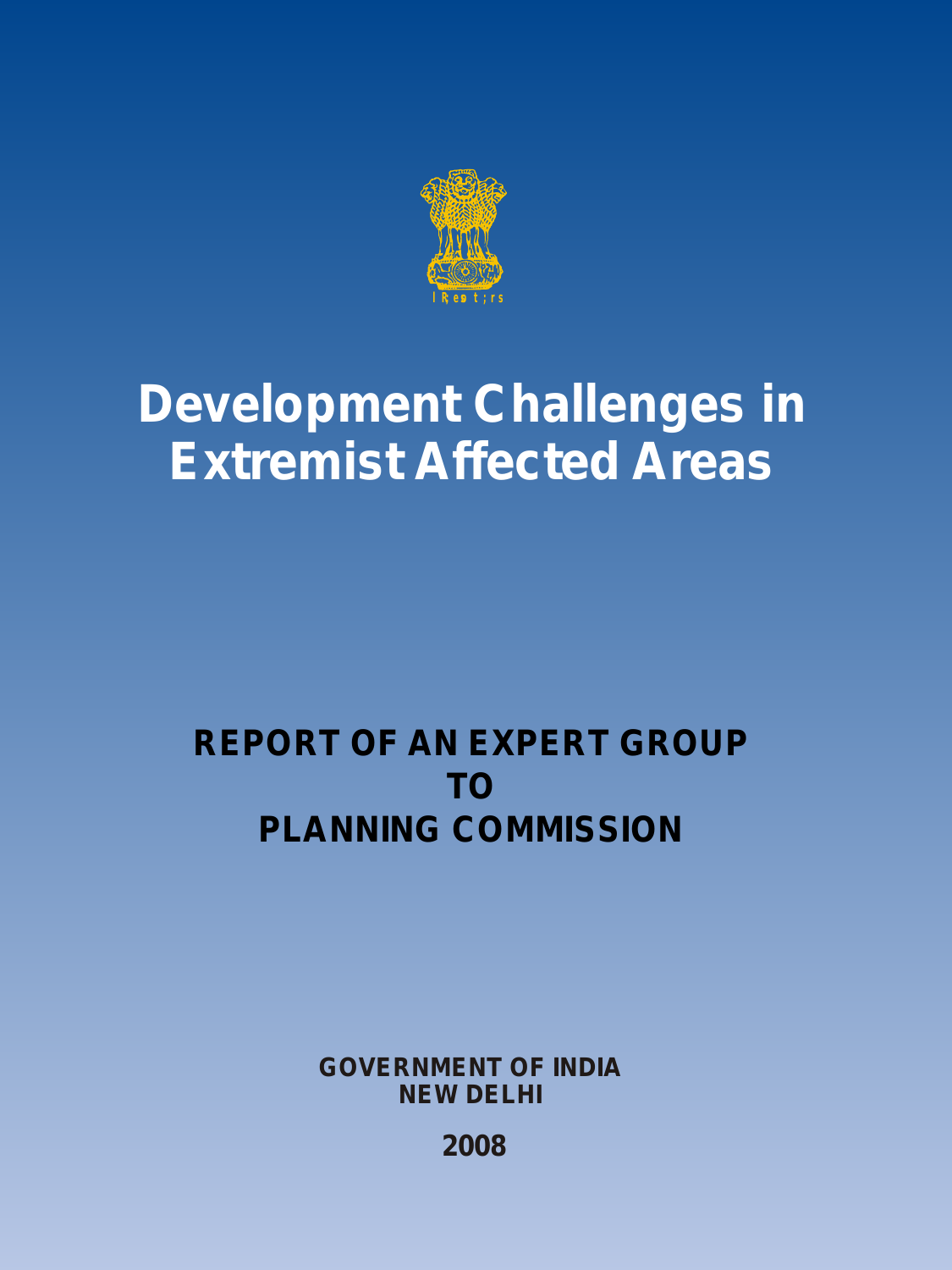## **Development Challenges in Extremist Affected Areas**

### **REPORT OF AN EXPERT GROUP TO PLANNING COMMISSION**



**GOVERNMENT OF INDIA NEW DELHI**

**APRIL, 2008**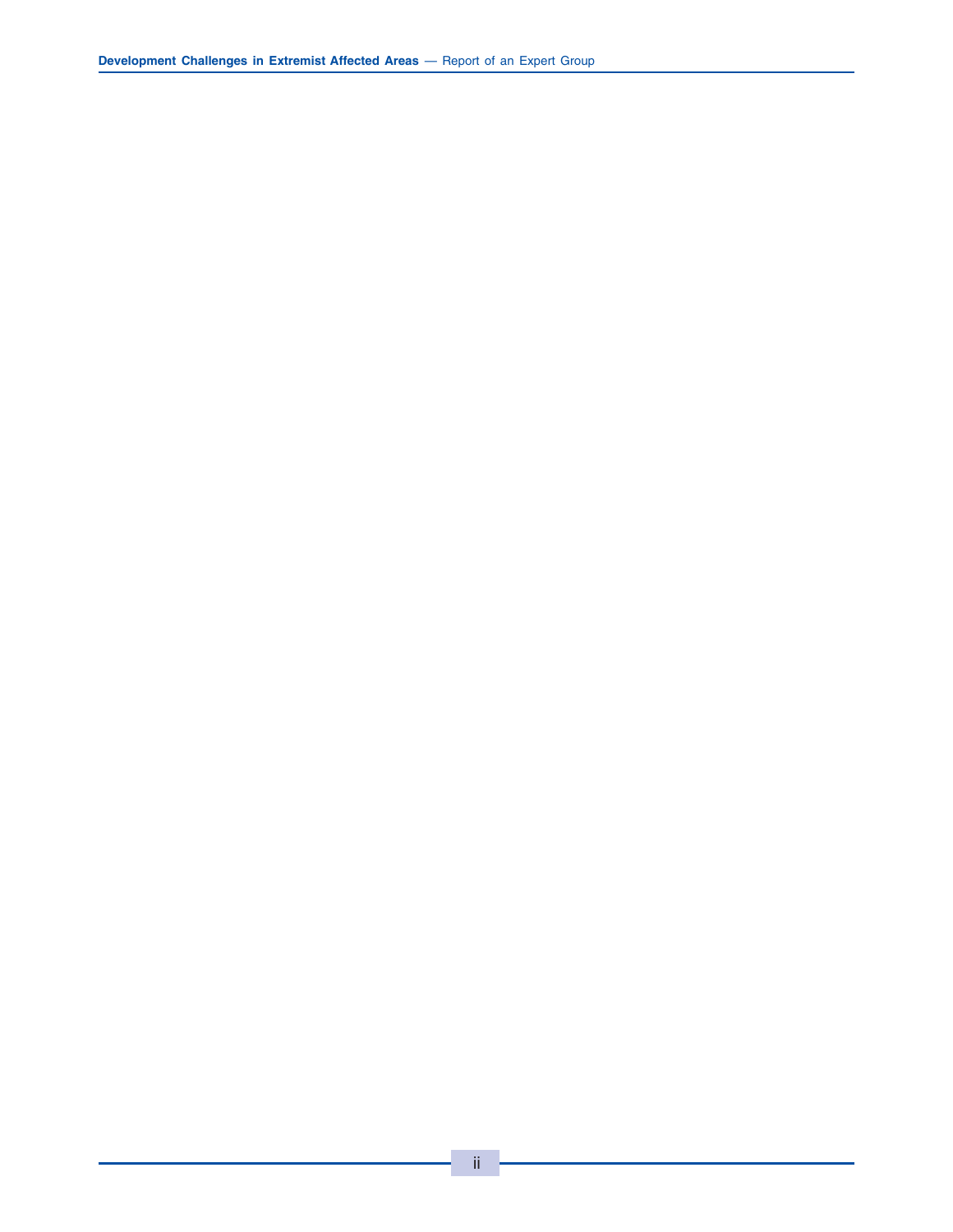### **Contents**

|                  | <b>Prologue</b>                                                | v-vi           |
|------------------|----------------------------------------------------------------|----------------|
| <b>Chapter 1</b> | <b>The Context</b>                                             | 1              |
|                  | <b>Introduction</b>                                            | 1              |
|                  | Social, Economic and Political Context                         | $\overline{c}$ |
|                  | The Condition of Dalits, Adivasis and Women                    | 3              |
|                  | <b>Dalits</b>                                                  | 4              |
|                  | <b>Adivasis</b>                                                | 8              |
|                  | Women                                                          | 10             |
|                  | <b>Access to Basic Resources</b>                               | 11             |
|                  | Forests                                                        | 11             |
|                  | Land                                                           | 11             |
|                  | Special Economic Zones                                         | 12             |
|                  | <b>Common Property Resources</b>                               | 13             |
|                  | Labour, Unemployment and Wages                                 | 14             |
|                  | Displacement and Rehabilitation                                | 15             |
|                  | The Process of Adjudication                                    | 17             |
|                  | <b>Environmental Degradation</b>                               | 17             |
|                  | Political Marginalization of the SCs and STs                   | 18             |
|                  | <b>Some Statistical Pointers</b>                               | 20             |
|                  | Governance                                                     | 20             |
|                  | Concluding Observations.                                       | 29             |
| <b>Chapter 2</b> | <b>Extending Panchayati Raj to the Scheduled Areas (PESA)</b>  | 31             |
|                  | Background                                                     | 31             |
|                  | The Traditional and Formal Systems                             | 32             |
|                  | PESA and the State Legislature                                 | 33             |
|                  | <b>PESA and Panchayats</b>                                     | 33             |
|                  | <b>PESA</b> and the Community                                  | 34             |
|                  | Definition of Village                                          | 34             |
|                  | Competence of the Community                                    | 34             |
|                  | PESA and the Traditional System                                | 35             |
|                  | PESA and its Implementation                                    | 35             |
|                  | <b>States</b>                                                  | 36             |
|                  | Critical Review of PESA FrameFormal Jurisdiction of Gram Sabha | 36             |
|                  | Gram Sabha, Panchayats and the State: A Harmonious Construct   | 37             |
|                  | Harmonization of the Traditional and Formal                    | 37             |

**Page No.**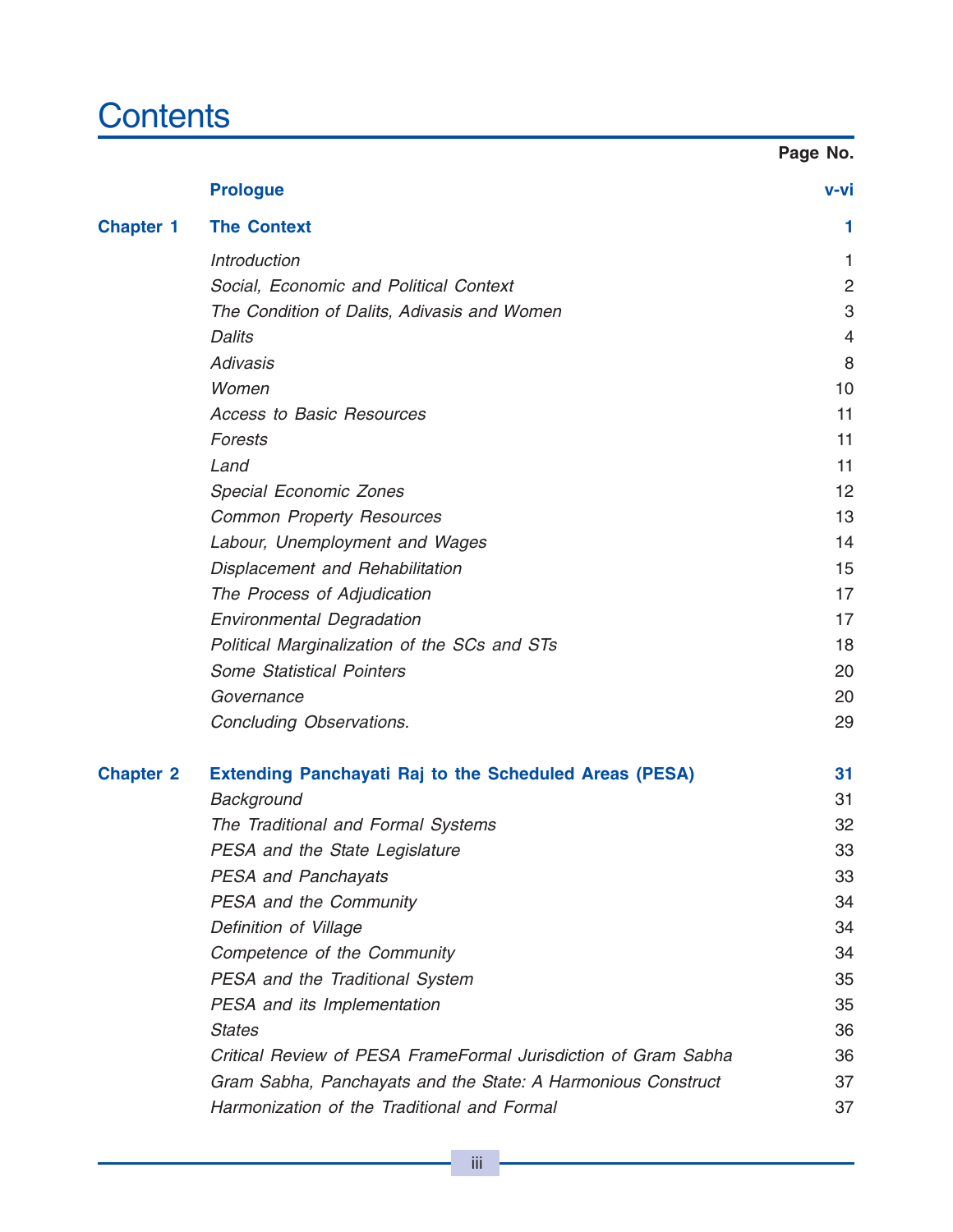|                  | <b>Protective Aspects</b>                                               | 39 |
|------------------|-------------------------------------------------------------------------|----|
|                  | Land and its Alienation                                                 | 39 |
|                  | Labour                                                                  | 39 |
|                  | Excise                                                                  | 39 |
|                  | <b>Money Lending</b>                                                    | 39 |
|                  | <b>Market</b>                                                           | 40 |
|                  | <b>Forests and Minor Forest Produce</b>                                 | 40 |
|                  | <b>Planning and Development</b>                                         | 40 |
|                  | Consultation with Gram Sabha                                            | 40 |
|                  | A Resume of Mandatory Consultation                                      | 40 |
|                  | Consultation in Leasing of Minor Minerals                               | 41 |
|                  | <b>Consultation before Environmental Clearance</b>                      | 41 |
|                  | Consultation in Rehabilitation & Resettlement                           | 41 |
|                  | <b>PESA and Central Government</b>                                      | 42 |
| <b>Chapter 3</b> | <b>Investigating the People's Discontent and Support for Extremists</b> | 44 |
|                  | <b>Land Related Factors</b>                                             | 45 |
|                  | <b>Displacement and Forced Evictions</b>                                | 48 |
|                  | Livelihood                                                              | 50 |
|                  | Social Oppression                                                       | 51 |
|                  | Issues arising out of non- or mal- governance                           | 52 |
|                  | Policing                                                                | 54 |
| <b>Chapter 4</b> | <b>The State's Response</b>                                             | 56 |
| <b>Chapter 5</b> | <b>Recommendations</b>                                                  | 62 |
|                  | Effective Implementation of Protective Legislation                      | 62 |
|                  | <b>Land Related Measures</b>                                            | 64 |
|                  | Recommendations relating to Land Acquisition                            |    |
|                  | and Rehabilitation & Resettlement                                       | 68 |
|                  | <b>Livelihood Security</b>                                              | 69 |
|                  | Three New Programmes                                                    | 70 |
|                  | Universalise Basic Social Services to Standards                         | 72 |
|                  | <b>PESA</b>                                                             | 74 |
|                  | <b>State Response</b>                                                   | 76 |
|                  | Strengthening the Planning System                                       | 79 |
|                  | Governance Issues                                                       | 80 |
|                  | <b>Epilogue</b>                                                         | 83 |
|                  | <b>Annexure</b>                                                         | 85 |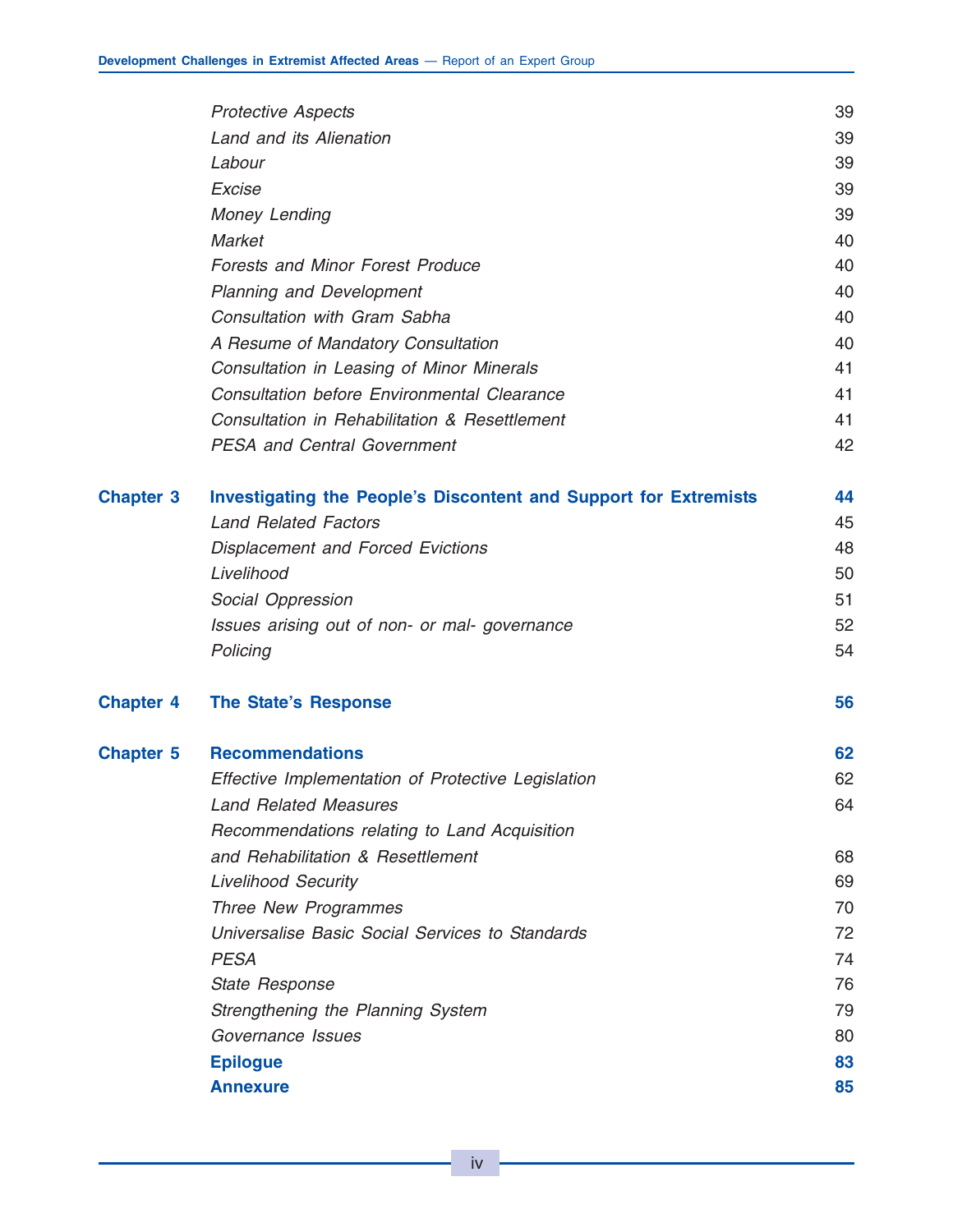### **Prologue**

0.1 The Planning Commission set up an Expert Group on "Development Issues to deal with the causes of Discontent, Unrest and Extremism" in May, 2006. It had 16 Members. The Terms of Reference included, inter alia, identification of processes and causes contributing to continued tensions and alienation in the areas of unrest and discontent, such as wide-spread displacement, forest issues, insecured tenancies and other forms of exploitation like usury, land alienation, etc. It also included special measures to be taken for strengthening the implementation of Panchayat Extension to Scheduled Area Act (PESA). It had altogether six terms of reference (the notification is given in Annexure-I). Two Members Prof. Amit Bhaduri and Shri Amiya Samanta did not participate in any one of the meetings and thereby they ceased to be Members of this Group. Dr. Vinayan who was a very active Member, unfortunately, passed away before the Group could conclude its deliberations.

0.2 Three new Members Dr. E.A.S. Sarma, Dr. N.J. Kurian and Shri K.B. Saxena were inducted because of their expertise in different disciplines with which Group had to deal with. The full Group met ten times including the final meeting held on March 14-15, 2008. Some members of the Group constituted sub-groups for field visits. Two field visits were organized one each for Andhra Pradesh and Chhatisgarh and other for Bihar, Jharkhand and Orissa. Both the sub-groups gave their reports.

0.3 The Group invited its own Members to contribute in writing their views in the areas in which they have specialization. Several papers were received from Shri Prakash Singh, Shri Ajit Doval, Dr. B. D. Sharma, Shri Kamla Prasad, Shri K.B. Saxena, Shri S. R. Sankaran, Dr. E.A.S. Sarma and Dr. Sukhdeo Thorat. The Group is highly obliged to each of them for their contribution.

0.4 Dr. Bela Bhatia and Shri K. Balagopal volunteered to make the first draft. In fact both of them worked very hard to produce a fairly exhaustive draft containing materials from the papers already submitted and other secondary materials available in print. The Group is extremely grateful to Dr. Bela Bhatia and Shri K. Balagopal for this effort.

0.5 For preparing the final version, the Group set up a Drafting Committee consisting of about half a dozen members. The drafting Committee met several times both at Delhi and Hyderabad to complete the draft. The final draft as it emerged was then put before the final meeting of the Expert Group held in March, 2008. Before this meeting all the Members were sent the draft along with a letter requesting them to give their comments in writing on whichever issue they felt it necessary. Some of them sent the comments to the Member Secretary and some others gave their written comments in the final meeting. All these comments were gone into and most of them were incorporated with appropriate editorial changes.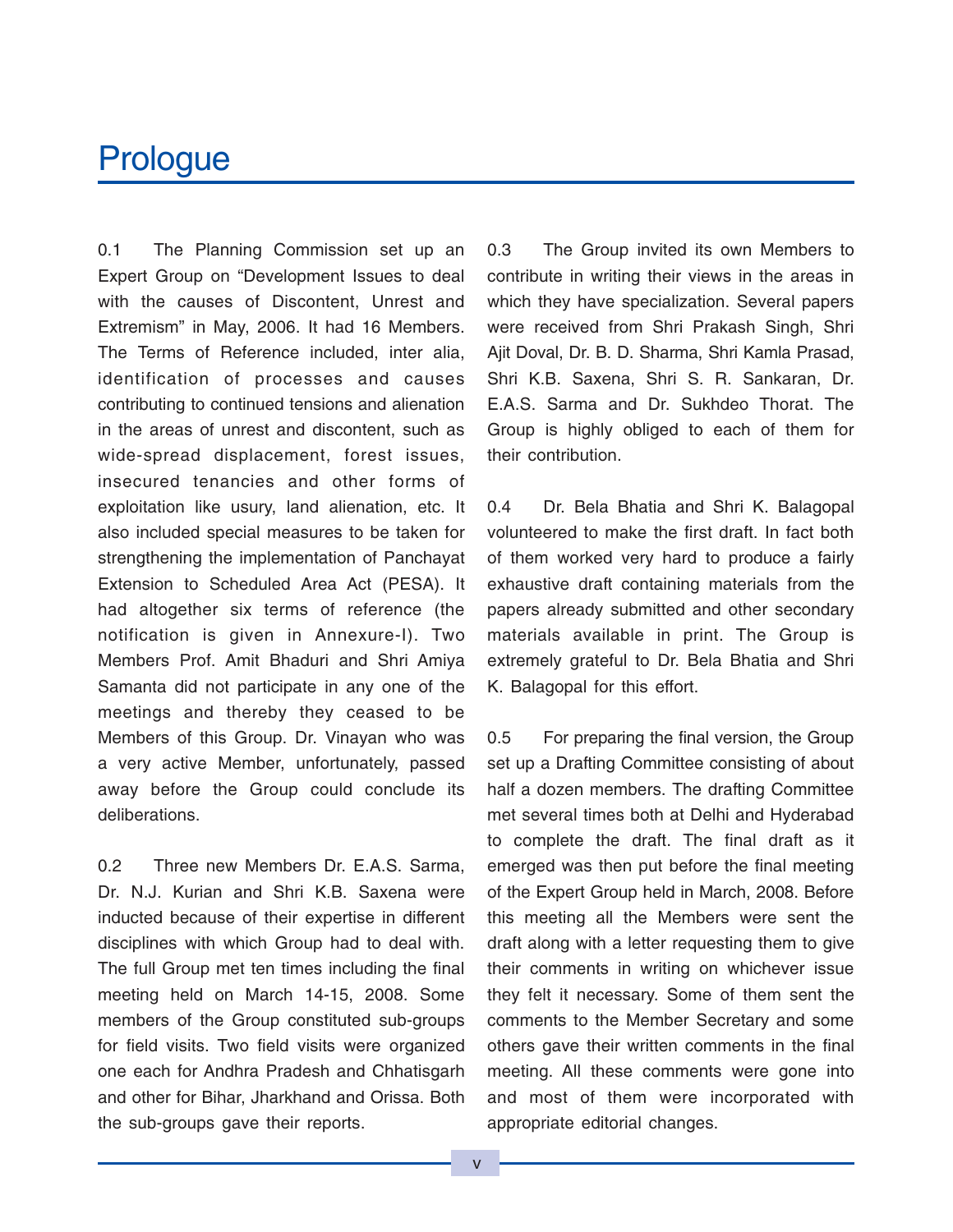0.6 The issues placed before the Group were highly sensitive and even contentious. Eminent persons who constituted the Group had their own views on most of the items based on their experience and scholarship. But they understood the need to come out with a consensus report which would reflect the various points of view and could give the authorities, the civil society and public at large an analysis of the situation and a package of programmes to tackle the issue of rural violence which has been continuing in the rural areas of India for nearly four decades. It speaks highly of their social commitment and spirit of public service that they submerged their personal views to get at a consensus report which gives a good analysis of the situation culminating into a set of actionable points which are reflected in the recommendations.

0.7 The Report has five chapters. The first chapter gives the context in which the whole situation developed. Second chapter deals exclusively with the Tribal issues in the Fifth Scheduled Areas. The third chapter deals specifically with the elements of discontent of the people arising out of failure of the system. The fourth chapter discusses the responses of the state to these issues of rural violence and the fifth chapter contains recommendations which arose from the analysis contained in the preceding four chapters.

0.8 The Group would like to place on record its high appreciation for continuous support it received from the Rural Development Division of the Planning Commission and especially from Dr. Santosh Mehrotra, Sr. Consultant (RD) and Shri Rupinder Singh, Deputy Secretary, who spared no effort in providing all requisite support for the work of this Group.

0.9 The Group hopes and trusts that efforts made by it to refocus on the basic issues which are behind the continued rural unrest would receive serious attention of the authorities and its recommendations would be implemented sincerely and promptly to douse the spreading bushfire of rural discontent.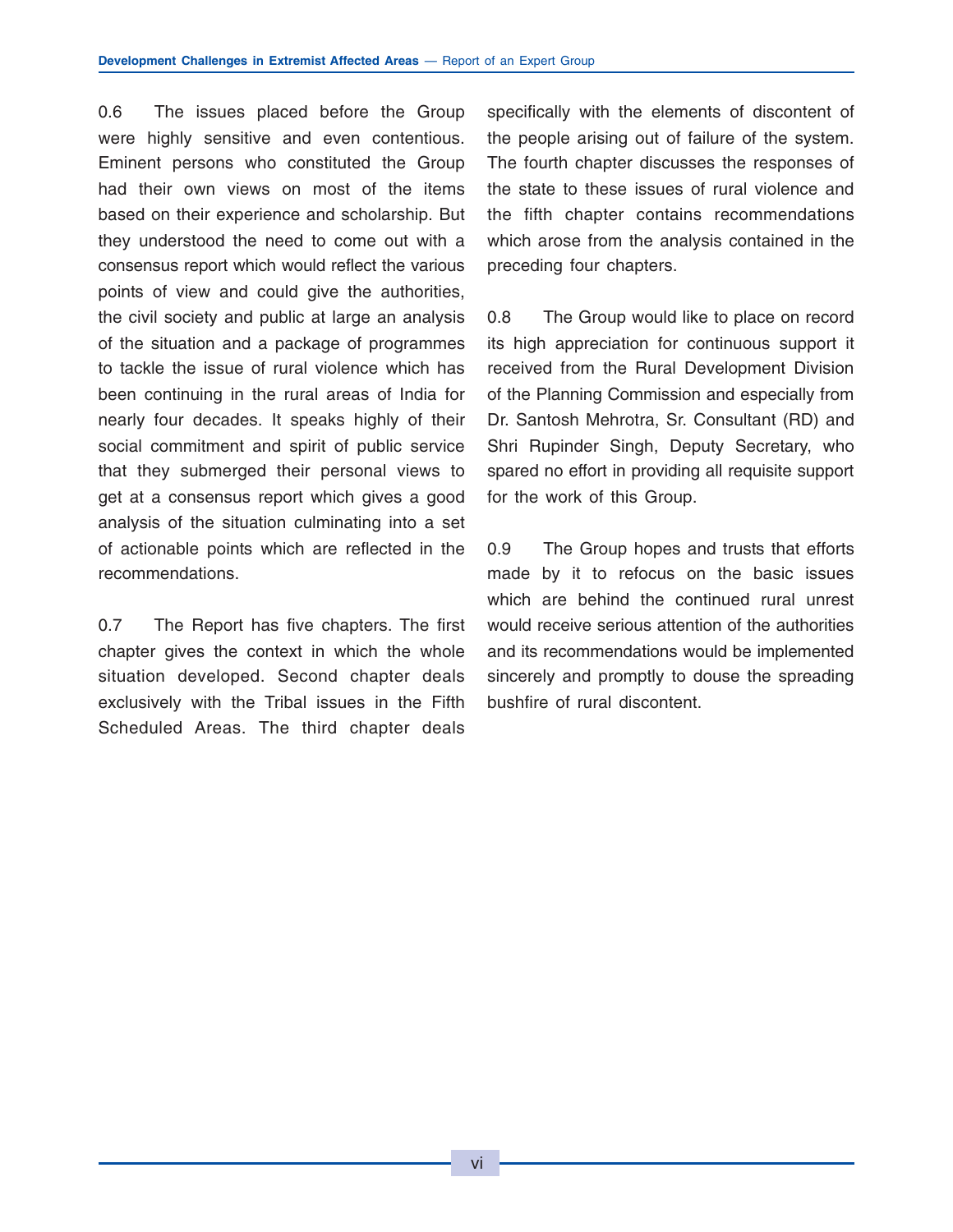#### Chapter 1

### **The Context**

#### **Introduction**

1.1 Widespread discontent among the people has plagued the Indian polity for sometime now. It has often led to unrest, sometimes of a violent nature. Over the years, statutory enactments and institutional mechanisms for addressing the various aspects of deprivation have been brought into being. But the experience has been that the discontent and unrest continue to surface notwithstanding such measures. For a large section of the population, basic survival is the problem.

1.2 As 58 per cent of the Indian labour force is still engaged in agriculture and allied occupations, landlessness is an important root of poverty. The Indian State recognized the vital link between land and livelihood soon after independence and launched land reform measures which included three components: abolition of intermediaries such as zamindars, security of tenancy and a ceiling on agricultural holdings for distribution of the surplus to the landless. However, as time passed the commitment to land reform has weakened and it remains an unfinished agenda of governance. The poor have depended upon common property resources such as forests, pastures and water sources for the satisfaction of their basic survival needs. With the increasing tendency to see all such resources as sources of profit the poor are being deprived of whatever access they had to such resources.

1.3 India is today proudly proclaiming an above 9 per cent growth rate and striving to achieve double digit growth. But it is a matter of common observation that the inequalities between classes, between town and country, and between the upper castes and the underprivileged communities are increasing. That this has potential for tremendous unrest is recognized by all. But somehow policy prescriptions presume otherwise. As the responsibility of the State for providing equal social rights recedes in the sphere of policymaking, we have two worlds of education, two worlds of health, two worlds of transport and two worlds of housing, with a gaping divide in between. With globalisation of information, awareness of opportunities and possible life styles are spreading but the entitlements are receding. The Constitutional mandate (Article 39) to prevent concentration of wealth in a few hands is ignored in policy making. The directional shift in Government policies towards modernisation and mechanisation, export orientation, diversification to produce for the market, withdrawal of various subsidy regimes and exposure to global trade has been an important factor in hurting the poor in several ways.

1.4 The Constitution intended the process of governance to lead to a progressive decrease in social and economic inequalities. The Constitutional and statutory agencies entrusted with the task of safeguarding the entitlements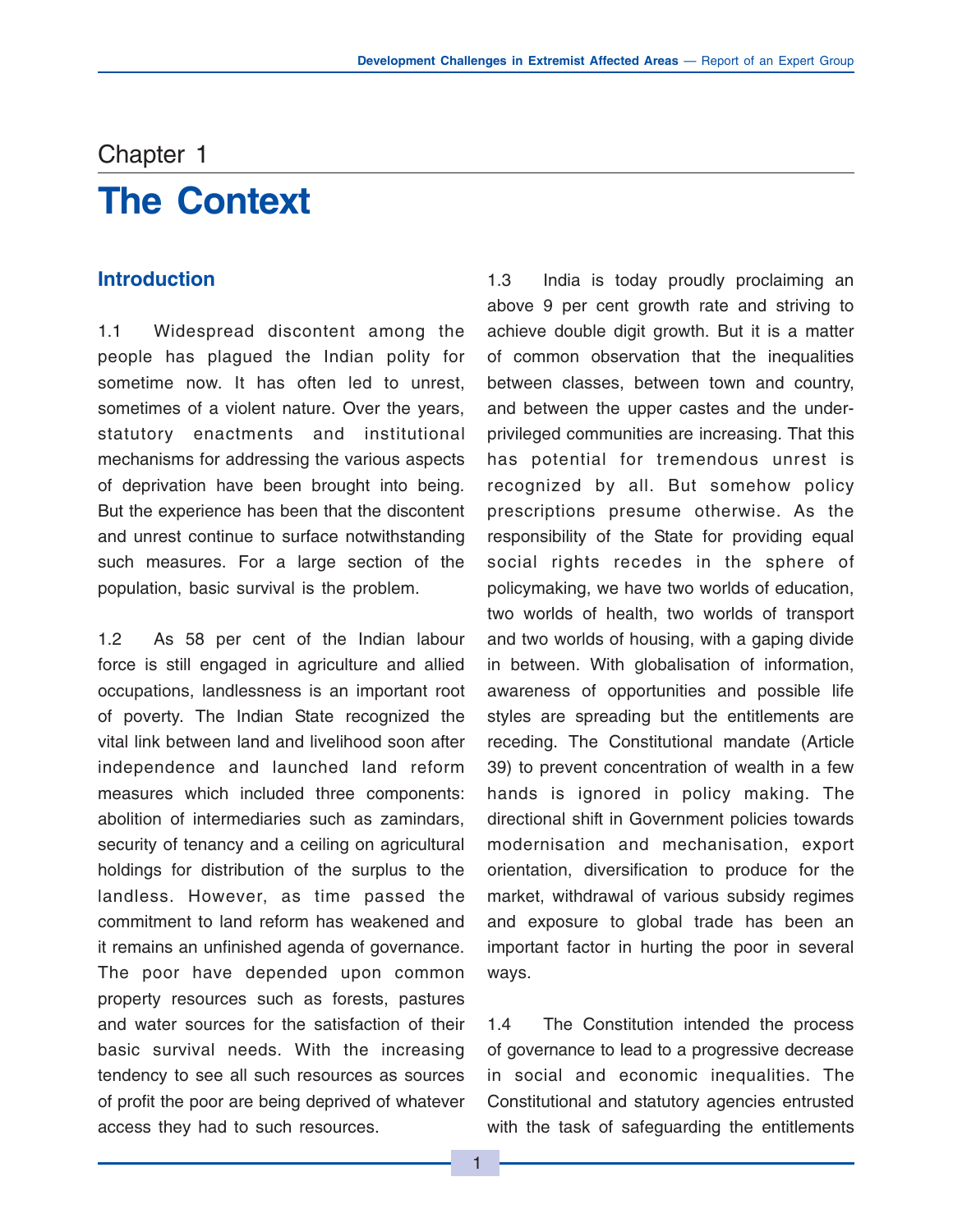of all marginalised groups have failed to provide adequate support. Equal status and equal dignity is not merely a Constitutional right but also a basic human right. Inherited institutions of caste, gender and unequal property have traditionally deprived the majority of society of this right. Widespread practice of social discrimination, untouchability, domestic violence, and atrocities against the weaker sections is an index of the failure of the promises made to the oppressed people of this country.

1.5 In this situation it should not cause surprise that a large section of the people are angry and feel alienated from the polity. It is in this context that it has become necessary to identify the variety of causes of discontent and to seek ways by which the State could answer them in a humane, caring and democratic way. If the emphasis of this exploration is on the Naxalite phenomenon it is not because other modes and forms of agitation are less important but only because the method of struggle chosen by the Naxalites has brought the problem to a head. Radical groups seek the justification for their methods of violence from structural violence which is implicit in the social and economic system. While not condoning the radical violence, an honest response to it must, therefore, begin by ameliorating the structural violence in the society. To map out the contours of this response and recommend ways of effectuating it is the task placed before this Committee.

1.6 Unfortunately the underlying and foundational causes leading to unrest, discontent and extremism have never been seriously studied or have been the subject matter of administrative or academic discourses in India. Excepting occasional knee jerk responses there had not been any sustained administrative and developmental action, including to eliminate the causes and reduce the discontent of the masses. Some earlier committees appointed by the Government might have covered this ground.1 However, no report since the late 1980s has tried to examine the issue for the government. The core of the report comprises the reasons for the unrest that is associated with the Naxalite movement, and recommendations for how the Government may itself respond to these issues. However, it was felt by the Committee that an overview of the situation prevalent in the country in terms of what could be potential foci of severe unrest would make the report more complete, even if not all the possible reasons have led to actual unrest till date. The committee felt the need to at least set out what could be future points of flare up and not confine itself to just what has been in the past, so that the recommendations can have a comprehensive character.

#### **Social, Economic and Political Context**

1.1.1 Though formulated in general terms, the issue placed before the group is essentially the causes of discontent among the people that has led to the rise and spread of the Naxalite movement. The Naxalite movement is almost four decades old now. Beginning in a single State (West Bengal), it has now spread over a wide area, affecting and influencing the lives of lakhs of people. The Government of India has estimated

<sup>1</sup> Report of the Policy Planning Division of the Ministry of Home Affairs in the late 1960s; the Manmohan Singh Committee relating to rural unrest in Bihar and Andhra Pradesh in the mid 1980s; the committee of senior officials reporting on Naxalite violence chaired by V.C. Pandey in the late 1980s.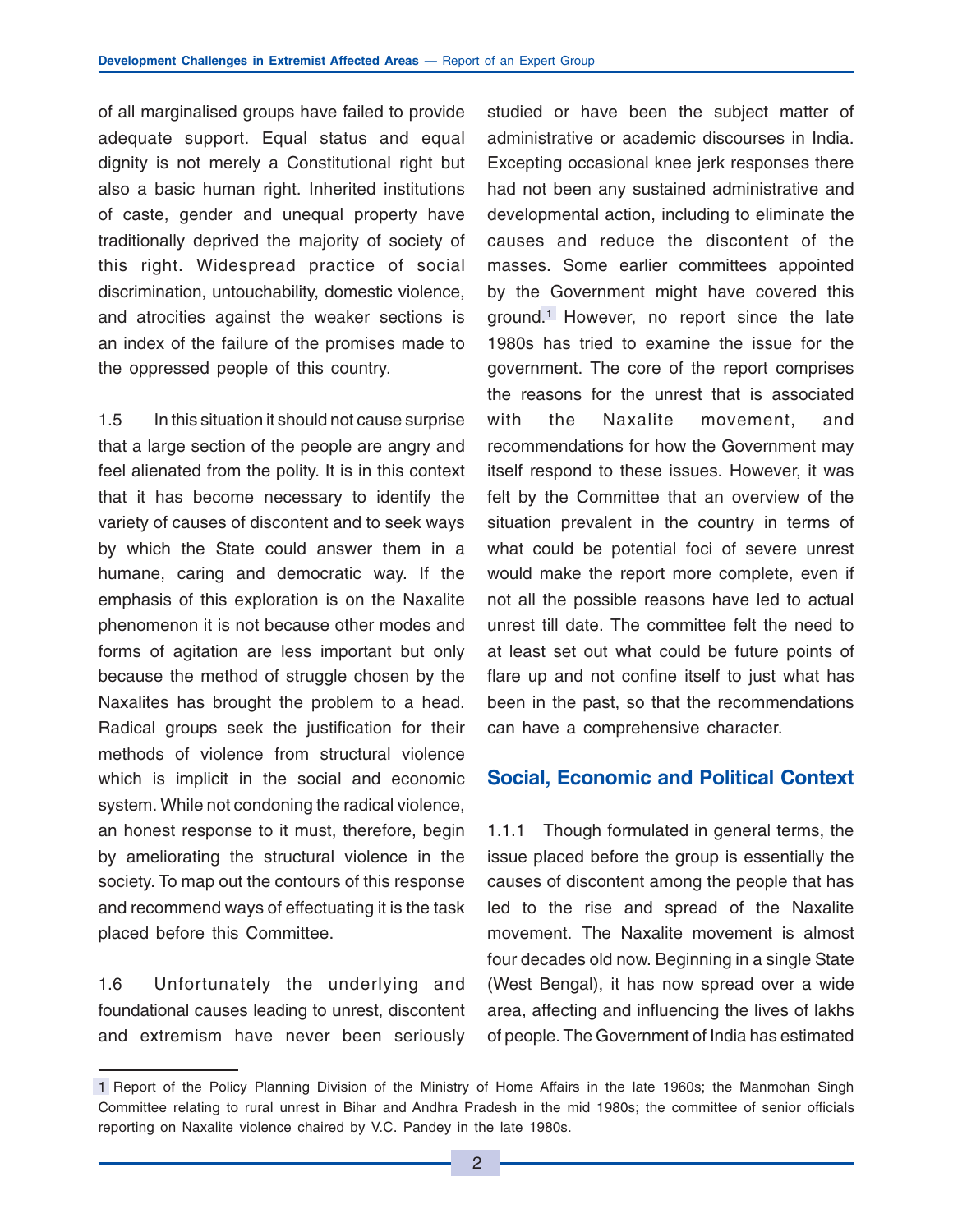that the movement is now active in about 125 districts spread over 12 states.

1.1.2 As mentioned earlier there were three central government committees which looked into the causes of the naxalite movement spreading in the country. Civil Rights groups have also published a number of reports dealing with the causes of disaffection with the Government leading to popularity of the Naxalite movement. The press has also carried many reports, and books have been written by various observers. Naxalite publications have also highlighted the social and economic background to the rise of the movement. From these sources as well as firsthand experience of the members of this Group and the field visits undertaken for the purpose of this report in Bihar, Jharkhand, Chhattisgarh and Andhra Pradesh, this report will identify the factors which emerge as the causes of discontent among the people, leading to the Naxalite movement. However, as these causes specific to the Naxalite movement are part of an overall scenario of poverty, deprivation, oppression, and neglect in large parts of the country, in this Chapter we will attempt an overview of the situation.

#### **The Condition of Dalits, Adivasis and Women**

1.2.1 The main support for the Naxalite movement comes from dalits and adivasis. It is thus useful to begin this chapter with a brief look at the condition of these social categories.

1.2.2 Dalits and adivasis comprise about onefourth of India's population: Dalits constitute 16 per cent and Adivasis 8 per cent. Most of them (80 percent of Dalits and 92 percent of Adivasis) live in rural areas. High levels of rural poverty

therefore, are likely to indicate high distress among SCs and STs. Bihar, Orissa, Madhya Pradesh, Uttar Pradesh and West Bengal are the States with highest rural poverty, and they also account for a high proportion of SC and ST poor. Seventy percent of the SC poor are in these five States, whereas only 55.8% of the SC population of the country is in these five States. And 63% of the ST poor are in these five States whereas the proportion of the country's ST population in these States is only 49%.In addition, they suffer from multi faceted oppression and denial of justice, social legal and political rights.

1.2.3 Examination of the respective shares of SCs and STs in the total population of different districts (from Census data) indicates that districts with a high proportion of Dalits are mainly in the northern states as well as in pockets of Tamil Nadu, Andhra Pradesh and Karnataka. While there is no simple correspondence between the areas under Naxalite influence and the proportion of Dalits and Adivasis in the population, it is the case that these areas generally have relatively high Dalit or Adivasi concentration. However, there are many districts with high proportions of Adivasis or Dalits but little Naxalite activity, such as in Punjab, Haryana, Gujarat, Rajasthan and Madhya Pradesh. Poverty does create deprivation but other factors like denial of justice, human dignity, cause alienation resulting in the conviction that relief can be had outside the system by breaking the current order asunder. Other factors are also likely to be involved. For example in large areas, inhabited by bhils and some other tribals where the situation is seemingly peaceful may face this problem with the spread of awareness and consciousness.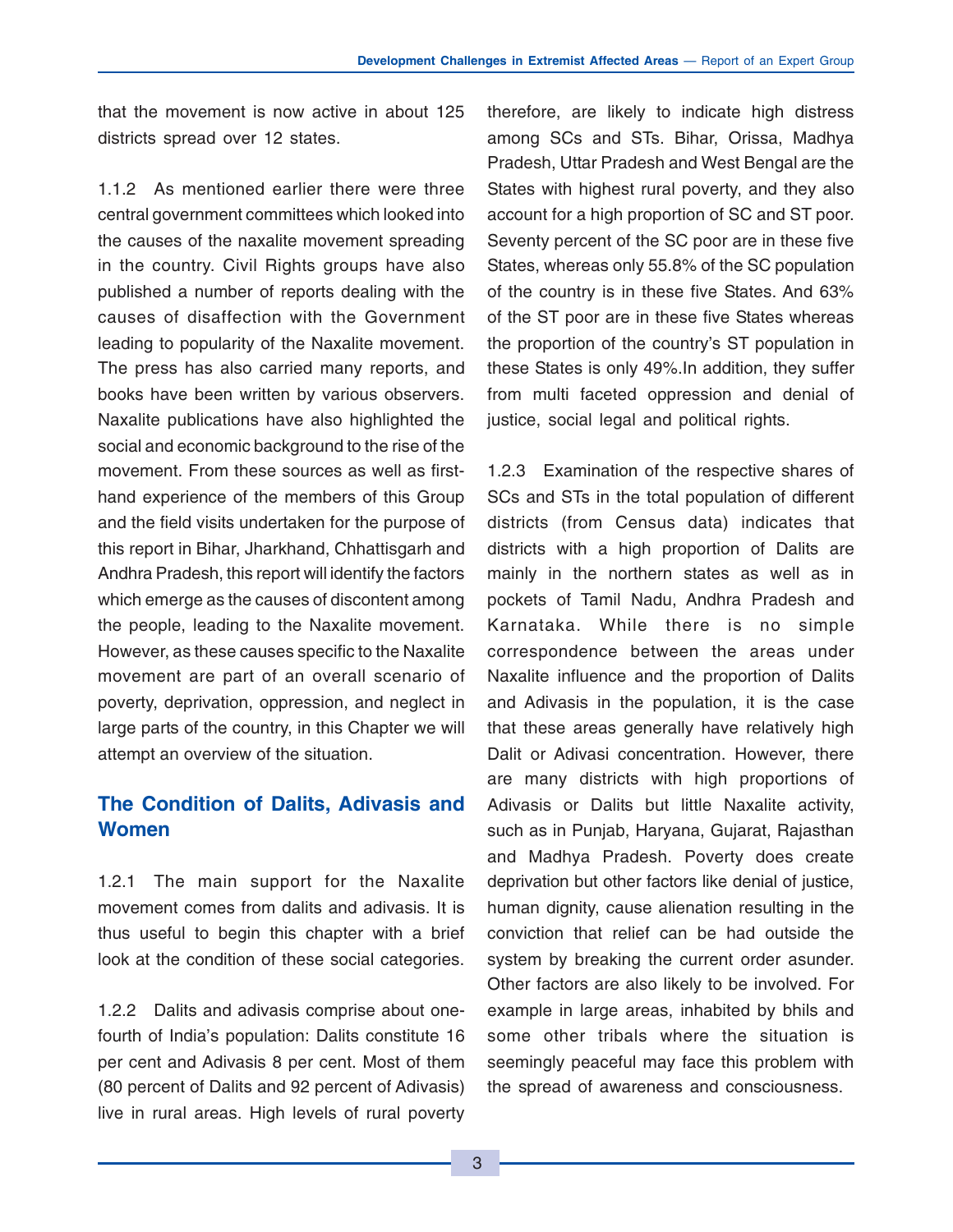#### **Dalits**

1.3.1 Dalits continue to face wide-ranging economic, social disadvantages, and day to day humiliation and degradation, denial of justice and violent atrocities in India. By and large the Dalit condition is marked by high incidence of poverty, low education, limited employment opportunities and marginalisation in all spheres of public life. These deprivations are compounded by diverse types of violence that they are subject to. Table 1 gives in brief certain relevant data. The main features that mark the SC and ST condition are as follows:

|                | <b>Human Development Indicators</b>                                   | <b>SC</b> | <b>ST</b> | <b>OC</b>                | <b>ALL</b>               |
|----------------|-----------------------------------------------------------------------|-----------|-----------|--------------------------|--------------------------|
|                | <b>Poverty</b>                                                        |           |           |                          |                          |
| $\mathbf{1}$   | Poverty - percentage of poor (Rural)                                  | 36        | 46        | 21                       | 27                       |
| $\overline{2}$ | Poverty - percentage of poor (Urban)                                  | 38        | 35        | 21                       | 24                       |
| 3              | Poverty of Agricultural Labour (Rural)                                | 46        | 61        | 39                       | 45                       |
| $\overline{4}$ | Poverty of Casual Labour (Urban)                                      | 58        | 64        | 45                       | 49                       |
|                | <b>Mortality and Undernutrition</b>                                   |           |           |                          |                          |
| $\mathbf{1}$   | Infant Mortality (per 1,000 live births), 2005/6                      | 51        | 44        | 36                       | <b>NA</b>                |
| $\overline{2}$ | Under five mortality, 2005/6                                          | 88        | 96        | 59                       | <b>NA</b>                |
| 3              | Proportion (%) of Children with Anaemia                               | 78        | 79        | 72                       | <b>NA</b>                |
| $\overline{4}$ | Proportion (%) of Underweight Children                                | 21        | 26        | 14                       | <b>NA</b>                |
|                | <b>Access to Agricultural Land and Capital Assets</b>                 |           |           |                          |                          |
| $\mathbf{1}$   | Value of Assets per Household in Rupees (1992)                        | 49,189    | 52,660    | 134,500                  | 107,007                  |
| $\mathbf{1}$   | Percentage of Self-Employed Cultivators                               | 16        | 48        | 41                       | <b>NA</b>                |
| $\overline{2}$ | Percentage of Wage Labour (Rural)                                     | 61        | 49        | 25                       | <b>NA</b>                |
| 3              | Percentage of Casual Labour (Urban)                                   | 26        | 26        | $\overline{7}$           | <b>NA</b>                |
|                | Unemployment Rate (Rural) (Current Daily Status) %                    | 5.5       | 3.0       | 3.4                      | <b>NA</b>                |
|                | Non-Agriculture Wages of Rural Labour (in Rupees)                     | 61.06     | 54.38     | 64.9                     | <b>NA</b>                |
|                | Literacy                                                              |           |           |                          |                          |
| $\mathbf{1}$   | Literacy Rate, 2001 (Rural)                                           | 51        | 45        | 63                       | 59                       |
| $\overline{2}$ | Literacy Rate, 2001 (Urban)                                           | 68        | 69        | 82                       | 80                       |
|                | <b>Percentage of Non-Agriculture Workers</b><br>(job diversification) | 27.07     | 15.80     | 32.2                     | <b>NA</b>                |
|                | <b>Discrimination and Atrocities</b>                                  |           |           |                          |                          |
| $\mathbf{1}$   | Number of registered cases of discrimination, 1992-2001               | 14,030    | 876       |                          |                          |
| $\overline{2}$ | Number of registered cases of atrocity, 1992-2001                     | 81,796    | 7,645     |                          | $\overline{\phantom{a}}$ |
| 3              | Total cases of discrimination and atrocity, 1992-2001                 | 285,871   | 47,225    | $\overline{\phantom{a}}$ | $\overline{\phantom{a}}$ |

#### **Table 1: Caste, Ethnic Group Inequality, 2000**

SC: Schedule Caste; ST: Schedule Tribes; OC: Other Caste (Non-SC/ST)

Sources: Employment and Unemployment Survey 1999-2000 (National Sample Survey Organization, New Delhi); Consumption Expenditure Survey 1999-2000 (National Sample Survey Organization, New Delhi); Rural Labour Enquiry Report, 1990-2000 (National Labour Bureau, Shimla); National Family Health Survey 1998-99 (International Institute of Population Studies, Mumbai); Census of India 2001 (Registrar General of India, New Delhi); Annual Report of Commission for Scheduled Castes and Scheduled Tribes 2005, Commission for Scheduled Castes and Tribes, New Delhi.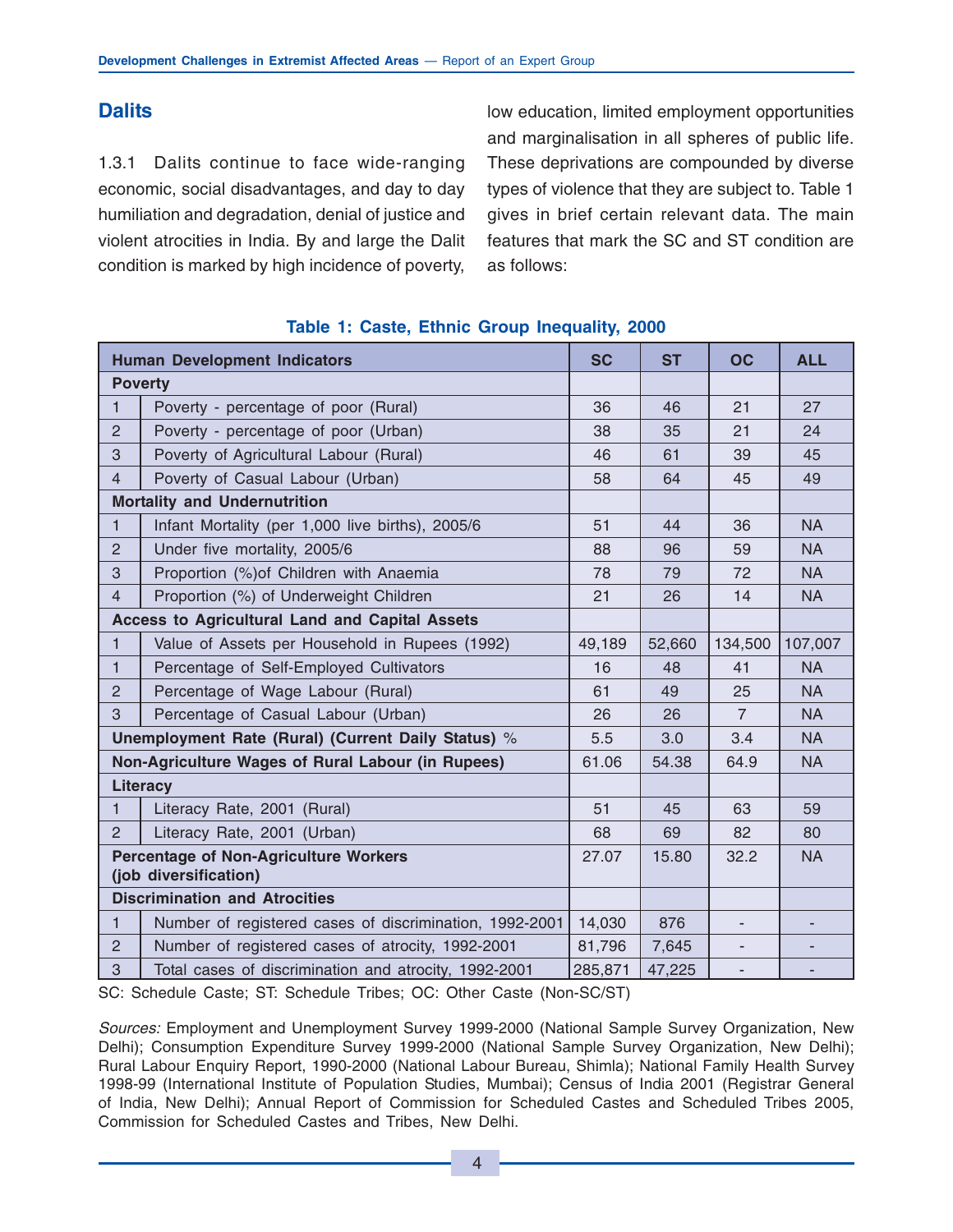1.3.2 High poverty: In 2004/05, the proportion of SCs below the poverty line was as high as 36.8 per cent in rural and 40% in urban areas. This was much higher than the corresponding poverty ratio for the population as a whole – 28% in rural and 25.7% in urban areas. Similarly, the proportion of STs below the poverty line was 47.3% in rural and 33.3% in urban areas, which was again much higher than the poverty ratio for the population.

1.3.3 Low education: Dalits had been excluded from the education system for centuries. In the post-independence period educational opportunities have slowly opened up for them, but education levels continue to be very low among Dalits and the gap between Dalits and non-Dalits remains very wide. This is illustrated in Table 2, which presents literacy rates in 1991 and 2001 for SCs, STs and others.

1.3.4 Limited employment opportunities: As mentioned earlier most Dalits live in rural areas. The incidence of landlessness is higher among the SCs than among the others. Ten per cent of SC households are landless and another 77 per cent are near-landless, whereas the corresponding percentages are 4.8 and 63 for the non-SC/STs. Nearly half (45.6 per cent) of SCs are agricultural labourers. The level of urbanisation and diversification of work in favour of non-farm activities is lower among SCs than non-SC/STs. These facts indicate that the persistently high poverty of SC households is closely associated with low levels of ownership of capital assets like land, low levels of education and considerably lower diversification of avenues of employment.

1.3.5 Political marginalisation: The right to vote is an important political right which has added to the empowerment of the dalits as well as added to their status. However, dalits have often had to struggle in order to assert this right and struggle again to demand accountability from the elected representatives. The reins of power have remained with the dominant sections of society, whether it be the upper castes or in recent years the middle castes.

|              |           | Literacy Rates (%) |               | Literacy gap (SC/ST vis-a-vis<br>others, in percentage points) |           |
|--------------|-----------|--------------------|---------------|----------------------------------------------------------------|-----------|
|              | <b>SC</b> | <b>ST</b>          | <b>Others</b> | <b>SC</b>                                                      | <b>ST</b> |
| 1991         |           |                    |               |                                                                |           |
| Male         | 50        | 41                 | 70            | 20                                                             | 29        |
| Female       | 24        | 18                 | 45            | 21                                                             | 27        |
| Total        | 37        | 30                 | 58            | 20                                                             | 28        |
| 2001         |           |                    |               |                                                                |           |
| Male         | 67        | 59                 | 79            | 12                                                             | 20        |
| Female       | 42        | 35                 | 58            | 16                                                             | 23        |
| <b>Total</b> | 55        | 47                 | 69            | 14                                                             | 22        |

#### **Table 2: Comparative Literacy Rates**

Source: Census data reported in Office of the Registrar General (2004), "Report of Sub-Group I on Assessment of Prevailing Situation in Respect of Scheduled Castes and Scheduled Tribes for Certain Socio-Economic Indicators", New Delhi.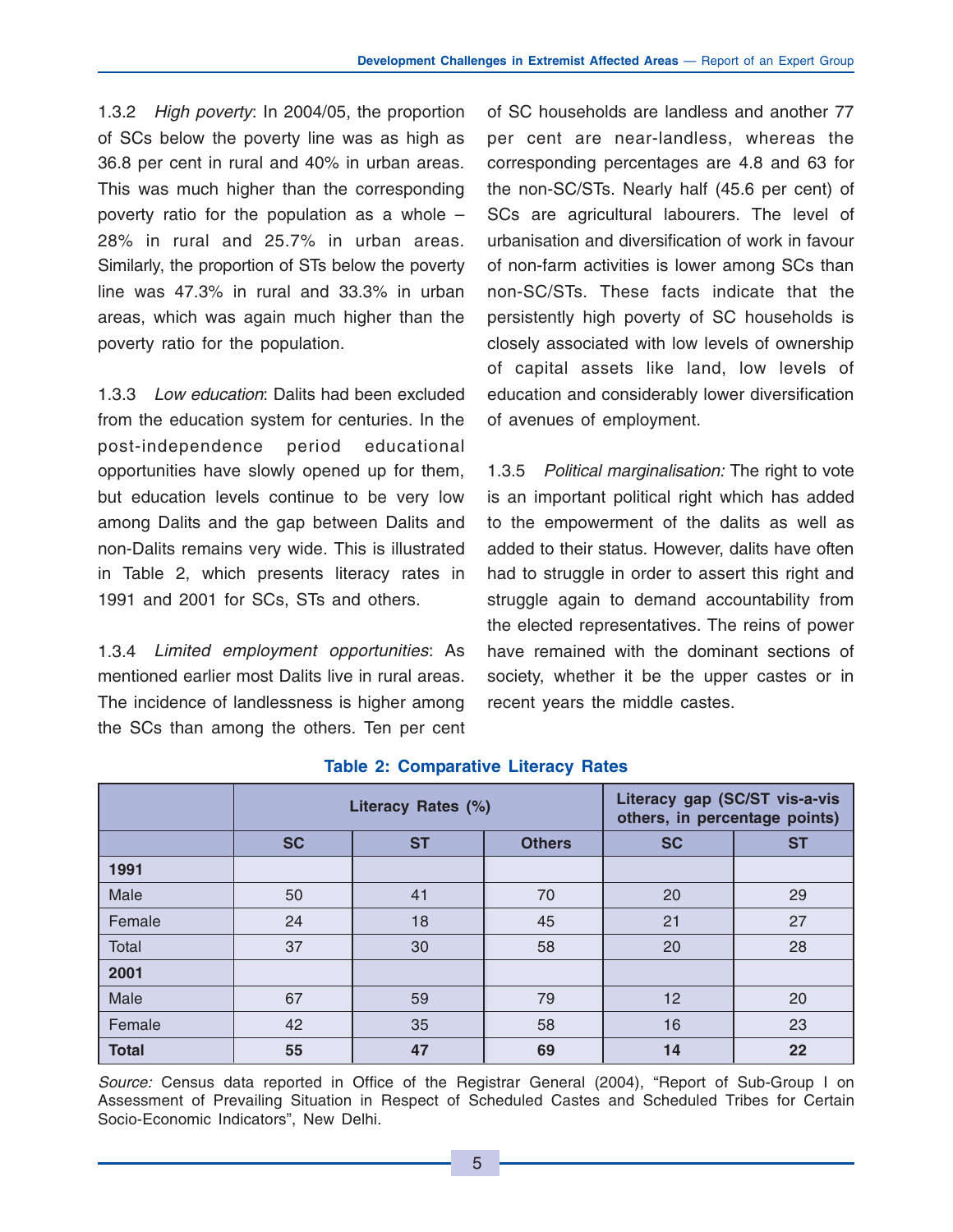1.3.6 Social discrimination: Dalits continue to face many kinds of social discrimination, related for instance to residence, food, clothing, marriage and employment. Even untouchability, the most blatant form of social discrimination against Dalits, persists in many forms. A recent study of untouchability in 565 villages in 11 states identified no less than 63 types of untouchability practiced in many villages of the country. An illustrative sample of these practices is presented in Table 3.

1.3.7 Human rights violations: Large-scale human rights violations, crimes and atrocities have been perpetuated against the SCs in the rural areas. These pertain to civil rights (right to vote, right of access to public places, etc.), social rights (freedom of movement, access to education, etc.), economic rights (ownership of property, change in employment, operating businesses, joining labour unions, etc.) and political rights (participation in democratic governance). The total incidence of crime,

|                                             | Proportion (%) of survey villages where: |                                           |                              |  |
|---------------------------------------------|------------------------------------------|-------------------------------------------|------------------------------|--|
| Form/site of untouchability                 | <b>Untouchability</b><br>is practiced    | <b>Untouchability</b><br>is not practiced | <b>Uncertain</b><br>findings |  |
| Entry into upper-caste houses               | 73                                       | 17                                        | 10                           |  |
| Inter-dining                                | 70                                       | 22                                        | 8                            |  |
| Entry into places of worship                | 64                                       | 29                                        | $\overline{7}$               |  |
| Cremation and burial grounds                | 49                                       | 46                                        | 5                            |  |
| Access to water facilities                  | 48                                       | 44                                        | 8                            |  |
| Marriage procession on public roads         | 47                                       | 50                                        | 3                            |  |
| <b>Barber services</b>                      | 47                                       | 41                                        | 12                           |  |
| Entry into village shops                    | 36                                       | 57                                        | $\overline{7}$               |  |
| Visits by health workers                    | 33                                       | 56                                        | 11                           |  |
| Separate seating in restaurants/hotels      | 33                                       | 58                                        | 9                            |  |
| Treatment in police stations                | 32                                       | 49                                        | 19                           |  |
| Seating arrangement in Panchayat office     | 30                                       | 66                                        | $\overline{4}$               |  |
| Forced to stand in front of upper-caste men | 26                                       | 68                                        | 6                            |  |
| Delivery of letters                         | 24                                       | 71                                        | 5                            |  |
| Seating arrangements in public schools      | 22                                       | 75                                        | 3                            |  |
| Access to grazing and fishing grounds       | 21                                       | 72                                        | $\overline{7}$               |  |
| In the post office                          | 19                                       | 76                                        | 5                            |  |
| Use of umbrellas on public roads            | 17                                       | 80                                        | 3                            |  |
| Separate lines at polling booths            | 12                                       | 83                                        | 5                            |  |
| Use of cycles on public roads               | $\overline{7}$                           | 91                                        | $\overline{2}$               |  |

#### **Table 3: Prevalence of Untouchability Practices in Rural India**

Source: Shah, G., Mander, H., Thorat, S., Deshpande, S., and Baviskar, S. (2006), Untouchability in Rural India (New Delhi: Sage), pp. 103-5.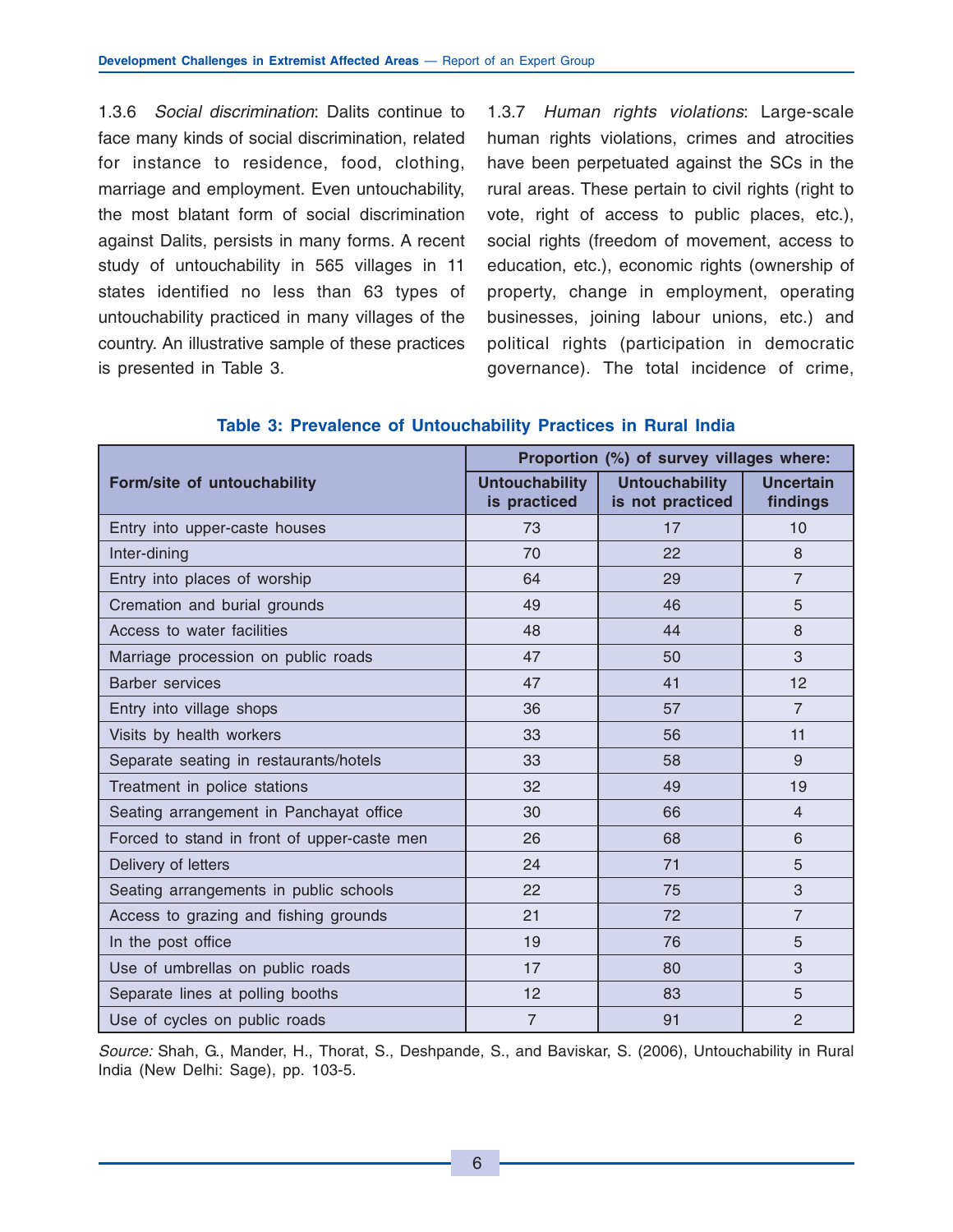violation of civil rights and atrocities against the SCs stood at 26,252 reported cases in 2003, 26,887 in 2004 and 26,127 in 2005. Some illustrations of atrocities and social rights violations faced by Dalits in India today are given in Table 4.

1.3.8 The genesis of discontent among Dalits lies in the age-old caste-based social order, which condemns them to a life of deprivation, servility, and indignity. The Constitution of India and various legislative and policy measures have created entitlements to undo this structure of oppression. But the traditionally privileged classes have had an undue influence on the process of implementation of these measures.

1.3.9 In the famous report of the commissioner of SC/ST in 1988(28th report) the commissioner attributed the violence related to both Dalits and STs to three causative factors. One, unresolved land disputes related to allotment of government lands or distribution of ceiling surplus lands to SC/ST persons. Two, tension and bitterness on account of non-payment or underpayment of prescribed minimum wages. Three, resentment of upper castes over the manifestation of awareness among the SCs and STs about their rights and privileges as enshrined in the Constitution and various other laws relating to their welfare.

1.3.10 The National Commission on SCs and STs in its report in 2004 analyzes violence against SCs and STs between 1997 and 2001, as published by the National Crime Record Bureau under the Ministry of Home Affairs. It shows that between 1997 and 2001, 127933 atrocities against SCs were committed which gives an average figure of 25587 per year. The figure relating to STs was considerably lower. The total number of atrocities against STs for the same period was 21426 cases with an annual average of 4285 cases. The newly set up National Commission for STs indicates that figures of atrocities against the tribal communities in the central tribal belt of Madhya Pradesh and Chattisgarh have shown a significant increase between 2001 and 2004 – from 2021 in 2001 to 3012 in 2002 and 2553 in 2003, reaching 2343 in 2004. This is the belt which is most affected by Naxalite violence as reported in the annual report of Union Home Ministry for 2006. Figures clearly show that there has not been any let up in the incidence of atrocities/violence against this marginalised group till very recently.

|                           | 1991                     | 1999          | 2000          |
|---------------------------|--------------------------|---------------|---------------|
| <b>Total Cases</b>        | 8,029                    | 115,878       | 116,131       |
| <b>Cases disposed off</b> | $\overline{\phantom{a}}$ | 8,673(7.5)    | 12,956(11.2)  |
| <b>Conviction cases</b>   | 125(1.6)                 | 700(0.6)      | 982(0.9)      |
| <b>Acquittal cases</b>    | 1,367(17.0)              | 7,420(6.4)    | 11,605(10.0)  |
| <b>Cases pending</b>      | 6,537(81.4)              | 107,204(92.5) | 100,891(86.9) |

#### **Table 4: Cases Registered Under various Crimes on Scheduled Castes and Tribes**

**Note**: Figures in brackets are percent of total cases.

Source: National Commission for Scheduled Castes and Scheduled Tribes, 1991, 1999-2000 & 2000-2001.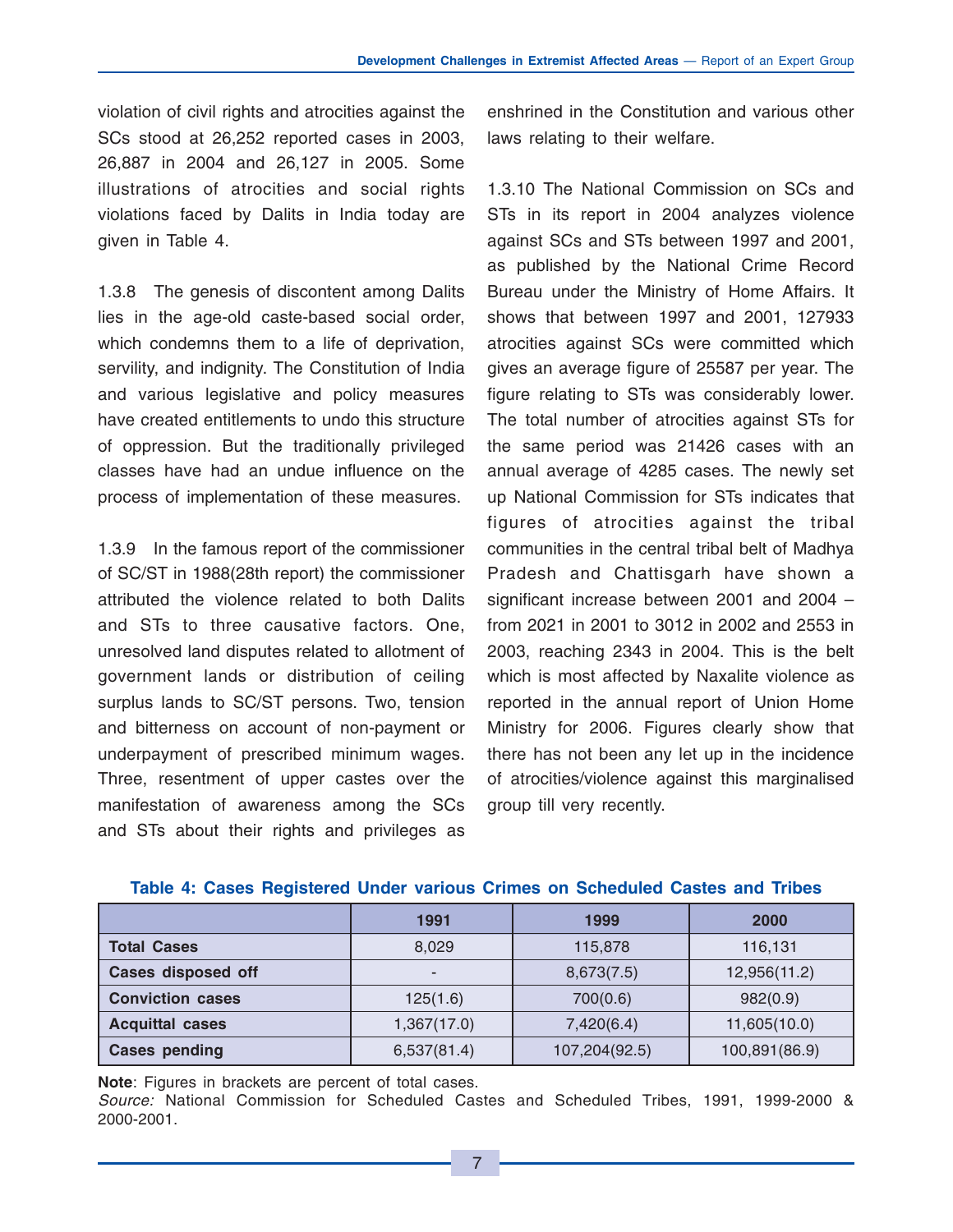#### **Adivasis**

1.4.1 There are 84.3 million tribal people (also known as Scheduled Tribes) in India according to the census of 2001. They are present in all the States except Punjab, Haryana, Delhi and the Union Territories of Pondicherry and Chandigarh, and are located mostly in hilly and forest areas. The architects of the Constitution, being conscious of the distinct identity of the tribal communities and their habitat, provided certain articles exclusively devoted to the cause of the tribal people, including Articles 244, 244A, 275(1), 342, 338(A) and 339. Following these provisions in the Constitution aimed at ensuring social, economic and political equity, several specific legislations have been enacted by the Central and State Governments for the welfare and protection of tribal people and their tribal domain.

1.4.2 In the seventies, a serious attempt to focus on the tribal population in the planning process was made in the form of a Tribal Sub Plan strategy. The process of bringing all tribal majority areas under the Fifth Schedule of the Constitution was also taken up. The 73rd and the 74th amendments to the Constitution of India, followed by the Provisions of Panchayats (Extension to Scheduled Areas) Act 1996 (popularly known as PESA), brought in a new model for self-government in the Fifth Schedule areas of the country. Despite the plethora of development plans, programmes and activities initiated in the tribal areas, the majority of Scheduled tribes still live in conditions of serious

deprivation and poverty. The tribal people have remained backward in all aspects of human development including education, health, nutrition, etc. Apart from socio-economic deprivation, there has been a steady erosion of traditional tribal rights and their command over resources.

1.4.3 Unrest and discontent are not new to tribal areas, nor is it just a post-independence phenomenon. The earliest uprisings against the British, in the closing decades of the 18th century, were triggered by colonial expansion into the forests. The uprisings were generally suppressed by force. Over the last century, all the tribal communities have had their political, social and economic life changed under the impact of the colonial administrative system. The most significant of these changes has been the loss of command over their resources.

1.4.4 In general, the contradiction between the tribal community and the State itself has become sharper, translating itself into open conflict in many areas. Almost all over the tribal areas, including Nagaland, Manipur, Tripura, Assam, Jharkhand, Orissa, Chhattisgarh, Maharashtra, Andhra Pradesh and Kerala, tribal people seem to feel a deep sense of exclusion and alienation, which has been manifesting itself in different forms. The Report of the Expert Group on Prevention of Alienation of Tribal Land and its Restoration (October 2004) pointed out that the socio-economic infrastructure among the tribal people is inadequate, thereby contributing to their disempowerment and deprivation.3

<sup>3</sup> Government of India (2004), Report of the Expert Group on Prevention of Alienation of Tribal Land and its Restoration (New Delhi: Ministry of Rural Development).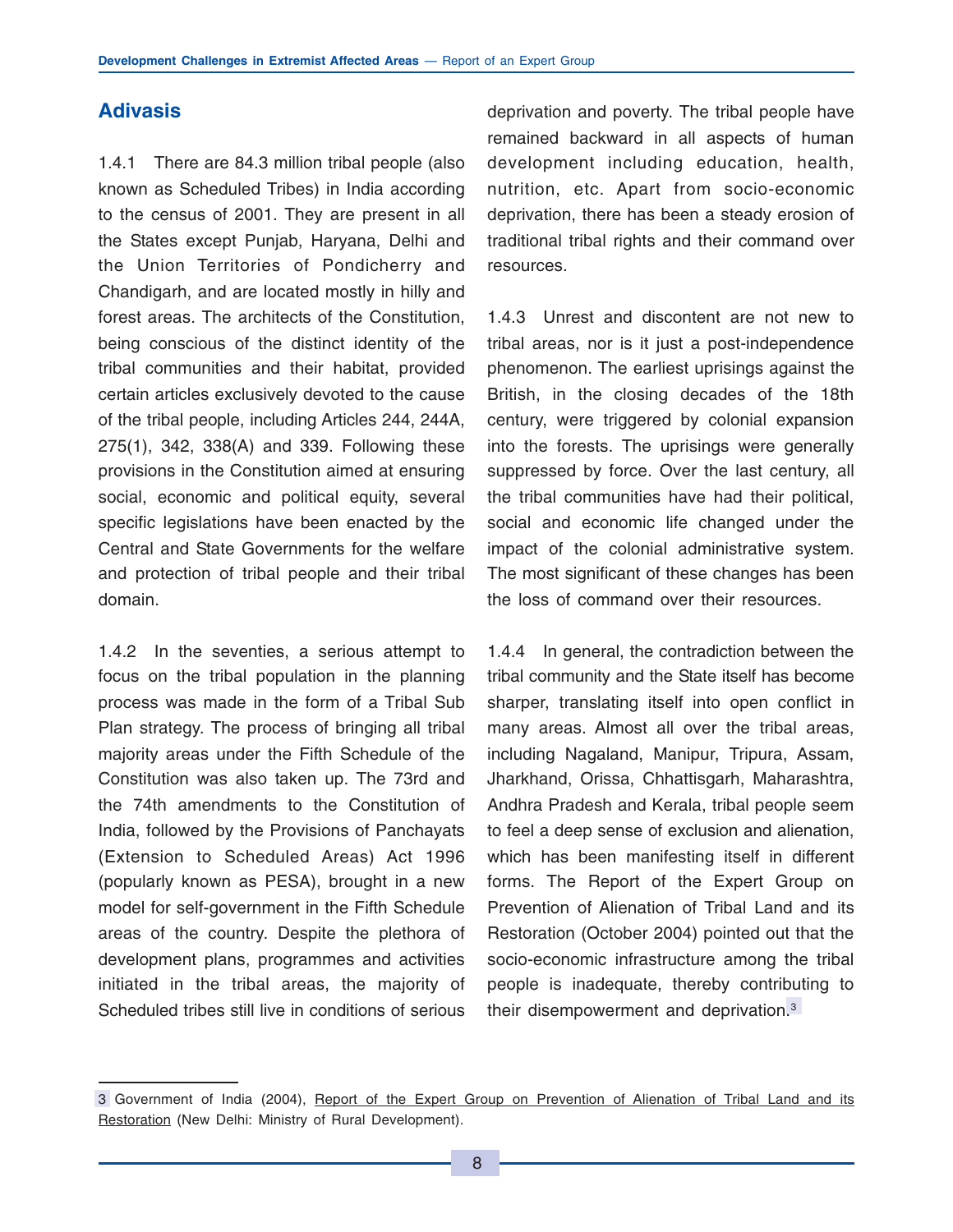1.4.5 Apart from poverty and deprivation in general, the causes of the tribal movements are many: the most important among them are absence of self governance, forest policy, excise policy, land related issues, multifaceted forms of exploitation, cultural humiliation and political marginalisation. Land alienation, forced evictions from land, and displacement also added to unrest. Failure to implement protective regulations in Scheduled Areas, absence of credit mechanism leading to dependence on money lenders and consequent loss of land and often even violence by the State functionaries added to the problem.

1.4.6 In physical terms, much of the Adivasi condition derives from the fact that they predominantly inhabit forest areas. According to the Forest Survey of India Report 2003, about 60% of the forest cover of the country and 63% of the dense forests lie in 187 tribal districts, i.e. districts covered by the Fifth and Sixth Schedules to the Constitution. This has many consequences which impinge on the condition of adivasis. The commercial and industrial over exploitation of forest produce including timber and minerals create hazards for ecological balance. Adivasis are traditionally aware of the ecological interest of preserving forest cover, and the protection of biodiversity including wildlife conservation for their community life.

1.4.7 The other consequence is that the inhospitable terrain of the forests provides ample excuse for the restricted reach of the administration. It is not that there are no genuine difficulties faced by the administration. It is that the negative attitude engendered by the social culture needs to be filtered out before what is genuine can be seen and remedied. Taking literacy first, the figures from the 2001 census show that while the proportion of literates at the all India level was 65%, it was only 47% among the advasis. Even this is an overstatement as far as the major chunk of Central Indian tribes are concerned, since it includes the tribes of the North-eastern States where the literacy rates are higher than the national average. Confining to the main tribal areas of the Central Indian expanse, the literacy rate is 28% in Bihar, 41% in Jharkhand, 41% in Madhya Pradesh, 52% in Chattisgarh, 37% in Andhra Pradesh, 37% in Orissa and 47% in Rajasthan.

1.4.8 The health status of both SCs and STs are far worse than that of other sections of society. In 2005/6 (National Family Health Survey 3) infant mortality rate was 50.7 for SCs, 43.8 for STs, and only 36.1 for Others. Since access to care is limited for STs and SCs, barely 42% of pregnant SCs could access a doctor for ante natal care and only 28% could access an ANM. But 64% of Others obtained ante natal care from a doctor. Again, since most STs live in remote rural areas, barely 18% of all STs had deliveries in a health facility, compared to 51% among Other communities. Similarly, only a third of SCs had deliveries in a health facility. Both SC and ST children aged 12-23 months who received basic vaccinations are much lower than the rest of the population; and ST and SC children also have a much higher incidence of anaemia. Moreover, not only is the incidence of stunting and wasting much higher among ST and SC children, the incidence of overall under-nutrition (under weight) is significantly higher among SC and ST children than among Others.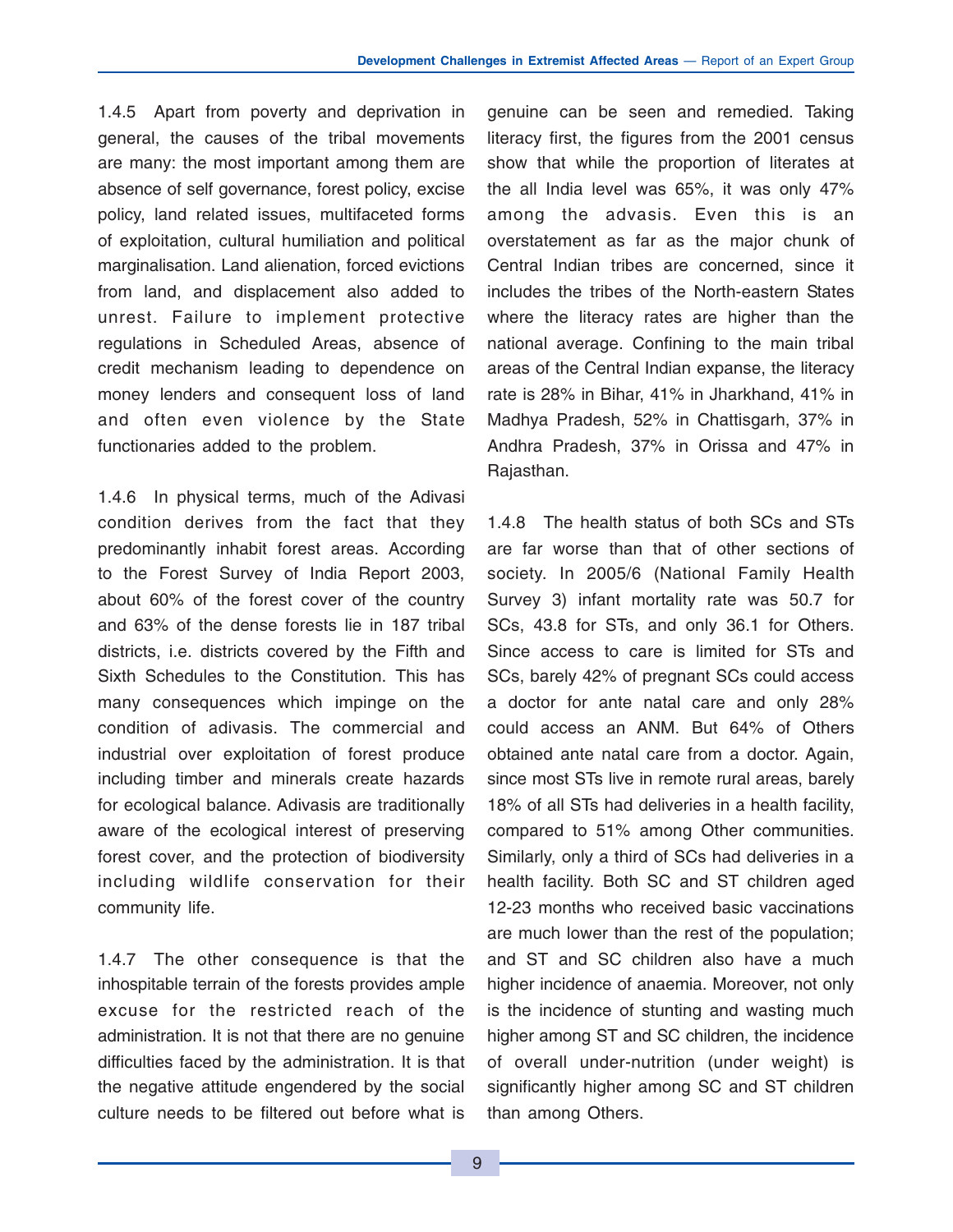1.4.9 According to Census 2001, only 42% of households had access to electricity in India. The situation is much worse in rural areas, and even worse in areas inhabited by scheduled tribes. But this is an entirely remediable situation, at extremely low cost. Remote rural areas do not have to wait for grid-based electricity to reach them through the Rural Electrification Corporation. Off-grid decentralized generation of electricity is possible throughout the country, on an immediate basis. NTPC already has a technology that is tried and tested, the business model is in place, and 6 off-grid units are already functioning in the country, based on bio-mass gasifiers. The Planning Commission has already approved funds for 60 more such units for which detailed project reports are ready; but what is essential is that this model is taken to scale, and RGGVY (Rajiv Gandhi Grammen Vidyutikaran Yojana) funds are used to take it to scale. China succeeded in ensuring that 94% of rural households had electricity by 1991, based largely upon off-grid decentralized generation of electricity on a small scale. Since STs live in or near forests, there will be no shortage of biomass for generation of electricity in such areas. Since only 42% of Indian households had electricity nearly 54 years after independence; the way forward for rural electrification is, therefore, Decentralized Distributed Generation – which can in future be linked to the grid, when grid-based conventional energy becomes available to such rural villages.

#### **Women**

1.5.1 The subjugation of women is another important aspect of the deeper maladies that afflict rural India and contribute to popular unrest. In spite of formal equality with men under the law, Indian women continue to face wide-ranging disadvantages, whether it is in terms of property rights, workforce participation, educational opportunities, access to health care or political representation. India has some of the worst indicators of gender inequality in the world, including a very low female-male ratio, a major gender bias in literacy rates, and a low share of women in the labour force. Genderrelated development indicators such as maternal mortality rates and sex-selective abortion also shed a sobering light on the predicament of Indian women.

1.5.2 Even simple demographic indicators bring out the exceptionally low status of women in Indian society. For instance, the female-male ratio in the population (0.93 at the time of the 2001 Census) is among the lowest in the world. This reflects persistent discrimination against girls starting from early childhood, even in matters of basic nutrition and health care. For instance, they have lower rates of economic participation, lower literacy rates, low shares of earned income and abysmally low share in positions of power and influence in public life. In matters of basic education, health and nutrition, Indian girls and women fare very poorly again.

1.5.3 Government initiatives to address these wide-ranging disadvantages women face have not gone very far. Even the National Rural Employment Guarantee Act (NREGA), which is a potential source of empowerment for women (in so far as it gives them independent incomeearning opportunities and equal entitlements visà-vis men), is yet to overcome traditional patterns of gender inequality and female subordination. The economic and social disadvantages of women in Indian society reflect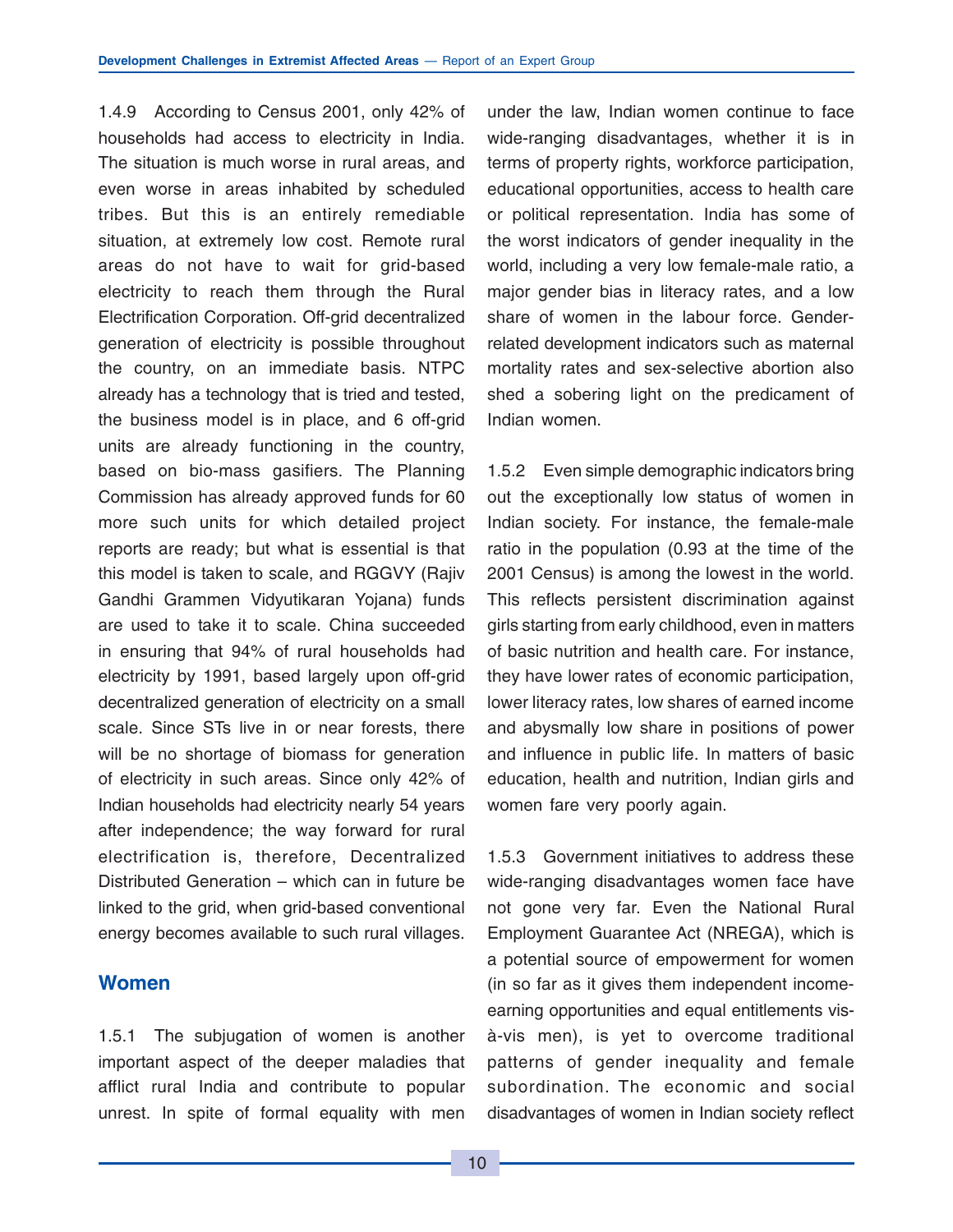a whole gamut of patriarchal norms and practices such as patrilineal inheritance, patrilocal residence, the gender division of labour, the gender segregation of public spaces, and the discouragement of widow remarriage.

1.5.4 There is a common perception that the position of women in India has improved significantly in last few years due to affirmative action taken on behalf of the state. However, 136 countries for which data exist, India's Gender Development Index rank is 96 (UNDP Human Development Report 2006). The Human Development Report 2006 in a statistical appendix entitled Gender Empowerment Measures shows that women workers in India on average get only 31 % of the wages of the men. This figure might not convey any meaning unless it is pointed out that there are only 5 countries behind India out of 171, that is to say, Pakistan (29 %), Sudan (25 %), Swaziland (29 %), Tunisia (28 %) and Saudi Arabia (15 %).

#### **Access to Basic Resources**

1.6.1 Much of the unrest in society, especially that which has given rise to militant movements such as the Naxalite movement, is linked to lack of access to basic resources to sustain livelihood.

#### **Forests**

1.7.1 The conflict pertaining to forest dwellers' rights to land and forest produce is a major source of unrest in large parts of the country. The very notion of a symbiotic relation should have implied that no inherent conflict could be seen between such communities and their habitat, but no such understanding informs the law concerning forest conservation. Thus, large areas that were traditionally the habitat of forestdwelling communities, which means principally adivasis, were declared reserve forests without any recognition, let alone accommodation of the rights of those communities. The Forest Conservation Act, 1980 made this position irreversible by declaring that no forest land shall be diverted to non-forest use without the permission of the Union government. The punitive provisions of the Act meant that eviction of adivasi occupants of forest land took place on a regular basis, resulting in considerable deprivation and suffering.

1.7.2 Forest conservation has found a strange companion in industrial forestry. While the rights of the forest-dwellers are severely restricted in the name of forest conservation, the forests are increasingly shaped to suit the needs of industry. This has resulted in the forest dwellers simultaneously losing access to land and to a variety of forest produce of day to day use and value. Joint Forest Management (JFM), which was envisaged as a remedy for this has in many cases merely institutionalised this state of affairs. It is expected that the new act, viz. Scheduled Tribes and Other Traditional Forest Dwellers (Recognition of Forest Rights) Act 2006, which has come into force from 1st January 2008, will make a difference if implemented faithfully.

#### **Land**

1.8.1 Even those who know very little about the Naxalite movement know that its central slogan has been 'land to the tiller' and that attempts to put the poor in possession of land have defined much of their activity.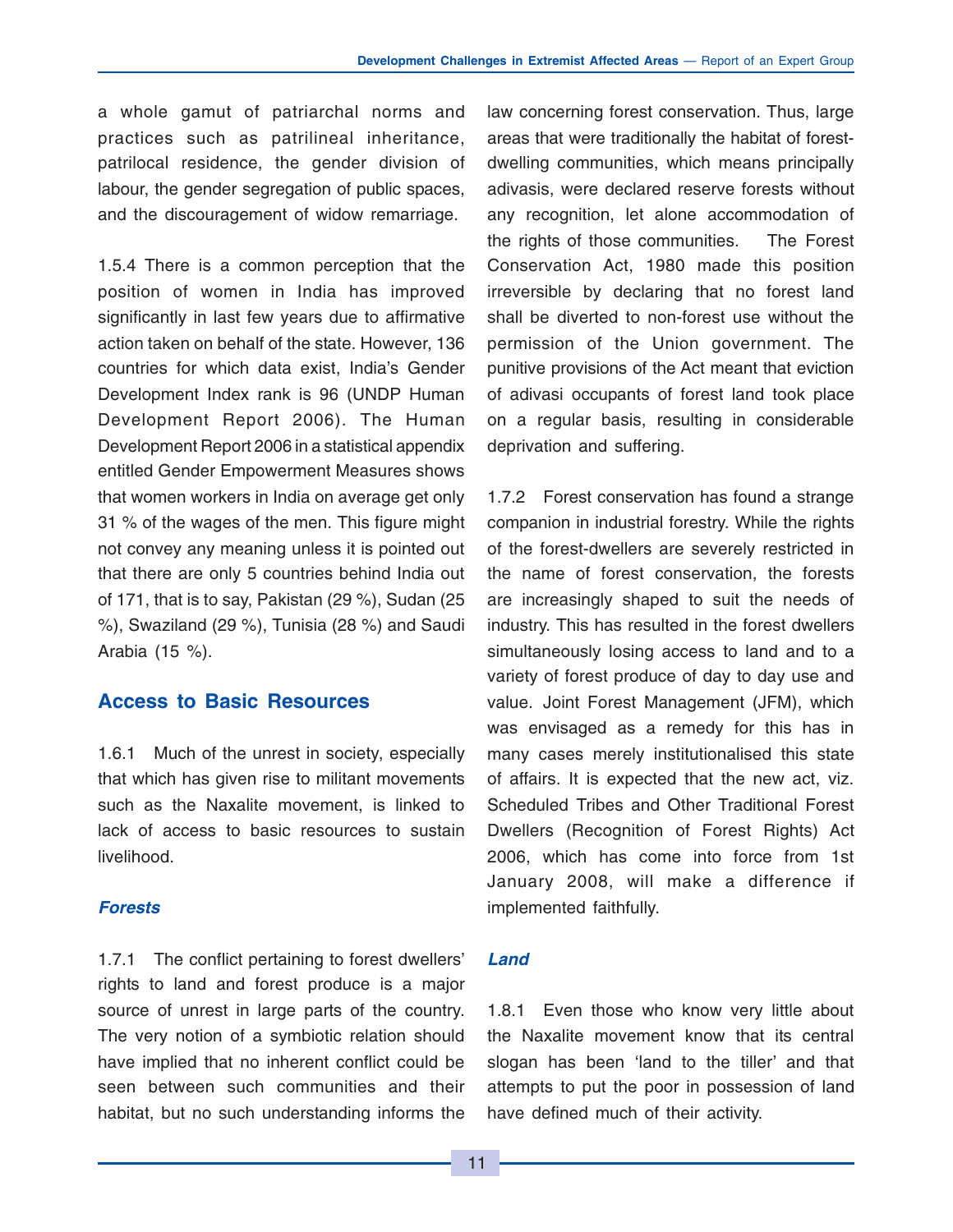1.8.2 The importance of land as a livelihood resource cannot be overstated. While only 18% of the GDP comes from agriculture today, the proportion of the workforce that is engaged in agriculture is 58%. And it is 64% in the case of the Scheduled castes. Forty per cent of rural households have no land or less than half an acre of land. The estimated number of landless rural families in the country is 1.30 to 1.80 crores. The number of small and marginal operational holdings has been increasing steadily over the years.

1.8.3 While the economy is at present growing at a rate of about 8% to 9%, agriculture which provides employment to 58% of the country's workforce is growing at less than 3%. This is rightly seen as signifying rising economic disparities between the agricultural and non-agricultural sectors of the economy, but it also signifies continued immiseration of the lower strata in the rural community in an absolute sense.

1.8.4 Since insecurity and exploitation of tenants is a widespread phenomenon, tenancy reforms of various kinds have been attempted right from the time of independence. While some States have banned tenancy altogether, some have provided statutory security against eviction, including preferential right of the tenant to purchase the land if the landlord wants to sell it. But instead of improving the lot of tenants, these reforms have only driven tenancy underground.

1.8.5 Waste or barren land that belongs to the Government is increasingly intended for industries and Special Economic Zones, and the landless poor are fast losing the 'right' they had, namely to hope that the land would be distributed to them. The situation in the Scheduled areas is on a different footing. What distinguishes such areas in this context is the protection statutorily afforded to the Scheduled tribes from alienation of their land to non-tribals. Today the States which contain Fifth Schedule areas have laws preventing such alienation. The laws which prohibit land alienation also provide for means of restoration of the alienated land to the tribals. However, with economic reforms there is pressure to dilute the laws prohibiting tribal land alienation and permit leasing of mineral-bearing land in the Fifth Schedule areas to private companies.

#### **Special Economic Zones**

1.9.1 Land acquisition for Special Economic Zones (SEZ) has given rise to widespread protest in various parts of the country. Large tracts of land are being acquired across the country for this purpose. Already, questions have been raised on two counts. One is the loss of revenue in the form of taxes and the other is the effect on agricultural production.

1.9.2 In both these debates there is no understanding that land is a livelihood resource. Whether it is multi-cropped or single-cropped, whether it is fertile or infertile, it is the source of livelihood for the farmer and also for other rural inhabitants whose livelihood depends directly or indirectly on land. The very notion of a SEZ requires a single huge block of land, and therefore it is impossible to avoid acquiring productive land if SEZs are to be established at all. Thus, the notion of an SEZ, irrespective of whether it is established in multi-cropped land or not, is an assault on a major livelihood resource. The SEZ Act permits the government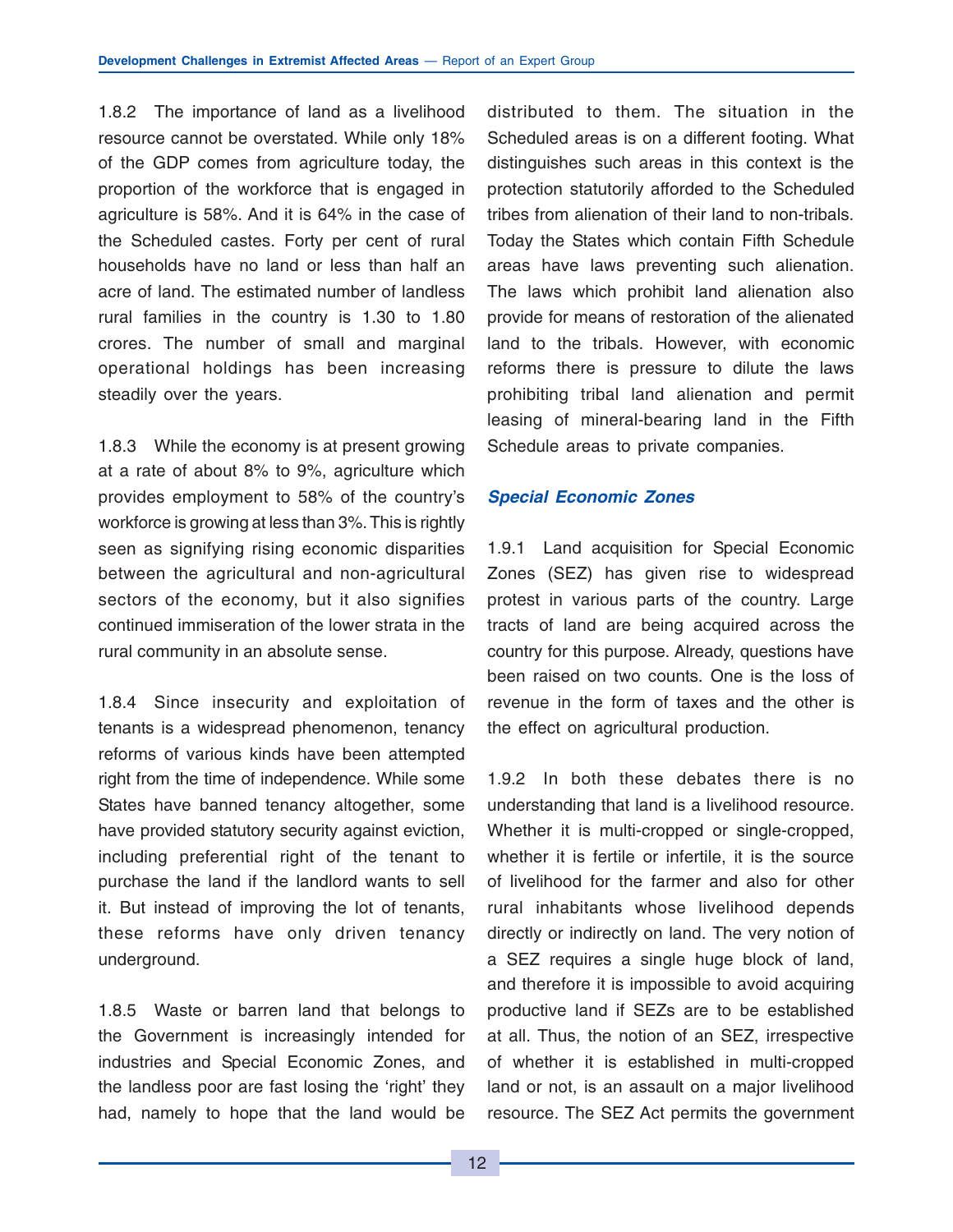to exempt the units set up therein from various laws and there is a promise that such exemption will be given in the matter of labour laws.

#### **Common Property Resources**

1.10.1 Common Property Resources (CPR) constitute an important component of the natural resource endowment which contribute significantly to the rural economy and provide sustenance to local communities in rural areas. CPRs cover a wide basket of land, water and vegetation resources consisting of community pastures, common dumping and threshing grounds, watershed drainages, village tanks, rivers and rivulets, and wastelands. The poor depend upon CPRs far more than the rich due to their lack of or low-productive assets, not enough work or purchasing power, particularly in the lean seasons. Therefore, the health of CPRs and ease of access are critical for these vulnerable groups.

1.10.2 Since colonial times, however, the area of CPRs has been shrinking considerably on account of a number of factors, such as State appropriation for revenue generation, industrialization, privatization and development projects. Privatisation is carried out through extension of field boundaries of private farms, forcible grabbing, and distributive policies of the government. State policies focusing on increasing productivity of CPR lands exposed them to influence of the market, which resulted in raising products from it which catered to commercial demand rather than the needs of the local community.

1.10.3 State intervention in respect of management of CPRs emerged from the introduction of Panchayati Raj institutions and led to the disappearance of the traditional management systems. The latter had involved use regulation, adherence to user obligations, and investments of efforts and resources for conservation and development, which the institution of elected Panchayat, even though legally empowered, were unable to enforce. This led to loss of local initiatives and dependence on funds from the government for upkeep, and on officials for enforcement of regulations. Besides the above interventions, the overall strategy of land management pursued by the government never took into account the relevance and importance of CPRs in the rural economy. The factors which reduced the availability and access of the CPRs for the rural poor apply even more to SCs/STs.

#### **Labour, Unemployment, and Wages**

1.11.1 If landlessness has always been the focus of much social unrest among the rural poor, unemployment and insecurity of livelihood is a growing source of dissatisfaction and anger among youth, both in urban and rural areas. While the relatively rapid growth of the Indian economy in recent years has been a cause of celebration, the employment scene gives little to cheer about.

1.11.2 The overall shape of the economy has been characterised by three related facts: the share of agriculture and allied activities, mining and quarrying in the GDP has dropped steadily over the years, from 59% in 1950-51 to 28% in 1999-2000 and about 18% now. The share of manufacturing grew from 13% in 1950-51 to 24% in 1990-1991, but has remained stagnant thereafter, the difference being filled by the steadily expanding tertiary sector. However the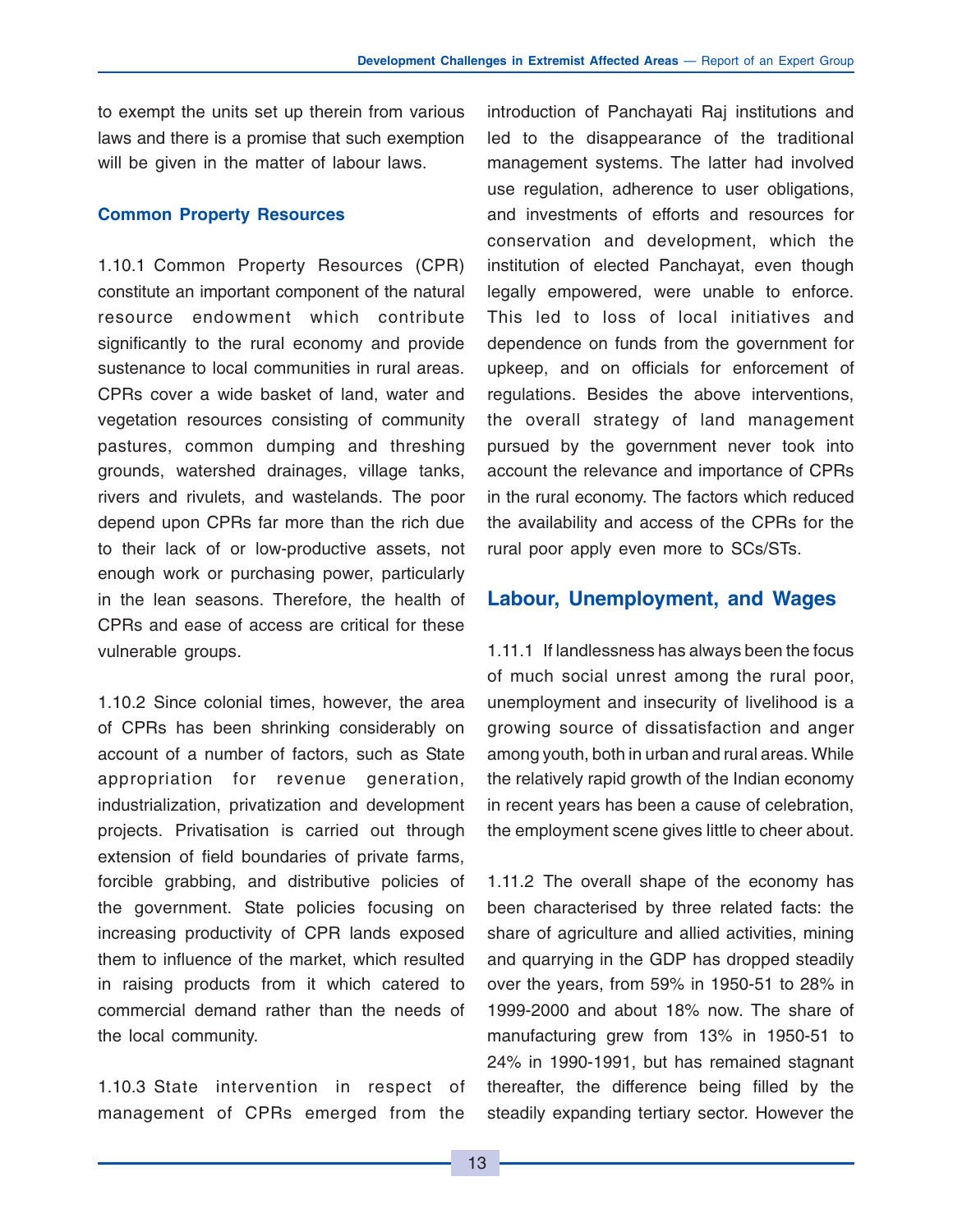share of agriculture in the workforce has declined only from 72% in 1970 to 62% in 1999-2000 and about 58% now. This disparity between the rapidly falling share of agriculture in the GDP and the much slower decline of its share in employment means that a progressively greater share of workers are concentrated in a segment that produces progressively less and less of the society's income.

1.11.3 But distress in the agricultural sector is not merely relative, it is absolute. Minimum wages for agricultural work are not implemented except where the labour market is itself favourable to the workers, such as in double or triple cropped areas. Moreover, among workers in the rural sector the majority are self-employed (including small farmers) and not wage workers. For the self-employed the Minimum Wages Act has no application and their standard of living is determined by the slow growth of productivity in the rural sector.

1.11.4 The Second National Labour Commission reported that between 1987-88 and 1995-96, handloom production declined by 13%, the number of looms declined by 8%, whereas the workforce in the handloom sector was constant at 65.5 lakhs. This implies substantial depression in the per capita earnings of handloom weavers, which was found to be the factor behind suicides of handloom weavers in Andhra Pradesh and Tamil Nadu. The number of workers engaged in construction industry has crossed 3 crores. Almost no labour law is enforced in this industry. The workers in this industry 'are exploited because they are illiterate, socially backward, unskilled, unorganised, uninformed and poor' in the words of the Second National Labour Commission.

1.11.5 In the first decade after liberalisation the rate of unemployment increased steadily in the rural areas for both men and women and in urban areas for men.

1.11.6 The National Commission for Enterprises in the Unorganised Sector has defined the unorganised (or informal) sector as comprising unincorporated enterprises, whether owned by an individual or a family, engaging 10 workers or less. And it has defined unorganised workers as workers in the unorganised sector plus those working in the organised sector who do not have job security and social security provided by the employer. The Commission has estimated the workforce in the Unorganised Sector to be 34 crores out of the total workforce of 39.7 crores. Since existing labour welfare laws do not either cover or effectively cover the unorganised/informal sector, this means that about 90% of the workforce of the country lacks the security that comes with such laws.

1.11.7 The Second National Labour Commission has identified the following characteristic features of this sector: low wages/ low earnings, high proportion of employment of women, employment of family labour, child labour and migrant labour, piece-rate payment, contractual nature of work, seasonal or intermittent employment, home-based work, lack of unionisation, casual and multiple jobs, less access to capital, prevalence of health hazards, etc. Women and children are not only employed on a large scale in the unorganised sector but are exploited inhumanly.

1.11.8 Street hawking and vending is a category of self-employment which helps crores to make a living while playing an essential social role,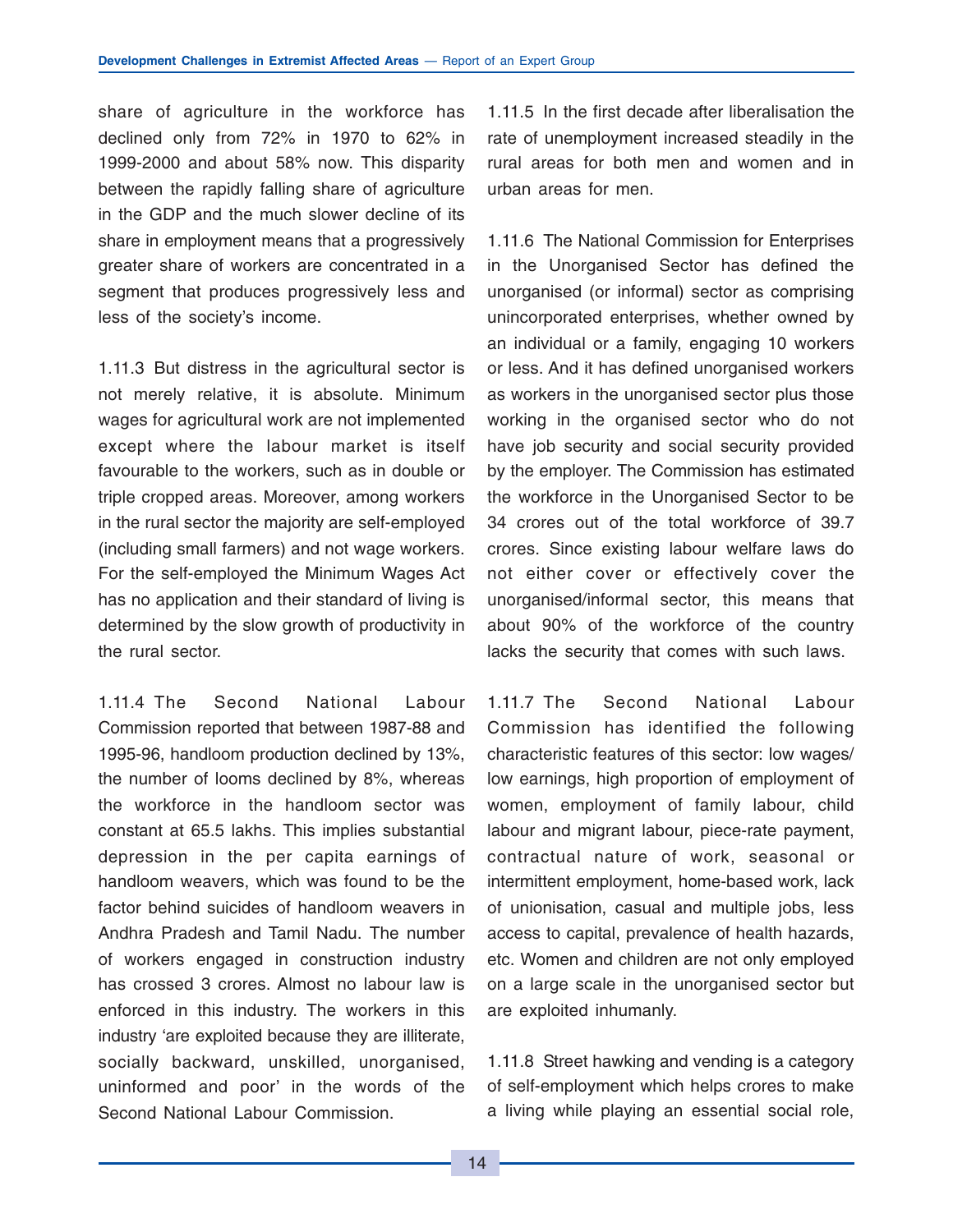but hawkers and vendors are seen as a nuisance by the municipal and police authorities. Rag picking and scrap collection is another mode of self-employment which is looked down upon as unclean but plays an essential role in keeping our cities clean. Fishing, especially in the sea, is accident-prone and while a Central scheme of insurance is there, it often eludes migrant fishermen whose survivors find it difficult to undertake the paper work that is necessary to claim the insurance amount.

1.11.9 The Beedi & Cigar Workers Act is an instance of a law for the unorganised sector that has benefited the beedi workers because it has taken due account of the specific nature of work in that industry. There are very few other such instances. Instead the trend is to ignore the specificity of the particular job but merely aim at providing an overarching welfare fund which will take care of old age, sickness, unemployment and maternity benefits.

#### **Displacement and Rehabilitation**

1.12.1 Displacement, which is, in fact, enforced eviction of people from their lands and natural habitats, has for long been a serious problem. Displacement takes place on account of development projects such as large irrigation projects, industrial and mining projects, power plants, declaration of sanctuaries and national parks, setting up of field firing and testing ranges and a myriad other activities of the State itself. Displacement is a multi-dimensional trauma, with far-reaching impacts, which cannot easily be compensated.

1.12.2 The displacement caused by large projects can be physical, occupational and even cultural. Unless the nature and magnitude of displacement in all its dimensions are fully analysed and appropriate safety nets put in place, well in advance of the implementation of the project itself, it will lead to discontent. The track record of the Government in this regard has so far been dismal and those likely to be displaced are rightly apprehensive about their future. It is important, therefore, that in the case of all major projects, including SEZs, socioeconomic impact appraisals are carried out by independent expert institutions so that, before the project is implemented, effective steps are taken to upgrade the skills of the members of the families likely to be affected, so as to ensure that they are in a position to take full advantage of the livelihood opportunities provided by the project. Such a step will minimise the trauma of displacement.

1.12.3 An official database of persons displaced / affected by projects is not available. However, some unofficial studies, particularly by Dr. Walter Fernandes, peg this figure at around 60 million for the period from 1947 to 2004, involving 25 million ha. which includes 7 million ha. of forest and 6 million ha. of other Common Property Resources (CPR)\*. Whereas the tribals constitute 8.08% of country's population, they are 40% of the total displaced/affected persons by the projects. Similarly at least 20% of the displaced /affected are Dalits and another 20% are OBCs. The resettlement record is also very dismal. Only a third of the displaced persons of planned development have been resettled.

1.12.4 As tribal areas are also rich in mineral resources, the mining projects proposed such as in Orissa, Jharkhand and Chhattisgarh threaten the very existence of tribal people.

<sup>\*</sup> W. Fernandes (2008), "The Human Cost of Development - Induced Displacement", in India Social Development Report, New Delhi : Oxford University Press.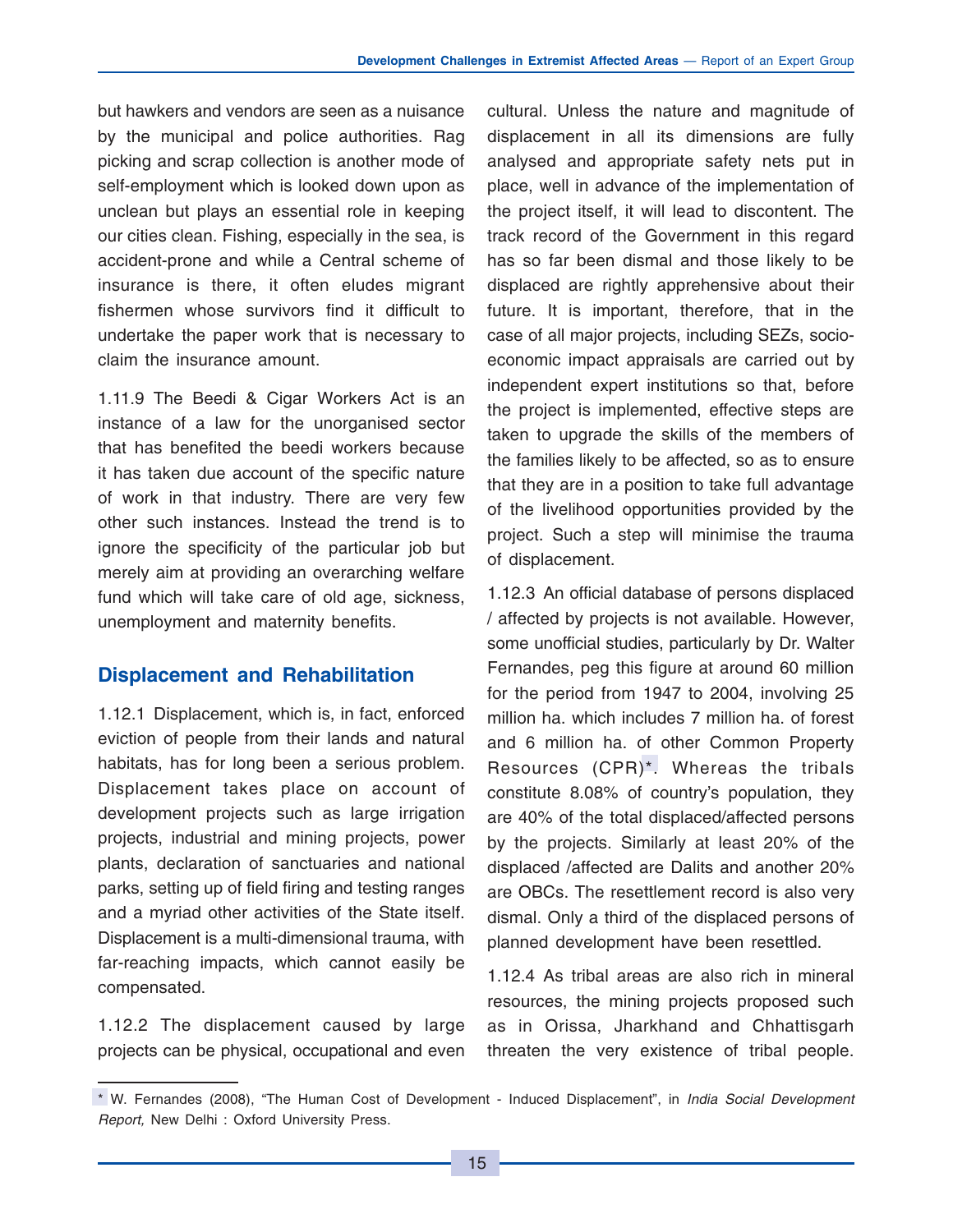Protest action becomes an inevitable consequence of displacement, such as in Kalinganagar and in Kashipur people's movement against Utkal Alumina Rayagada district, Orissa.

1.12.5 Apart from the physical and occupational displacement caused by large projects, in the case of the Fifth Schedule areas, unless the tribals are resettled in the same scheduled tract, they will face deprivation of the special rights that have accrued to them by virtue of the schedule. For example, the tribals in the scheduled areas enjoy presumptive right of ownership of the land and minerals (Refer SC judgment in CA Nos. 4601-02 of 1997 on SLP Nos. 17080-81 in Samata vs State of Andhra Pradesh and others). Also, the Fifth Schedule requires the Government to review any law before it can be extended to the notified areas, so as to ensure that such a law is appropriately adapted to safeguard the interests of the tribals. In view of this, as far as the notified areas are concerned, projects that cause displacement need to be avoided. Even if the setting up of a project becomes inevitable strictly on the ground of public interest, as laid down by the Hon'ble Supreme Court in the Samata judgment, it should be on the basis of the prior consent given by the Gram Sabhas and through involvement of the tribals as owners of the projects. The Government should evolve suitable mechanisms to ensure this.

1.12.6 A policy guiding the Rehabilitation and Resettlement (R&R) should ensure that none of the displaced be worse off after the project. They should in fact be better off after it because they are paying its price. The National Rehabilitation and Resettlement Policy, 2007 is

a significant departure from the earlier policies in this direction. First of all, it aims at minimizing large scale displacement as far as possible, by stipulating the acquiring of the minimum possible areas of land and that too of wasteland, degraded land or un-irrigated land. Where large numbers of families are affected (400 in plain area or 200 in tribal/hilly area, DDP blocks or area mentioned in Scheduled V or VI) Social Impact Assessment (SIA) has been made mandatory. The SIA will ensure that impact on Project Affected Families be assessed in a holistic, participatory and transparent manner. More particularly, where ST people are displaced in sizeable numbers, a well thought out Tribal Development Plan must be put in place. Preference in allotment of Land for Land in command areas and Fishing Rights in water bodies is another important feature of the new policy. The specification of clear time frames for implementation of rehabilitation package as well as for utilization of land along with an effective monitoring and grievances redressal mechanism, are the other significant inclusions in the new policy. The policy is to be put into effect through an Act of Parliament (as of February 2008, the Bill on R&R is with Parliament). It is hoped that this humane policy would result in reducing the number of project affected persons and their multiple trauma.

1.12.7 However, there is still a feeling that this R&R policy would be infructuous without suitable amendments to the Land Acquisition Act. Further, the new policy does not provide for single/deserted women-headed household. There is no provision for loss of CPR, which should be included in R&R policy. It still lacks clarity about "Public Purpose", which should be strictly limited to public welfare activities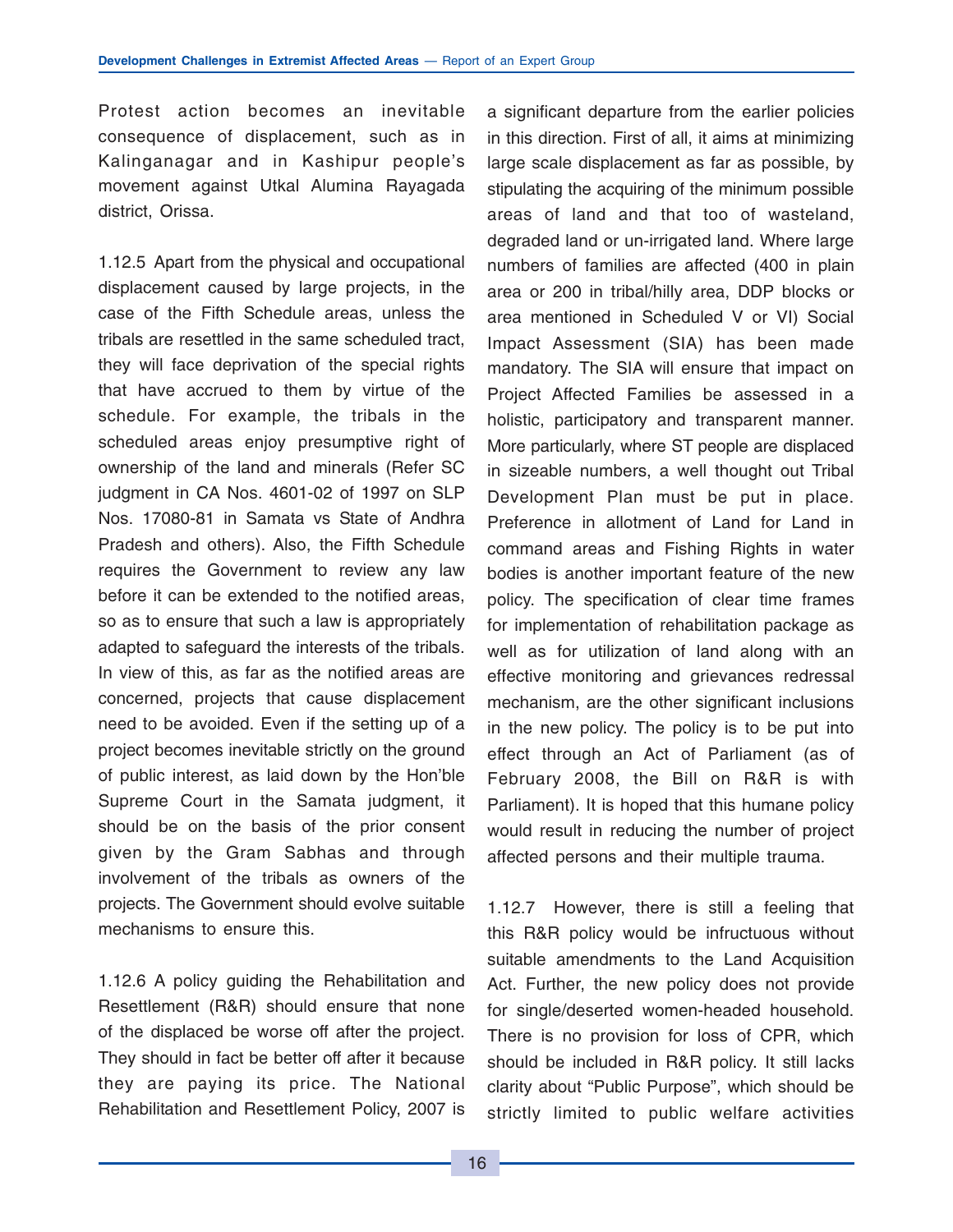performed by Government. The displaced / affected persons should be actively involved in the decision regarding the selection of a particular land. This requires their prior informed consent based on proper information, given in a language and manner they can understand. The Standing Committee on Inter Sectoral Issues has strongly recommended the protection of tribal domain whenever Government transfers land from a tribal to non-tribal. The consultations leading to consent of the tribal community / Gram Sabha as required under PESA are mandatory. Cultivable Land for Land based R&R with suitable safeguards be ensured for all SCs / STs and other BPL families and provisions to bring it to cultivation be made mandatory and not "preferential".

#### **The Process of Adjudication**

1.13.1 Of all the things that are known about the Naxalites, their Peoples Courts are perhaps the most notorious. While the abuses that have been reported about them are not all false, taking that to be the whole story would not be quite correct. The fact is that such informal, rough and ready forums of dispute resolution did in a way respond to the felt need.

1.13.2 Considerable frustration gets built up in society when disputes and conflicts are not settled in time and in a just and fair manner. The judicial system we have is time consuming in nature. It is too formal, too remote and too slow. The parties to the dispute lose control over even the terms and details of the dispute once it goes to Court. Cost and delay in the formal adjudication tends to legitimize the totally illegal Peoples Courts of the extremists in the minds of the poor.

1.13.3 In recent years a lot of attention has been focused on Alternative Dispute Resolution systems, called ADR in brief. This alternative starts with the premise that disputes must be encouraged to be resolved through negotiations between the parties, failing which the matter can be taken to Mediator, Arbitrator or the Court. Negotiation, Mediation, Arbitration (failing which the matter can of course go for adjudication) are the three steps it envisages. It is doubtful that the notion of ADR as thought out till now has much relevance to the kind of issues ordinary people would want quick resolution of. Moreover, thinking about ADR has not freed adjudication from formality, for it is premised on the existence of a written contract or terms of dealing, perhaps statutory rules, and documented evidence of the grievances and the reply. A way out is to have participatory elected Nyaya Panchayats. In several States Nyaya Panchayats are functioning very well. Universalisation of the system might reduce the current problem.

1.13.4 A number of disputes concerning rights of the poor in Government land, rights of tenants, rights in ceiling surplus land, rights in land of erstwhile superior right-holders like zamindars, and of adivasis in the Scheduled areas are the subject of Special Laws which provide for adjudication by quasi-judicial tribunals. Even in these fora, matters drag on for years with the landlord continuing in possession on the basis of stay orders, causing erosion in the poor persons' faith in the establishment.

#### **Environmental Degradation**

1.14.1 "Environmental degradation and social injustice" are two sides of the same coin.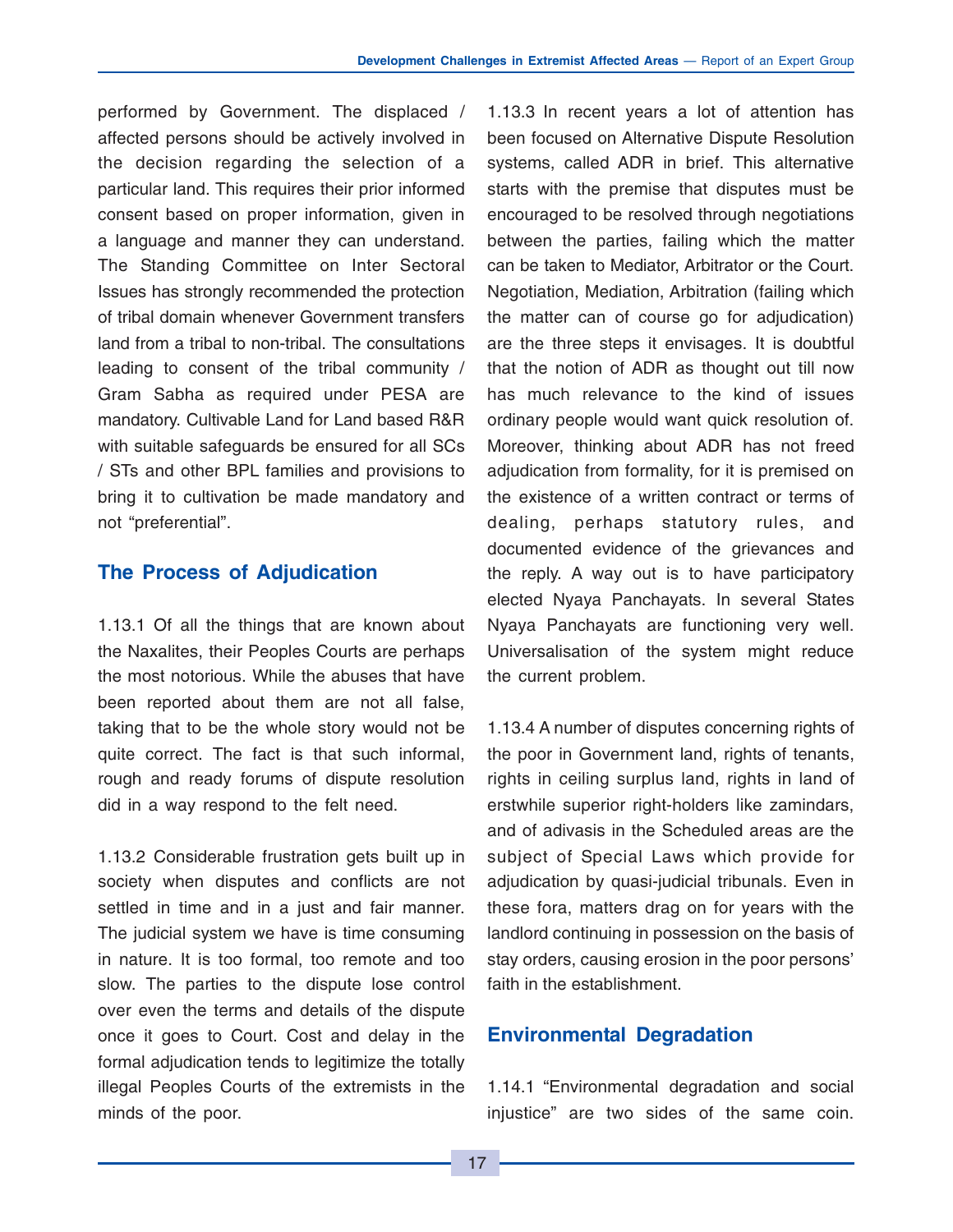Environmental degradation can be caused both by nature and by human action. In the case of the tribal heartland, the centre of the Naxalite movement, it is overwhelmingly the latter which contributes to it.

1.14.2 Land is targeted primarily for mineral extraction. Geographical distribution of fossil fuels, and metallic and non-metallic mineral reserves, shows a high degree of concentration in central and eastern India. This implies drastic changes in the existing land use from agriculture and forestry. Mining is an unavoidable component of industrial development, but its full effect on the environment must be taken note of. Mining is carried out in two ways: open cast and underground. Either way, the extraction of ore releases extensive dust which spreads all around and spoils all elements of the environment – it makes the agricultural lands barren, pollutes water sources, denudes forests, defiles the air and degrades the quality of life for people who live and work in this area.

1.14.3 Environmental degradation resulting from industrial, mining and other development activities has created serious health problems for the local population. A large number of occupational diseases are caused by dust from mines and polluted air from industrial units.<sup>4</sup> Uranium mining and processing near the Subarnarekha river has even caused radioactive pollution. In addition to the damage caused to the environment and its consequential effects, illegal mining and illegal practices in legal mining

compound people's misery. The activities for exploitation of water resources directly create conflict with the local population. Large dams by changing the course of nature cause severe damage to the natural environment and rich biodiversity as they are located in ecologically sensitive regions.

1.14.4 Not merely land, water and forests, even bio-diversity is being exploited for economic growth. This is done through massive expansion of tourism which is seemingly projected as a people-friendly development activity with considerable distributive benefits. This too has adverse implications both for ecology and local communities, which are not even recognized. The other issue relates to the perceived adverse effects of the tourism industry on tribal communities and the conflicts it would generate. Tourism disturbs the existing cultural-economygovernance matrix of tribal life which is inseparably interwoven with ecology. The introduction of commercialisation and foreign influences in their life would cause the worst impact on the tribal communities. It would trigger the process of disintegration of tribal society and its cultural ethos leading to social degradation.

#### **Political Marginalisation of the SCs and STs**

1.15.1 The Constitution has facilitated the political participation of SCs/STs (dalits and adivasis) through three measures: Fundamental

<sup>4</sup> Mining dust causes pneumoconiosis (a group of lung diseases), eye infection, conjunctivitis, corneal ulcers, glaucoma and squint trachoma. Silicosis is caused by dust from coal, mica, silver, lead, zinc and manganese mines, pottery and ceramic units, sand blasting, metal grinding, building and construction work, rock mining, iron and steel plants, slate pencil factories, etc.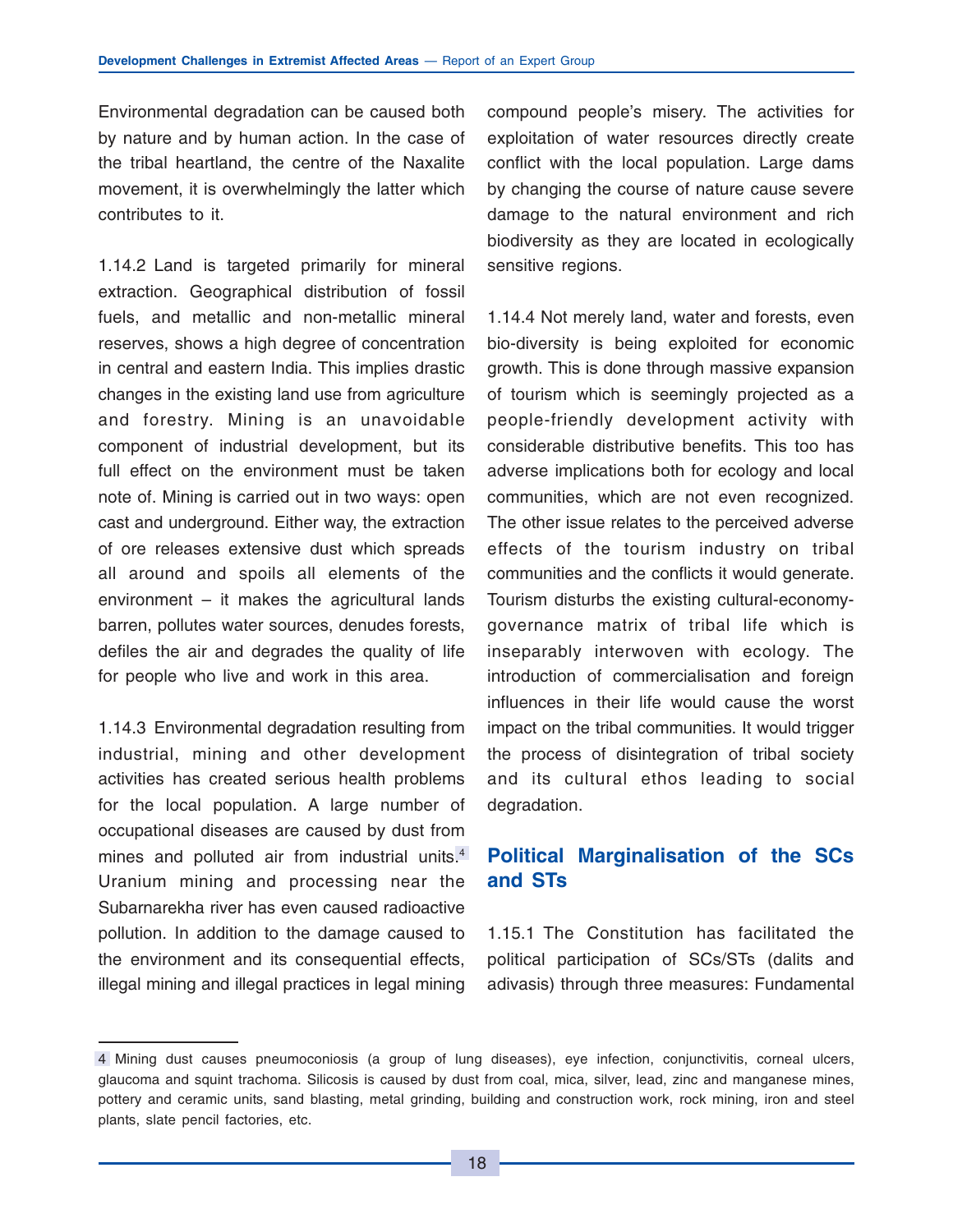Right to equality granted to citizens, abolition of discrimination including untouchability, and special provision for their representation in legislature.

1.15.2 These rights and entitlements, however, have not resulted in effective political participation and removal of their sense of political marginalization. Though both groups face exclusionary practices, dalits and adivasis are differently placed in respect of their social situation. Dalits are exposed continuously to the domination of other castes hostile to them. They are also socially and economically dependent upon these very castes in their day to day life. They have, therefore, little autonomy to act on their own in any matter. Adivasis, by and large, are distanced from dominant nontribal communities and have considerable space to act autonomously.

1.15.3 The political equality in respect of dalits is compromised in various ways. The exercise of the right to vote without fear or favour is widely frustrated both by untouchability practices and exertion of dominance by 'higher' caste groups. The absence of public buildings to serve as a polling booth near the cluster of dalits prevents this option being exercised on a large scale, even where the local officials are motivated to provide such a booth. Dalit votes are frequently 'captured' en masse. Both discrimination and dominance affect the exercise of the right to contest elections, which severely circumscribes dalit freedom. Threatening dalit aspirants not to contest the election, forcing them to withdraw their candidature if they file their nomination, and assaulting them and their supporters if they persist in their political assertion, are quite common.

1.15.4 The factors which frustrate political empowerment at the Assembly/ Parliament levels become more pronounced at the Panchayat level. Right to hold office is frustrated by dominant castes through two modes. One is the refusal to accept the reserved nature of the constituency and the executive positions in representative bodies, thereby creating conditions where elections may not be held or the elected person may not hold office. The second mode is to cripple the autonomy of elected persons to function if he/she does succeed in assuming charge of the position. More common is the less extreme kind of response, where the dominant communities do not openly oppose reservation of seats or headship of the elected body but ensure that only the candidate supported by them is elected. This results in tokenism.

1.15.5 The disability that adivasis face in availing political opportunities is different in character. Lack of financial resources is a crippling factor in exercising their right to contest elections. This is even more so when the candidates are not backed by any political party. At the Panchayat level, the ST chiefs of Panchayat, even in tribal concentration areas, may be manipulated by non-tribals of the constituencies to spend development funds suited to their needs and to get contracts for government schemes. Political marginalization is not confined to the elected positions in the legislature or Panchayats. It extends to executive positions as well. These communities get a 'token' representation in the Cabinet rather than in terms of their numerical strength. The token representation given to them is largely guided by constitutional compulsions.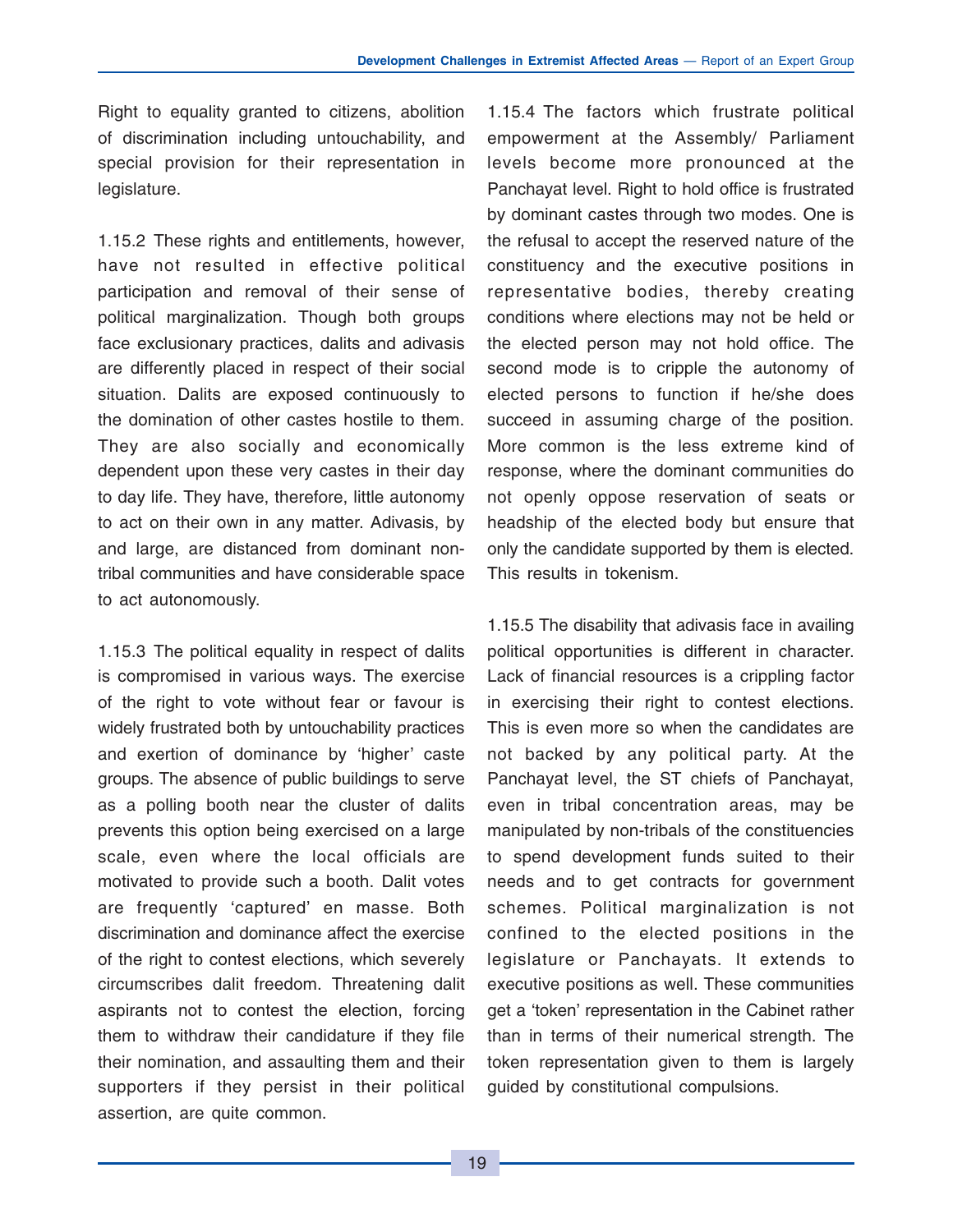1.15.6 The position is not very different with the institutions specifically created for protecting the interests of the scheduled communities. The status and role assigned to National Commissions, constituted under Act 338 and 338A of the Constitution, gives them a certain importance in the Constitutional scheme. They have no executive power and their power is only advisory in nature, but consultation with these Commissions is mandatory when any policy affecting the scheduled castes or tribes is sought to be devised.

#### **Some Statistical Pointers**

1.16.1 Before summarising the main causes of discontent leading to the emergence of the Naxalite movement, we may note the broad correlation between various indicators of backwardness and the spread of the Naxalite movement. We have selected five States with a high level of Naxalite activity: Andhra Pradesh, Bihar, Chhattisgarh, Jharkhand and Orissa. In each of these States, four of the most affected districts were identified and compared with four districts that are comparatively more developed.

1.16.2 District-wise data relating to economic, social and human development have been assembled from different sources in table 5. A careful examination of the data enables us to identify 10 factors that appear to show significant variation between the affected districts and the developed districts. They indicate the circumstances underlying rural unrest and the emergence of Naxalism to a significant extent. These factors are: (1) high share of SC/ST population; (2) low levels of literacy; (3) high level of infant mortality; (4) low level of urbanisation; (5) high share of forest cover; (6) high share of agricultural labour; (7) low percapita food grain production; (8) low level of road length per 100 sq.kms.; (9) high share of rural households which have no bank account; and (10) high share of rural households without specified assets.

1.16.3 A summary of the picture is presented in Table 5. The unweighted averages of the affected and developed districts clearly indicate significant differences in respect of all the indicators except in a few cases. The only cases in which the direction of variation is not along the expected lines are: (1) the share of agricultural labour in Andhra Pradesh and Chhattisgarh; (2) urbanisation in Bihar; and (3) food grain production in Orissa. These, however, are not difficult to explain.

#### **Governance**

1.17.1 Articles 14, 15 and 16 of Indian Constitution provide the framework for a harmonious conjuncture of equality as citizens and compensatory discrimination and affirmative action in favour of SCs/STs and the other backward sections in certain areas. The Directive Principles cast an obligation on the State to promote the educational and economic interests of these sections, and social and economic justice and equality. These mandates have been translated into specific policy instruments for social justice.

1.17.2 Reservation provisions in public services are intended to ensure that the vast gap in educational attainments and economic status does not stand in the way of occupying decision making positions. This has been done by earmarking a percentage share in recruitment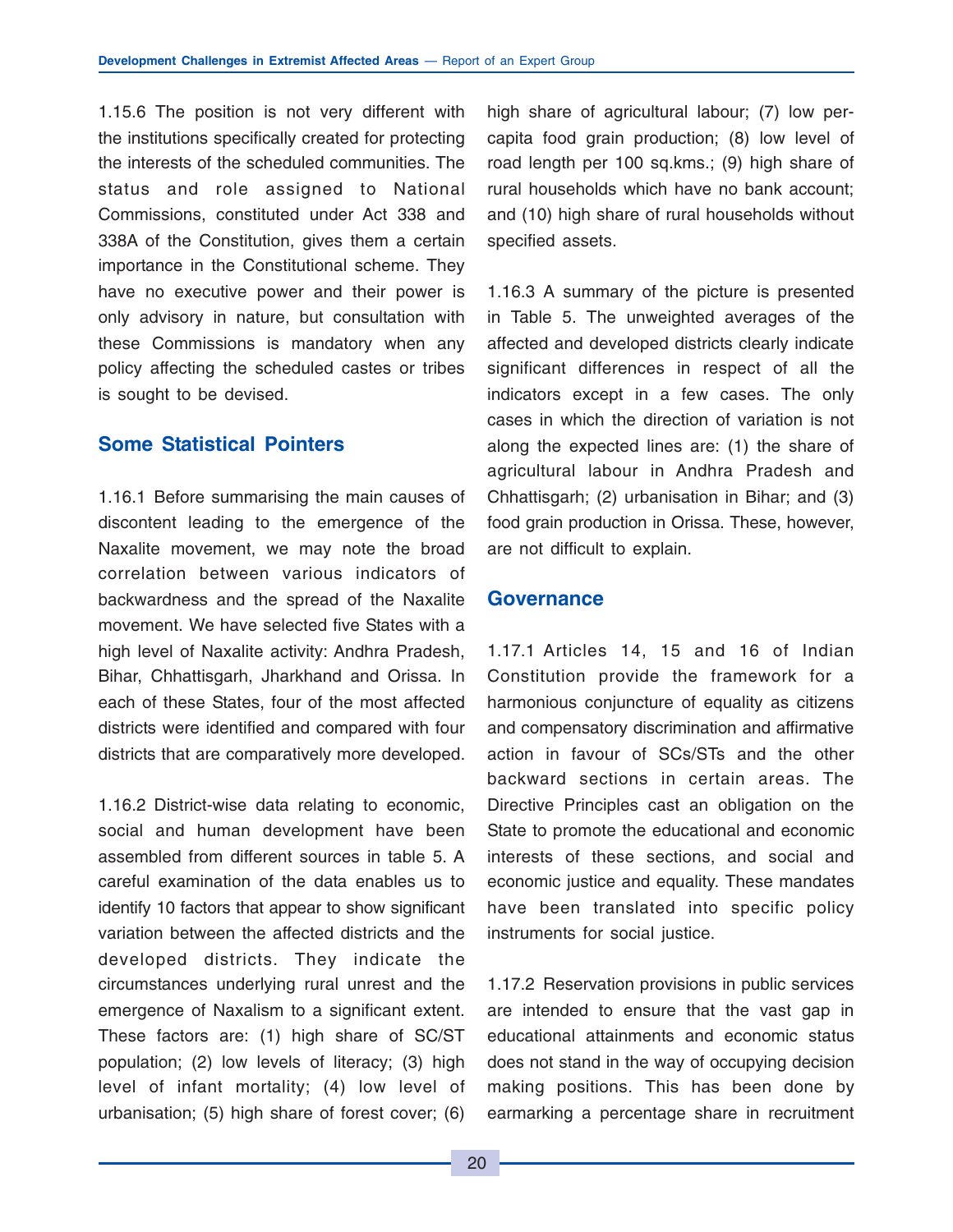|                                        |                                     | <b>Orissa</b>               | Jharkhand                           |                             | Chhattisgarh                        |                             | <b>Bihar</b>                        |                             |                                     | Andhra Pradesh              |
|----------------------------------------|-------------------------------------|-----------------------------|-------------------------------------|-----------------------------|-------------------------------------|-----------------------------|-------------------------------------|-----------------------------|-------------------------------------|-----------------------------|
|                                        | <b>Affected</b><br><b>Districts</b> | <b>Districts</b><br>Forward | <b>Affected</b><br><b>Districts</b> | <b>Districts</b><br>Forward | <b>Affected</b><br><b>Districts</b> | <b>Districts</b><br>Forward | <b>Affected</b><br><b>Districts</b> | <b>Districts</b><br>Forward | <b>Affected</b><br><b>Districts</b> | <b>Districts</b><br>Forward |
| Share of SC/ST (%)*                    | 65                                  | 23                          | 45                                  | 80                          | 69                                  | 36                          | $\frac{1}{2}$                       | $\frac{8}{1}$               | 88                                  | 22                          |
| Literacy rate $(%)^*$                  | $\frac{4}{4}$                       | 76                          | $\overline{6}$                      | 51                          | 50                                  | 89                          | 46                                  | $\frac{8}{4}$               | 56                                  | 89                          |
| Infant Mortality rate (%) (1999)       | 123                                 | 73                          | n/a                                 | n/a                         | 76                                  | 57                          | n/a                                 | n/a                         | 34                                  | 82                          |
| Urbanisation (%)*                      | $\overline{1}$                      | 23                          | $\overline{C}$                      | 22                          | $\overline{\phantom{0}}$            | 29                          | 으                                   | 8.6                         | 24                                  | 27                          |
| Forest Coverage (%)**                  | 39                                  | $\frac{5}{1}$               | 38                                  | $\frac{6}{1}$               | 53                                  | 82                          | $\infty$                            |                             | $\overline{1}$                      | $\overline{4}$              |
| Agriculture Labourers (%)*             | 35                                  | 25                          | 29                                  | 20                          | 26                                  | 34                          | 52                                  | 46                          | $\overline{4}$                      | 51                          |
| Percapita Foodgrain production*        | 151                                 | 95                          | n/a                                 | n/a                         | n/a                                 | n/a                         | n/a                                 | n/a                         | $\frac{1}{2}$                       | 293                         |
| Road length per 100 sq.kms, (1996/7)   | $\overline{\Omega}$                 | $\overline{\Omega}$         | n/a                                 | $\overline{n}/a$            | $\overline{\Omega}$                 | $\overline{\Omega}$         | n/a                                 | $\overline{n}/a$            | $\overline{4}$                      | 20                          |
| Rural HH with no Bank a/c (%)*         | $\overline{\infty}$                 | 80                          | 77                                  | 74                          | 83                                  | 82                          | 83                                  | $\frac{8}{2}$               | 69                                  | 72                          |
| Rural HH without specified assets (%)* | 63                                  | 37                          | 46                                  | 36                          | 47                                  | 51                          | 53                                  | 50                          | 56                                  | $\frac{4}{1}$               |

Table 5: I dentified factors which distinguish between affected and forward districts **Table 5 : Identified factors which distinguish between affected and forward districts**

> Sources: Sources:

\*: Figure based on 2001 census, Registrar General of India, New Delhi. \* : Figure based on 2001 census, Registrar General of India, New Delhi.

\*\*: Figure based on Forest Survey of India 2003. \*\*: Figure based on Forest Survey of India 2003. Note: For each state, this table compares four districts where the Naxalite movement is most active (the "affected districts") with four districts that Note: For each state, this table compares four districts where the Naxalite movement is most active (the "affected districts") with four districts that are comparatively developed ("forward districts"). The selected districts are as follows: Koraput, Sundergarh, Gajapati, Malkangiri (Orissa, Dhanbad, Deogarh (Jharkhand, forward); Bastar, Dantewada, Kanker, Sarguja (Chhattisgarh, affected); Korba, Durg, Mahasumund, Raipur Dhanbad, Deogarh (Jharkhand, forward); Bastar, Dantewada, Kanker, Sarguja (Chhattisgarh, affected); Korba, Durg, Mahasumund, Raipur forward). The classification of districts should be taken as informal and indicative. The figures presented in the table are unweighted averages of forward). The classification of districts should be taken as informal and indicative. The figures presented in the table are unweighted averages of are comparatively developed ("forward districts"). The selected districts are as follows: Koraput, Sundergarh, Gajapati, Malkangiri (Orissa, affected); Cuttack, Dhenkanal, Khurda, Puri (Orissa, forward); Chatra, Palamu, Hazaribagh, Gumla (Jharkhand, affected); Bokaro, Ranchi, affected); Cuttack, Dhenkanal, Khurda, Puri (Orissa, forward); Chatra, Palamu, Hazaribagh, Gumla (Jharkhand, affected); Bokaro, Ranchi, Champaran, Purnia (Bihar, affected); Hajipur, Madhubani, Muzaffarpur, Nalanda (Bihar, forward); (Chhattisgarh, forward); Bhojpur, Gaya, Champaran, Purnia (Bihar, affected); Hajipur, Madhubani, Muzaffarpur, Nalanda (Bihar, forward); Karimnagar, Mehboobnagar, Prakasham, Warangal (Andhra Pradesh, affected); East Godavari, West Godavari, Krihna, Guntur (Andhra Pradesh, Karimnagar, Mehboobnagar, Prakasham, Warangal (Andhra Pradesh, affected); East Godavari, West Godavari, Krihna, Guntur (Andhra Pradesh, (Chhattisgarh, forward); Bhojpur, Gaya, the relevant district-specific figure. the relevant district-specific figure.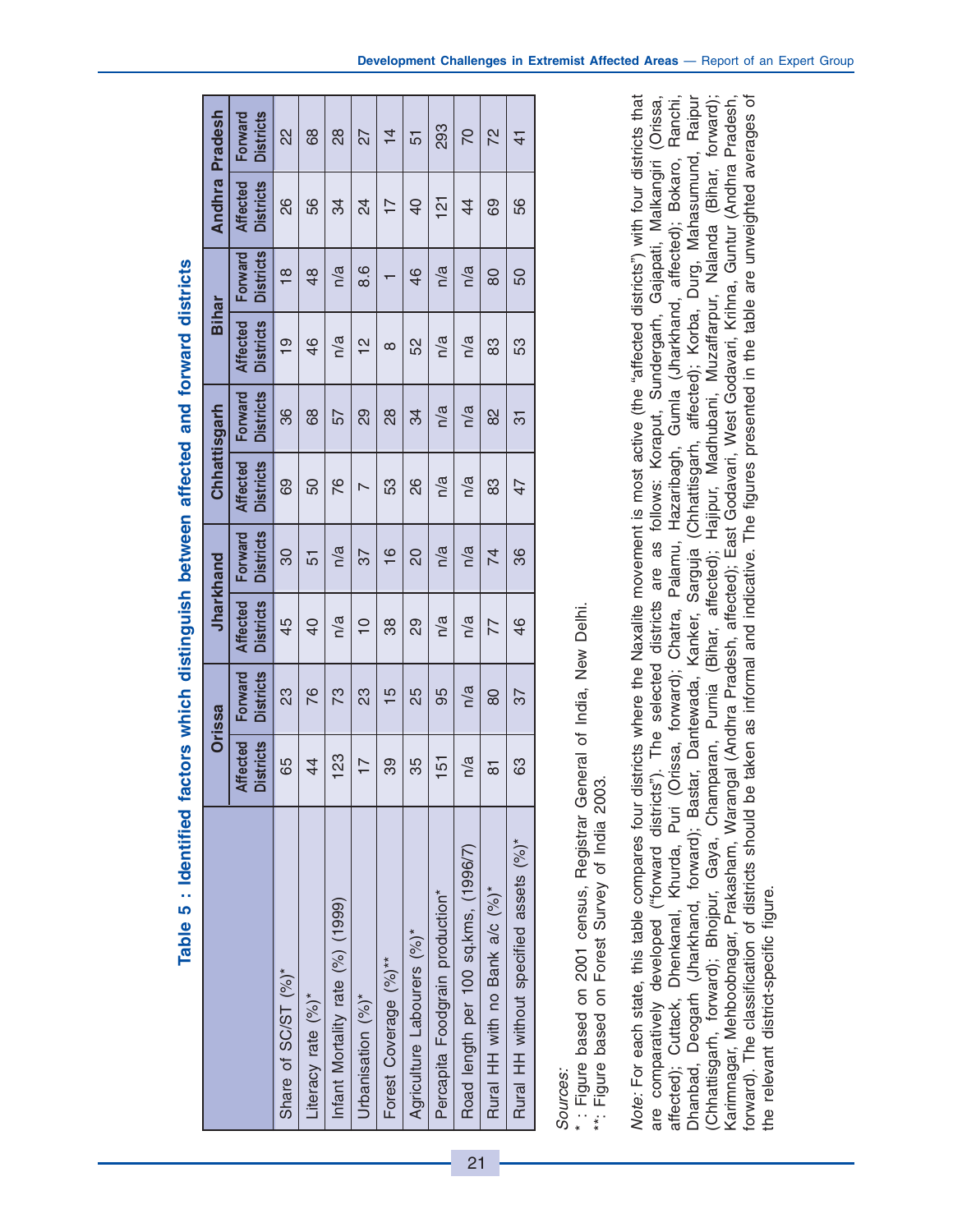and promotion to them. Similar provisions for entry into educational institutions seek to ensure equality of opportunity for acquiring eligibility qualifications to compete in the employment market and to take up desired professional vocations.

1.17.3 Political participation is facilitated by a percentage share of seats in elected democratic bodies at the State, central and PRI levels and representation in the Central and State cabinets. The dedicated committees of the Parliament and State legislature advice concerned Government on matters concerning these communities. Constitutional and statutory bodies [National/State Commissions] have also been created for safeguarding the interests of these communities and to protect their entitlements against encroachment by non-eligible persons and neglect by the State.

1.17.4 There is, however, a failure of governance, which has multiple dimensions and is not confined to the inefficiency of the delivery system only. It is not fortuitous that overwhelmingly large sections of bureaucracy/ technocracy constituting the delivery system come from landowning dominant castes or well to do middle classes, with their attachment to ownership of property, cultural superiority, puritypollution governed behaviour and a state of mind which rationalizes and asserts their existing position of dominance in relation to others. This influences their attitudes, behaviour and performance. As it happens, the politics has also been aligned with this social segment which constitutes the power structure in rural and urban areas since colonial times. It is this coalition of interests and social background that deeply affect governance at all levels.

1.17.5 The failure of political leadership is typically reflected in enacting weak laws when it comes to effectuating the promise to empower the poor and the marginalised or ensure social/ economic justice to them. This facilitates their subversion in multiple ways. On the other hand, laws which restrict their rights, such as the forest conservation laws, are given teeth and pursued aggressively at the behest of vested interests, such as, for instance, the forest bureaucracy and elite environmentalists.

1.17.6 Nevertheless, Government has not been oblivious of the governance deficit in the implementation of development programmes as a whole. The Tenth Five Year Plan recognized that better governance holds the key to achieving effective results for the development programmes initiated by the Government. This perception has led to articulation of a nationspecific paradigm of governance, different from an international perspective. The latter is interpreted to mean policies that will attract foreign capital, enforcement of contracts, protection of property rights, replacement of state agencies by independent regulatory agencies for smooth operation of business and rule of law. Good governance in our national context has been elaborately conceptualised, so as to focus on decentralization implying devolution of authority, financial and administrative, strengthening of district level planning, etc. The poor implementation of social sectors in government programmes has been attributed to the lack of mobilization and accountability, the absence of performance appraisal, non-existence of a system of incentives and penalties, understaffing, poor working conditions and large scale leakages. These maladies can be corrected by bringing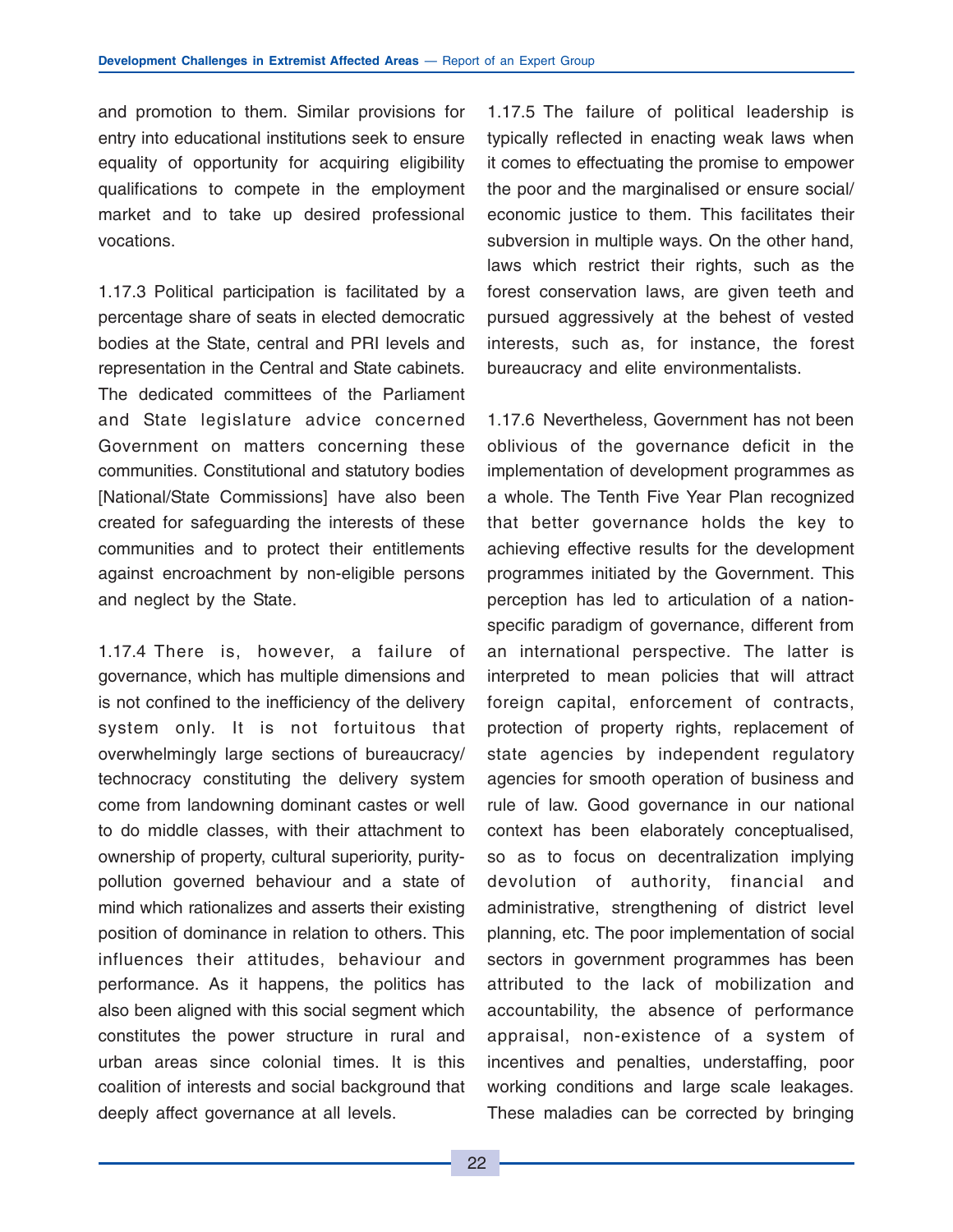in improved transparency, greater accountability and streamlining the structures of Government.

1.17.7 The importance assigned to good governance is evident from the fact that an Action Plan focusing on effective and responsible administration enumerating various measures to be taken at Central and State levels was formulated by the Central government, discussed in the conference of Chief Ministers held on  $24<sup>th</sup>$  May, 1997 and adopted therein. This incorporated all the measures discussed above. Subsequently, the follow up action in pursuance of this Action plan was deliberated in the  $9<sup>th</sup>$  meeting of the Interstate council on June 28, 2005.

1.17.8 It would be evident that this perspective of good governance captures the common problems which citizens face in relation to the State, but does not reflect the specific concerns which socially excluded categories like SCs/ STs/OBCs experience in their day to day life, both from the State and the larger society. Their problems with administration extend beyond those listed for the Citizens as a whole, and good governance in terms of this index may still bypass their grievances. This is not to underestimate the efforts at improving governance on lines formulated by central Government which may also yield some positive outcomes for these sections as well. But the difficulties they encounter are chiefly rooted in the lack of sensitivity to problems of these communities in all organs of Government (legislative, executive, judicial), and at all levels, and deep seated social bias against these groups. These biases are a hang-over of the dominant traditional social order, which even religious minorities have internalized in their

social behaviour. This attitudinal trait colours behaviour of persons in decision making and implementing positions, and has the effect of denying these communities the benefit of laws, policies and programmes. Good governance in their context has to be conceptualized taking this dimension in view.

1.17.9 The strategy for Governance outlined above would have to be multi-dimensional. It should have elements of protection, development, participation, effective administration, accountability, inclusive politics and a paradigm shift in the approach to violence.

1.17.10 The incidence of atrocities on SCs and STs is on the increase, and the deterrence envisaged in the laws specially enacted for this purpose does not operate. This is because implementation of important criminal laws – PCR Act and SC & ST (Prevention of Atrocities) Act (the Atrocities Act, in short) has been dismal. The Atrocities Act is not merely a penal law. The Act and Rules contain fairly elaborate provisions for prevention of atrocities and protection to the SCs. Their effective implementation is frustrated by indifference, social bias, routine observance of procedures and even withdrawal of registered cases. Conviction rates for crimes against Scheduled Castes and Scheduled Tribes are abysmal – less than one per cent. Table-6 illustrates these facts.

Table – 6 is not exhaustive. It is illustrative. It only shows the degree of social subjugation, political domination, socio-religious oppression and general human degradation to which these segments of society are exposed in their daily, almost routine life. Illustrations above indicate the peak of an iceberg.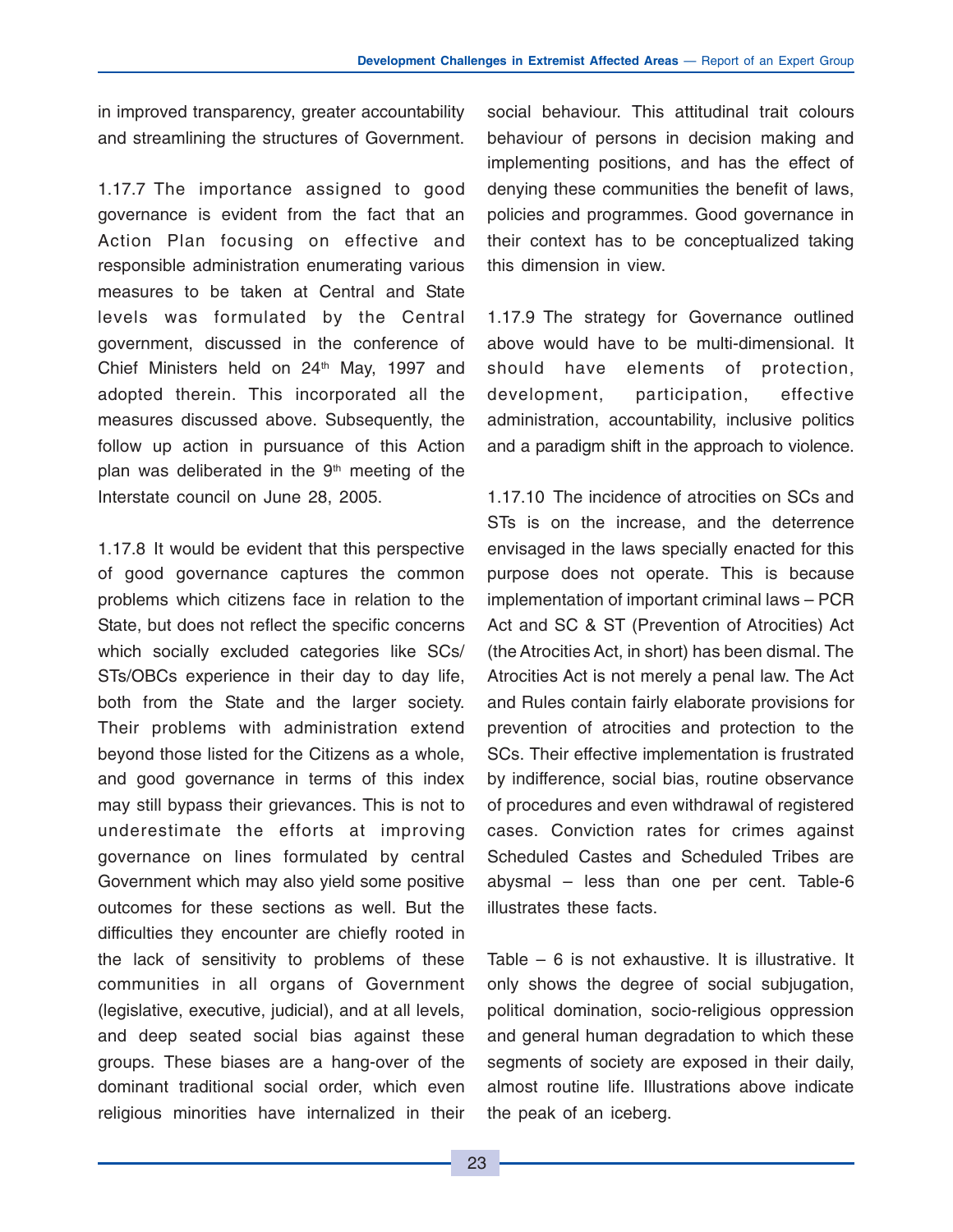|     | <b>Nature of Incident</b>                                                                                                                                                                                                                     | <b>Nature of Atrocities</b>                                                                                                                                                                                                                                   |
|-----|-----------------------------------------------------------------------------------------------------------------------------------------------------------------------------------------------------------------------------------------------|---------------------------------------------------------------------------------------------------------------------------------------------------------------------------------------------------------------------------------------------------------------|
|     | <b>Civil Rights Violations</b>                                                                                                                                                                                                                |                                                                                                                                                                                                                                                               |
| 1.  | Traffic delayed temporarily by a Dalit Vinayaka<br>procession in Pedakalikri village on the<br>22 September 1999 in Andhra Pradesh.                                                                                                           | One upper caste youth named Venu Naidu<br>disembarks from the bus, abuses the Dalits<br>and later attacks the Dalit community and<br>chops the hands of a Dalit named Mogili<br>Eswar.                                                                        |
| 2.  | In Bihar, a Dalit paan shop owner named Paswan<br>requested a high caste person, Rajinder Singh<br>not to sit on the slender wooden plank in the<br>shop as it would break down by his weight.                                                | Rajinder Singh reacted angrily to Paswan's<br>courteous request. He abused and maltreated<br>him by taking goods from his shop without<br>paying.                                                                                                             |
| 3.  | The Bhuiyans Dalits of Hariobara village in Bihar<br>cohabiting on land provided by the landowner<br>attempt poultry to enhance their livelihood.                                                                                             | The local manager of the landowner abused,<br>humiliated and even restricted Dalits pets<br>freedom by butchering them.                                                                                                                                       |
| 4.  | The Hindu caste Savarnas of Upale Dumala<br>village in Solapur district, Maharashtra, opposed<br>and obstructed Dalits Jatra cultural procession.                                                                                             | The Savarnas attacked the Dalits and did not<br>allow them to access a public road. It is felt<br>that due to the hostile attitude and non-<br>cooperation of the higher castes, Dalit cultural<br>practices are dying out.                                   |
| 5.  | A Dalit wants to buy fish for food and is<br>humiliated by the upper caste with a derogatory<br>comment like "You Dom caste people, have you<br>ever eaten fish?" near Jayapatna at the fish<br>market, Karlakote, Orissa on 9 October, 2001. | The non-Dalits insulted and abused the Dalits.<br>They even limited and restricted their choices<br>to food and other essential amenities by<br>imposition of caste differentiation and<br>segregation.                                                       |
| 6.  | A Dalit named Dayal requests a cup of tea in<br>an upper caste tea stall in Suroth village,<br>Karauli District, Rajasthan.                                                                                                                   | Dayal was abused, physically assaulted,<br>beaten up and jailed under false charges and<br>harassed by the police in custody.                                                                                                                                 |
| 7.  | Dalits attempt to assert their rights and to<br>mobilize for the same in Shinde, Maharashtra<br>on 6 March, 2004.                                                                                                                             | The higher caste mob attacks the Dalits and<br>brutally injures 20 Dalits. Even children and<br>women were not spared. The Dalit dwellings<br>were burnt. The Dalits of Shinde now reside<br>in doubt and suffer from fear psychosis.                         |
| 8.  | A Dalit named Subai Mahto of Hansa village in<br>Samastipur district, Bihar was shot dead by a<br>police officer named Rajesh Kumar Roy on<br>18 August 2004 for protesting against kidnapping<br>and brutal murder of his son Amarnath.      | Enjoying the support of police authority and<br>district administration, Rajesh Kumar Roy<br>roughed up Subai, arrested, jailed, and tortured<br>him and eventually killed him in custody.                                                                    |
| 9.  | The mango trees in the fallow land that belong<br>to Dalit Jayanthi Lal of Mujhgawan Sharif in<br>Suraiyya Majra Fatehpur, U.P. were forcibly<br>felled by Rajendra Prasad of the same village.                                               | The Dalits under the banner of All India Pasi<br>Samaj staged protests in front of Vidhan Sabha<br>against atrocities committed on them on 24<br>July 2004. In the subsequent lathi charge by<br>the caste police, Jayanti Lal lost his eyesight.             |
| 10. | On 3 August 2004, Mohan who sold dal-pakhwan<br>had already sold his produce for the day when<br>he was approached by Sonu in Gujar Dharti,<br>Ajmer, Rajasthan for some of the same.                                                         | Sonu got angry on hearing that the produce<br>for the day was finished and that he could not<br>have some of the dal-pakhwan. He stabbed<br>Mohan in his stomach with a sharp weapon.<br>The police have not been able to trace and<br>arrest Sonu till date. |

#### **Table 6: Atrocities against the Dalits: Recent Examples**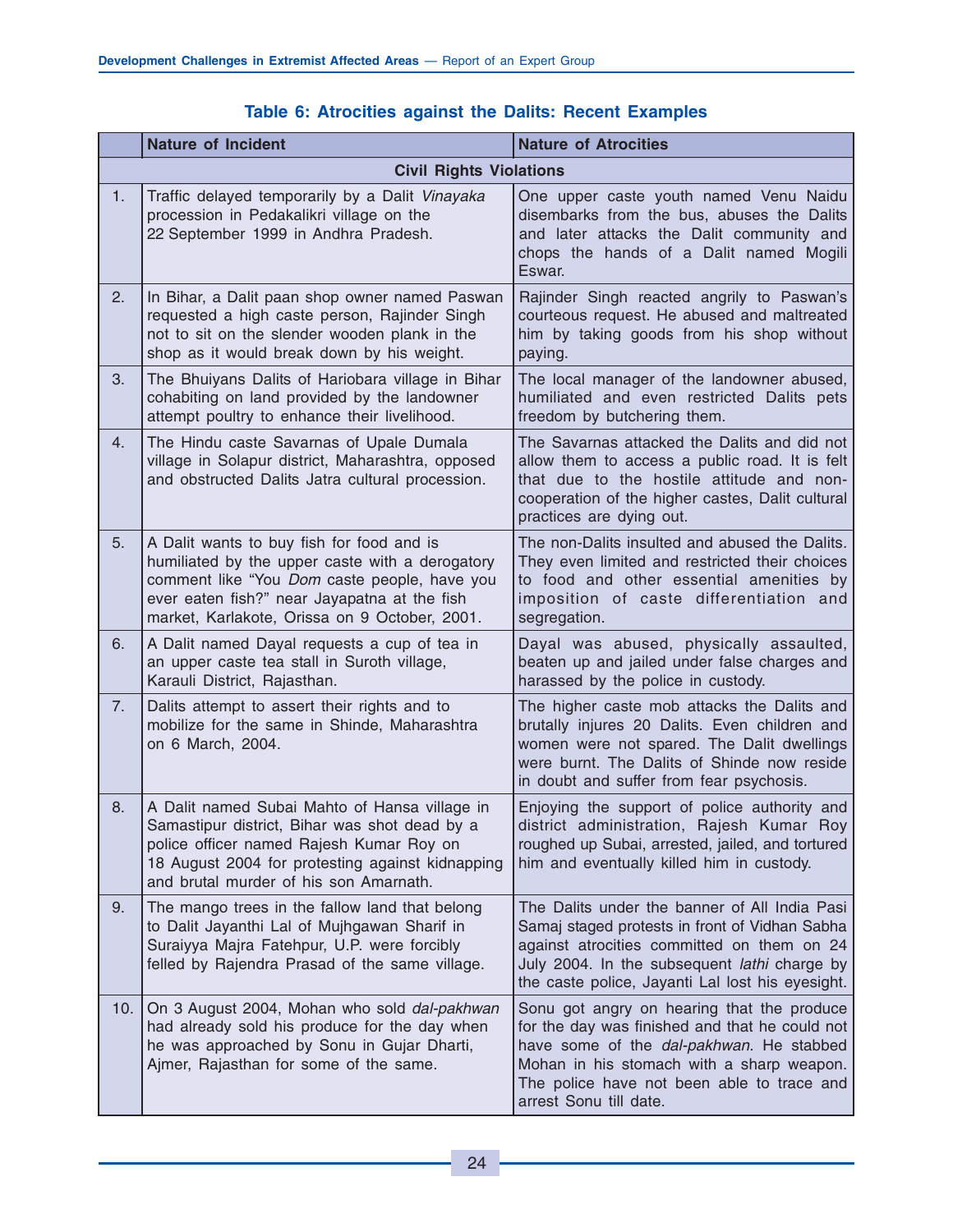|     | <b>Nature of Incident</b>                                                                                                                                                                                                         | <b>Nature of Atrocities</b>                                                                                                                                                                                 |
|-----|-----------------------------------------------------------------------------------------------------------------------------------------------------------------------------------------------------------------------------------|-------------------------------------------------------------------------------------------------------------------------------------------------------------------------------------------------------------|
| 11. | On 14 December 2003, a staunch Dalit activist<br>protected a Dalit woman against harassment by<br>a higher caste man.                                                                                                             | The activist was caught and mercilessly<br>murdered in collusion with police authorities.                                                                                                                   |
| 12. | On 29 January 2004, a Dalit youth was detained<br>by caste police in Uttar Pradesh.                                                                                                                                               | The Dalit youth was subjected to extreme<br>harassment, humiliations and torture. He<br>committed suicide as he could no longer bear<br>the brunt of psychological and emotional pains<br>inflicted on him. |
| 13. | A peaceful protest was staged by the Dalit<br>community against the molestation of a Dalit girl<br>on 7 March 2004 in Punjab.                                                                                                     | Police opposed and violently lathi charged the<br>peaceful Dalit demonstrators. They were<br>dragged, beaten and hit, even the Dalit women<br>were not spared.                                              |
| 14. | In Ongole, Andhra Pradesh, the Dalits were<br>protesting against the lack of reparation<br>measures for the victim's families who were<br>killed in a road accident on January 2003.                                              | The family members, relatives and participants<br>of the march were attacked and beaten up<br>mercilessly. They were thus denied access to<br>justice.                                                      |
| 15. | The Dalits were protesting against the<br>kidnapping and murder of a Dalit named<br>Vijay Kumar of Ambedkar Colony in Hissar,<br>Haryana on 18 February 2004.                                                                     | The alleged murderer and his accomplices<br>were given protection by the upper caste and<br>the police.                                                                                                     |
| 16. | On 20 July 2004, a Dalit resident named<br>Salikram of Dhanayi village in Siddhaur,<br>Barabanki, Uttar Pradesh filed a petition to the<br>Chief Minister to save his land from being<br>acquired for the construction of a road. | Salikram was locked up in the jail by the<br>police, in collusion with local politicians, for<br>petitioning to the Chef Minister. They also<br>implicated him in a false case.                             |
|     | <b>Social Rights Violations</b>                                                                                                                                                                                                   |                                                                                                                                                                                                             |
| 1.  | On 12 June 1999, in Gajulamandyam, Andhra<br>Pradesh, the dominant Reddy castes attempted<br>to lay a pipeline from a bore-well but the Dalits<br>resisted and thwarted their attempt.                                            | In retaliation the Dalits were socially boycotted<br>by the upper caste Reddys, and were<br>segregated from the high caste Hindus.                                                                          |
| 2.  | In Bihar the upper caste Yadavas of Gangapur<br>destroyed the stairs leading to the railway line<br>from the side of Musahar locality.                                                                                            | Dalits are deprived of free movement. This<br>destruction was designed to block and curtail<br>Dalits from intermingling with the upper castes.                                                             |
| 3.  | In Karnataka, Dalits asserted themselves and<br>demanded one-cup system to remove the age<br>old practice of social segregation                                                                                                   | Trivial squabbles ensued between the Dalit<br>youths and the upper caste hotel owner. What<br>followed was violent attacks and isolation of<br>the Dalits.                                                  |
| 4.  | A minor quarrel erupted between youth/students<br>of Kolhu Danda, Morena District, Madhya<br>Pradesh in September 2001.                                                                                                           | The dominant castes beat Dalit students black<br>and blue. They attacked and seized Dalit<br>hutments with arms.                                                                                            |
| 5.  | Dalits demanded to keep the Government<br>allotted TV in the Dalit colony in Senganyam<br>village, Tamil Nadu.                                                                                                                    | The Panchayat Pradhan got angry and high<br>caste Hindus attacked the Dalit houses and<br>ransacked them in collaboration with the local<br>police.                                                         |
| 6.  | Dalits protested against draining of water.                                                                                                                                                                                       | Dalits denied access to water.                                                                                                                                                                              |
| 7.  | Caste cleansing by upper castes.                                                                                                                                                                                                  | banishment<br>Communal<br>and<br>social<br>disintegration of the Dalits.                                                                                                                                    |
| 8.  | Belonging to the Dalit community.                                                                                                                                                                                                 | Ostracism of the Dalits - denied access to<br>food and basic amenities.                                                                                                                                     |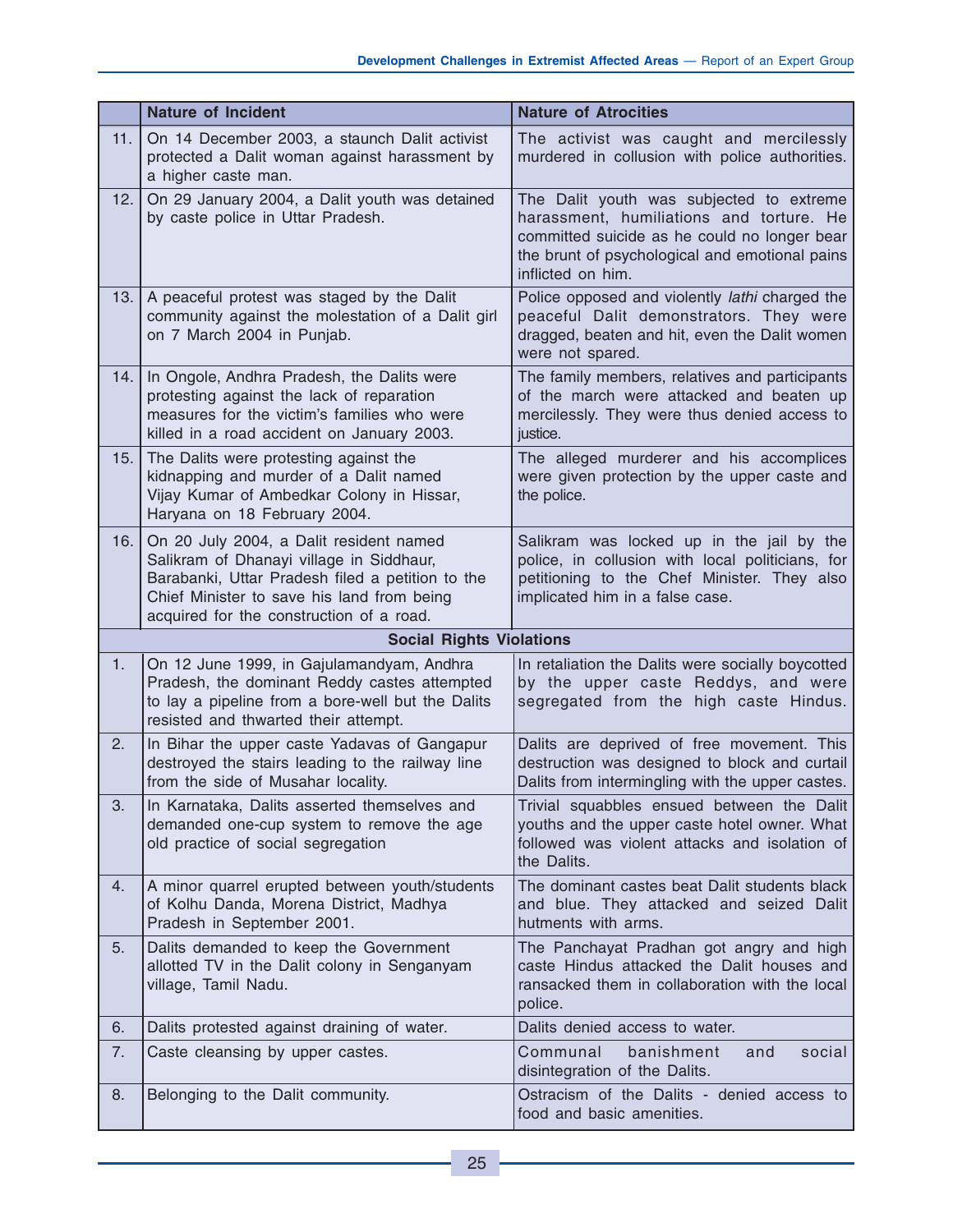|     | <b>Nature of Incident</b>                                                                                                                            | <b>Nature of Atrocities</b>                                                                                                                      |
|-----|------------------------------------------------------------------------------------------------------------------------------------------------------|--------------------------------------------------------------------------------------------------------------------------------------------------|
| 9.  | Dalits demand access to land and shelter.                                                                                                            | Demolition of Dalit houses.                                                                                                                      |
| 10. | Dalits take bath in public handpump.                                                                                                                 | They were abused, their clothes torn apart,<br>were tortured and forbidden access to water.                                                      |
| 11. | Dalits social excluded and alienated.                                                                                                                | Dalits committed suicide.                                                                                                                        |
| 12. | Eloping of inter-castes.                                                                                                                             | Dalit woman stripped of her clothes and<br>abused.                                                                                               |
| 13. | Dispute over common water pump.                                                                                                                      | Higher castes unleash a reign of caste terror.                                                                                                   |
| 14. | Panchayats leaders were questioned on<br>cutting a tree.                                                                                             | Dalit woman Panchayat faced social boycott.                                                                                                      |
| 15. | Existence of caste tensions.                                                                                                                         | Denied access to public water.                                                                                                                   |
|     | <b>Economic Rights Violations</b>                                                                                                                    |                                                                                                                                                  |
| 1.  | Alamur Dalits in Andhra Pradesh appealed to<br>Justice Punnayya of the Andhra Pradesh<br>Commission for SC/ST to present their case<br>and concerns. | The Dalits were socially boycotted, denied<br>wage labour, and barred access to fair price<br>shop.                                              |
| 2.  | Dalits opposed sexual abuse by a higher<br>caste youth.                                                                                              | The Dalits were socially boycotted, expelled<br>and forced to migrate to other towns.                                                            |
| 3.  | Forced encroachment of Dalit land under the<br>protection of police.                                                                                 | The Dalits were threatened, attacked and their<br>lands were encroached.                                                                         |
| 4.  | Higher castes encroach Dalit land.                                                                                                                   | Protestors were threatened with guns.                                                                                                            |
| 5.  | Dalits denied access to water.                                                                                                                       | Protestors are attacked and assaulted.                                                                                                           |
| 6.  | Squabble over animal grazing on common land.                                                                                                         | Dalit dwellings are demolished.                                                                                                                  |
| 7.  | Dalits demand minimum wages for beating drum.                                                                                                        | They are verbally and physically abused.                                                                                                         |
| 8.  | Forced occupation of Dalit land.                                                                                                                     | The higher castes believe that the Dalits have<br>no right to public/common land.                                                                |
| 9.  | Quarrel over common border cultivated land.                                                                                                          | The Dalits are attacked, their dwellings<br>destroyed, they are denied access to common<br>tube-well, roads, shops, grazing lands and<br>rivers. |
| 10. | Nature's wrath destroyed raw bricks.                                                                                                                 | Dalits are punished for the nature's wrath by<br>being mercilessly beaten up.                                                                    |
| 11. | False complaints lodged against the Dalits.                                                                                                          | They are humiliated and deprived of their<br>dignity and individuality.                                                                          |
| 12. | Punishment for not paying debt.                                                                                                                      | Dalit woman paraded naked in public.                                                                                                             |
| 13. | Disagreement on land dispute.                                                                                                                        | Caste Hindus attacked Dalits.                                                                                                                    |
| 14. | Dalit indebtedness and inability to repay loan.                                                                                                      | Dalit lands auctioned, some commit suicide.                                                                                                      |
| 15. | Possession dispute over a camel.                                                                                                                     | Seven Dalits killed and thirteen seriously<br>injured by a high caste mob.                                                                       |
| 16. | Dalits allotted land by the Government.                                                                                                              | Thirty Dalit houses burnt down and four were<br>seriously injured by upper caste mob.                                                            |
| 17. | Upper caste threatened and cheated a Dalit.                                                                                                          | Self-immolation of a Dalit.                                                                                                                      |
| 18. | Dalit bonded labourers.                                                                                                                              | No right to minimum wage for Dalits.                                                                                                             |
| 19. | Demand for six months pay.                                                                                                                           | Dalit carpenter abducted, beaten and forced<br>to eat urine and excreta.                                                                         |
| 20. | Seeking employment through reservation.                                                                                                              | The upper castes believe that they are taking<br>their jobs and unleash terror.                                                                  |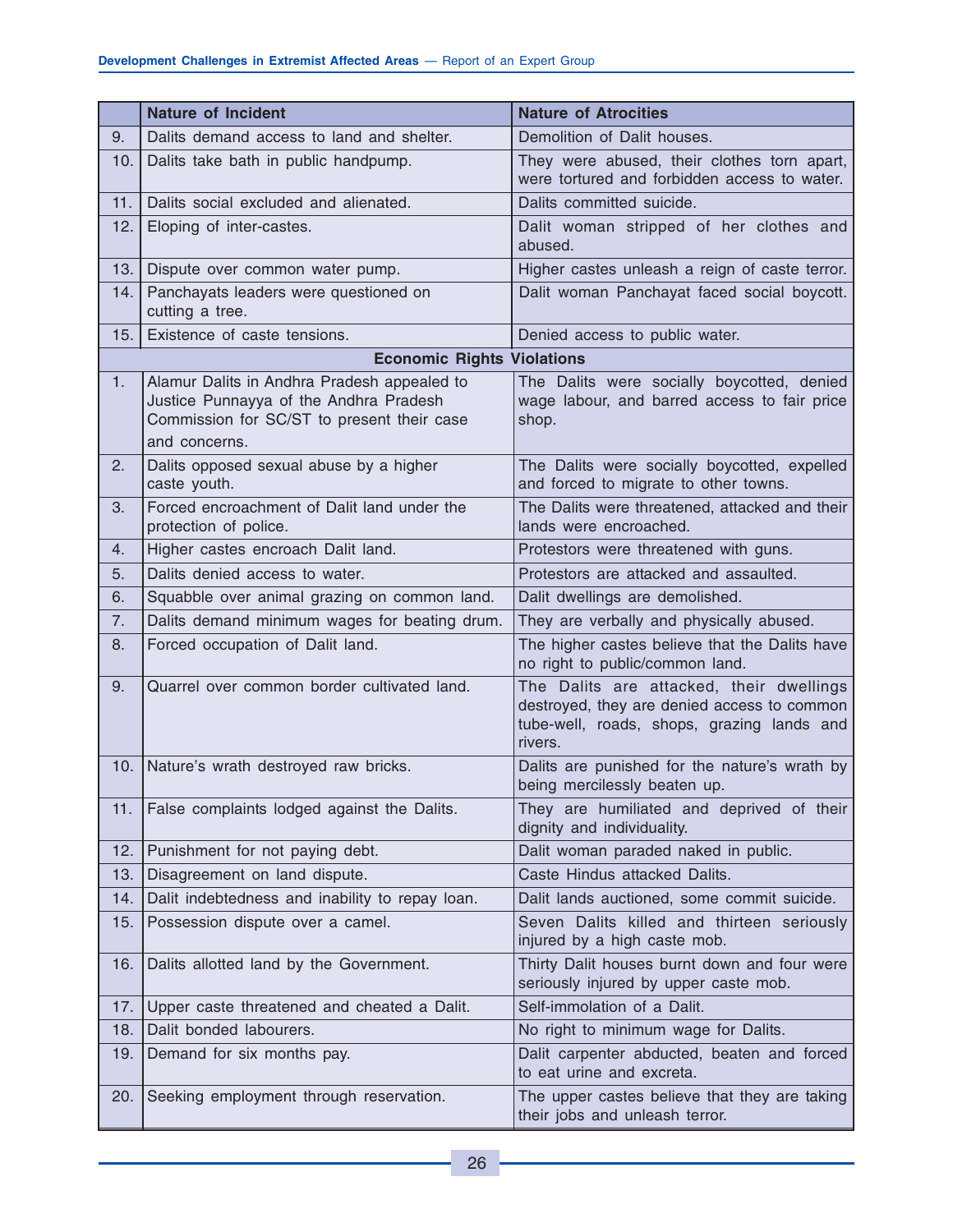|     | <b>Nature of Incident</b>                                                         | <b>Nature of Atrocities</b>                                                                                   |
|-----|-----------------------------------------------------------------------------------|---------------------------------------------------------------------------------------------------------------|
|     | <b>Political Rights Violations</b>                                                |                                                                                                               |
| 1.  | Dalit voters' names deleted from the voters list.                                 | Dalits denied voting rights, thereby politically<br>discriminated.                                            |
| 2.  | The rise of a Dalit leader.                                                       | Dalit leader attacked and murdered.                                                                           |
| 3.  | Dalit woman elected Pradhan of a Panchayat.                                       | She is discriminated by other members.                                                                        |
| 4.  | A Dalit office bearer asks for receipt request for<br>the submission of a file.   | He is abused, beaten and loses some of his<br>teeth in the violence.                                          |
| 5.  | Misbehaviour and sexual assault.                                                  | Dalit houses are raided. They are beaten and<br>dishonoured.                                                  |
| 6.  | Dalits do not support the Jats in the elections.                                  | They are social boycotted and forced to<br>migrate.                                                           |
| 7.  | Dalit functionaries are elected.                                                  | They are attacked, beaten and intimidated.                                                                    |
| 8.  | Dalits fail to support motion of no-confidence.                                   | Dalit families are attacked and threatened with<br>murder.                                                    |
| 9.  | Dalits are asked not to file nominations for<br>reserved posts in the Panchayats. | Dalits filing nominations are intimidated and<br>threatened by higher castes.                                 |
| 10. | Higher caste member wants a fake caste<br>certificate.                            | He is denied certificate; Dalits are subsequently<br>denied right to vote and elect their<br>representatives. |
|     | <b>Cultural Rights Violations</b>                                                 |                                                                                                               |
| 1.  | The Dalits deny playing Dappu (Drum) for the<br>higher castes.                    | They are attacked, social boycotted, denied<br>employment and access to fair price shop.                      |
| 2.  | Inter-caste love marriage.                                                        | Dalit bride is gang raped.                                                                                    |
| 3.  | Dalits demand better livelihood.                                                  | Their houses are demolished and they suffer<br>from fear psychosis.                                           |
| 4.  | Trivial squabble over Holi festival.                                              | The Dalits are physically assaulted.                                                                          |
| 5.  | Skinning of dead animal in a demarcated place.                                    | Dalit loses four fingers.                                                                                     |
| 6.  | Dalit using a horse for marriage.                                                 | He is insulted and beaten black and blue.                                                                     |
| 7.  | Caste clash on Holi festival.                                                     | Dalit youth hacked to death by upper caste<br>Hindus.                                                         |
| 8.  | Suspicion as supporters of People's War Group                                     | Five Dalits indiscriminately shot dead.                                                                       |
| 9.  | Love affair with an upper caste girl.                                             | Dalit youth shot dead and cut into pieces.                                                                    |
| 10. | Skin colour not beautiful.                                                        | Dalit woman harassed, tortured and killed.                                                                    |
| 11. | Mid-day meal cooked by Dalit.                                                     | Social segregation and alienation.                                                                            |
| 12. | Being Dalit caste.                                                                | Denied entry into religious Hindu temple, and<br>they also face social exclusion.                             |
|     | Abuse and crime against SC women                                                  |                                                                                                               |
| 1.  | Use of public/common land for ablutions by the<br>Dalit women.                    | High caste mob attack Dalit villages and parade<br>Dalit women by stripping her of her clothes.               |
| 2.  | Dalit women walk alone on public road.                                            | Rape and humiliation.                                                                                         |
| 3.  | Religious superstitions.                                                          | Forced Dalit young girls into religious<br>prostitution (Devdasis).                                           |
| 4.  | Dalit woman supports an inter-caste love affair.                                  | She is paraded naked.                                                                                         |
| 5.  | Dalit woman falsely accused of stealing<br>ornaments.                             | She is arrested, jailed and tortured to death.                                                                |
|     |                                                                                   |                                                                                                               |

Source: Adapted from Thorat (2007)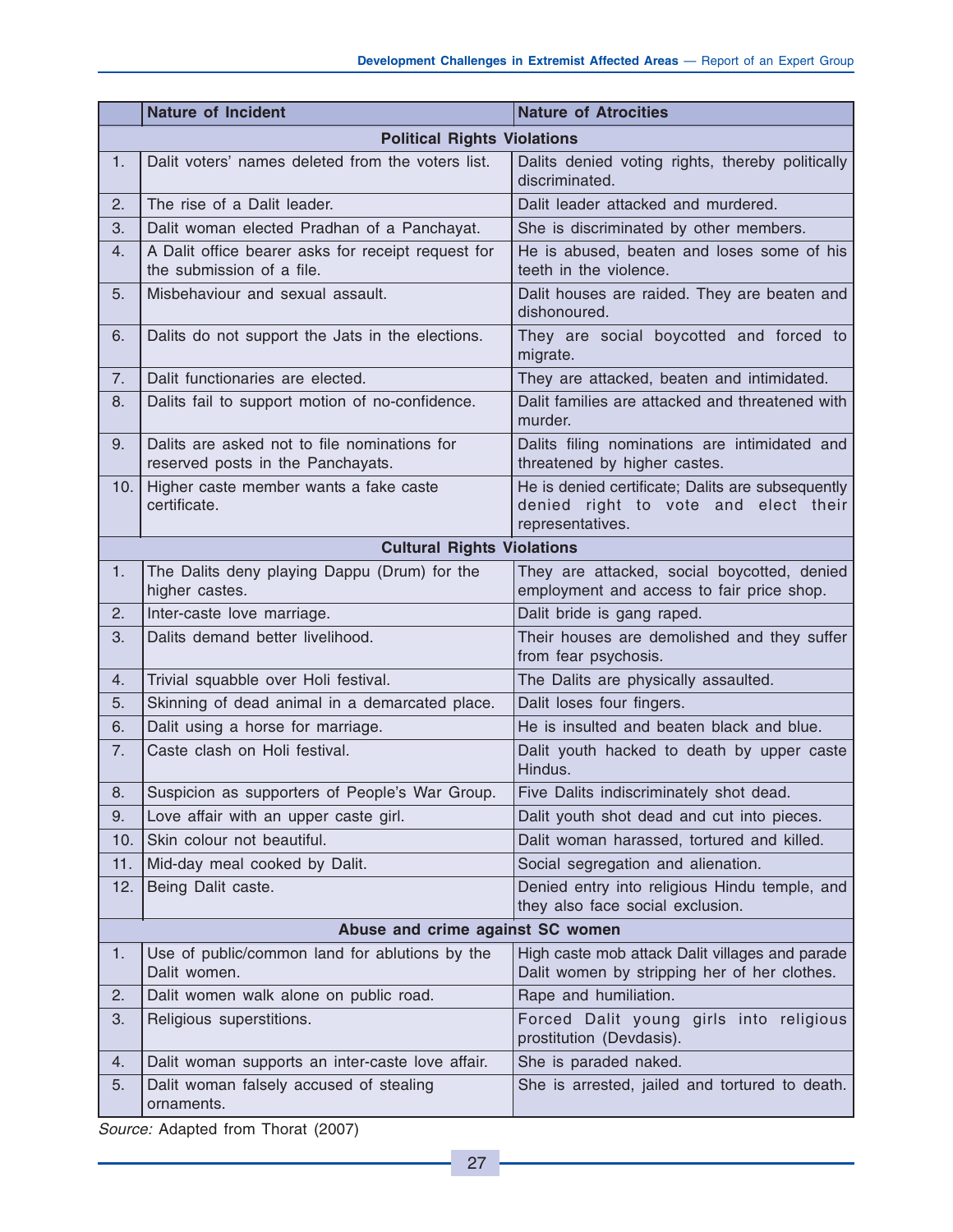1.17.11 The implementation of laws abolishing socially degrading practises such as manual scavenging, the devadasi system, trafficking in women and children, etc is even more dismal than that of criminal laws. Lack of political will, inadequacy of legal provisions, indifference of implementation machinery and absence of support to the victims are some of the reasons.

1.17.12 This should be corrected by reviewing the programmes being adopted to implement these laws, ensuring that the law abolishing scavenging law is applied automatically all over the country, providing effective livelihood, housing and emotional support to the victims and ensuring their effective rehabilitation, providing protective gear to those handling filth, garbage, solid waste, medical waste, dead animals, and those cleaning dry latrines, open drains, septic tanks etc., along with social security insurance, bringing Safai karmacharies within the ambit of Minimum Wages Act, establishing residential schools for children of Safai karmacharies, Devdasis, and sex-workers.

1.17.13 An essential measure that has been long overdue is a time bound possession survey of all land under cultivation of SCs/STs culminating in (i) grant of title to those who do not have title, (ii) identification of land alienated illegally, and (iii) restoration of alienated land so identified. The power granted by PESA to the Gram Sabhas to prevent alienation of land should be extended suitably to Scheduled Castes and Scheduled Tribes, beyond the Scheduled areas, as recommended by various Commissions and as is prevalent in parts in some States (Rajasthan/M.P). Provision of a

minimum unit of land to the landless, in particular the SCs/STs, and measures for preventing its alienation are essential steps. This would require lowering the ceiling on agricultural land, a measure which ought to have followed the Green Revolution. Mandatory provision of house sites, along with assistance under IAY for construction of the house, to those in rural areas who have no house of their own is another essential measure.

1.17.14 Labour laws regulate payment of wages and conditions of employment to prevent labour exploitation. The enforcement of these laws has always been tardy after the on-set of economic reforms. It is a matter of common knowledge that officers of the labour departments have unwritten instructions, since the 1990s, not to come in the way of profitable enterprise by insisting 'too much' on compliance with labour welfare laws.

1.17.15 Indebtedness is the chief cause of land alienation and forced labour. Indebtedness among STs is particularly widespread on account of food insecurity, nonavailability of production and consumption credit through public institutions and corruption in the public lending agencies. But it is not confined to STs. Laws to check indebtedness and regulate credit through private sources do not get implemented. And public lending institutions are withdrawing from their obligation to the poor and to rural people whose livelihood is governed by vagaries of the weather, by adopting commercial norms of lending for all categories of borrowers. This has resulted in people resorting to borrowing from private sources at usurious rates of interests, a fact that underlies suicides of debt-ridden farmers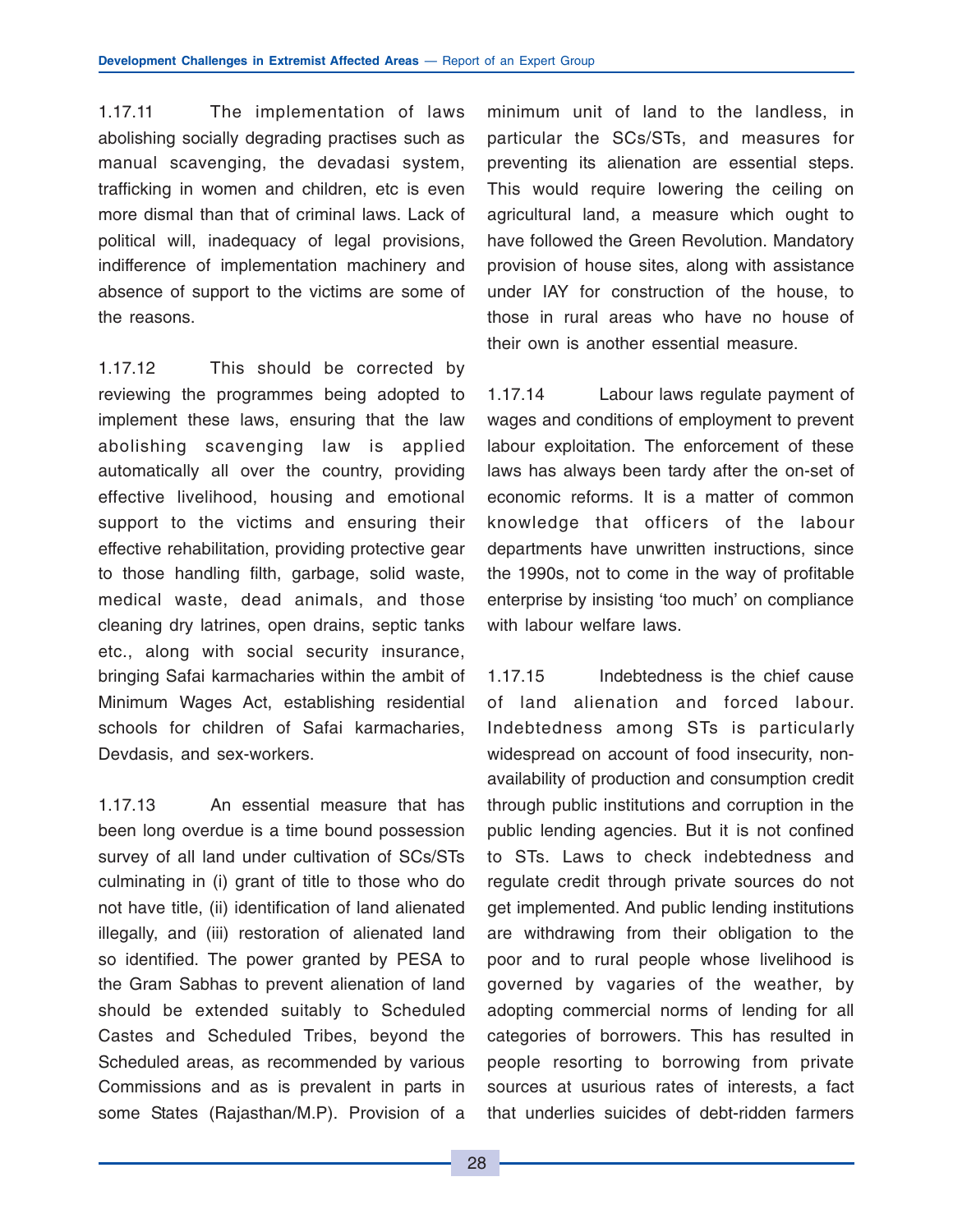in States such as Andhra Pradesh and Maharashtra. But while suicides of landholders does attract public attention if not governmental response, the fate of the landless poor, mainly SCs and STs, who meet the same situation by offering their children in bondage or allow trafficking of their daughters into the flesh market, is less well known and less documented, though it is as tragic if not more. There is a signal failure of governance here, which is again accentuated by the fiscal constraints and tilt towards private markets characteristic of economic reforms. Even minimal measures such as revival and restructuring of the Large Area Multi-purpose Cooperative Societies (LAMPS) and Primary Agricultural Cooperative Societies (PACS), with the specific targets of providing all credit needs of the Scheduled Castes and Scheduled Tribes and weaker sections, has not been attempted.

1.17.16 Reservations in Public Employment Recruitment and promotion has proved to be the most successful instrument of elevating the status and improving the conditions of SCs/STs/OBCs who have benefited from it. But reservation policy has been subverted through different ways by private persons as well as responsible public officials. There are several jobs in professional categories where representation of SCs/STs is either non-existent or negligible. Government-aided institutions, such as Universities, have a very dismal record of implementation of reservation provisions. In addition, the apex Judiciary has been curtailing the ambit of reservation provisions through its rulings. With the withdrawal of Government from the sphere of economic activity and the revaluing of its welfare role, employment in the public sector is decreasing. For this reason

reservation in the private sector has emerged as a strong demand.

#### **Concluding Observations**

1.18.1 The development paradigm pursued since independence has aggravated the prevailing discontent among marginalised sections of society. This is because the development paradigm as conceived by the policy makers has always been imposed on these communities, and therefore it has remained insensitive to their needs and concerns, causing irreparable damage to these sections. The benefits of this paradigm of development have been disproportionately cornered by the dominant sections at the expense of the poor, who have borne most of the costs. Development which is insensitive to the needs of these communities has invariably caused displacement and reduced them to a sub-human existence. In the case of tribes in particular it has ended up in destroying their social organisation, cultural identity, and resource base and generated multiple conflicts, undermining their communal solidarity, which cumulatively makes them increasingly vulnerable to exploitation.

1.18.2 In the case of SCs and also tribes, protection against social discrimination is the essential condition for the enjoyment of any development benefits that remain unrealised. The pattern of development and its implementation has increased corrupt practices of a rent seeking bureaucracy and rapacious exploitation by the contractors, middlemen, traders and the greedy sections of the larger society intent on grabbing their resources and violating their dignity. It has invariably happened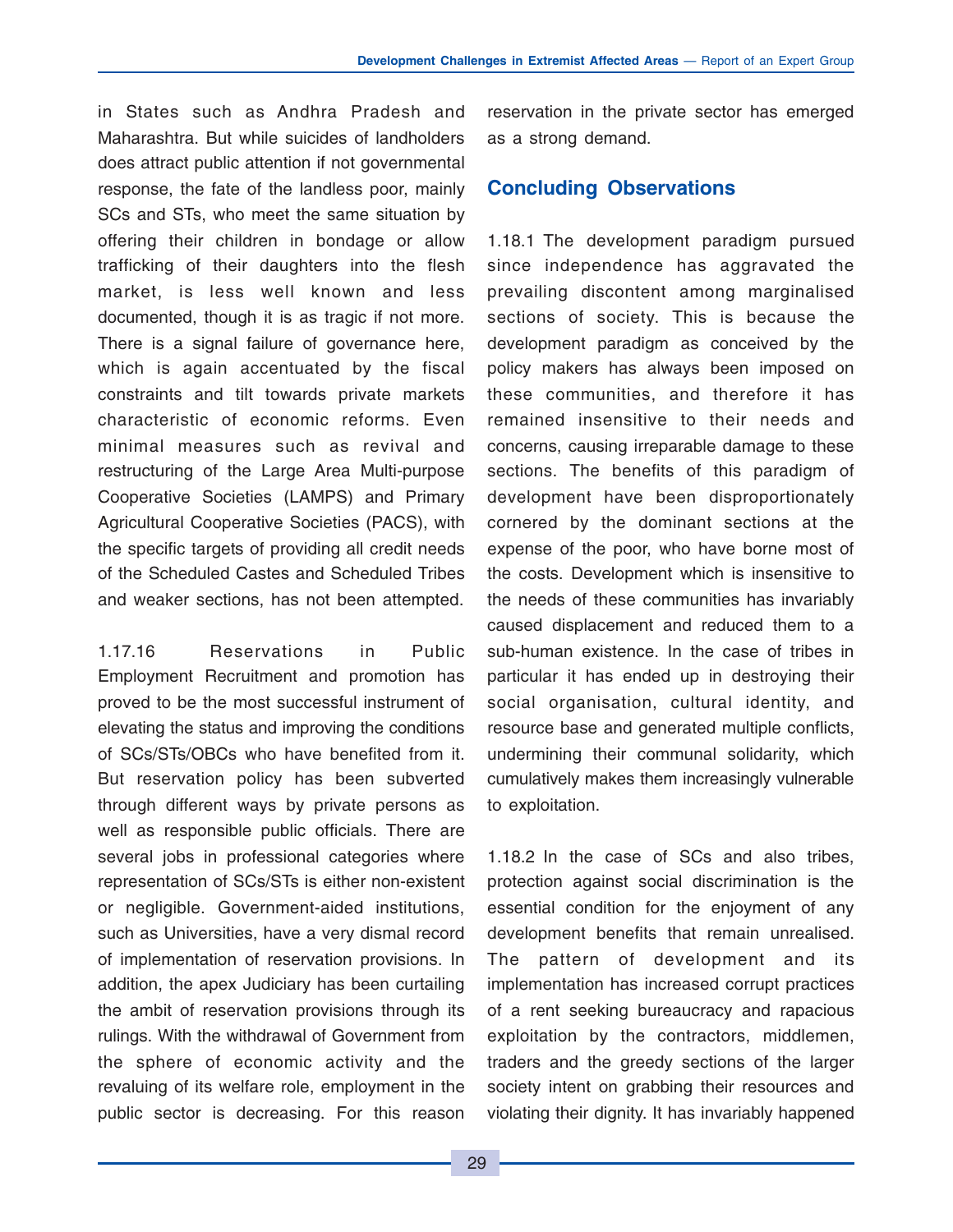that in situations where the interests of the larger community have clashed with the interests of the tribal communities, the former have prevailed to the detriment of the latter. The participation of these communities in the articulation of this paradigm of development is at best symbolic and at worst non-existent.

1.18.3 This concludes our brief review of various disturbing aspects of the socio-economic context that prevails in large parts of India today, and that may (and can) contribute to politics such as that of the Naxalite movement or erupt as other forms of violence. It should be recognized that there are different kinds of movements, and that calling and treating them generally as unrest, a disruption of law and order, is little more than a rationale for suppressing them by force. It is necessary to contextualize the tensions in terms of social, economic and political background and bring back on the agenda the issues of the people – the right to livelihood, the right to life and a dignified and honourable existence. The State itself should feel committed to the democratic and human rights and humane objectives that are inscribed in the Preamble, the Fundamental Rights and Directive Principles of the Constitution. The State has to adhere strictly to the Rule of Law. Indeed, the State has no other authority to rule.

1.18.4 It is critical for the Government to recognize that dissent or expression of dissatisfaction is a positive feature of democracy, that unrest is often the only thing that actually puts pressure on the government to make things work and for the government to live up to its own promises. However the right to protest, even peacefully, is often not recognized by the authorities and even non-violent agitations are met with severe repression. Greater scope and space for democratic activity will bring down the scale of unrest, as it would create confidence in governance and open channels for expression of popular discontent. What is surprising is not the fact of unrest, but the failure of the State to draw right conclusions from it. While the official policy documents recognize that there is a direct correlation between what is termed as extremism and poverty, or take note of the fact that the implementation of all development schemes is ineffective, or point to the deep relationship between tribals and forests, or that the tribals suffer unduly from displacement, the governments have in practice treated unrest merely as a law and order problem. It is necessary to change this mindset and bring about congruence between policy and implementation. There will be peace, harmony and social progress only if there is equity, justice and dignity for every one.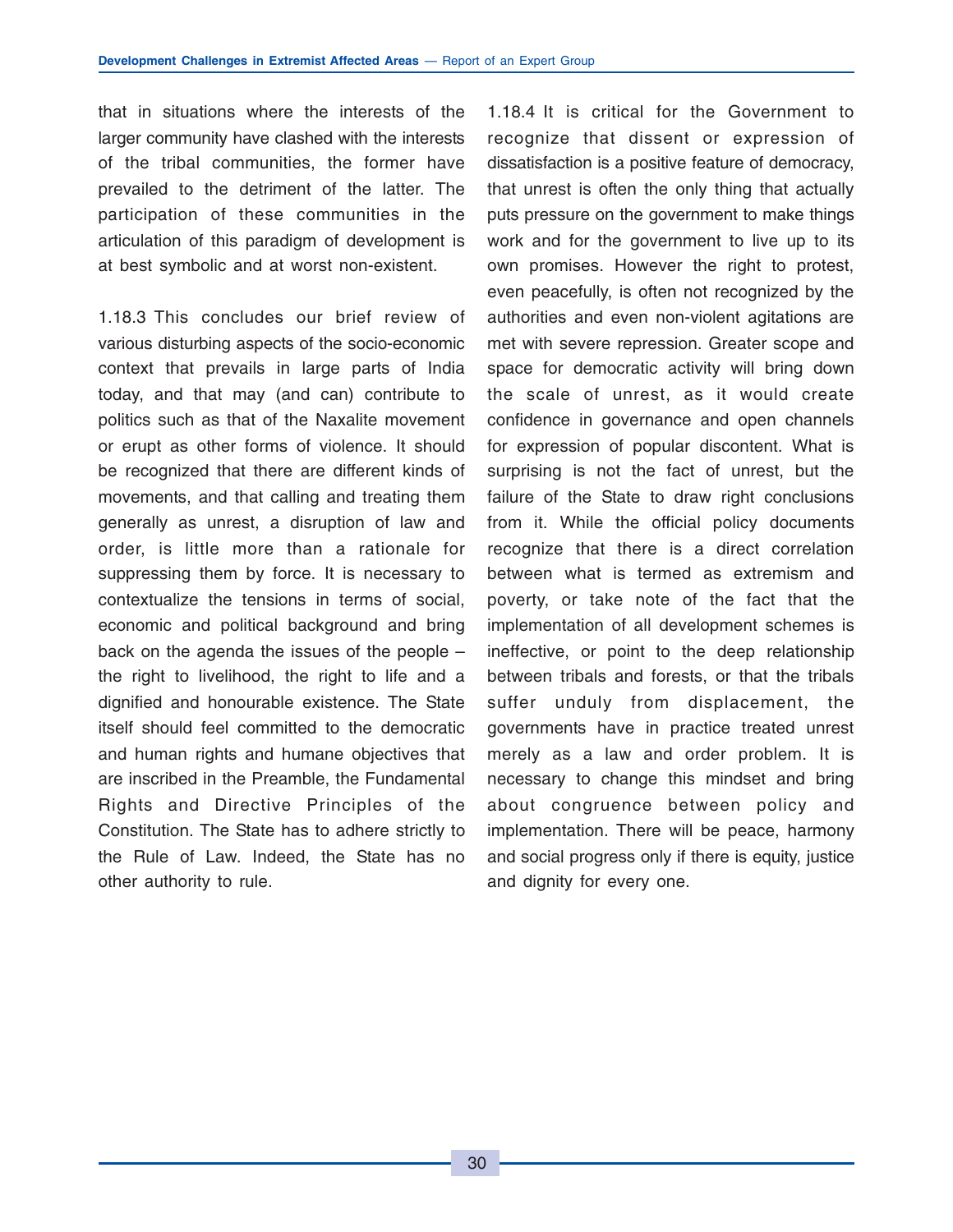# Chapter 2 Extending Panchayati Raj to the Scheduled Areas (PESA)

**'Our system is built on distrust in people: Trust in people must be substituted for trust in bureaucracy. Public servants must be servants of the people, not its masters' — Mr. Allen Octavian Hume, I.C.S., 1860**

2.0.1 'The unfortunate confrontation between the tribal people and the State that has been accentuating ever since independence will dissipate and disappear once the traditional system of the tribal people is taken as the foundation of governance in the tribal areas. The people will be able to perceive the supra structure of administration as continuation of their own system with no traces of antagonistic relationship". This statement sums up the great expectation of the Bhuria Committee (Feb. 1995) that had been constituted to recommend such 'exceptions and modifications' as may be deemed necessary while extending Part IX of the Constitution concerning Panchayats to the Scheduled Areas (SA).<sup>5</sup>

2.0.2 Part IX concerning Panchayats was added to the Constitution in 1993 by the 73rd Amendment Act. The 73<sup>rd</sup> amendment was the first ever law after independence which did not cover SA in routine as it was. Accordingly a high powered Committee comprising select Members of Parliament and Experts was

appointed in 1994 to recommend exceptions and modifications that may be made in Part IX in its application to the SA. The Committee submitted its Report in 1995. The Government of India generally accepted its recommendations. The Provisions of Panchayats (Extension to the Scheduled Areas) Act (PESA) was enacted in 1996. The provisions of Part IX of the Constitution were extended to SA subject to the special features mentioned in Section 4. PESA came into force on December 24, 1996.

# **The Broad Schema of PESA**

#### **2.1 Background**

2.1.1 The Fifth Schedule (FS) of the Constitution provides the basic frame for administration of the SA. The canvass of administration in this case is inclusive and comprehensive. The Governor is the supreme legislator for the SA. He enjoys limitless powers under Para 5 of the FS for (i) adapting any law of the State or the Union in its application to

<sup>5</sup> The Fifth Schedule of the Constitution refers to eight States which have a large tribal population – AP, Bihar, Gujarat, HP, MP, Maharashtra, Orissa and Rajasthan. The Sixth Schedule refers to the north-eastern States, which also have a large tribal population.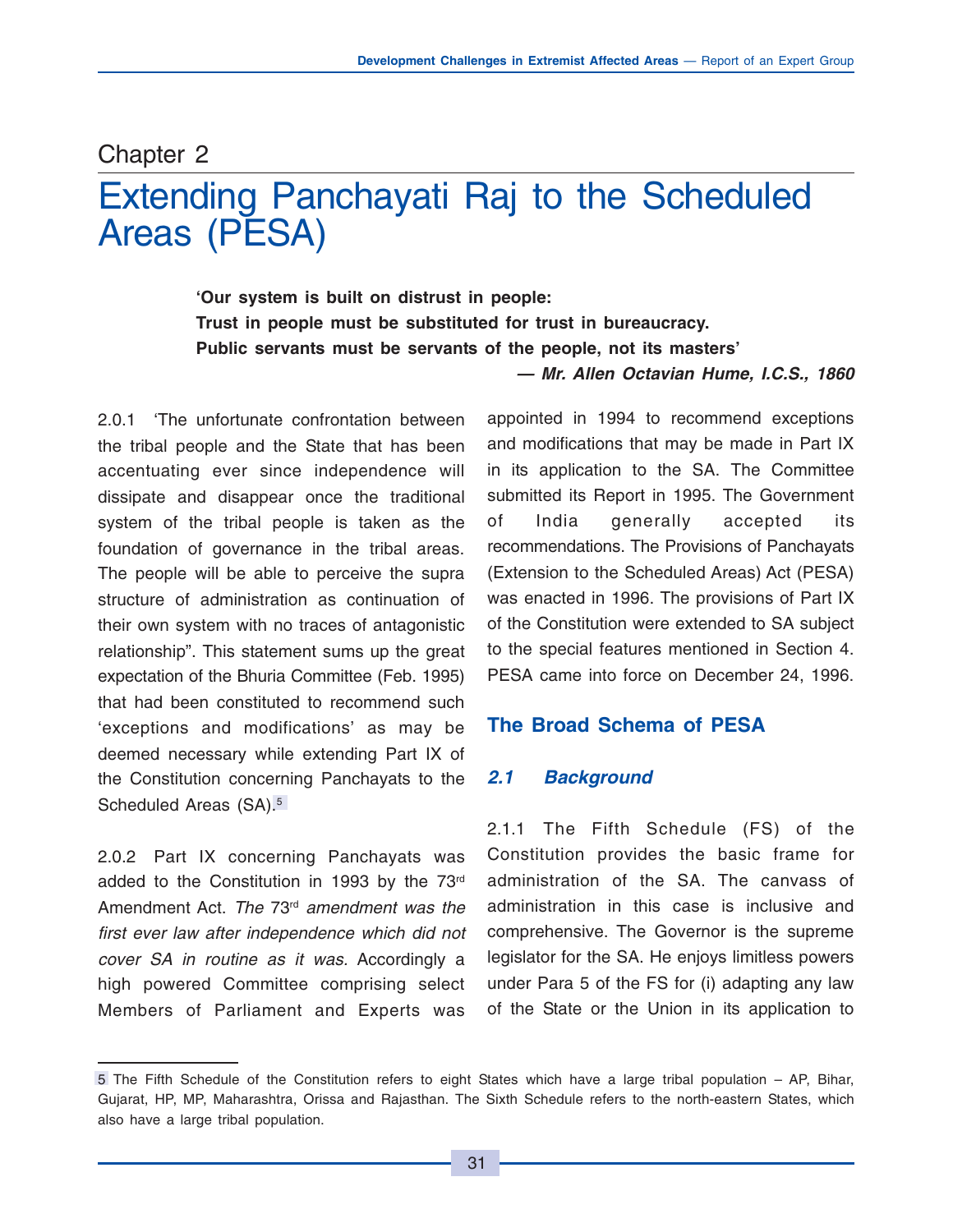the SA in the State or any part thereof, and (ii) framing Regulations 'for the peace and the good government of...a Scheduled Area', cutting across the formal boundaries set out in the Seventh Schedule.<sup>6</sup> Thus, the FS has the great potential for creating a flexible and comprehensive frame of administration dedicated to the protection and advancement of the tribal people. It is a pity that this potential has remained largely unexplored. Instances where Governors have used the powers under Para 5 (1) of the FS for adaptation of any law are few and far between, notwithstanding the accentuating dissonance between the ground reality and the legal frame in the tribal areas.

2.1.2 It is important to note that tribal affairs and SAs are not specifically mentioned in any of the three lists in the Seventh Schedule. Accordingly any law concerning these items can be enacted either in term of specific provisions in the Constitution including 'regulations' under the FS, or under Item 97, 'any other matter…' of the Union List. The various laws enacted by the State Legislatures (SL) automatically cover the SA. Such laws may have even special provisions for the SA. This legal frame has given rise to a milieu of ambivalence about tribal affairs, compounded by indecision and inaction on the part of the executive.

# **2.2 The Traditional and Formal Systems**

2.2.1 The first rendezvous of the traditional system in the tribal areas with the formal system was antagonistic. The policy of 'exclusion' followed by the British mellowed this conflict. A new facet in this uneasy relationship between the formal and the traditional was added with the State directly assuming leadership role in the arena of economic development and social services. The formal structures especially created for this purpose have generally ignored the traditional system. Such state-sponsored programmes by their very nature can be executed through formal institutions that are accountable to the State. The formal institutions established at the village (or group of villages) level by virtue of their being a part of the establishment of the State, tended to acquire primacy in the governance at that level compared to the traditional system. In sum, the regulatory as well as developmental roles of the State have generally led to erosion of the authority of the traditional system of selfgovernance, notwithstanding the resistance of the people in countless forms. The present state of traditional systems in the tribal areas is highly uneven. Even within Jharkhand, for example, the traditional system is strongest amongst the Ho people; it is comparatively weak amongst the Santhals and the Mundas and very weak amongst the Oraons. In the latter case, the traditional community structures may be notionally in place. But their role has got largely circumscribed to matters religious, and to some extent social. The crucial aspects of governance relating to management of natural resources, the general economic system, or even quasi-social matters like use of intoxicants, have been appropriated by the formal system. It is in this confused situation that the message of PESA aroused great expectations amongst the tribal people across the country.

<sup>6</sup> The Seventh Schedule of the Constitution distributes legislative powers between Parliament and State legislatives as per the lists: Union List, State List and Concurrent List of subjects.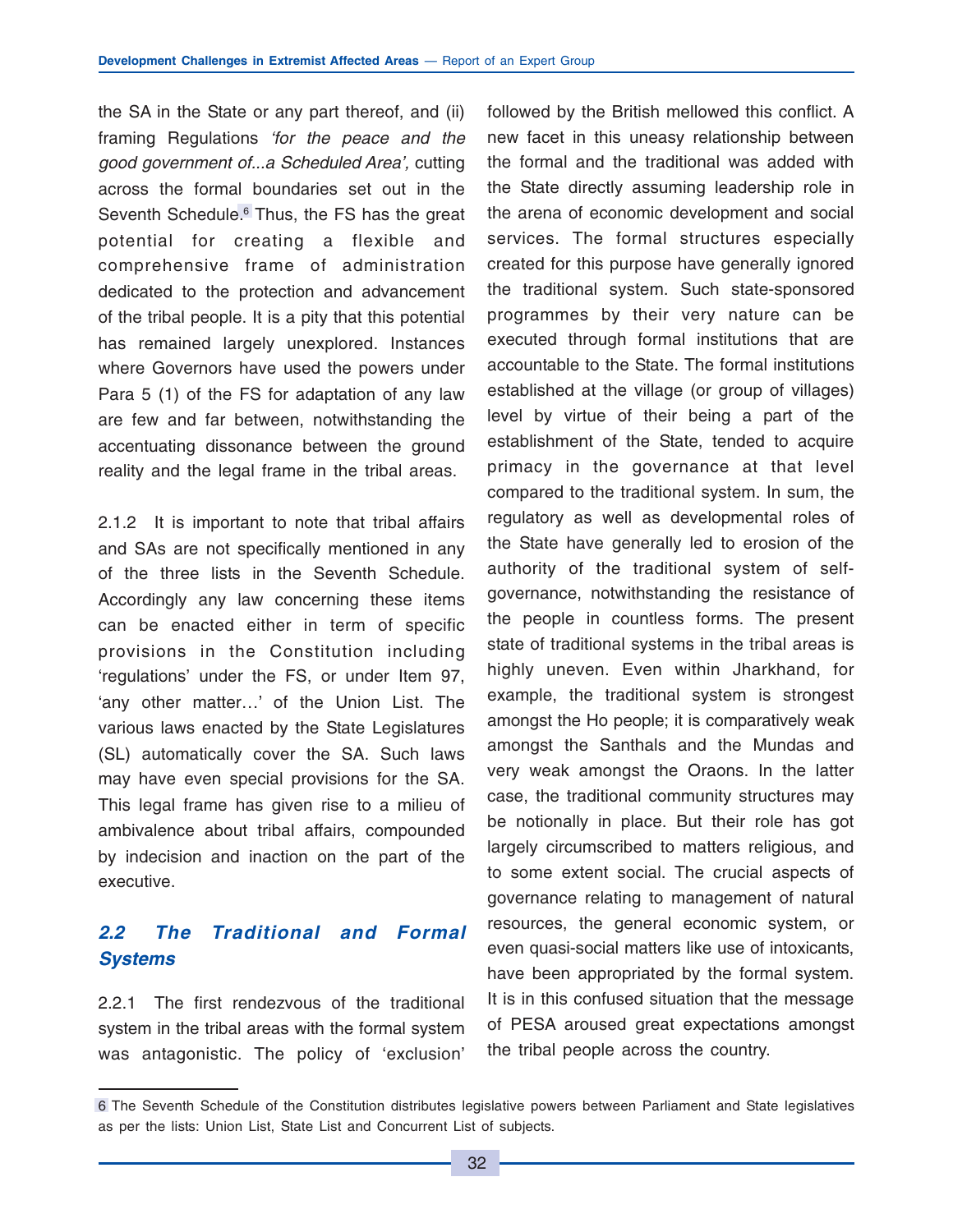#### **2.3 PESA and the State Legislature**

2.3.1 PESA for the first time brings the State Legislature (SL) in the picture in matters concerning Panchayats located in SA. Space has been created in the frame of PESA for this purpose. Section 4(m) specifically mentions 'endowing Panchayats in SA with such powers and authority as may be necessary to enable them to function as institutions of self government'. This provision is on the same lines as in the general areas. However, the jurisdiction of the State Legislative (SL) envisaged here is subject to the specific provisions of PESA that have been set out in unequivocal terms in Section 4 as the basic 'features' of governance in the Scheduled Areas (SA), in keeping with the spirit of the Fifth Schedule (FS). It begins with a mandate, making the features listed therein as non-violable by the State Legislatures.

'Notwithstanding anything contained under Part IX of the Constitution, the Legislature of a State shall not make any law under that Part which is inconsistent with any of the following features'.

2.3.2 Section 5, in the same vein, mandates the fall out of non-action by the concerned authorities. It envisages that any provision of any law relating to Panchayats which is inconsistent with the provisions of PESA 'shall continue to be in force until amended or repealed by a competent legislature or other competent authority or until the expiry of one year from the date on which this Act receives the assent of the President'. Accordingly, all inconsistent provisions in relevant laws are deemed to have lapsed on 23.12.1997.

2.3.3 The most distinguishing 'feature' of

governance at the village level in PESA is the 'creation of space' in the legal frame for the functioning system of self-governance of the tribal people. Moreover, detailed provisions have been made in PESA itself in that regard, leaving no choice with the SL, which is mandated to ensure that the frame of governance is in consonance with the local situation.

#### **2.4 PESA and Panchayats**

2.4.1 The provisions about Panchayats, especially the District Panchayat, in the SA in Part IX read with PESA are transitory. PESA places special responsibility on the SL with regard to redefining the role of Panchayats at the District level, drawing upon the provisions of the Sixth Schedule in that regard. Section 4(o) of PESA envisages that:

The State Legislature shall endeavour to maintain the pattern of the Sixth Schedule to the Constitution while designing the administrative arrangements in the Panchayats at the District level in the Scheduled Areas.

2.4.2 Accordingly the roles and responsibilities of Panchayats, even at the intermediate level, may undergo qualitative change once a SL turns its attention to this crucial provision. It may be mentioned here that demand for converting FS Areas into Sixth Schedule Areas has been raised ubiquitously.

2.4.3 The basic objective of the special provision in PESA about adopting the pattern of the Sixth Schedule at the district (level quoted) above is to facilitate structural transformation in higher-level Panchayats, once the foundation has been laid at the village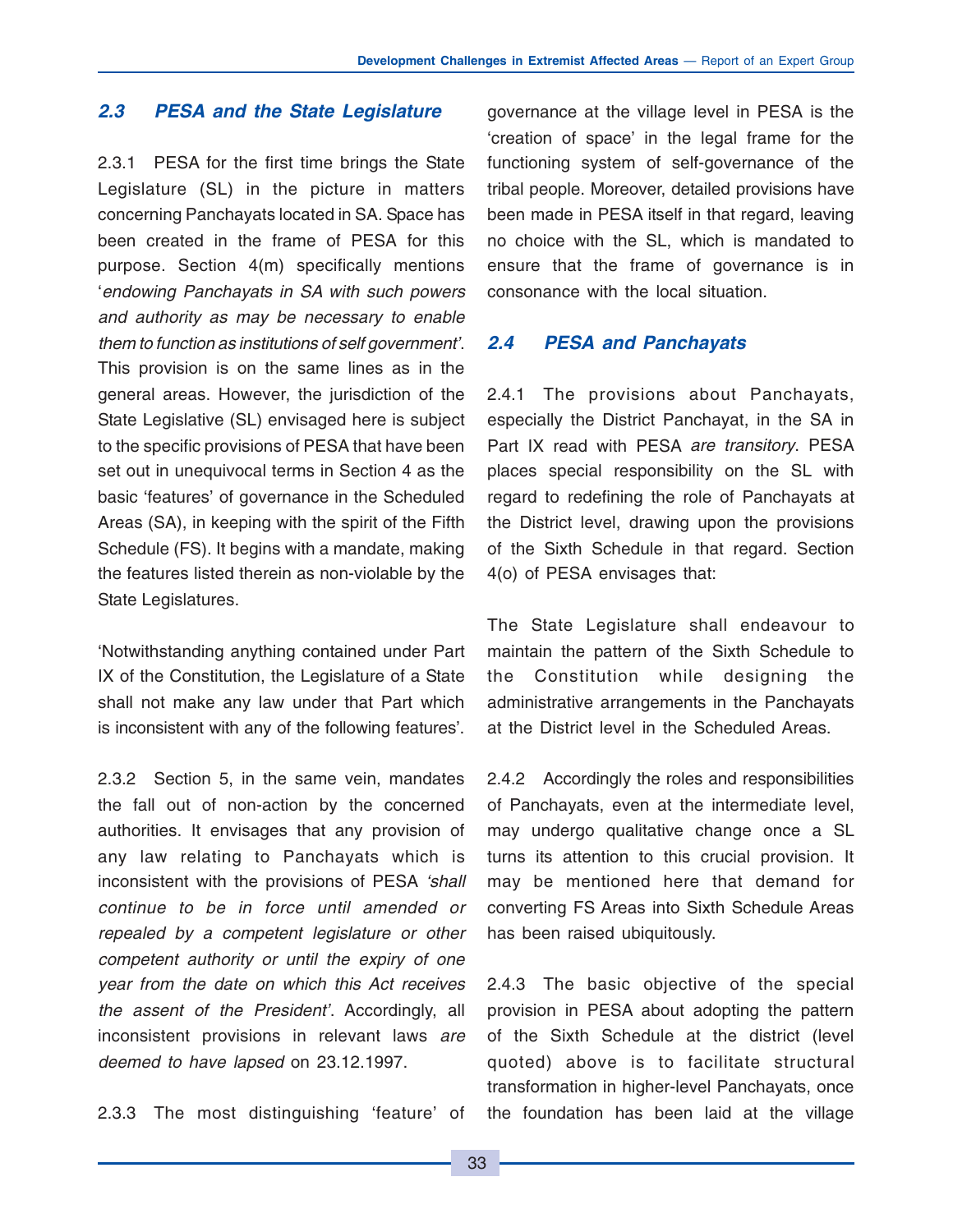level. There is no point in going into detailed consideration of this provision because the associated structural change at the district level, as envisaged in Section 4(o), in the real sense can be planned on the firm foundation of the system of 'PESA Governance' at the village level. Any attempt to create a superstructure without laying the foundation can prove to be dysfunctional.

#### **2.5 PESA and the Community**

2.5.1 The community at the village level was excluded from the general legal frame adopted by the British in India beginning with 1860s. The objective was clear, viz., 'Break the community so that the authority of the Imperial Regime remains unchallenged.' The tribal tradition of self-governance during this period, however, remained largely undisturbed in the face of their dogged resistance against the intruders. This continued till the adoption of the Indian Constitution. The colonial legal frame got inadvertently superimposed, as it was, on the tribal people living in hitherto excluded areas. This inadvertent action of the State has rendered the tribal people totally helpless in dealing with the outside world. This paradigm of governance would have been totally transformed into a non-centralised frame if PESA had been honestly implemented. The Act begins with redefining the village in terms of habitations that comprise a 'community' and accepting 'the competence of the community' to manage its affairs as is clear in the following:

#### **2.5.2 Definition of 'Village':**

2.5.2.1 According to Section 4(b) of PESA: 'a village shall ordinarily consist of a habitation or a group of habitations or a hamlet or a group of hamlets comprising a community and managing its affairs in accordance with traditions and customs.'

2.5.2.2 Thus, PESA accepts that the **'**village' essentially comprises a functioning 'community'. The members of this community at the village level, albeit 'whose names are included in the electoral rolls', together constitute the formal legal entity 'Gram Sabha'. Thus, in the new frame of governance the formal 'village' of PESA and the organic 'community' comprising the village become congruous.

2.5.2.3 This special feature of PESA stands out in contrast with the general definition of 'village' in Article 243(g) of the Constitution, which is purely legal and tautological, with no reference to the community living therein -

"village" means a village specified by the Governor by public notification to be a village for the purposes of this Part and includes a group of villages so specified.

Thus Gram Sabha (GS) in a village in general areas comprises merely individuals whose names are recorded in the voter list of the concerned Panchayat. There is no mention about the community, if any.

#### **2.5.3 Competence of the Community:**

2.5.3.1 There is a basic difference between the Gram Sabha (GS) as specified in PESA for the SA and 'Gram Sabha' in general areas. The provisions in Articles 40 and 243G concerning Panchayats or even in Article 243A in the case of GS in general areas envisage 'endowment of powers as may be necessary to enable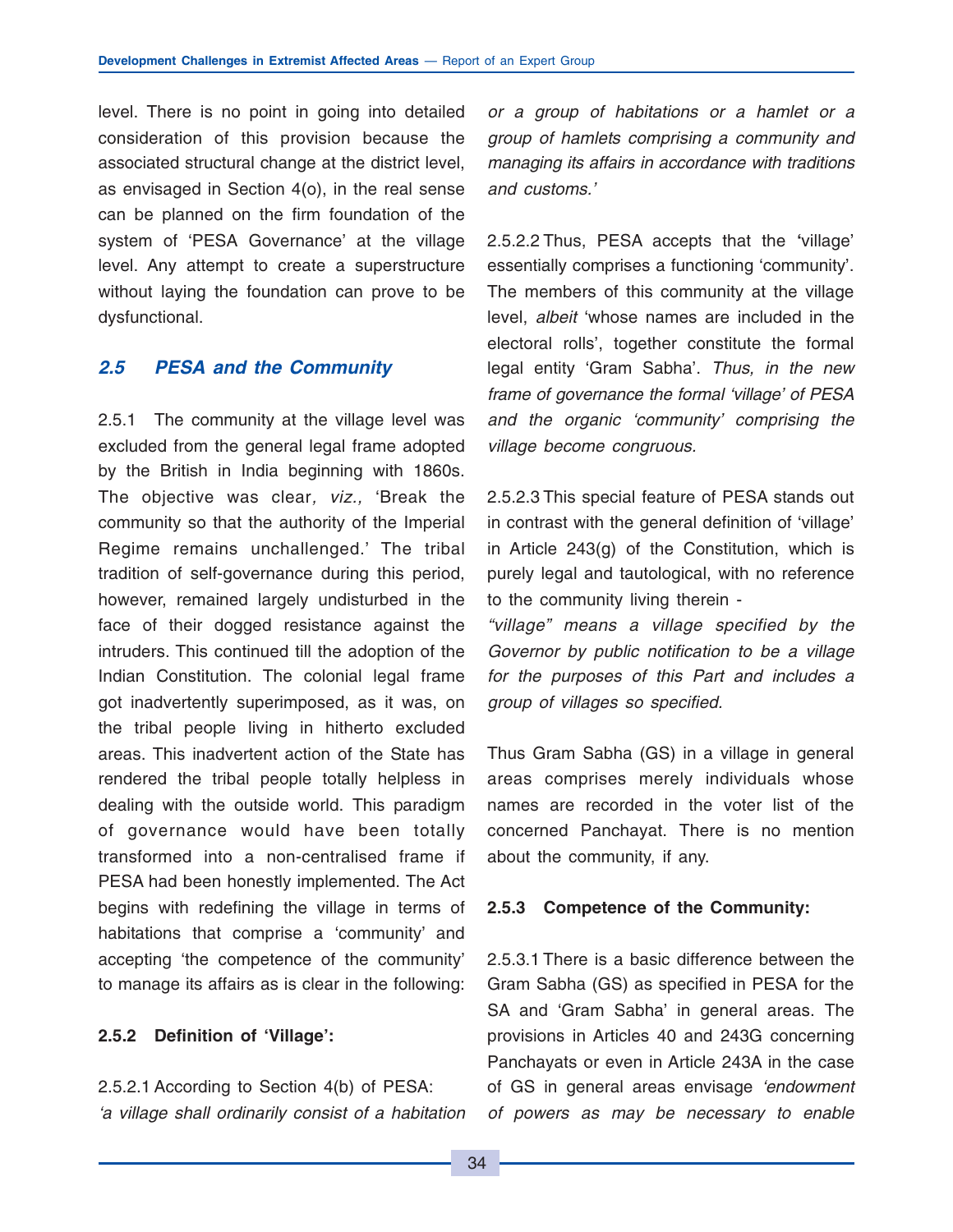them to function as institutions of selfgovernment'. There is a paradigm shift in Section 4(d) of PESA. It does not envisage 'endowment of powers' as in general areas, but simply acknowledges the 'competence' of the GS to manage all its affairs in accordance with its customs and traditions. Thus:

'Every Gram Sabha shall be competent to safeguard and preserve the traditions and the customs of the people, their cultural identity, community, resources and the customary mode of dispute resolution.'

2.5.3.2 This provision, without in any way limiting the scope of self governance, specifically refers to two crucial aspects of governance at the village level, namely, (a) management of community resources and (b) resolution of disputes. These two along with the **'**competence to safeguard identity' together comprise the quintessence of governance at the village level.

#### **2.6 PESA and the Traditional System**

2.6.1 While PESA does acknowledge the centrality of the traditional system, albeit with reference to the community at the village level in the form of GS, it makes no provision for or even reference to the place and role of any of the existing traditional institutions at the village and higher levels. For example, command over, and management of community resources and dispute resolution, are two crucial features that have been specifically covered in the frame of competence of the GS. But the community at the village level is not the last arbiter in these matters. The livelihood resources in the village may be shared by the people with other people in the neighbouring villages. Similarly the traditional frame for dispute resolution comprises

not only the concerned village assembly but also institutions at level of a group of villages, and higher levels, for dealing with inter village disputes and appeals against decisions at lower levels.

2.6.2 While the outline of the frame of traditional institutions described above is universal, there are significant variations of detail in this regard amongst different communities in the same area, or even the same village, and also within the same community in different areas. The great diversity of the traditional systems of the extensive tribal areas cannot be captured within the ambit of a single central legislation like PESA that aims to cover only the special 'features' of the governance in the SA. In fact any such attempt would have been dysfunctional. Accordingly, the responsibility for covering these aspects can be deemed to rest with the concerned Legislative Assembly (LAs), in terms of the special jurisdiction that has been endowed on them in PESA with regard to the 'administration' of the SAs. Moreover, wherever necessary, the powers vested in the Governor under Para 5 of the FS can also be suitably invoked, to ensure that the new frame is comprehensive and fully in tune with the spirit of PESA.

#### **2.7 PESA and Its Implementation**

2.7.1 The responsibility for preparing the legal frame for governance of the SA imbibing the spirit of PESA rests unequivocally with the concerned State Governments. Nevertheless, the overall responsibility for ensuring that the concerned States act accordingly is with Union Government, in terms of the provisions in Para 3 of the FS.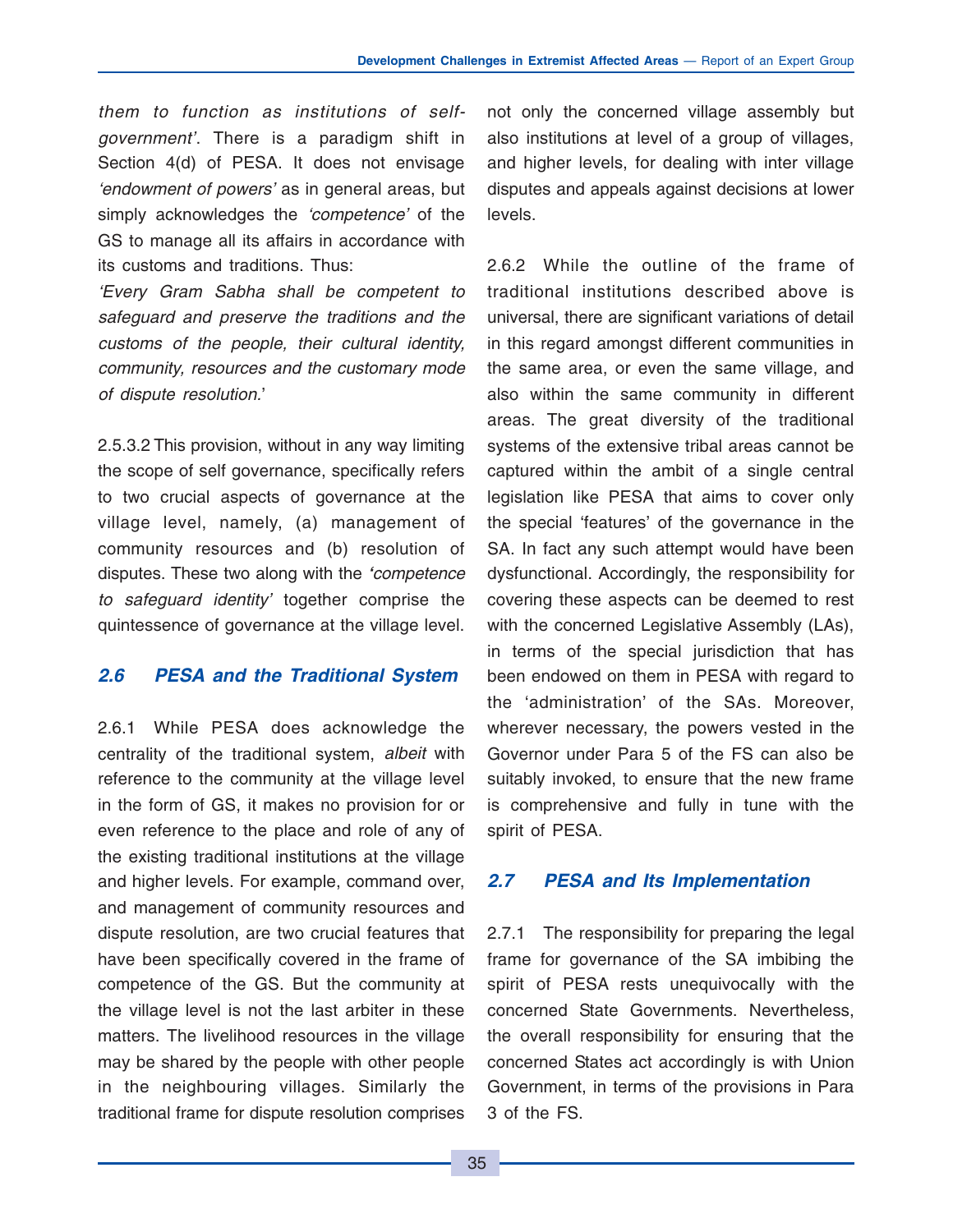#### **2.8 States**

2.8.1 The adaptation of the Panchayat Acts has been pursued by the States in a routine way. The current review shows that hardly any relevant Acts of the Centre, or even the concerned States, have been amended to make them consonant with the relevant 'features' of governance in SA. Madhya Pradesh, including Chhattisgarh, is the only exception, which made a commendable beginning in this regard but left the same halfway through. Jharkhand holds the record of sorts with its claim that PESA has not come into effect in the State because of no elections to Panchayats. Accordingly the 'Gram Sabhas' have not been formed. The State Government is oblivious about the nature of governance at the village level in SA as envisaged in PESA. No one in the Union Government has considered this issue worthy of intervention in terms of Para 3 of the FS. Andhra Pradesh has adopted the safe strategy of writing down everything mandated by PESA in its amendment to the State's Panchayat Raj Act, with the riders 'to such extent and in such manner as may be prescribed', and has left what is to be prescribed unprescribed, so that the whip is finally in its rule-making pocket.

2.8.2 The rudderless implementation of PESA, albeit partial and perfunctory, faces the first estoppel at the level of defining the 'village' that comprises the community, and 'competence' of GS to manage the affairs of the community in terms of its customs and traditions. Once these 'features' are incorporated in the legal frame, the paradigm of administration at the village level would undergo a total transformation, with community at its centre and in a commanding position.

### **2.9 Critical Review of PESA Frame Formal Jurisdiction of Gram Sabha**

2.9.1 The jurisdiction of GS under PESA is comprehensive. It covers all aspects of people's life -social and economic, as also their relationship with all other institutions including the State. The ground reality at the moment is that in case a citizen is faced with any problem in life, he is obliged to approach concerned authorities of the State. He has to seek their indulgence, favour or directions in terms of the laws of the land about which ironically he knows virtually nothing. The formal position in this regard stands transformed after enactment of PESA. If a person faces any problem, the solution is within the community. It is not a favour or special dispensation; it is envisaged as the natural right of the community. After providing for a comprehensive general frame in Section 4(d), specific features of governance are outlined in other Sections of PESA.

2.9.2 The jurisdiction of GS so defined covers the entire gamut of developmental activities including control over institutions and functionaries as also control over local plans and resources in the village under Sections 4(e), (f), and Sections 4(m) (vi) and (vii). The Panchayat at the village level is unequivocally answerable to the GS and is its executive agency. Further, the State is obliged to consult the GS before acquisition of land and rehabilitation of displaced persons under Section 4(i) and before granting of lease etc of minor minerals under Section 4(k) and (l). The SL is mandated under Section 4(m) that while endowing powers and authority to the Panchayats to enable them to function as institutions of self-government, it must, inter alia, ensure that Panchayats and the GS are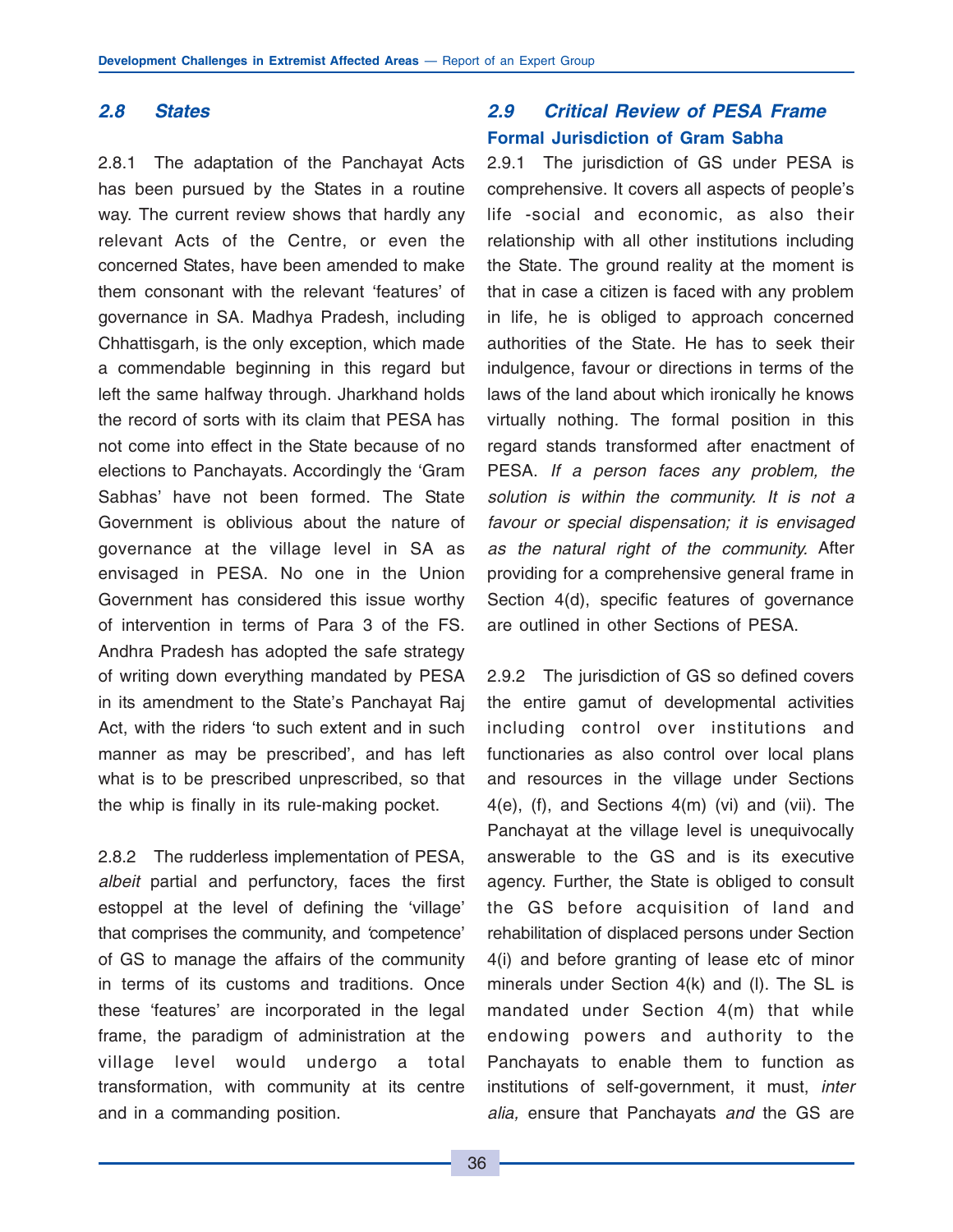specifically endowed with powers in relation to matters specifically mentioned therein including all aspects of control over excise, moneylending, managing village markets, ownership of minor forest produce, prevention of land alienation and restoration of unlawfully alienated lands.

2.9.3. Notwithstanding the comprehensive frame of PESA, the developmental activities loom large in the agenda of GSs even in SA. This is particularly so because the agenda of GSs and Panchayats in various States goes by the practice in general areas where the Panchayat system is largely concerned only with development. In contrast, the developmental activities in SA are formally subsumed in the comprehensive agenda of the community in the form of GS.

# **2.10 Gram Sabha, Panchayats and the State: A Harmonious Construct**

2.10.1 According to PESA, there are three partners in governance at the village level in SA, namely, the community in the form of GS, Panchayats and the State. In this frame the position of GS is unique by virtue of the fact that it comprises 'We, the People of the Village' themselves, while other institutions, at best, comprise people's representatives. Therefore all institutions, including Panchayats and the State itself, are expected to assist GS, behoving its stature and authority. This would require finetuning between the powers and jurisdiction of different authorities. Extra caution has been taken in PESA itself under Section 4 (n) to avoid any confusion about their position. It envisages that the SL, while 'endowing' powers on the Panchayats, has to ensure that 'Panchayats at the higher level do not assume the powers and authority of any Panchayats at the lower level or the Gram Sabha'. The powers of GS under Section 4(d) are plenary and inclusive. Therefore, the powers that a Panchayat at any level may be endowed with, be it the village, intermediate or district, cannot be inconsistent with the plenary character of the powers of GS. They must be construed in such a way that the role of Panchayats is supportive to that of GS.

2.10.2 It may be underlined here that the special provisions for self-governance, especially at the village level in the form of GS in PESA, do not absolve the State of its special responsibility to provide effective protection to the tribal people against adverse elements and exploitation, and also its duty to work for their advancement. The State, however, will have to proceed cautiously and ensure that it does not transgress the limits of a truly democratic polity in the name of protection and development. The role of the State, therefore, has to be strictly supportive.

# **2.11 Harmonization of the Traditional and Formal**

2.11.1 The most crucial task in the implementation of PESA is to redefine the 'village' and redraw the village map on the ground. The existing 'villages' are purely administrative units. The 'village' as envisaged in PESA is a social unit. The basic unit in this case is a habitation or a group of 'habitations', 'comprising a community and managing its affairs in accordance with customs and tradition'. Our review shows that most of the States have adopted the definition of village as in PESA,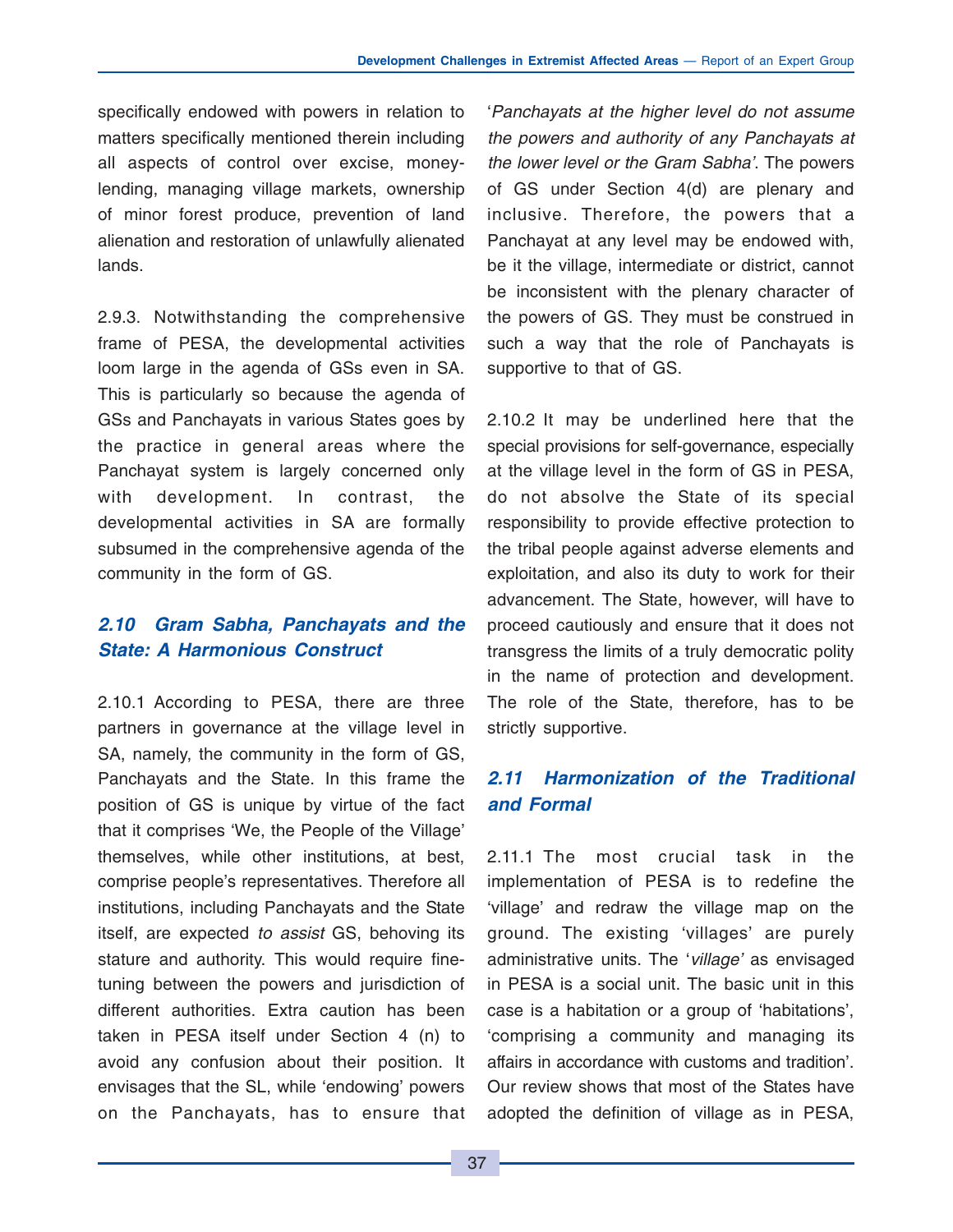but mechanically. Moreover, virtually no steps have been taken to transform and realign the existing administrative village structure into community-centred village structure.

2.11.2 The 'Gram Sabha' as envisaged in PESA is an assembly of people of a village comprising the functioning community at that level. Unless the 'village' is properly delineated, the assembly of people belonging to an administrative unit known as 'village' cannot be deemed to comprise a GS in keeping with the spirit of PESA. There is open violation in this regard in the Panchayat Laws themselves, as in Orissa and Rajasthan. The GS in Orissa comprises a dozen or even more pallies, which in turn may comprise one or more habitations. The assembly that gathers from a dozen pallies in the name of GS is not a community but a crowd. Similarly, Rajasthan treats Village Panchayat area as the basic administrative unit. The Panchayat area is mechanically divided into a number of electoral wards. The dividing line between two wards may cut through natural habitations, which according to PESA, are indivisible entities. The Ward Sabha so constituted does not comprise the natural community. In Gujarat the revenue village is treated as the building block of the self-governing system in the SA, ignoring the community centre mandate.

2.11.3 Views and decisions of traditional and customary institutions should be accepted by Gram Panchayats, unless they are overridden by the GS. In other words, the respective GS, in SA have the power to change or override a customary or traditional practice / decision.

2.11.4 Section 4 (a) of PESA mandates that 'State legislation on the Panchayats…shall be in consonance with the customary law, social and religious practices and traditional management practices of community resources'. However, it is obvious that the Provisions of the Constitution and individual and community rights provided in other relevant laws of the Centre and states are relevant and their spirit and purpose should have primacy. Justice related issue of criminal, social and welfare spheres would be binding on traditional and customary bodies and also on GS in SA. Human rights and Constitutional values are sacrosanct and nothing that the traditional and customary bodies do or practice shall be against these rights and values.

2.11.5 'Dispute resolution according to customs and tradition of the community' is basic to effective governance at the village level. This aspect has been totally ignored by the States and no worthwhile steps have been taken in this regard so far. In some States, such as M.P., Adalati Panchayats have been established in general areas for groups of villages, with jurisdiction over a number of penal provisions in the Indian Penal Code (IPC) and also Minor Criminal Acts. This new system has not been extended to the SA in deference to the provisions in PESA about the 'competence' of GS about dispute resolution. Separate mechanisms require to be worked out urgently for resolution of disputes in each state in FS, relating to implementation of PESA provisions other than customary models of disputes, and for appeals / revisions of GS decisions. However, traditional/customary dispute settlements machinery and process should not violate, transgress or offend the established laws of the land.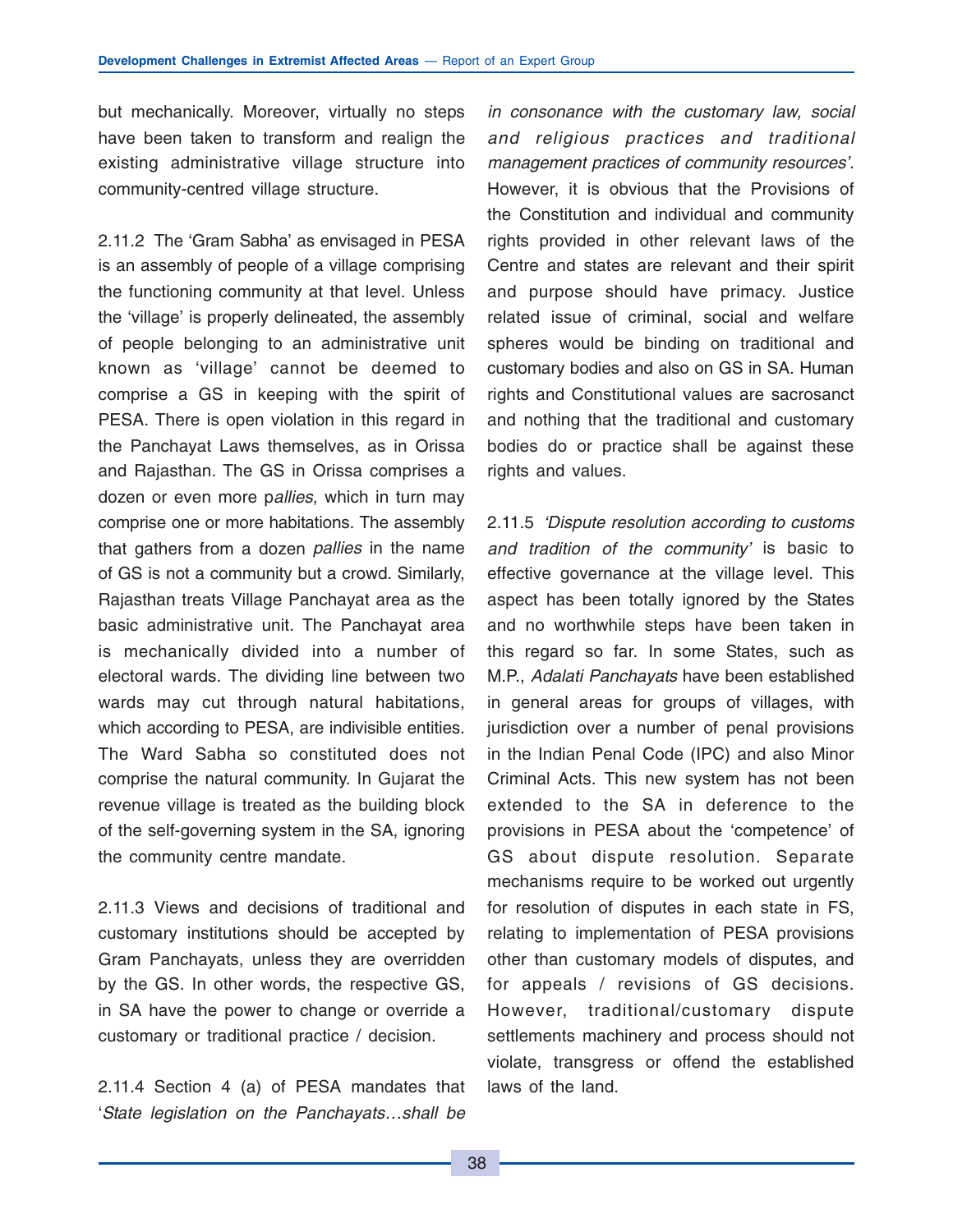#### **2.12 Protective Aspects**

2.12.1 Self-governance has no meaning unless the Community is competent to protect its resources and the habitat that sustains the community. These aspects are reasonably covered in the plenary powers of Gram Sabha under Section 4(d) discussed above. Nevertheless, the Panchayats at appropriate level have also been brought into the schema of governance, but their role has to be specified in the State Law. State laws have tended to specify the 'appropriate level' as the middle tier rather than the lowest tier, thereby increasing the distance from the community. However, in view of the central position of Gram Sabha in governance, the role of Panchayats in the conjunctive frame cannot but be supportive.

#### **2.13 Land and its Alienation**

2.13.1 The issue of land is crucial. Experience shows that wherever the traditional system of 'community ownership and individual use' is continuing, there is no land alienation. So long as land is treated as property and a commodity it will pass over to the persons with money, especially in the current milieu of liberalisation. The crucial element that renders even the most radical laws in fructuous is the unfamiliar setting of the judicial process, in which the simple tribal simply feels lost. It is in this context that GS has been empowered in PESA for 'prevention of land alienation as also restoration of illegally alienated land'. However, no worthwhile action has been taken in this regard by the concerned States.

#### **2.14 Labour**

2.14.1 There is no specific provision in PESA about handling labour issues. It is well known that tribal youths, both male and female, are ensnared in labour markets elsewhere, where they are exploited both economically and sexually. GS in PESA areas should be made aware of the prevailing protective laws on the subject, so that the GS may initiate action with appropriate authorities in cases of flagrant violation.

#### **2.15 Excise**

2.15.1 Preparation and use of inebriants has been a part of all tribal social customs from time immemorial. The British entered this social arena and commercialised the same with disastrous consequences for the tribal people. The policy continued even after independence, notwithstanding pot-full of good wishes and even some nominal correctives. The commercial vending of intoxicants was prohibited in 1974 throughout the tribal areas as a part of TSP strategy in a bid to eliminate exploitation. The new policy envisaged full community control on all aspects of excise. The gains of total ban on commercial vending of intoxicants were fabulous. But they did not last long because States ignored the advice about community control over intoxicants. Surreptitious brewing, open sale in markets and unbridled consumption became the order of the day. Even the new Policy itself went into oblivion. In this milieu, even the Constitutional mandate about vesting full powers on GS under PESA has been totally ignored.

#### **2.16 Money lending**

2.16.1 Rampant usury has been the biggest curse for the tribal people. Even the general measures for effective check on moneylenders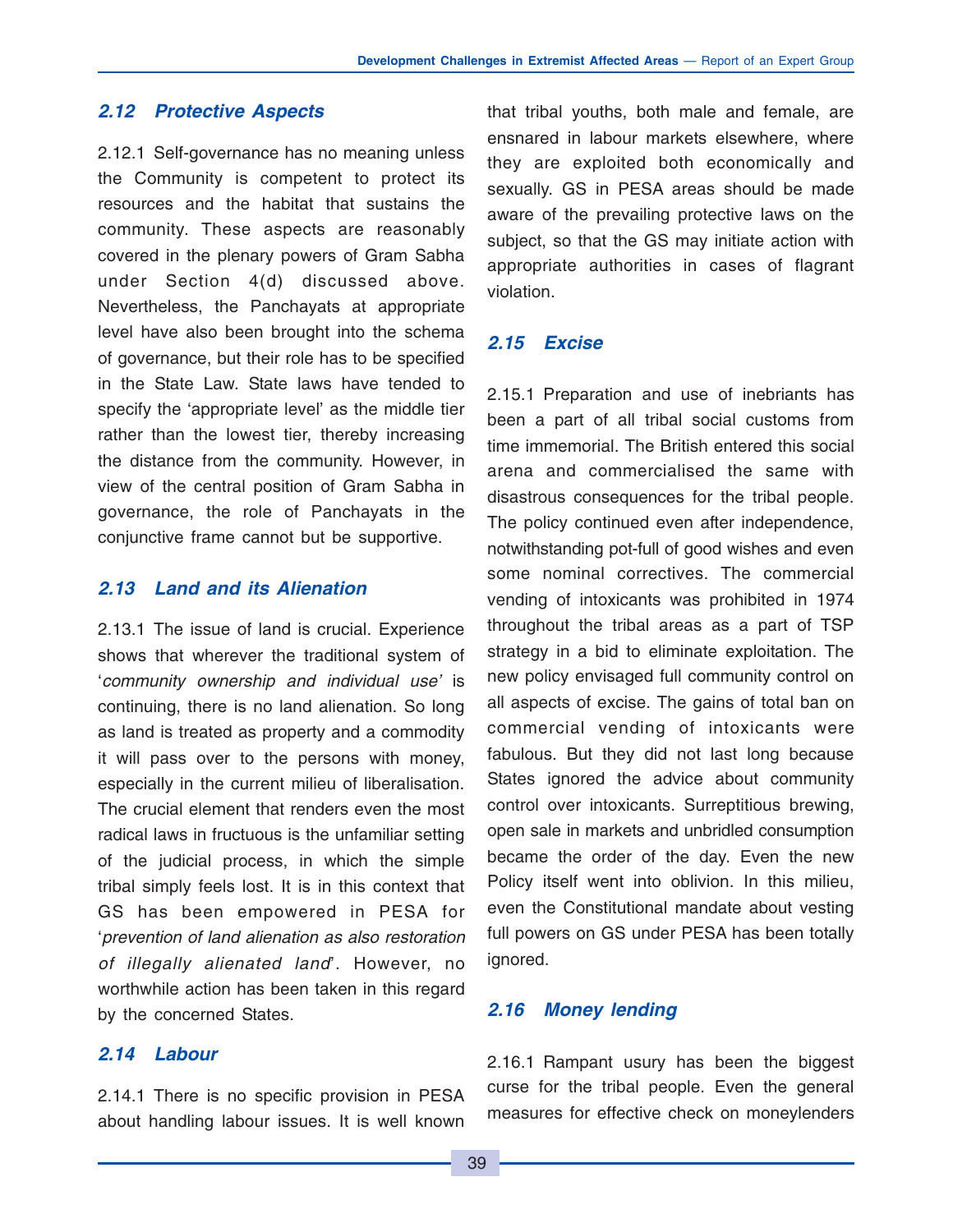have been half-hearted and ambivalent. All sorts of vested interests in a variety of forms are operating in these areas with virtually no effective legal control. The tribal people are groaning under the heavy debt liability in respect of fake loans, loans already repaid, developmental schemes that may be only on paper, programmes that may have proved to be unrealistic or beyond the capacity of the simple tribal. Nevertheless, 'the power to exercise control over money lending to the Scheduled Tribes' in PESA has remained a dead letter so far, except in rare cases where a GS may invoke its authority and intervene on behalf of the affected tribals. In view of above, it is both desirable and necessary that the GS in PESA area should be made fully aware of the legal authority and responsibility, so that they may initiate appropriate action in such cases, and explore alternative sources of credit.

#### **2.17 Market**

2.17.1 The village market holds the key to the entire economy of the tribal people. However, some stray interventions in village markets from above, with no involvement of the people, have been ineffective. Outside forces have functioned as outposts of exotic forces of exploitation. Under PESA however, it is for the first time that the village markets of any description have been accepted as a part of governance at the village level, with power of control in the hands of GS. They should be empowered to exercise the authority given to them under the PESA to ensure the elimination of all forms of market exploitation. No State has taken any measure to implement this provision though it has tremendous potential for elimination of exploitation.

#### **2.18 Forests and Minor Forest Produce**

2.18.1 Even with clear provisions about management of community resources, including forest and ownership over Minor Forest Produce in PESA, no action in this regard has been taken by any State. However, special detailed provisions have been made in the Scheduled Tribes and other Forest Dwelling Communities (Recognition of Forest Rights) Act 2006, which will reinforce the spirit of PESA.

#### **2.19 Planning and Development**

2.19.1 The provisions in PESA in respect of planning and implementation of developmental programmes at the village level are clear and categorical. Section 4(e) envisages that the GS shall approve any programme before it is taken up by the GP, and shall also be responsible for identification and selection of beneficiaries. The GP is mandated under Section 4(f) to obtain certification of utilisation of funds by GS. These provisions have been incorporated as they are by the States in their Panchayat Acts. However, there is a general feeling that there is a laxity in operationalising these authorities. The State Government should ensure that GSs are endowed with the technical support and funds to discharge these functions .

#### **2.20 Consultation with Gram Sabha**

#### **A Resume of Mandatory Consultation**

2.20.1 Consultation with 'GS or Panchayats at appropriate level' is mandatory in the case of land acquisition, as also rehabilitation of project affected people under Section 4(i), and in respect of grant of license etc of minor minerals under Sections 4 (k) and 4 (l) of PESA. The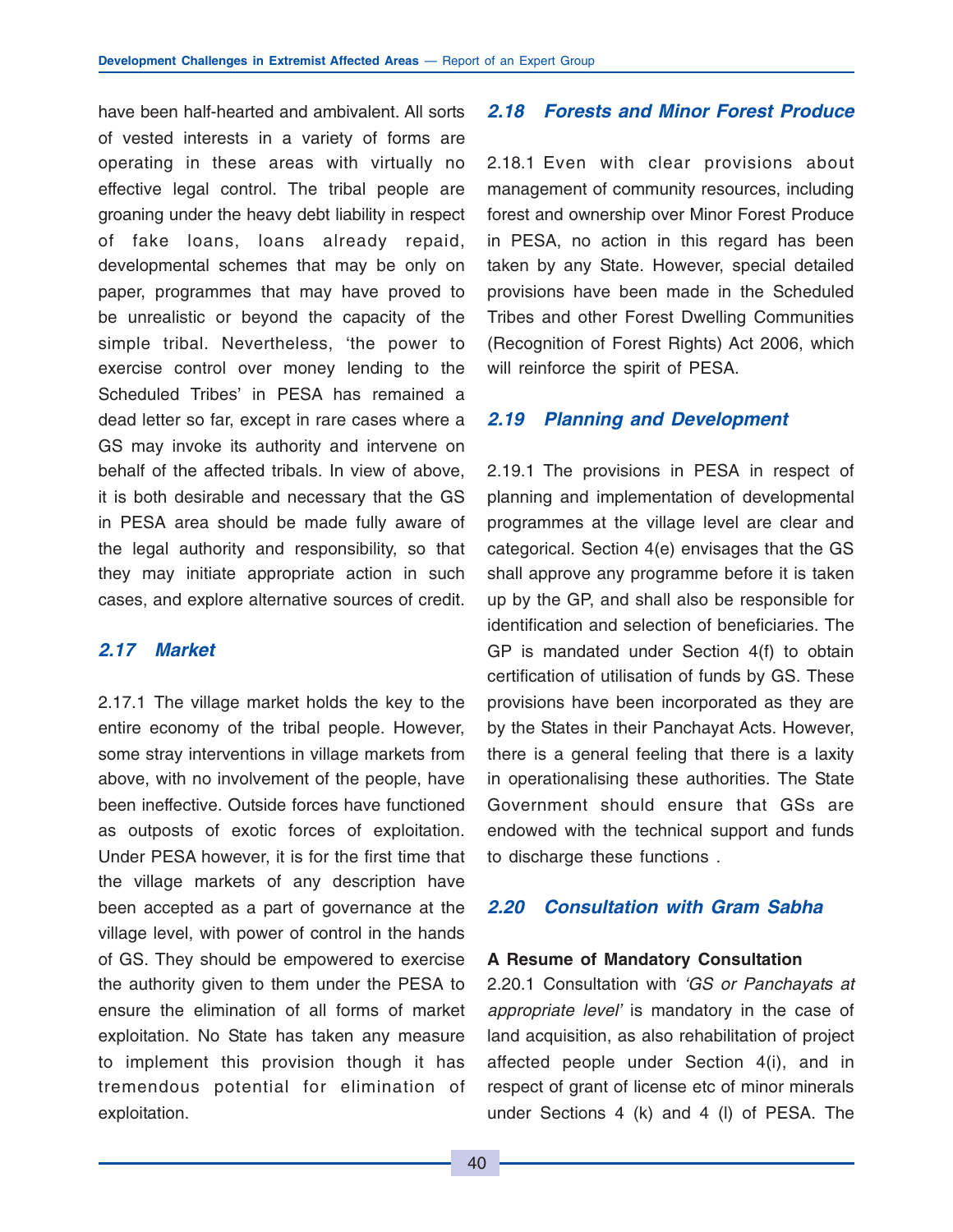multiple ambiguity in this provision has served to defeat its purpose. What exactly does 'consultation' mean, whether both the GS and the panchayat must be consulted, and whether the word 'appropriate' leaves the matter to the discretion of the Government, or must necessarily take colour from the legislative mandate of self-governance that defines the contours of PESA, remain matters of contention, with Governments wishing to reduce the process to as much of a farce as possible. Guidelines were issued by the Ministry of Rural Development in 1998 about consultation before land acquisition, and by the Ministry of Mines in 1997 about minor minerals, which were rather ineffective. The State laws have generally ignored GS and provided for consultation with higher-level Panchayats only. This choice, though technically valid, militates against the spirit of PESA. The process of consultation before acquisition of land, as envisaged under Section 4(i) of PESA, has not been formalized in most of the States. The Rules adopted by M.P. (including Chhattisgarh) are, however, in keeping with the spirit of PESA. These Rules envisage 'consultation with GS before issuing notification under Section 4 of the Land Acquisition Act**'** that is informed and transparent.

# **2.21 Consultation in Leasing of Minor Minerals**

2.21.1 The follow-up action about consultation before lease of minor minerals is granted has been rather poor. The Madhya Pradesh (including Chhattisgarh) Rules envisage that 'quarry permits shall be granted and renewed by the respective Panchayats, after obtaining prior approval of the Gram Sabha of the Panchayat in which the quarry area is situated.**'**

But in the case of other minerals in Schedule I or Schedule 2, consultation with Gram Panchayat alone, ignoring the Gram Sabhas totally, has been made obligatory.

# **Consultation before Environmental Clearance**:

2.21.2 Many developmental projects, especially mining and industrial activities, have serious implications for the ecology and environment. Accordingly the opinion of concerned people is sought about the possible impact of such activities on the environment, water regime, livelihood resources and such like through public hearings. Such hearings in large gatherings, however, have become mere rituals. They have earned notoriety for a command performance, and for ignoring or even distortion of opinions expressed**.** The concerned authorities in the Union Government have not even taken note of the provisions of PESA and the role of GS in these processes.

# **2.22 Consultation in Rehabilitation & Resettlement**

2.22.1 Even though consultation before land acquisition and rehabilitation became a Constitutional mandate under Section 4(i) of PESA, there is no appreciation that consultation, without placing a clear picture about their future before the concerned people, has no meaning.

2.22.2 The National Rehabilitation and Resettlement Policy (NRRP) 2007 seeks to involve the people, especially the tribal people, in the rehabilitation and resettlement. The early and vigorous implementation of this Policy together with a proper operational manual would go a long way in strengthening of Gram Sabhas the voice of tribal people in social impact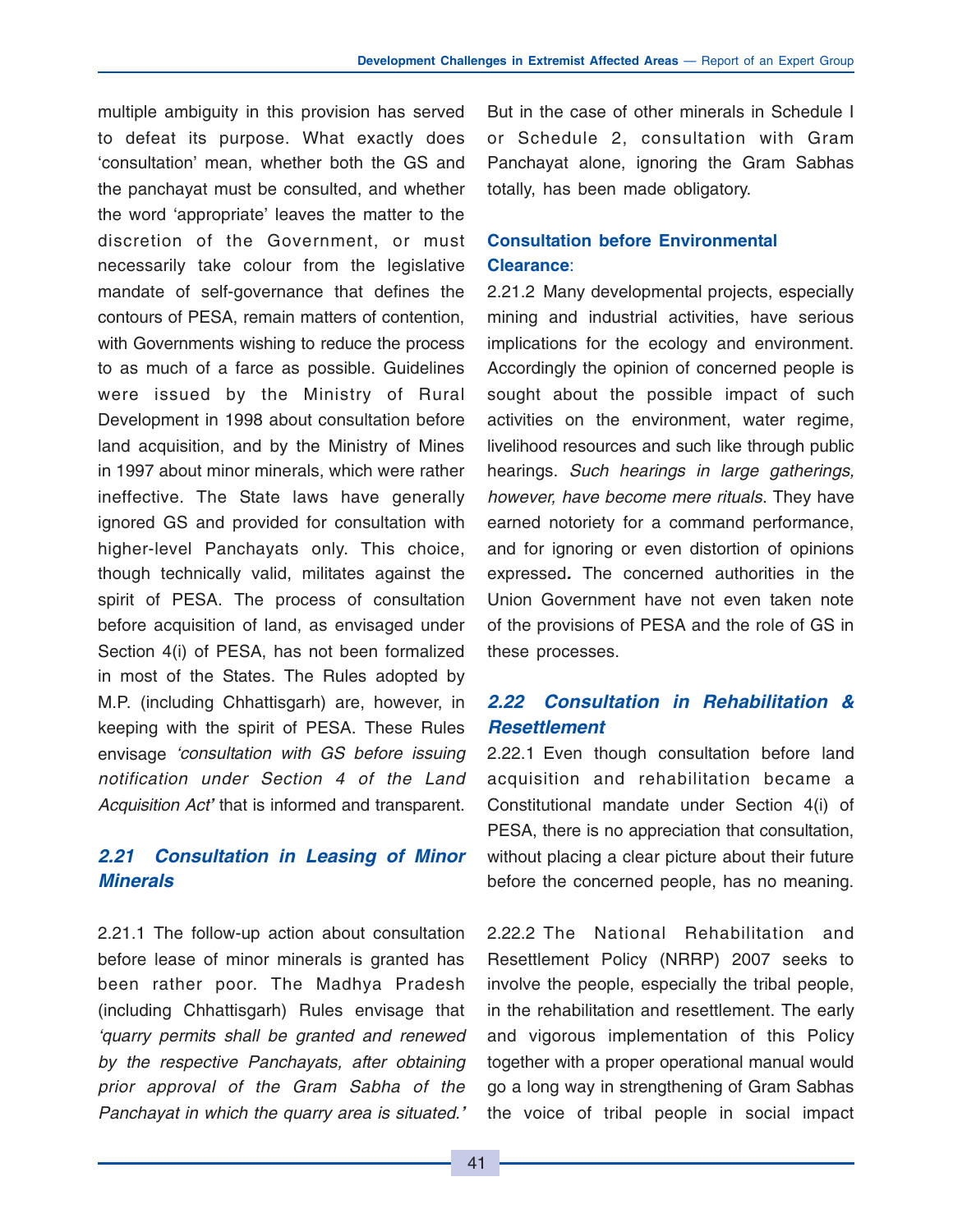assessment, and in the administration of rehabilitation and resettlement packages.

#### **2.23 PESA and Central Government**

2.23.1 The Union Government took a commendable lead in attending to the crucial issue of administration of SA in 1990s. It culminated in the enactment of PESA. But there was an anticlimax in 1997 itself when the Conference of State Ministers convened for implementation of PESA ended with no clear agenda of action and follow up thereafter. PESA got lost in the bewildering expanse of the Ministry of Rural Development that was formally responsible for handling it. It was a minor item for the Ministry, concerning strange people in the far off lands about whom not much is known. On the other hand, the Ministry dealing with Tribal Affairs has remained totally innocent about PESA, for the simple reason that it was not an item in its dutychart. The Ministry of Home Affairs (MHA) that deals with SA, according to the Rules of Business, has no concern on this legal front. Even the formation of a separate Ministry in charge of Panchayats has made no difference even though PESA looms large in its agenda. The irony is that the Ministry is still battling with the legal status of PESA and its real scope.

2.23.2 The fact that PESA confers specific powers upon GS in SA has been virtually ignored. Only two ministries cared to issue guidelines to the States in 1997 with regard to two items in PESA. One was about the role of GS in land acquisition by the Ministry of Rural Development, and the other related to its role before granting of leases for minor minerals by the Ministry of Mining and Minerals. There has been total silence ever since about the holistic frame of PESA in the entire establishment.

There is hardly any realisation in the Union Government that implementation of PESA has to be a collaborative effort of almost all Central Ministries, in keeping with the policy that had been formally adopted in early 1970s in the Tribal Sub-Plan Strategy.

2.23.3 This Committee endorses the views of the Ramchandran Committee (Planning at the Grass root Level: March, 2006, New Delhi) about the duties of the Central Government to ensure that PESA is effectively and correctively implemented in the Fifth Scheduled areas. PESA casts direct responsibility on the state legislature but being a central legislation and logical extension of the Fifth Schedule, a duty is cast on the Central Government to see that the provisions are strictly implemented. A critical issue in the implementation of PESA is to harmonize its provisions with those of the Central legislations concerned and also recast relevant policies and schemes of Central Ministries/Departments. According to available information, no integrative exercise has yet taken place to examine the relevance of different Central Laws to Schedule V Areas and to harmonize them with the aims and objectives of the PESA. The Land Acquisition Act, 1894, Mines and Minerals (Development and Regulation) Act, 1957, The Forest Act, 1927, The Forest Conservation Act, 1980, and The Indian Registration Act are among the laws which warrant particular attention in this context. Besides, The National Policy on Resettlement and Rehabilitation of Project Affected Persons, 2007, National Water Policy, 2002, National Minerals Policy, 2008, and National Forest Policy, 2004 would require detailed examination from the viewpoint of ensuring compliance to the provisions of PESA.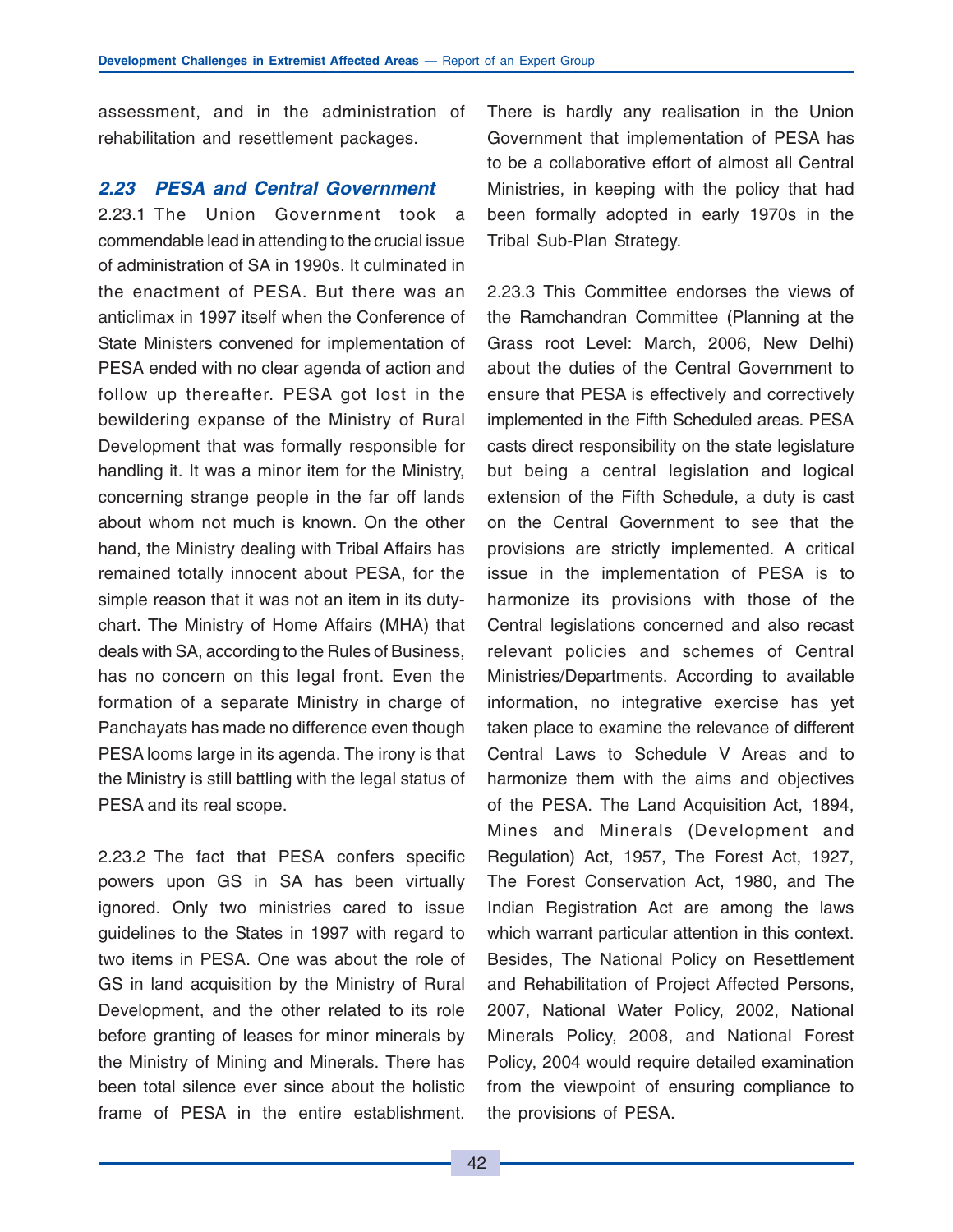2.23.4 Scheduled V of the Constitution and PESA are powerful legislation, which gives considerable power and responsibility to the Union Government, but implementation of this law is weak and ineffective. The provisions of PESA are specific and mandatory and to that extent, they repeal the provisions in state laws. However, this fact has not been fully realized both by the Centre and States, and old procedures continue despite not having legal validity. This situation has to be remedied urgently. As a first step, the Ministry of Panchayati Raj has analysed the state laws and is persuading the State Governments to

implement the Act. The Ministry should immediately finalise and issue the guidelines for implementation of PESA and suggest specific state-related provisions and guidelines. If any state is not implementing the provisions of PESA in letter and spirit, the Government of India should not shy away from issuing specific directions in accordance with its powers to issue directions under provision 3 of part A of the Fifth Schedule. Effective implementation of PESA providing for rightful role of governance to the GS and through it to GP would douse the embers of discontent and disaffected among the tribals in the Scheduled Areas.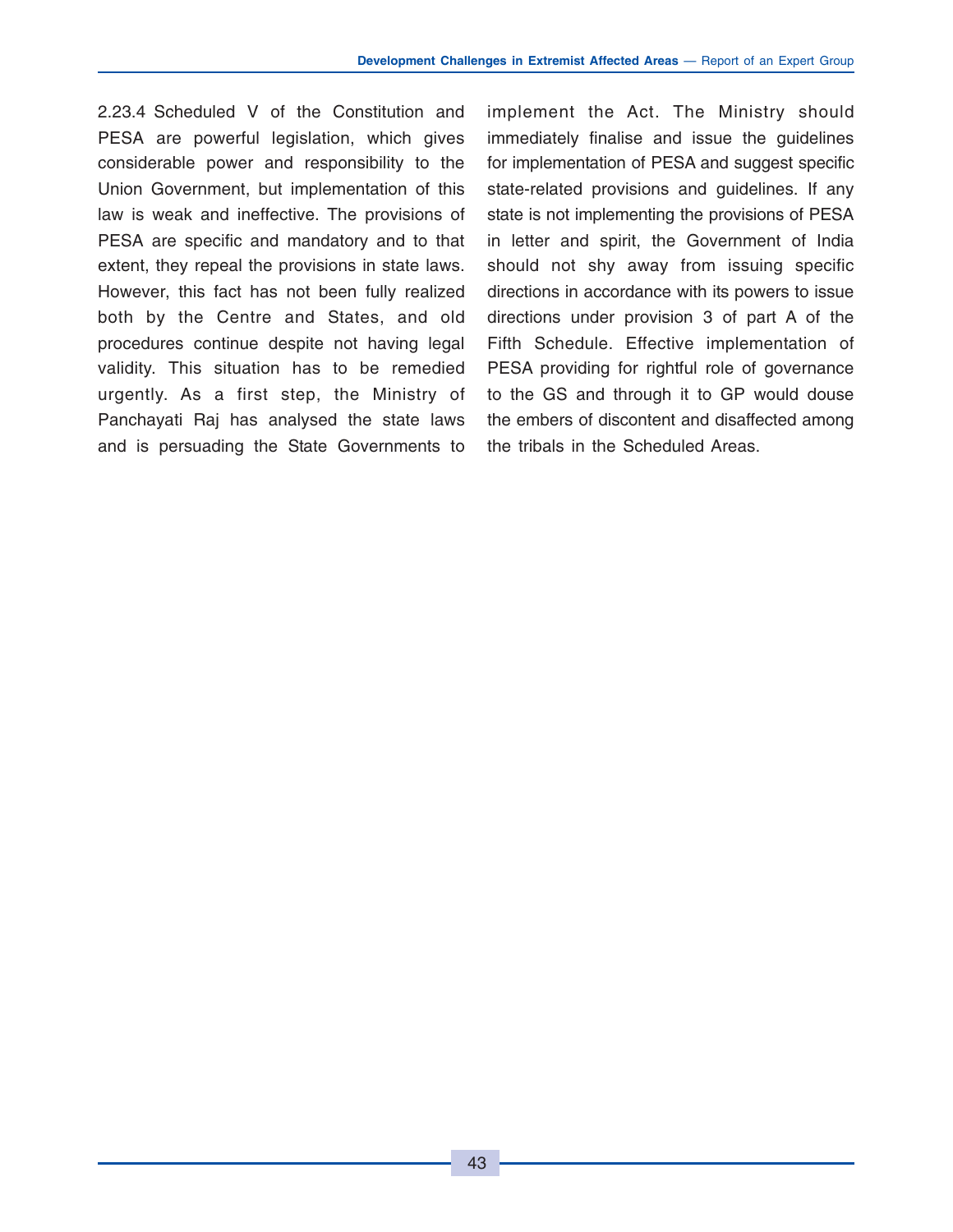# Chapter 3

# **Investigating the People's Discontent and Support For Extremists**

3.1.1 The analysis of roots of discontent, unrest and extremism rely upon extensive discussions based on official reports in the past, publications from the extremist groups, reports of human rights groups, books by observers of such developments, and media coverage in the background of field insight and interaction of members of the Expert Group. This has revealed that the causes are varied depending on characteristics of an area; social, economic and cultural background; a history of notworking out solutions to lingering structural problems; and ineffective application of ameliorative steps undertaken since Independence and more so since the mid-sixties of the last century. Dissent movements, including the extremist Naxalite movement, are not confined to difficult hilly and forested areas but cover large contiguous tracts in the plains. They are not limited to dryland areas of recurring crop failures but extend to irrigated commands of major irrigation systems, as in the state of Bihar. The causes are, therefore, complex. The intensity of unrest resulting in extremist methods and effort to resolve issues through violent means as a challenge to state authority is in response to the gathering of unresolved social and economic issues for long durations. It creates the impression that policy making and administration responds to extreme means. The more recent development is in the emergence of CPI (Maoist) after the merger and consolidation two

powerful naxalite streams in September, 2004. This new formation, since its inception, is defining the official understanding of the extremist phenomenon of the level of the state as well as the Union Government. This has appeared in the public perception as a simplistic law-and-order face-off between the official coercive machinery and this more radical extremist political formation. The social consequence results, then, in undermining instruments of social and economic amelioration as well as processes of democratic exchange to resolve persisting issues. This is the crux of the problem.

3.1.2 Perhaps due to the Union Government's attention to the CPI(Maoist) (formed by the merger of CPI M-L (Peoples War) with Maoist Communist Centre (MCC) in September 2004) and its association to the Naxalite phenomenon, that party and its method of functioning have started defining the official understanding of the Naxalite movement. That is neither factually accurate nor adequate for discussing the proper Governmental response to it. There is no need to go into the history and genealogy of the Naxalite movement, but it is necessary to state that there are a very large number of Naxalite groups/parties, and their method of functioning differs in regard to the extent of mobilisation of the people, participation of people in their actions, role of armed underground cadre, etc.,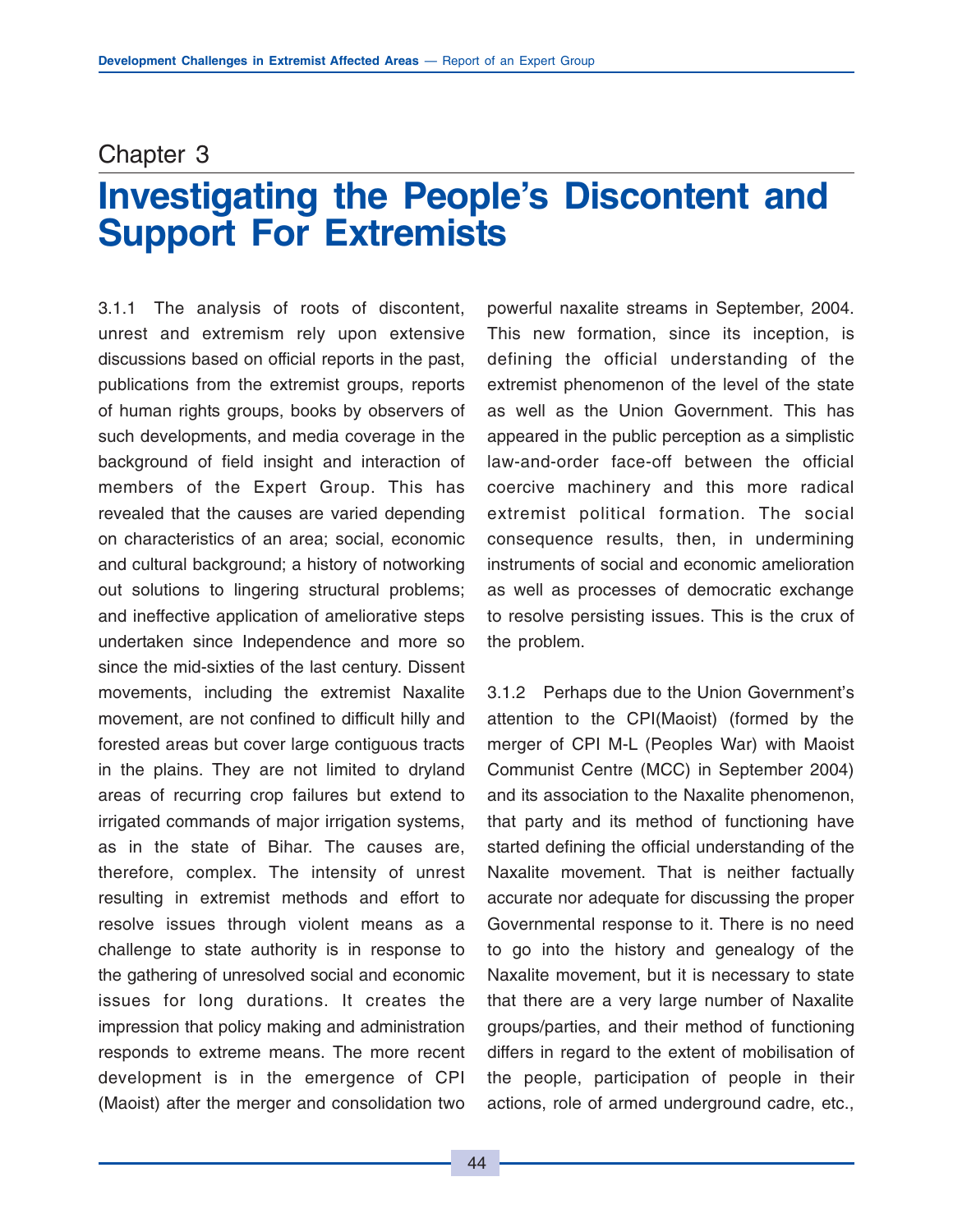though all of them owe allegiance to the idea that the Indian State must be overthrown by force as a precondition of revolutionary change in our society. Some of them even have representatives in elected bodies from the panchayats to the legislatures. The unrest this report is concerned about is also not reducible to dramatic incidents such as blowing up or blasting of police stations but encompasses also mass unrest. Mass participation in militant protest has always been a characteristic of Naxalite mobilisation, not only in Bihar, but also elsewhere. The ban placed by many State Governments, and at the national level by the Unlawful Activities (Prevention) Act, on the Maoist party and its mass organizations, and the formal and informal prohibition imposed by the police on such activity in the case of other naxalite groups, has often rendered such mass activity virtually impossible. But that is no reason for ignoring the fact that the unrest this report is concerned with has often had mass character.

3.1.3 In what follows various issues concerning the life and livelihood of the people are discussed wherein the failure, inadequacy or injustice of State mechanisms and institutions created space for naxalite activities. Such a description may help people to appreciate why naxalites derive support. It is the purpose of this report to see how the Government may eliminate the causes of unrest by constitutional and legal means and restore faith of the affected population in the system of governance established by the constitution and law.

3.1.4 However, the fact that the naxalites employ methods of violence in tackling these issues has other consequences, which include injury, fear and disruption of normal life. It is also a fact that naxalite activity is not confined to solving people's grievances. They are engaged in a violent fight against the State for overpowering and overthrowing it. This fight has its adverse consequences in terms of the injury and disruption it causes. The link between what the report deals with, and what it does not, lies in the fact that it is in the course of providing answers to the people's problems and needs that the naxalite movement seeks to obtain their support from the masses.

#### **Land Related Factors**

3.2.1 The origin of the popular slogan "land to the tiller" is in absentee landlordism, where the landlord would merely take the lion's share of the produce without contributing anything to the production of the crop. It was in this context that the freedom fighters demanded that the one who tills the land must own it, and the post independence government was committed to it. Absentee landlords do exist even today, but today's land relations are much more complex. So though the aspiration of "land to the tiller" continues to be given, the focus of the Naxalite movement is on trying to provide land, whether the land of landlords or government land, to the landless. In occupying landlords' land, the Naxalites have not taken law as their reference point. It is not the ceiling-surplus land of the landlords that they have sought to put in the possession of the landless. Rather, they have targeted landholders whose holding is sizeable as they see it, or who are otherwise oppressive or cruel in their conduct, or hostile towards the Naxalite movement, even if they are not big landlords. Such landholders have in many cases been driven away from the villages and their land sought to be put in the possession of the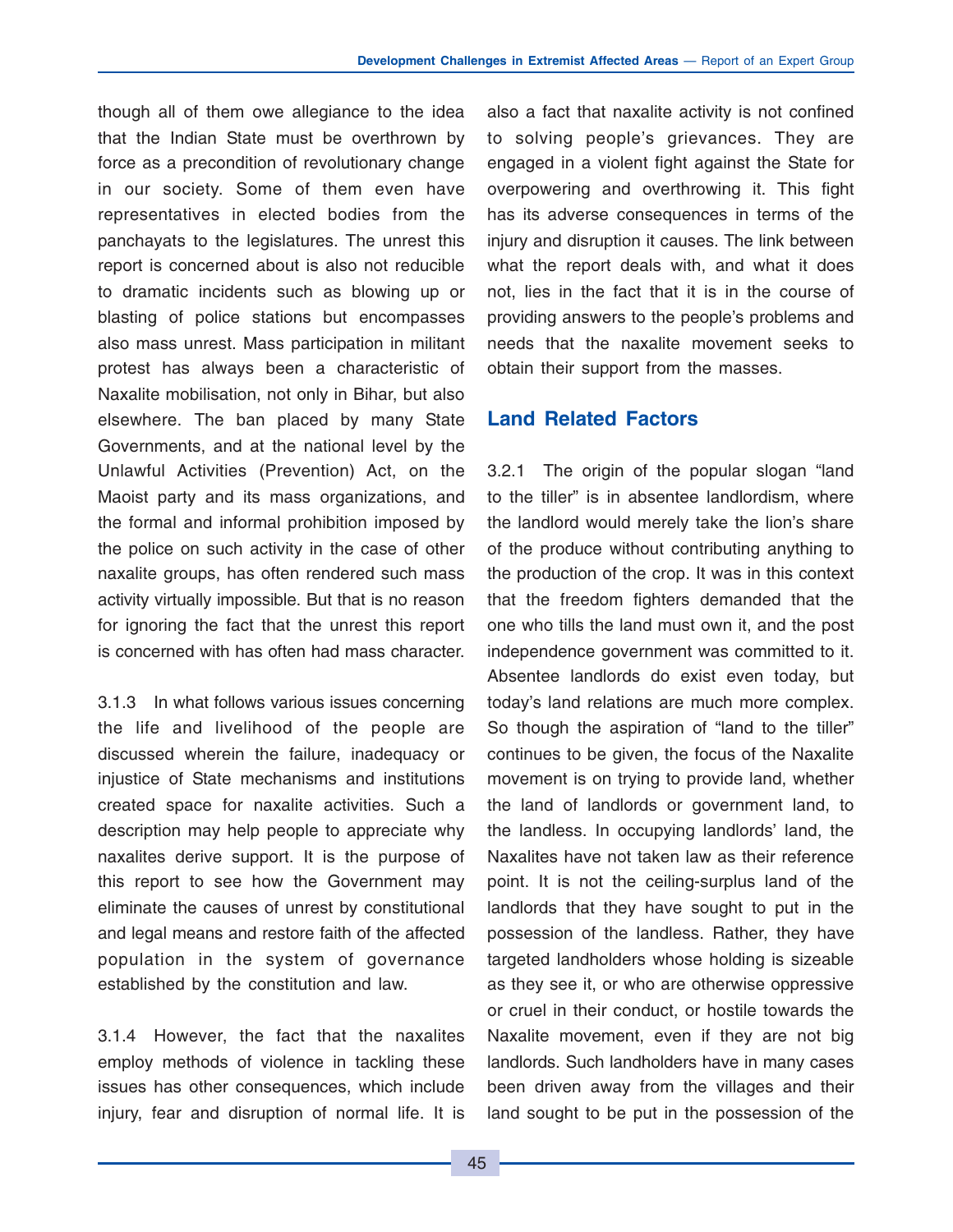landless poor. On some occasions, led by armed Naxalite cadre, the poor have sought to march on to the land and plant red flags in it, in symbolic occupation of the land. However, in many cases, the police have intervened, filed criminal cases against such landless poor, including cases under TADA/POTA when those Acts were in force, and ensured that the poor do not enjoy the land on the ground that they are encroachers. Where the landholder feels too threatened to come back and take possession of the land, the land remains fallow. This is the situation in parts of Andhra Pradesh. There is no estimate of the total extent of such land lying fallow in the State, but there is little doubt that it runs into tens of thousands of acres, especially in Warangal, Karimnagar and Adilabad districts.<sup>7</sup> The erstwhile landlord himself is in many cases willing to let the Government of Andhra Pradesh assign the land to the poor identified by the Maoists provided some of it is left to him, but the Government has resisted this resolution of the problem on the ground that it would sanctify lawlessness. Thousands of acres of land thus remain fallow. Where the landholder is prepared to re-occupy the land, as in much of Bihar, the entire efforts of the Naxalites to redistribute the land fails. But all said and done, considering the central place the slogan of land to the tiller has in Naxalite politics, their attempt at redistribution of private land has been meagre. And even that little has been defeated by the State's determined opposition to letting lawless means succeed, even for the beneficial purpose of giving land to the landless. If the Government can get over these unnecessary qualms, it should be possible to devise legal means appropriate to each instance to ensure that the landless get the

land. Some of the land can probably be taken over under land reform laws and distributed to the poor. Some may have to be purchased or acquired from the landholder. But where the landholder has been targeted by the Naxalites for political reasons and not because he has unconscionable extent of land, it may be the right thing to hand back the land to the landholder. Equity and law require that all lands of the owners having less than ceiling should be handed back to the owners subject to prevailing laws. Excesses of the Naxalites in this regard are not only unjustified but deserve utmost censure.

3.2.2 The Naxalites seem to have had greater success with Government lands. Though no precise estimates are available, it is a fact that in some cases the Naxalite movement has succeeded in helping the landless to occupy a substantial extent of government land whether for homesteads or for cultivation. In Bihar all the Naxalite parties have attempted to assist, in their respective areas of influence, the landless Musahars, the lowest among the dalits, to take possession of a sizable extent of such land. But the poor remain without title to the land because the administration again feels that giving them title or even a conditional assignment (in which the assignee can use the land and pass it on to the heirs but cannot sell the land) would sanctify law-breaking and strengthen the Naxalites. Such qualms appear reasonable only if they are divorced from the reality that the Government has the power to distribute such land to the poor, but has failed to do so. To defuse social tension government may regularise these occupations if the occupiers are otherwise eligible.

<sup>7</sup> Committee of Concerned Citizens (2002).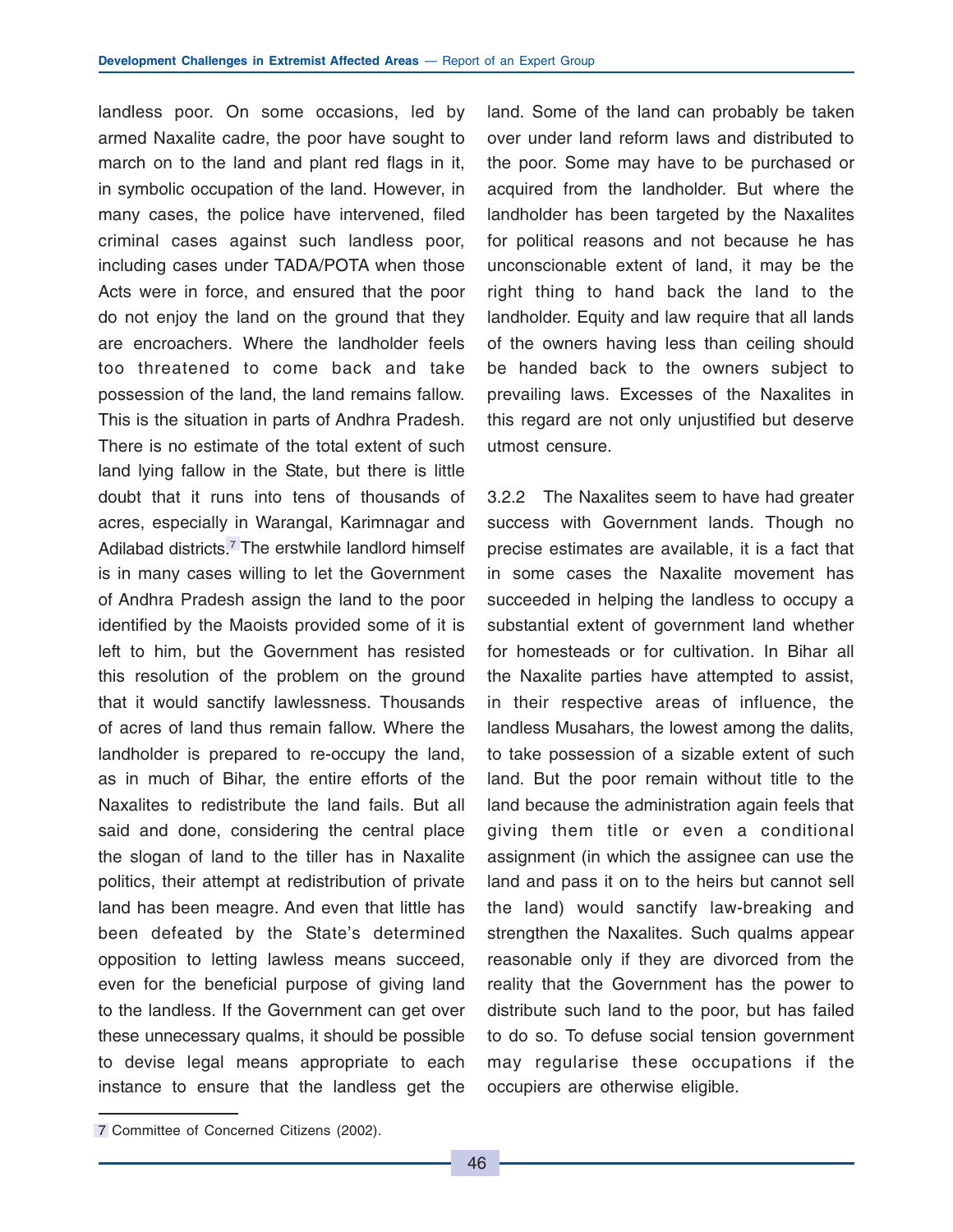3.2.3 In the case of forest land, occupation by the adivasis with the encouragement and assistance of the Naxalites, has taken place on an extensive scale in Andhra Pradesh, Chhattisgarh, the Vidarbha region of Maharashtra, Orissa and Jharkhand. In fact much of it is not fresh occupation but reassertion of traditional usufructory rights declared by the law to be illegal. Properly conducted forest settlement proceedings should have protected at least the pre-existing rights, but much of forest settlement proceedings has taken place behind the back and over the head of the adivasi forest dwellers.

3.2.4 The Government's statistics show that 39% of what is called forest encroachment in the whole country has taken place in the above region. Much of it, as said above, is not encroachment but occupation that far pre-dates forest reservation and forest laws. Prior to 1980 the various State Governments would off and on acknowledge this fact by regularising the occupation, thereby giving back what has been unilaterally taken away. But the Forest Conservation Act, 1980 put an end to such regularisation, and put the forest dwellers perpetually on the brink of eviction from their own habitat. This enabled the naxalites to step into the vacuum to espouse the popular cause and secure popular support. The fear of naxalite armed resistance deterred the repressive and depredatory moves of the authorities.

3.2.5 However, this occupation has remained a major bone of contention between the adivasis and the State. While the forest department is inhibited by the threat of the Naxalites or the Naxalite-supported militancy of the adivasis, the police see in the affected areas a 'Naxalite' in

many a tribal and subject them to considerable harassment. A feeble attempt at providing a right of regularisation of at least pre-1980 occupation was made by the Union government in 1990 following the recommendations of the 29<sup>th</sup> report of the Commissioner for SCs and STs, but that remedy remained on paper – because the proof of occupation the claimant had to produce was onerous, and in any case no effort was made to educate the likely beneficiaries about the policy. But now with the enactment of Scheduled Tribes and Other Traditional Forest Dwellers (Recognition of Forest Rights) Act 2007 (Act 2 of 2007), it should be possible to resolve the issue by giving formal recognition to such rights. One can envisage some difficulties such as proof of occupation as on 13 Dec 2005, and if they are not dealt with imaginatively, the imaginatively drafted law may not deliver all that it promises. But it still holds a promise of a better deal for such forest dwellers.

3.2.6 In the matter of tenancy rights, in Bihar, the form of tenancy has over the years shifted to sharecropping in the areas of Naxalite influence. Perhaps a comprehensive registration of sharecroppers on the lines of the registration of bargadars in West Bengal would consolidate this gain.

3.2.7. The High Level Committee constituted by the Planning Commission to review the National Mineral Policy (2007) has made several far reaching recommendations on simplification and streamlining of the procedures for granting mineral leases with a view to provide an impetus to mineral development. The Government has considered these recommendations and, by and large, adopted them. Considering that mineral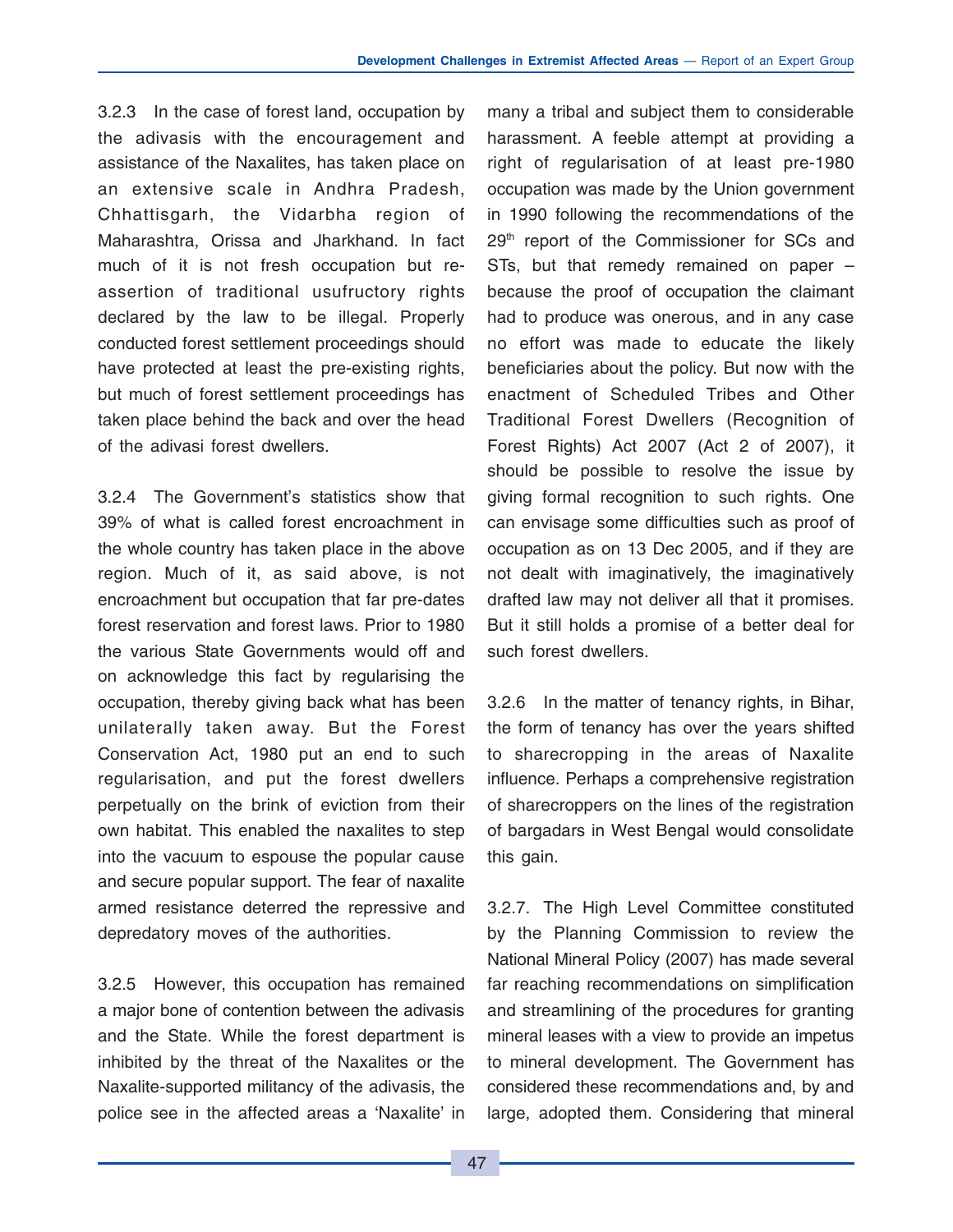resources are largely located in the predominantly tribal tracts in the country, it is important that mineral exploration and development activity is carried out in such a way that (i) it is consistent with and non-intrusive of the rights and privileges conferred on the tribals under the Fifth Schedule and (ii) it causes least disturbance to the ecology that surrounds the tribal habitats. In this regard, it is necessary to keep in view the guidelines laid down by the Hon'ble Supreme Court in the Samata case (referred earlier). The local tribal communities, through their Gram Sabhas, should be fully involved in any decision taken on mining in the first instance. Even if mining were to be taken up in exceptional cases, as already referred to, the Constitutional rights of the tribals in regard to ownership of the land and its resources should be fully protected.

#### **Displacement and Forced Evictions**

3.3.1 Internal displacement caused by irrigation/mining/industrial projects, resulting in landlessness and hunger, is a major cause of distress among the poor, especially the adivasis. It is well known that 40% of all the people displaced by dams in the last sixty years are forest-dwelling adivasis. Other forms of distress have added to this unconscionable figure. The law and administration provides no succour to displaced people, and in fact often treats them with hostility since such internally displaced forest-dwellers tend to settle down again in some forest region, which is prohibited by the law. The Naxalite movement has come to the aid of such victims of enforced migration in the teeth of the law.

3.3.2 Adivasis displaced by irrigation projects

in Orissa have migrated to the forests of Visakhapatnam district of Andhra Pradesh in large numbers. They would have been evicted from there by the forest department of Andhra Pradesh but for the presence of the Naxalite movement. However, the perceived support of the Naxalites for these immigrants has led to harassment caused to them by the police. They have been repeatedly arrested and jailed for sheltering the Naxalites. Over the years, the administration too has come to accept the presence of these internally displaced adivasis. And the recently enacted Forest Dwellers Act of 2007 may now put an end to the State's confrontation with them. However, a legal problem remains. The Presidential order issued under Art 342 of the Constitution declares the list of Scheduled tribes State-wise. A tribe that migrates from one State to another where it is not habitually resident would not be a Scheduled tribe in that State and would get none of the protection the law offers. The immigrants from Orissa were initially identified as the Samantha tribe, which finds no mention in the list of Scheduled tribes in A.P. The recognition that they are Kondhs has resolved the problem for these people, but such a situation could repeat itself. Unless the law declares that at least insofar as Central legislation or administrative orders are concerned, a Scheduled tribe recognised as such in any State is eligible for the benefits all over the country, internally displaced adivasis who have crossed State borders will remain without any protection in law. Since non-inclusion of a tribe in a State's list only means that the tribe is not found there, and not that it lacks tribal characteristics in that State, such a prescription would do no harm to the purpose of identification of Scheduled tribes under the Constitution. Indeed there is no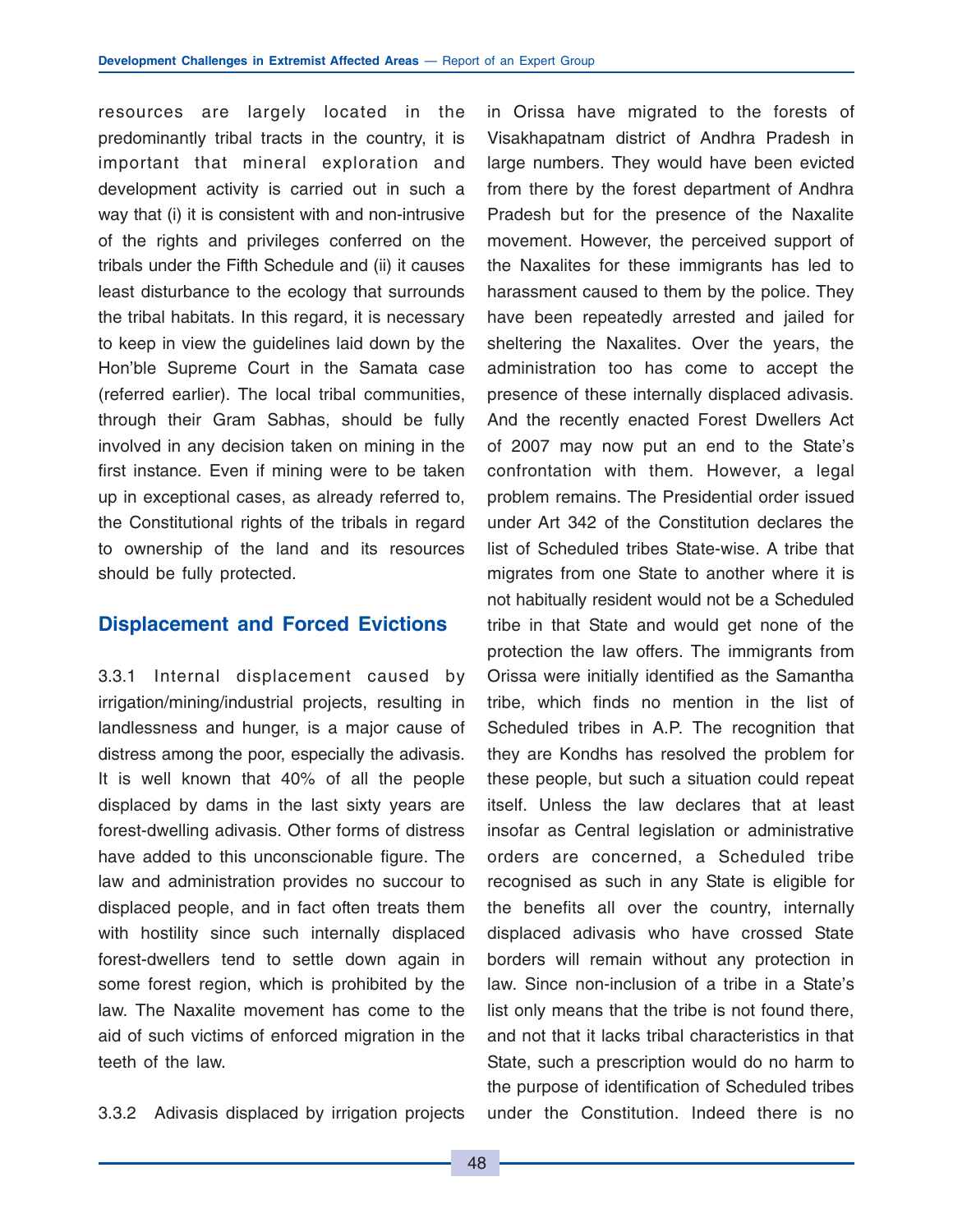reason why the same rule cannot be adopted for State legislation too. A group of adivasis recognised ST in any State should be recognised all over the country in respect of their legal and other developmental entitlements.

3.3.3 But displacement caused by major projects is not the only cause of migration. Landlessness, extremes of poverty and social oppression can also be causes of displacement. Landless adivasis mainly of the Muria or Gothi Koya tribe of Chhattisgarh have long been crossing over into the forests of Khammam district of Andhra Pradesh in search of land, with the support of the Naxalites. Again, both the forest and police departments came down heavily on them and set their hamlets on fire in incident after incident from 1989 till about 2002. But due to the interventions of civil society bodies the immigrants have stood their ground and today their presence is informally accepted by the administration. The same Act of 2007 can come to their rescue but Muria is not a recognised Scheduled tribe in A.P., and the issue whether its other name, Gothi Koya, is the same as the Kottu Koya found in the A.P list of Scheduled tribes is as yet unresolved.

3.3.4. In many places local inhabitants formed resistance groups when the Naxalites severely interfered with their traditional life style. However these resistance groups were converted into vigilante groups sponsored by the authorities over a period of time. In Chhattisgarh, the group is called Salwa Judum. Some members of this group are appointed as Special Police Officers (SPOs). Some of them are given arms training and are provided with fire arms. Often these vigilante groups fight with armed naxalite groups making the tribals fight the tribal. As a principle of good governance such a situation is not desirable.

3.3.5. These vigilante groups, inhabitants of tribal villages, who had moved out are put in camps along with some arterial roads. Such migrants have left behind their agricultural land, some of their livestock and other means of production and livelihood. Most of them do not like their camp life which has discipline and constraints.

3.3.6. Moreover, through this process of forced migration, many tribals have left their villages and even State and migrated into neighbouring States. This involuntary displacement and migration has caused further distress among the tribals and created administrative problems for the host State. In the State of Bihar, through social oppression, many dalits had to move from their traditional habitat and moved elsewhere. They were victims of upper caste atrocities. New habitats of such migrant dalits have become a source of further social tension. It is, therefore, time to think about a comprehensive policy frame in which such internal displacement of different groups of population, whether tribal or dalit, does not take place and in case it happens there should be a government policy to take care of such a situation. Through this process of forced migration large mineral areas got vacated where the mining corporate lessees are starting operation. Often the displaced persons look on hopelessly and sometimes they seek support of the naxalite groups. Such situations create space for naxalite interventions.

3.3.7 In Bihar there have been many instances where dalits suffering social oppression, and in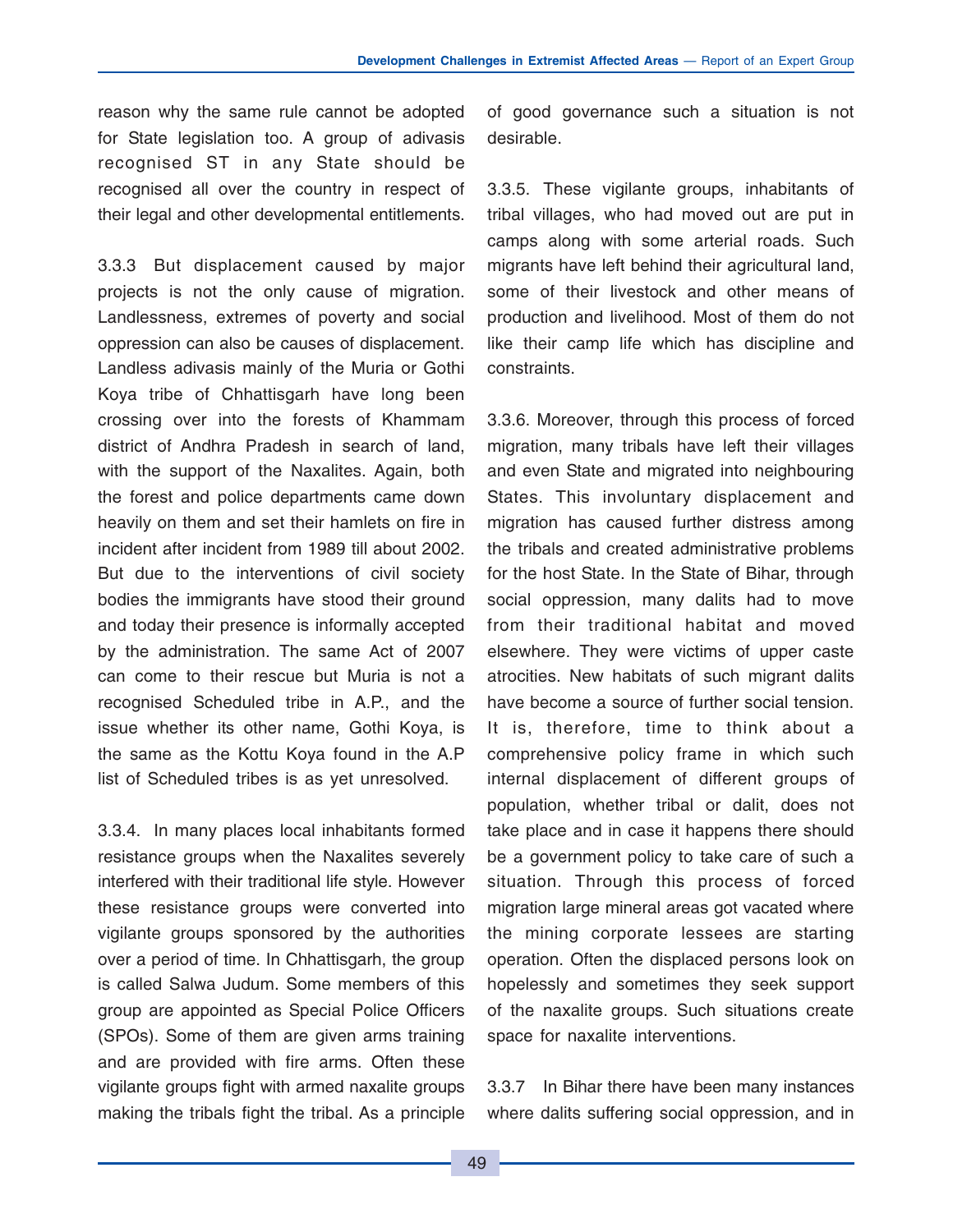recent times victims of the massacres perpetrated by the caste senas such as Ranbir Sena, have had to flee their hamlets and settle elsewhere. Indeed, prevention of the depredations of the caste Senas is the state's duty in the first instance. It has failed not only in that but also in providing protection to the victims so that they are not forced to migrate, or at least shelter and livelihood at the places where they have migrated to. The victims have received that help from the Naxalites. The trauma of displacement for which the state does not provide succour creates space for violent movement.

3.3.8 Considering the widespread phenomenon of internal displacement in the country, it is time the Government devised a policy to provide minimal security to such displaced populations. Their immediate problems are shelter and livelihood. In the absence of any policy in this regard, they are prey to all manner of exploitation. The Muria (Gothi Koya) immigrants from Chhattisgarh have, in their desperation, been a source of extremely cheap labour in building construction and civil works of all kinds in the parts of A.P that they have migrated to.

# **3.4 Livelihood**

3.4.1 The Minimum Wages Act remains an act on paper in much of rural India. Agricultural labour is governed by the Act but the minimum wage rates under the Act are not implemented, except where the prosperity of the farmers and the demand for labour makes it unavoidable. In the areas of their activity, it is reported that Naxalites have ensured payment of decent wage rates, though they have not usually gone by the statutory minimum wage rates. The rates they have ensured are sometimes higher and sometimes lower than the statutory rate. Their orientation to rights is in general not governed by statutory entitlement but what they regard as just and fair, taking all factors that they believe to be relevant into consideration.

3.4.2 There are also large areas of labour not governed by the Minimum Wages Act. This includes categories where there is no discernible employer, which is for this reason included in the category of self-employment. Since the Naxalites are in any case not bothered whether or not there is a law governing the right they are espousing, they have intervened and determined fair wage rates in their perception in all labour processes in their areas of influence. This includes wages for washing clothes, making pots, tending cattle, repairing implements, etc. Naxalites have secured increases in the rate of payment for the picking of tendu leaf which is used for rolling beedies, in the forest areas of Andhra Pradesh, Chhattisgarh, Orissa, Maharashtra, and Jharkhand. This was a very major source of exploitation of adivasi labour, and while the Government knowingly ignored it, the Naxalites put an effective end to it. The exploitation was so severe that the rates have over the years increased up to fifty times what the tendu patta contractors used to pay before the Naxalites stepped in. It is therefore necessary for the State to provide for Minimum Support Price (MSP) for all types of minor minerals and forest produce and institutionally efficient procurement systems.

3.4.3 For quite some time the Central Government has been toying with the idea of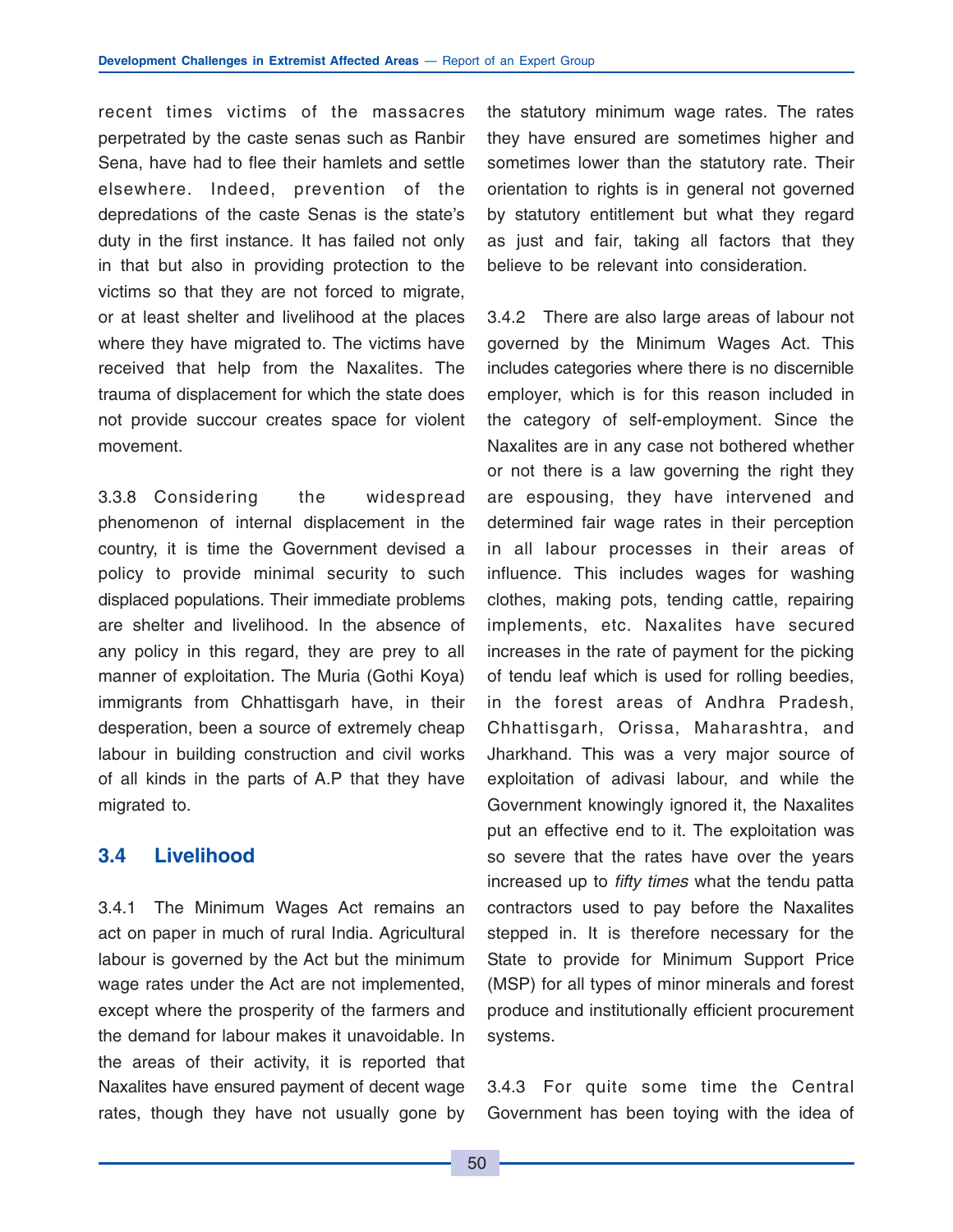an umbrella legislation for unorganised labour, and in general for all forms of labour left out of labour welfare legislation. The Second National Labour Commission's recommendations are with the Government. Perhaps soon we will see a law made, but quite apart from the adequacy of the recommendations made by the said Commission and indeed the suitability of the very notion of a single umbrella legislation to provide a cushion in times of need rather than detailed entitlements, any such law will be of little use unless effective measures are taken to see that it is implemented. Otherwise, such law will meet the same fate as the Minimum Wages Act. The Report of the National Commission For Enterprise in the Unorganised Sector, August, 2007 recommends a legislation for the workers of this sector and also provides a draft of the proposed bill.

3.4.4 Enjoyment of common property resources as a traditional right by cattle-herds, fishing communities, toddy toppers, stone workers, has become vulnerable due to the appropriation of these resources by the dominant sections of society or by the others with their support. The Naxalites have tried to ensure the protection of this right wherever they are active. This is an area where there is in general no legislative protection at all of traditional rights, though some States have some policies which tend in that direction. Legislative protection of an umbrella nature should be considered by the Central Government.

3.4.5 The Equal Remuneration Act which mandates payment of equal wages for men and women for work requiring the same skill and effort is another law that is observed exclusively in the breach. The Naxalites too have not paid much attention to ensuring payment of equal wage for the sexes but it is without doubt a source of discontent.

### **3.5 Social Oppression**

3.5.1 The fight against the social oppression that the dalits and the lower among the OBCs have been regularly subjected to is perhaps the most significant among the issues used by the Naxalite movement. Besides taking up and resolving individual issues, the movement has given confidence to the oppressed to assert their equality and demand respect and dignity from the dominant castes and classes. Impolite forms of address that the dalits were subjected to, and the prohibition in the matter of wearing clean clothes and footwear in the presence of upper castes, or while passing through their localities, and the compulsion to address them as *dora* or *malik* and other such oppressive practices, have by and large been brought to an end in their areas of work. The everyday humiliation and sexual exploitation of labouring women of dalit communities by upper caste men is another form of oppression that has been successfully fought. Forced labour (begari and vetti chakri) by which the toiling castes had to provide their caste obligations free to the upper castes was also put an end to in many parts of the country, especially the Telangana districts of Andhra Pradesh.

3.5.2 This is an area where the duty of the State is laid down unambiguously by the Constitution. The task of putting an end to social discrimination should not have required the threat of Naxalite-inspired militancy. Discrimination on grounds of caste, sex, religion, etc is barred by the Constitution in Articles 14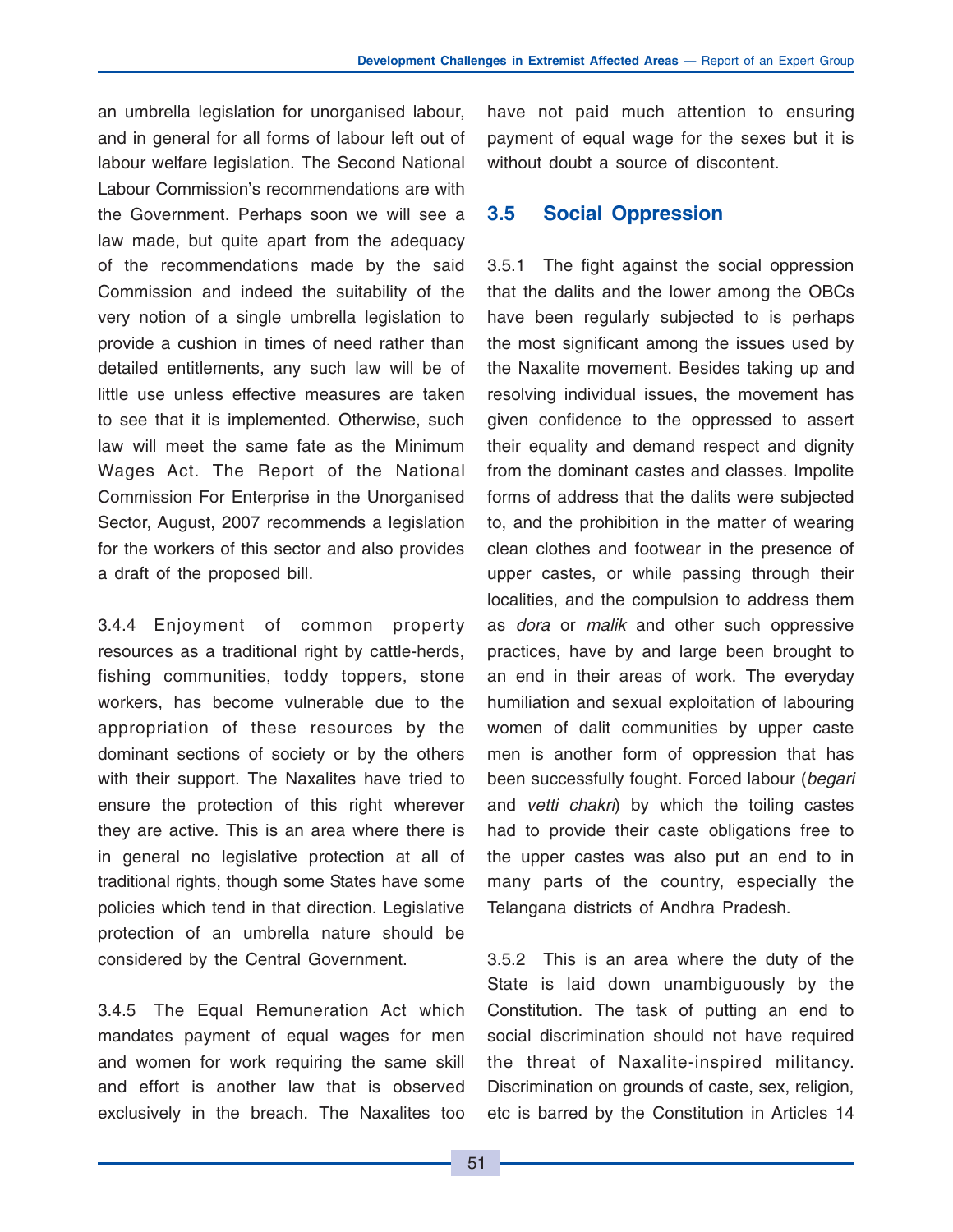to 17. Positive enactments for penalising discrimination have been legislated in the case of the Scheduled castes and Scheduled tribes. The SC & ST (Prevention of Atrocities) Act, 1989 is not merely a penal law. It envisages the setting up of an elaborate system for prevention of such atrocities. The law has, however, been seen as merely a penal law which the victims have to set in motion. Its full potential has not been actualised by the administration. Instead much time is spent discussing its misuse.

3.5.3 'Begar', or forced labour in all its forms is also prohibited by the Constitution in Article 23. The Bonded Labour System (Abolition) Act was enacted in the year 1976 to give concrete form to this prohibition. The Act is, however, concerned only with debt bondage and not all forms of forced labour. There is no law penalising forced labour in other forms. Therefore it flourished in the most medieval forms in the Telangana district in Karimnagar, and it took a major upsurge led by the Naxalites in the late seventies and early eighties of the last century to put an end to it.

3.5.4 Apart from the concrete issues undertaken by the Naxalites against social oppression, the fact that the cadre and also most of local leaders of the Naxalite organisations consist of poor villagers of castes looked upon as lowly has endowed the oppressed with much strength. A sense of powerlessness is a characteristic of the psychological make up of oppressed classes. The typical Naxalite cadre, however, is a confident (most probably gun-wielding) teenager from those very classes. To see young boys and girls of their own villages and their own class/caste active in the Naxalite movement, and wielding power over the 'big' men of the village and the high and mighty tahsildar has given a sense of empowerment to the oppressed that has inestimable value. This indeed was one of the benefits that the Panchayat Raj system was expected to give the oppressed communities, but with the empowerment of the local bodies as envisaged by the 73<sup>rd</sup> amendment to the Constitution remaining a mere promise in most States, and with the cooptation of the leaders generated by the Panchayat institutions in the corrupt political system, the hope has been largely belied. A very genuine empowerment of the local bodies and of the representatives of the oppressed communities within the system alone can fill this need.

# **3.6 Issues arising out of non- or mal-governance**

3.6.1 Dissatisfaction with improper and often mal-governance created anger among the suffering population. The Naxalites exploit the situation for their own political gain by giving the affected persons some semblance of relief or response. Thereby they tend to legitimise in the eyes of the masses their own legal or even illegal activities.

3.6.2 In the initial stages, the Naxalite movement took advantage of the presence of forest department personnel in the adivasi areas, and gave some relief to the adivasis. The uncertain existence of adivasis in the forests has resulted in tremendous power of harassment in the hands of forest department personnel. It is permissible to pick edible forest produce but not to undertake cultivation of the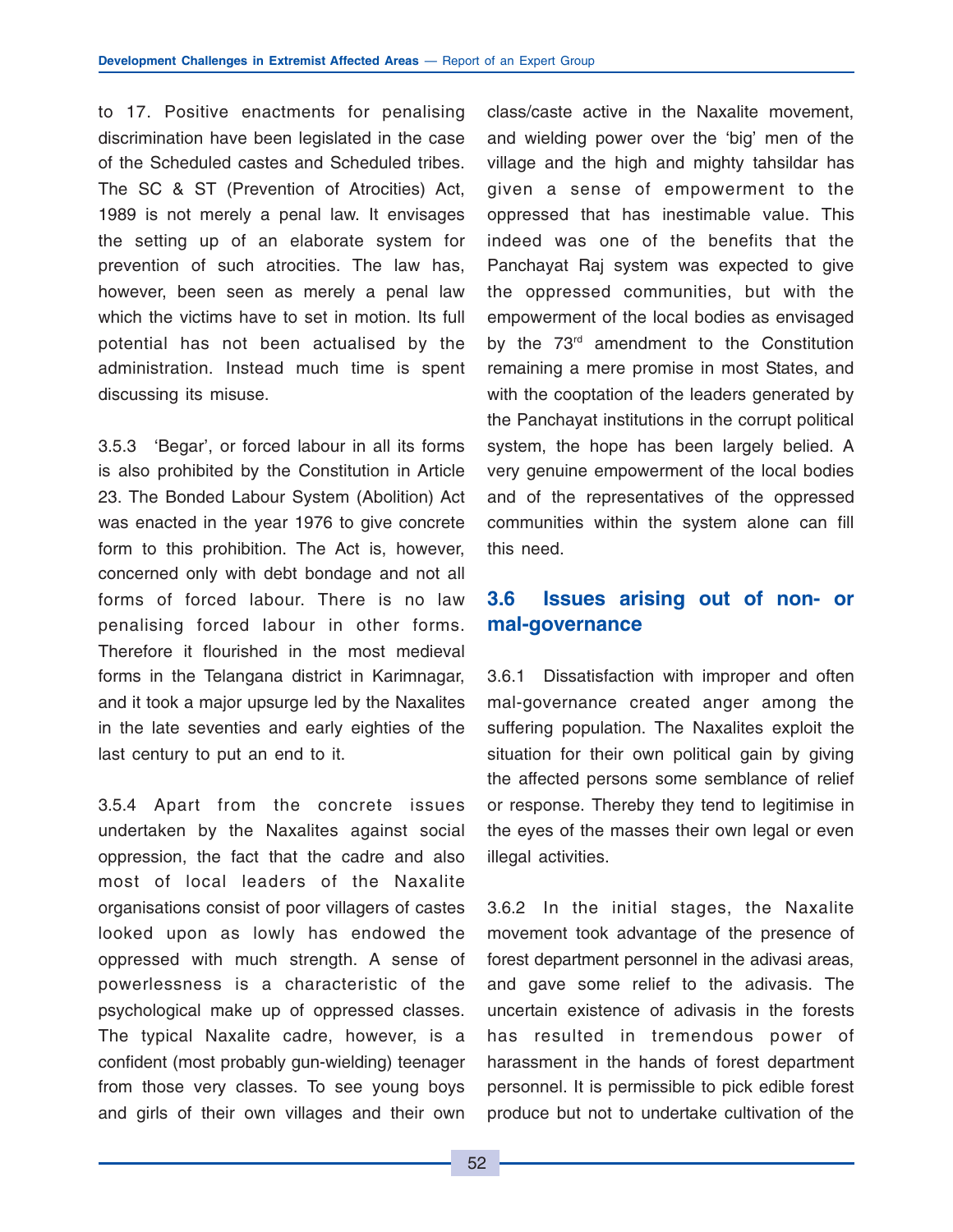same produce in the forests. It is permissible to gather dry twigs and logs of uprooted trees but not to cut standing timber. It is permissible to graze cattle in the forests, but it should be ensured that the cattle do not nibble at the nurseries of the forest department. In some States timber can be gathered for house construction but not for any other purpose. Quite apart from the injustice of the restrictions, the dividing line between what can be done and what cannot is often so slight that there is considerable ground for arbitrary action by the enforcer of the restrictions. Wherever there is a basis for discretion on the part of government officials, forest personnel have had to be appeased in different ways to avoid harassment. It was only after the Naxalites entered the picture that the adivasis got protection from this harassment, which was well known to the administration but was normally ignored.

3.6.3 But after the initial impact on extortionate practices of the forest department officials, the Naxalite movement's impact on official corruption has been slight. The level of corruption in the Naxalite affected areas is not noticeably less than elsewhere. It may be due to the understanding that corruption is an internal affair of the administration. Or that it cannot be rooted out within the present political-economic system. Whatever the reason it leaves the corruption intact and, therefore, the dissatisfaction among the people intact, unlike in a situation where, for instance, the minimum wages not ensured by the administration are ensured by the pressure exerted by the civil society. Cooption of some elements of Naxal movement into the corrupt system was a fact.

3.6.4 On some occasions the Naxalites have

been able to put pressure upon lower level administrators to perform their job effectively. The pressure exerted by the Naxalite movement has had some effect in ensuring proper attendance of teachers, doctors etc., in Andhra Pradesh, Maharashtra and Chhattisgarh, but it is also true that such employees have made the presence of the Naxalites an excuse for not attending to their duties properly in the interior areas. In the matter of physical infrastructure like roads, school buildings, etc., the Naxalite movement has on certain occasions exerted pressure for its improvement, but in many places they have themselves obstructed the laying of roads for the reason that it would increase police and paramilitary raids. In Chhattisgarh they have demolished pucca buildings such as schools so that the police and paramilitary may have no shelter in the forests. All said and done, it cannot be said that there has been any general improvement in the administration in the areas of Naxalite influence.

3.6.5 The fact is that the Naxalites do not see it as their job to reform the administration, but to supplant it where possible and debunk it otherwise. Similarly, their hostile attitude towards the electoral process has meant that they have not had much effect on the political system and the functioning of the local bodies. Instead they have concentrated on establishing their organisations as alternatives. But since these organisations of parallel administration set up by them cannot replicate all the functions of the Government, the gap remains and so does the dissatisfaction.

3.6.6 In the matter of resolution of disputes among the people and finding redressal, the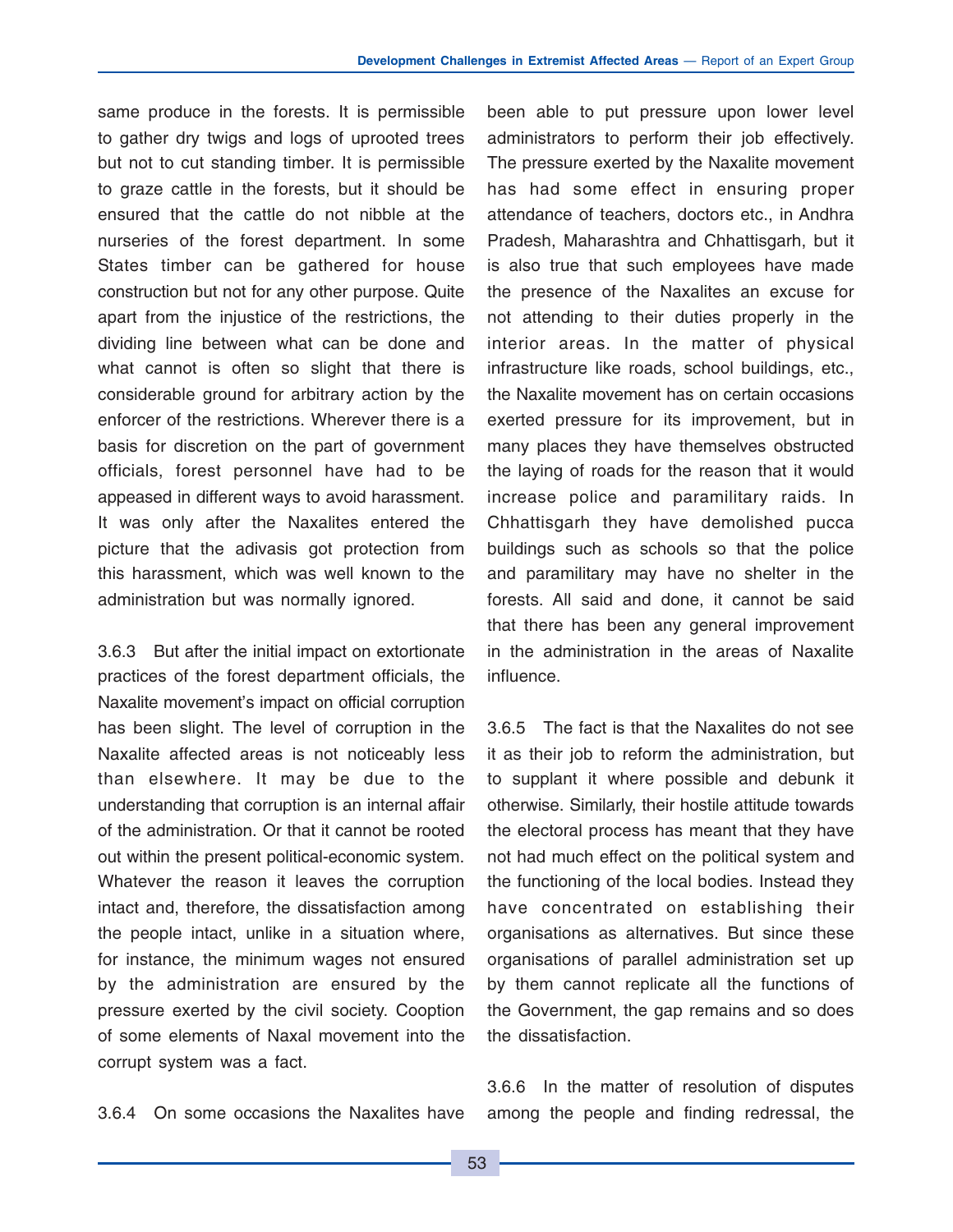contribution of the Naxalite movement has been significant. There is in general no administrative or judicial mechanism in our country for resolution of day-to-day conflicts and disputes. The people have been traditionally taking these disputes to local dispute-resolution mechanisms. In the best case the entire community sits and hears the dispute. This is usually the case in tribal villages. Outside the tribal areas, a dispute within a caste is usually  $-$  at any rate among tightly knit communities – decided by the caste panchayat. The caste panchayat itself may function democratically or under the dictates of a group of elders. Disputes between persons of different castes are decided by the two sides getting their respective caste elders (or persons they trust) to sit together. In some places disputes are commonly taken to the dominant person or persons in the village, whether or not justice is done. Sometimes there is a compulsion that all disputes must be brought to the village landlord, where the dispensation of justice is usually in favour of the strong. All told, the need of a quick, fair and effective dispute resolution mechanism remains.

3.6.7 The Naxalite movement has provided a mechanism (usually described as a 'Peoples Court') whereby these disputes are resolved in a rough and ready manner, and generally in the interests of the weaker party. It has the two elements of speed and effectiveness. Justice and fairness are however often disputed. In particular, use of force disproportionate to the issue involved is fairly common. Those who are not loyal to the Naxalites often do not attend the Peoples Court at all. It is attended only by loyalists who agree with the conclusion indicated and the resolution proposed by the Naxalites. Many times the consultation with the

people is a mere formality. It is the Naxalite armed squad that decides the matter. While some sort of justice is attempted to be done in disputes arising from economic inequalities/ exploitation, decisions in other matters (particularly the matrimonial disputes for instance), have often been characterised by a degree of crudeness, highhandedness and even brutality.

3.6.8 Nevertheless these People's Courts, however imperfectly, have met some unmet demands of the community. Society must evolve a tradition of resolution of disputes by the local community in full knowledge of all the tangible and intangible, the express and the implicit aspects of the problem, and in a manner that inspires faith in its impartiality. Elected Nyaya Panchayats may be an alternative which should be explored with diligence and sincerity.

# **3.7 Policing**

3.7.1 Efficient and impartial policing is an important requirement of good administration. But the fact is that the weaker sections of the people do not have much faith in the police. They have no faith that justice will be done to them against the powerful. Nor do they trust that the police will take interest in doing their duty where the poor alone are involved, because the poor do not have the wherewithal to make it worthwhile. Often it is as frustrating an experience to go to the police station as a complainant as it is fraught with danger to go as a suspect. Women who go to a police station to complain of sexual abuse or domestic harassment are made painfully aware of this fact. Here lies one of the attractions of the Naxalite movement. The movement does provide protection to the weak against the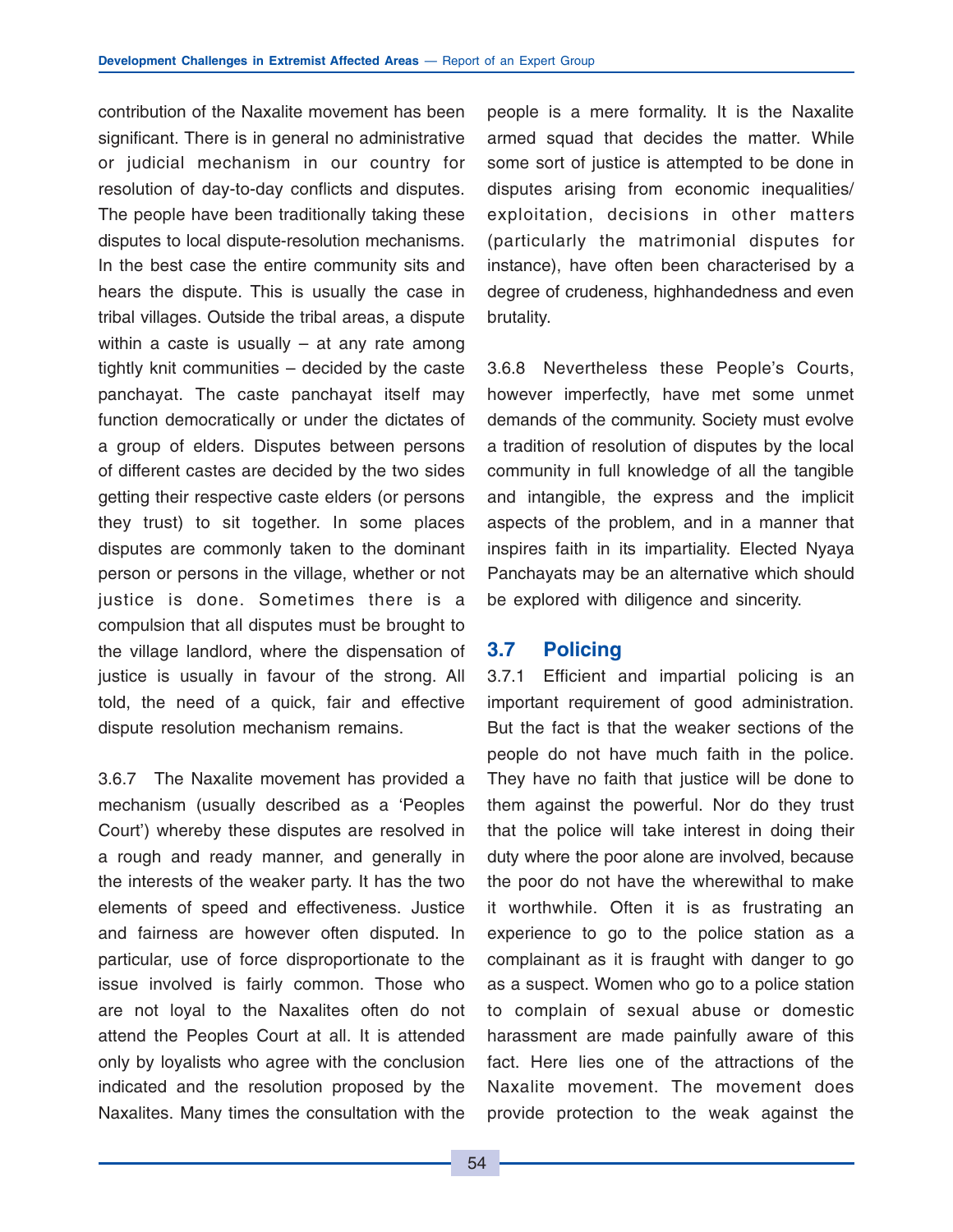powerful, and takes the security of, and justice for, the weak and the socially marginal seriously. Even-handedness may still be a problem since instances where one party to an offence has influenced the Naxalite cadre are not unknown, but at least they have the satisfaction of being taken seriously. The other problem when the Naxalites interfere in providing security for one against another in society is that the level of violence they use tends to be on the high side. They tend to resort to severe corporal punishment, including capital punishment.

3.7.2 However, the Naxalite movement itself brings further police repression on the poor as a matter of State policy. Any agitation supported or encouraged by the Naxalites is brutally suppressed without regard to the justice of its demands. In such matters, it becomes more vital in the eyes of the administration to prevent the strengthening or growth of Naxalite influence than to answer the just aspiration. Often any individual who speaks out against the powerful is dubbed a Naxalite and jailed or otherwise silenced. The search for Naxalite cadre leads to severe harassment and torture of its supporters and sympathisers, and the kith and kin of the cadre. What is to be pointed out here

is that the method chosen by the Government to deal with the Naxalite phenomenon has increased the people's distrust of the police and consequent unrest. Protest against police harassment is itself a major instance of unrest, frequently leading to further violence by the police, in the areas under Naxalite influence. The response of the Naxalites, at least the Maoists, has been to target the police and subject them to violence, which in effect triggers the second round of the spiral. Rural policing under the Panchayat system in the pattern of the old Bengal Rural Police Act 1913 might be tried in these areas.

3.7.3 The rights and entitlements of the people underlying these issues find expression in the Constitution, the laws enacted by the various Governments and the policy declarations. The administration should not have waited for the Naxalite movement to remind it of its obligations towards the people in these matters. But at least now that the reminder has been given, it should begin rectifying its own deficiencies. It should be recognised that such a responsibility would lie upon the Indian State even if the Naxalites were not there, and even in regions where the Naxalite movement does not exist.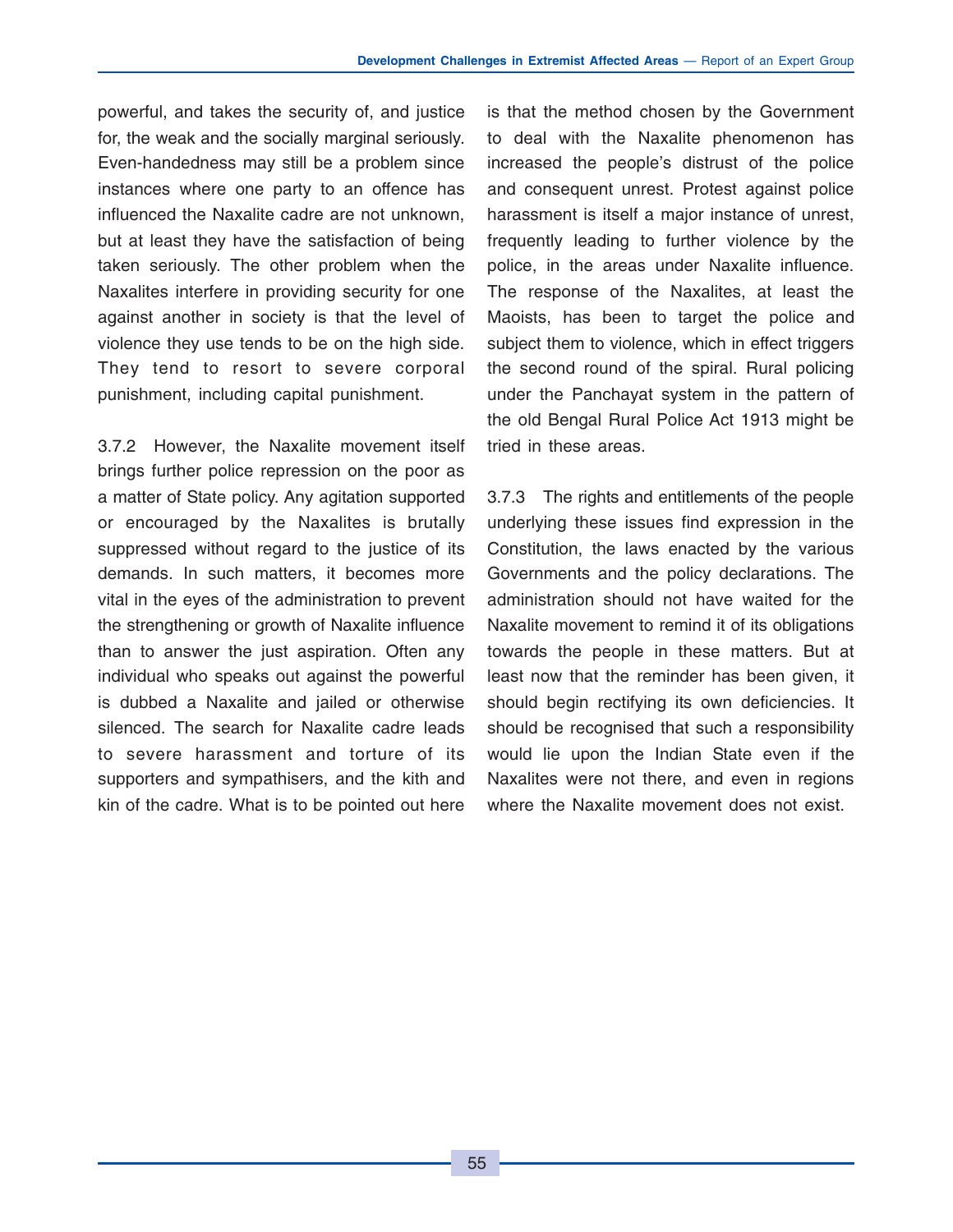# Chapter 4 The State's Response

4.1. Historically the first instance of a positive state response was the attempt made from within the First United Front Government of West Bengal in 1967 to handle the first phase of Naxalite movement, which was christened as 'spring thunder' by People's Daily of Beijing. Shri Hare Krishna Konar of the CPI-M was the Revenue minister. He cited Mao Zedong's ;fish in water' theory. Fish were the militants and the disgruntled peasantry constituted the water. So long as there was dissatisfaction among the peasantry, militants could operate freely. Hence, the policy proposed by him to the United Front government was to wean away the angry peasantry from militancy by a massive programme of vesting of ceiling-surplus land of the big zamindars and landowners. This programme resulted in vesting in the Government of a million acres of good agricultural land belonging to the erstwhile zamindars and jotedars. When the peasantry found that the large areas of land would be distributed amongst them, their loyalty shifted from the Naxalite militants to the normal political process. By and large by 1973 the Naxalite movement disappeared in West Bengal.

4.2 In the early 1970s, Bihar witnessed an acute social and agrarian unrest arising out of widespread social discrimination against the dalits and exploitation of agricultural workers and tenant farmers. It manifested very sharply in the areas inhabited by the Musahars in Muzaffarpur district. Jai Prakash Narayan

himself took the initiative to meet this militant movement almost alone, by mobilising Musahars for occupation and cultivation of Bhoodan land and some benami lands of very rich landowners of the area.

4.3 When rural unrest spread from West Bengal to areas in undivided Bihar as well as the agency areas of Andhra Pradesh, the Central government responded to it by producing a document on the causes of agrarian discontent, highlighting the failure of implementation of land reform laws and minimum wages act. In 1971, the then Prime Minister Mrs. Indira Gandhi convened a meeting of the Chief Ministers to address the problem of growing agrarian unrest in different parts of India. In this meeting, the then Home Minister Mr. Y.B. Chavan made the now famous statement that the Government of India would not allow the Green revolution to become a Red revolution. Under the guidance of Indira Gandhi, the Government of India issued a series of guidelines to implement land reforms laws and plug loopholes in the existing laws. Among the measures suggested were imposition of family ceiling, thereby substantially reducing the ceiling on individual holding, some relief to the tenants where tenancy is recognised, further implementation of Minimum Wages Act for the agricultural workers, and the like. Such measures, however imperfectly implemented, did have some good impact. Rural unrest waned for a while.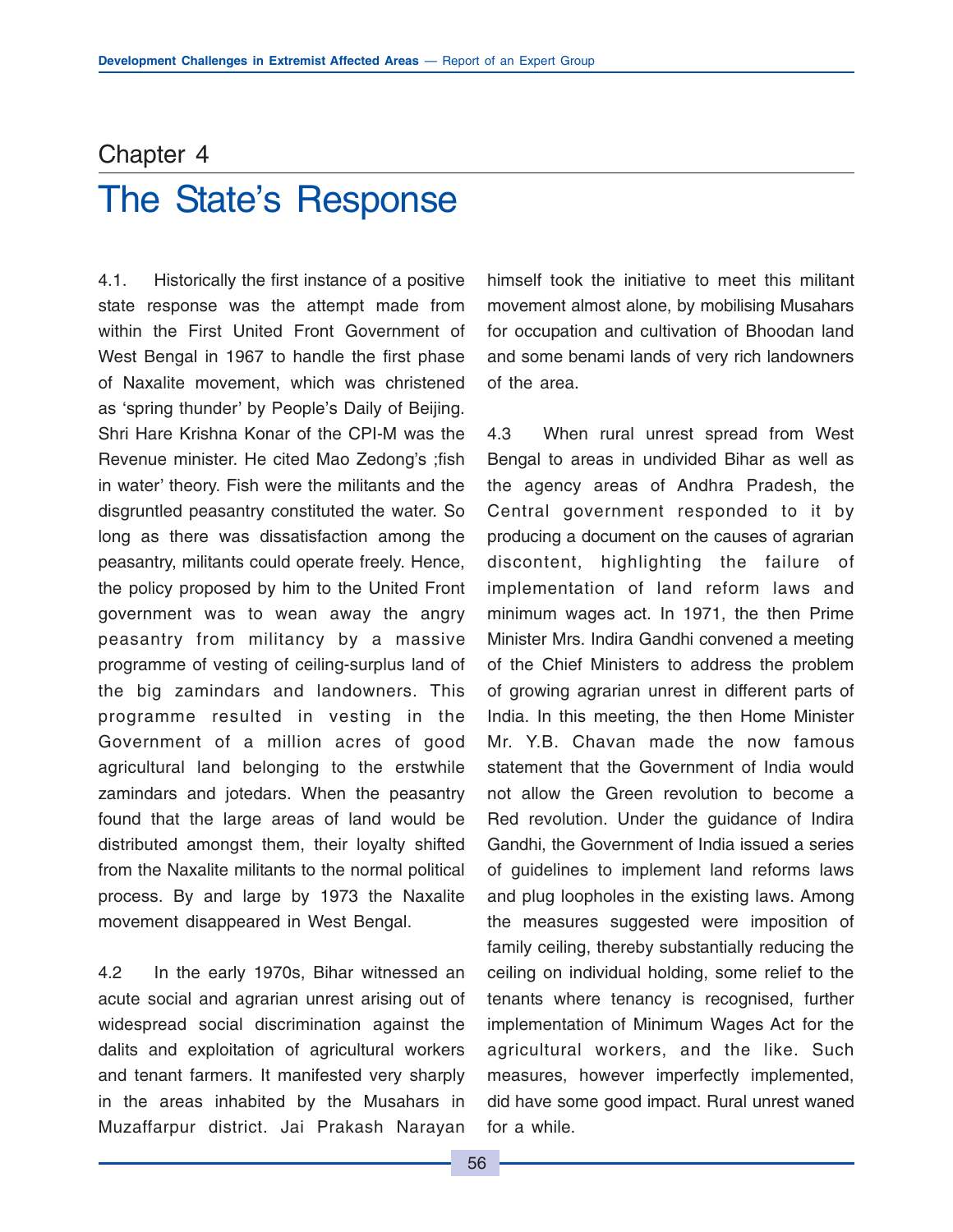4.4 From early 70s to the middle 80s, the Central government and the Planning Commission recognised the basic principles enunciated in the Preamble of the Constitution and the major points under the Directive Principles of State Policy. The Plan documents used to reiterate the commitment to reduction in inequality of income and wealth among and within different sections of the community. With the paradigm shift of economic policy from 1991 all these other values of egalitarianism, equity, control of exploitation, social and economic and political justice lost their earlier priority.

4.5 The Ministry of Home Affairs (MHA)'s Annual Report for the year 2006-2007 mentions the spread of Naxal movement across 12 states of the Union. The profile of violence during the last few years has been as follows:

- (ii) address the problem simultaneously on political, security and development fronts in a holistic manner;
- (ii) ensure inter-state coordination in dealing with the problem;
- (iv) accord priority to faster socio-economic development in the Naxal affected or prone areas;
- (v) supplement the efforts and resources of the affected states on both security and development fronts;
- (vi) promote local resistance groups against the Naxalites;
- (vii) use mass media to highlight the futility of Naxal violence and the loss of life and property caused by it;
- (viii) have a proper surrender and rehabilitation policy for the Naxalites; and

| <b>Head</b>             | 2003 | 2004 | 2005 | 2006 |
|-------------------------|------|------|------|------|
| No. of Incidents        | 1597 | 1533 | 1608 | 1509 |
| No. of Civilians killed | 410  | 466  | 524  | 521  |
| No. of Policemen killed | 105  | 100  | 153  | 157  |
| No. of Naxalites killed | 216  | 87   | 225  | 272  |

Source: The Ministry of Home Affairs (MHA), Annual Report, 2006-2007, Government of India.

The Prime Minister has described the Naxalite movement as the single biggest threat to the internal security of the country.

# **Government of India's Policy**

4.6.1 The salient features of government policy to deal with the Naxal problem, as outlined in the Ministry of Home Affairs Status Paper brought out in May 2006, are summarized below:

(i) deal sternly with the Naxalites indulging in violence;

(ix) affected states will not have any peace dialogue with the Naxal groups, unless the latter agree to give up violence and arms;

4.6.2 All these constitute ingredients of internal security which the State should address by appropriate sectoral ameliorative measures. The removal of other insecurities like land insecurity, livelihood insecurity, food insecurity and security against economic and social oppression were not being properly addressed. These issues have to be responded to fairly and justly.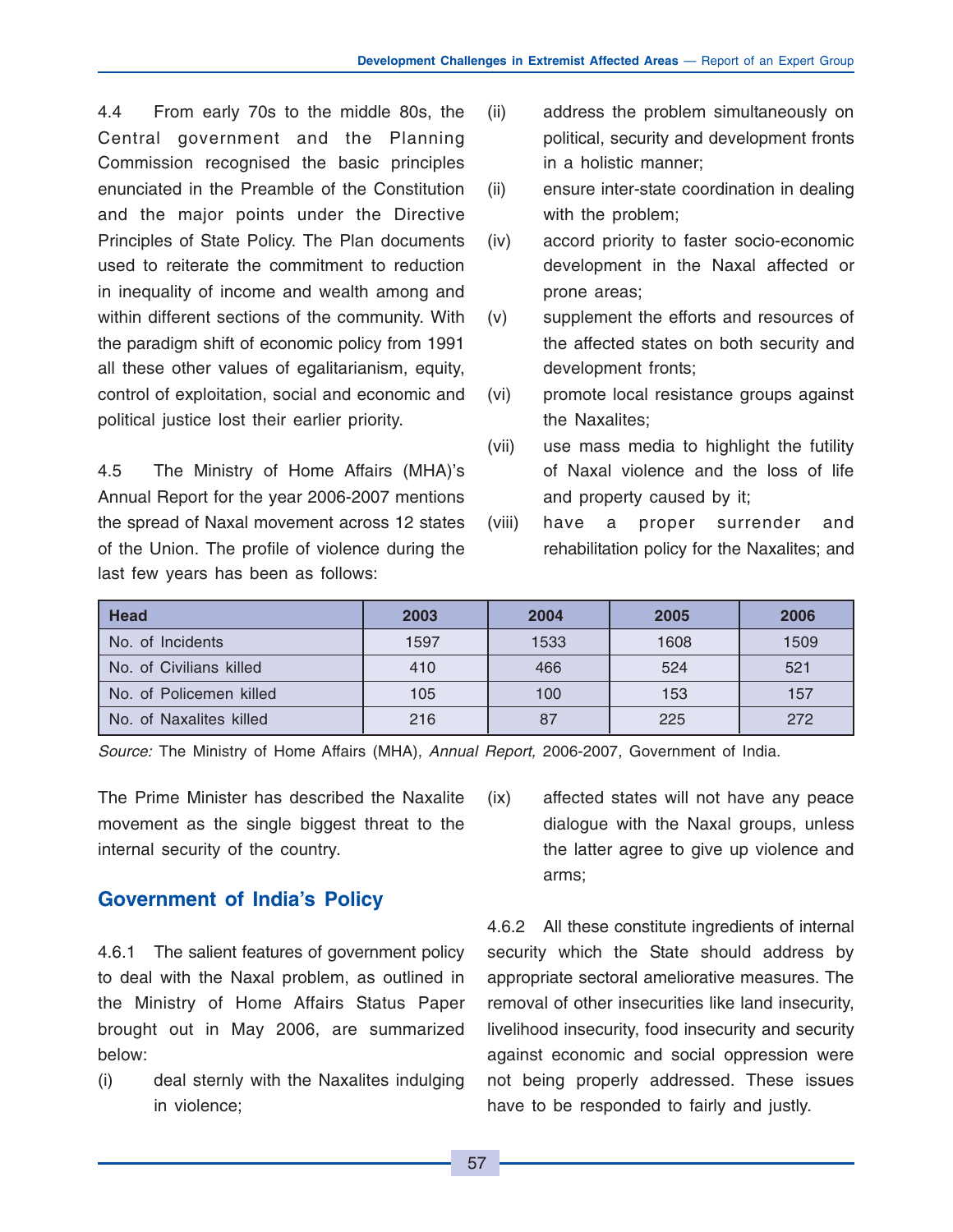4.7 Like the earlier West Bengal experience, Andhra also had a experience in dealing with problems. N.T. Ramarao described Naxalites as deshbhaktalu (patriot) and annalu (elder brother). But this attitude often oscillated from Naxalites being called patriots to being termed the enemy of the state. The response of the States also varied accordingly.

4.8.1 The naxal problem has to be tackled in a multipronged approach. Some of the ameliorative measures like National Rural Employment Guarantee Act (NREGA), 2005, The Scheduled Tribes and Other Traditional Forest Dwellers (Recognition of Forest Rights) Act, 2006, National Rehabilitation & Resettlement Policy, 2007 have been introduced and mentioned elsewhere in the report.

4.8.2 Sincere efforts have to be made to ensure that these pieces of legislation would not merely embellish the statute book. These should be effectively implemented to achieve the objectives for which these laws have been enacted. Doubt arose because the draft rules circulated for the Forest Dwellers Rights Act, on 19<sup>th</sup> June, 2007, clarified certain difficult points, for instance, "other traditional rights", "primarily reside in and dependent on forest or forest land", "Rights to minor forest produce" etc. to remove any ambiguity or ambivalent nuances and for easy implementation for benefit of the target groups. But they were summarily deleted in the final notification of the Rules published on January 01, 2008. Unless the original clarifications as contained in the draft Rules of 19<sup>th</sup> June, 2007 are restored fully, the Act would fail to achieve its objective of removing "historical injustice to forest dwelling Scheduled Tribes and other traditional forest dwellers who are integral to the very survival and sustainability of the forest ecosystem". Moreover, disaffection and dissatisfaction among them would grow, thereby aggravating social dissension and unrest.

4.8.3 The National Rehabilitation & Resettlement Policy, 2007 is a significant step in dealing with discontent, unrest and tension arising out of widespread forcible displacement. There is an urgent need to implement it justly and with empathy to all by requiring authority / agencies / bodies to remove the trauma suffered by displaced person. The sad experience of a similar policy announced in 2003 that was never implemented should not be repeated. It is hoped that this progressive policy would be fully implemented.

4.8.4 The National Rural Employment Guarantee Act (NREGA) is an important element in providing livelihood support and protection to the poorest of the poor. However, the experience so far suggests that in backward and remote districts with poor administrative structures the implementation is not at all satisfactory. There has been inadequate focus on systems, mechanisms and capacity in these areas, which need to be strengthened so that NREGA fulfils its promise to enhance livelihood support. Evidence from the backward and tribal areas of Orissa, Jharkhand, Chhatisgarh demonstrates that greater focus on better administrative support is required to extend the reach of these programmes. So far the evidence indicates that militants have not interfered with the implementation of this programme in these areas.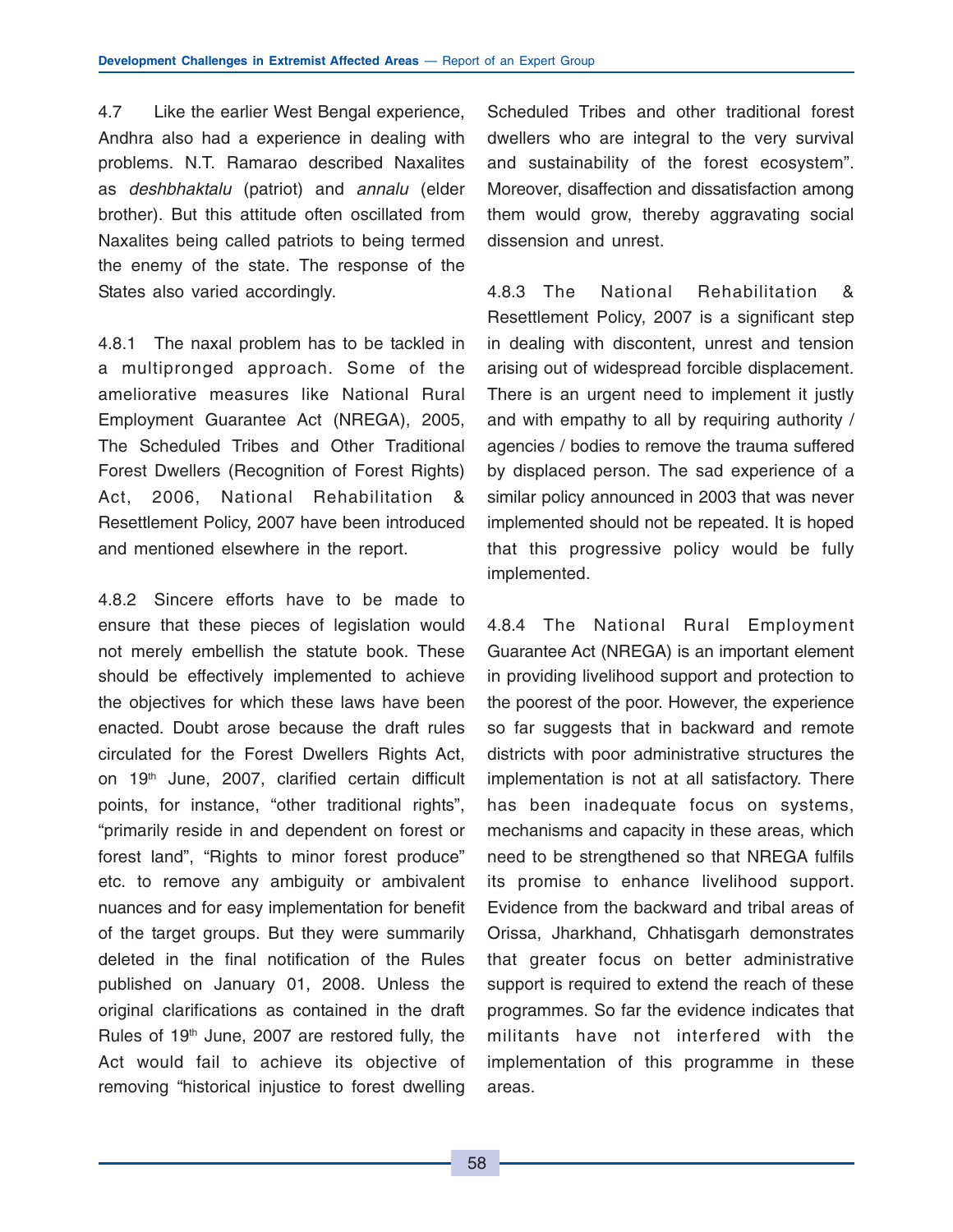4.8.5 It has to be recognised, however, that no State could agree to a situation of seizure of power through violence when the Constitution provides for change of government through electoral process. Hence strengthening and reorientation of the law enforcement apparatus is a necessity to ensure justice and peace for the tribal for this and other reasons. The law enforcement machinery in the affected areas would need to be strengthened. Some of the suggested measures could be:

- (i) Additional police stations / outposts in the affected areas;
- (ii) Filling up the police vacancies and improving the police-people ratio;
- (iii) Sophisticated weapons for the police;
- (iv) Personnel to be given training including in matters relating to Fundamental Right of the citizen and Human Rights;
- (v) Incentive allowance for staff posted in affected areas;
- (vi) Leadership of a high order for the forces deployed; and
- (vii) Specific ban on extra-judicial killings and "encounter" killings.

Along with these measures both development administration and magistrates require to be strengthened for providing good governance in these areas.

4.9.1 There are remote areas in the country where there is hardly any governance. Abujmarh in Narainpur district of Chhattisgarh is one such area. Abujhmarh literally means 'Unknown Highlands'. The area has a tribal population of 27,000 inhabiting some 260 far-flung villages over a sprawling area of 4000 sq. kms. The tribals here are primarily the Maria; they are the most backward tribals between the rivers

Ganga and Godavari. Abujhmarh has a difficult terrain which remains cut off from the rest of the civilized world for about six months a year. The Expert Group was appalled to be told that the area has not been surveyed to date and that it has hardly any revenue or police presence on a regular basis. No wonder, the Naxals have made it one of their strongholds. Even in areas which are not so much in the interior, the absence of adequate public intervention, especially in education, health and employment has allowed the non-state actors to push their agenda among the people.

4.9.2 Transparency in the functioning of the government is an essential requirement of good governance. The initiative taken by the Government in enacting the Right to Information Act of 2005 and will go a long way in promoting transparency, provided the factors that impede its enforcement are removed, especially in so far as its use by the weaker sections is concerned. The procedures presently in place of a person seeking information under the Act are time consuming and expensive. Unless the constraints in the implementation for the Act are identified and reviewed, the benefits of the Act will not reach the disadvantaged sections. The Government in consultation with the appropriate communities and the civil society should arrange convenient mechanisms for reaching out to weaker sections and helping them in taking full advantage of RTI.

4.10 However, the Naxalite movement has to be recognised as a political movement with a strong base among the landless and poor peasantry and adivasis. Its emergence and growth need to be contextualised in the social conditions and experience of people who form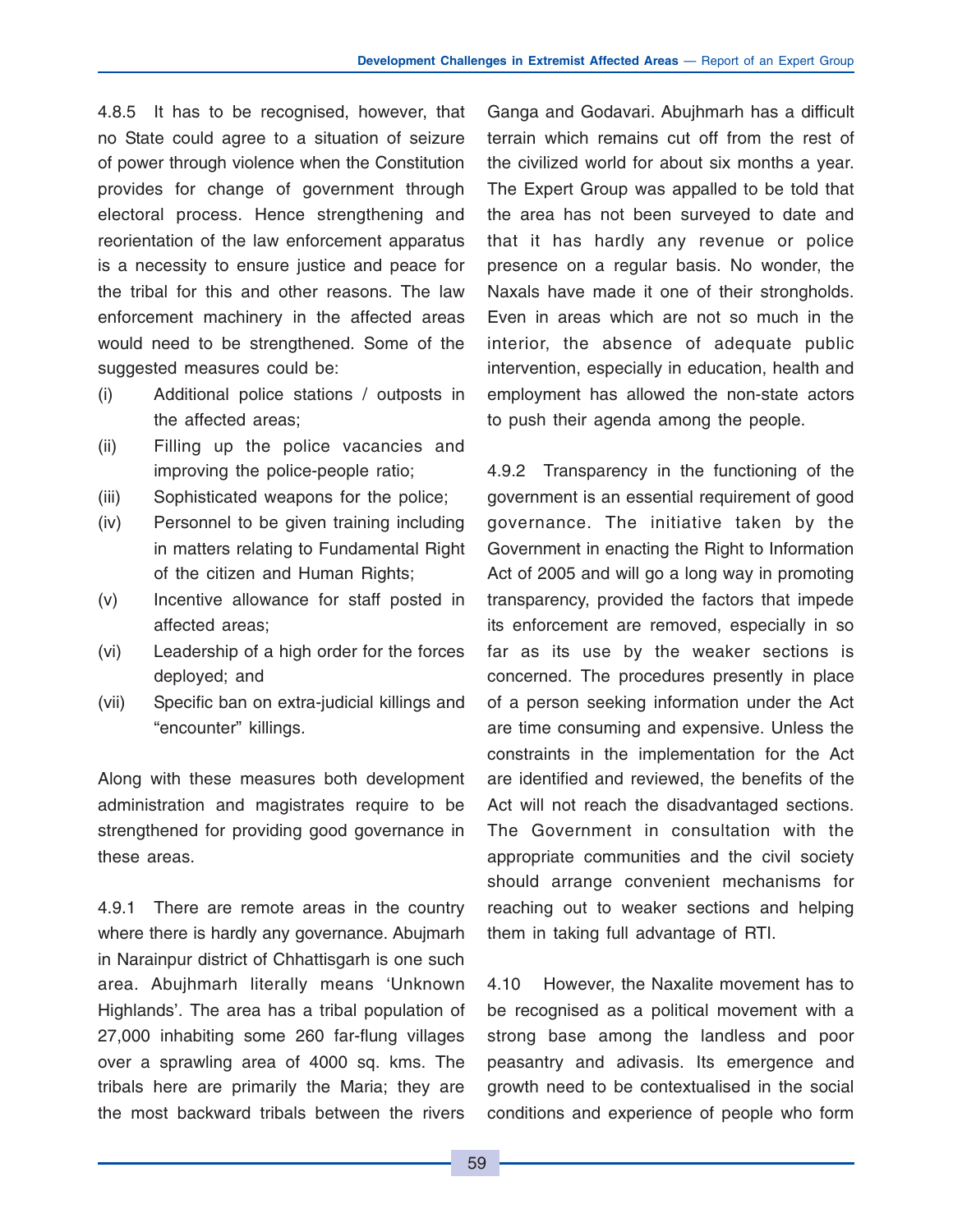a part of it. The huge gap between state policy and performance is a feature of these conditions. Though its professed long term ideology is capturing state power by force, in its day to day manifestation it is to be looked upon as basically a fight for social justice, equality, protection and local development. The two have to be seen together without overplaying the former. Its geographical spread is rooted in failure to remove the conditions which give rise to it.

4.11 Since the goals of the movement are political it has to be addressed politically. Negotiation is the only political instrument of such a response in a democracy. An ameliorative approach with emphasis on a negotiated solution helps to generate greater confidence of alienated people in governance. This approach is used the world over to tackle insurgencies democratically. It will cause the least possible injury to the people caught in the conflict. Special fund allocations are justified by a huge lag in development and inequality in distribution of resources and benefits. Though belated, it would rectify a historical wrong.

4.12 In May 2004, yet another opportunity for talks arose, with the coming into power of the Congress Party which had made a promise in their election manifesto of having talks with Naxalite parties, treating the issue as socio economic. With the help of the Committee of Concerned Citizens, modalities were arrived at, including ground rules for ceasefire, and a tentative agenda. The ban on CPI (ML) – Peoples War and its allied organisations was also lifted in order to facilitate the talks. A team of agreed mediators was also agreed upon.

4.13. The peace talks between CPI (ML) – Peoples War (which with the merger of Maoist Communist Centre) came to be known as CPI (Maoist) and CPI (ML) – Janashakti on the one side, and the State Government on the other, took place for four days from 15<sup>th</sup> October to 18<sup>th</sup> October, 2004. While the Naxalite parties were represented by their State leadership, the State Government was represented by the Home Minister along with some other Ministers and leaders. Out of the eleven items of the agenda, two items i.e. creation of democratic atmosphere and more important, the land issues were discussed in detail.

4.14. While the first round of discussions ended with the hope of further rounds of talks, the subsequent atmosphere of violence and mutual distrust led to the announcement of withdrawal from talks by CPI (Maoist) and Janshakti parties on 17<sup>th</sup> January, 2005. Nor did the Government show any serious interest in the continuance of ceasefire or talks after the completion of the first round. A historic opportunity to 'heal the wounds' was thus lost.

4.15 The government's Status Paper on the Naxal problem appropriately mentions a holistic approach and lays emphasis on accelerated socio-economic development of the backward areas. However, clause 4 (v) of the Status Paper states that "there will be no peace dialogue by the affected states with the Naxal groups unless the latter agree to give up violence and arms". This is incomprehensible and is inconsistent with the government's stand vis-à-vis other militant groups in the country.

4.16 The government has been conducting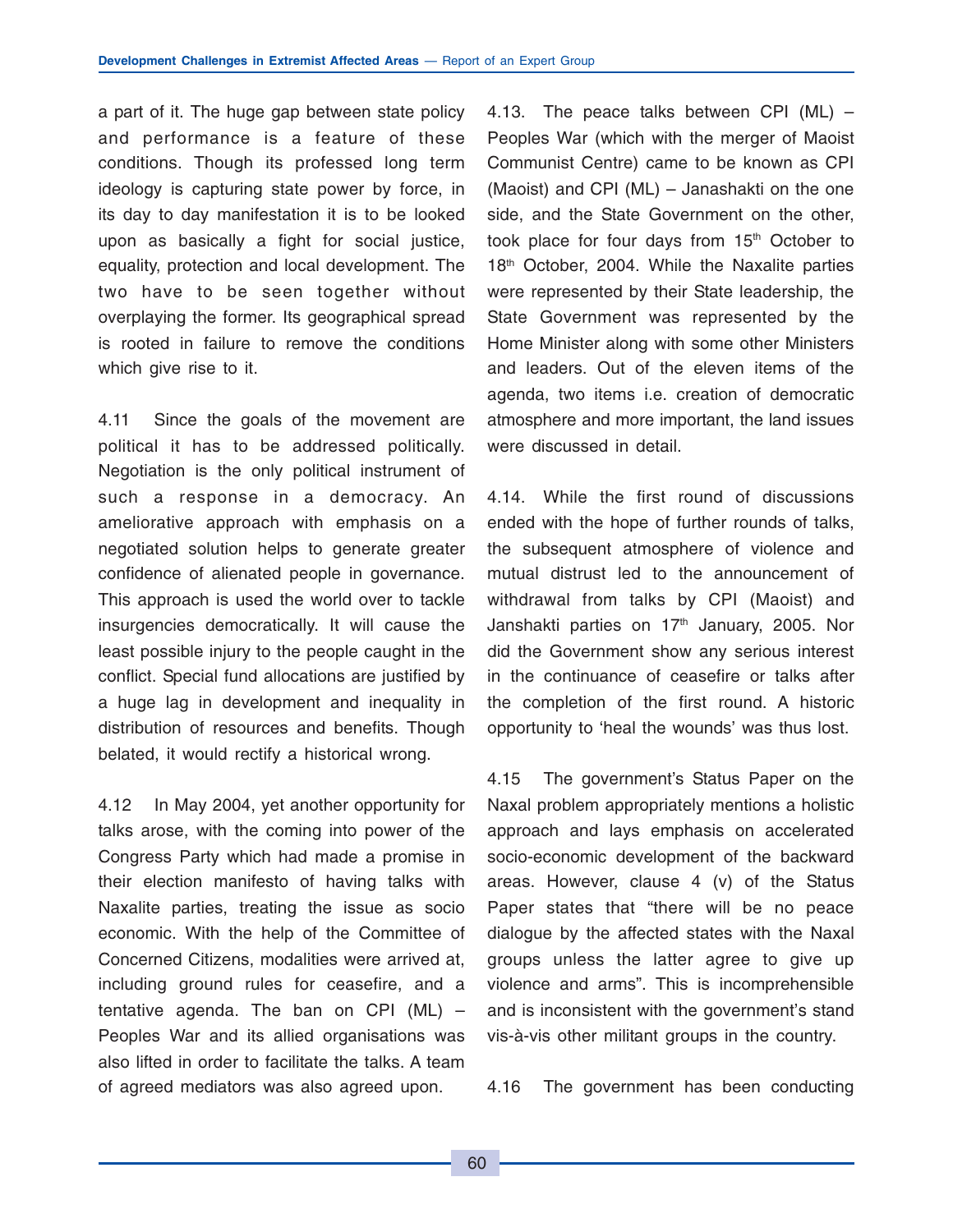peace talks with the Naga rebels of the NSCN (IM) faction for the last nearly ten years, even though the rebels have not only not surrendered their weapons but continue to build up their arsenal. What is worse, the NSCN (IM) have taken advantage of the peaceful conditions to consolidate their hold and establish what could be called almost a parallel government. In relation to ULFA also, the government is prepared to have a dialogue without insisting on the insurgents surrendering their weapons. In J & K, the government has more than once conveyed its willingness to hold talks with any group which is prepared to come to the negotiating table. Why a different approach to the Naxals? The doors of negotiations should be kept open.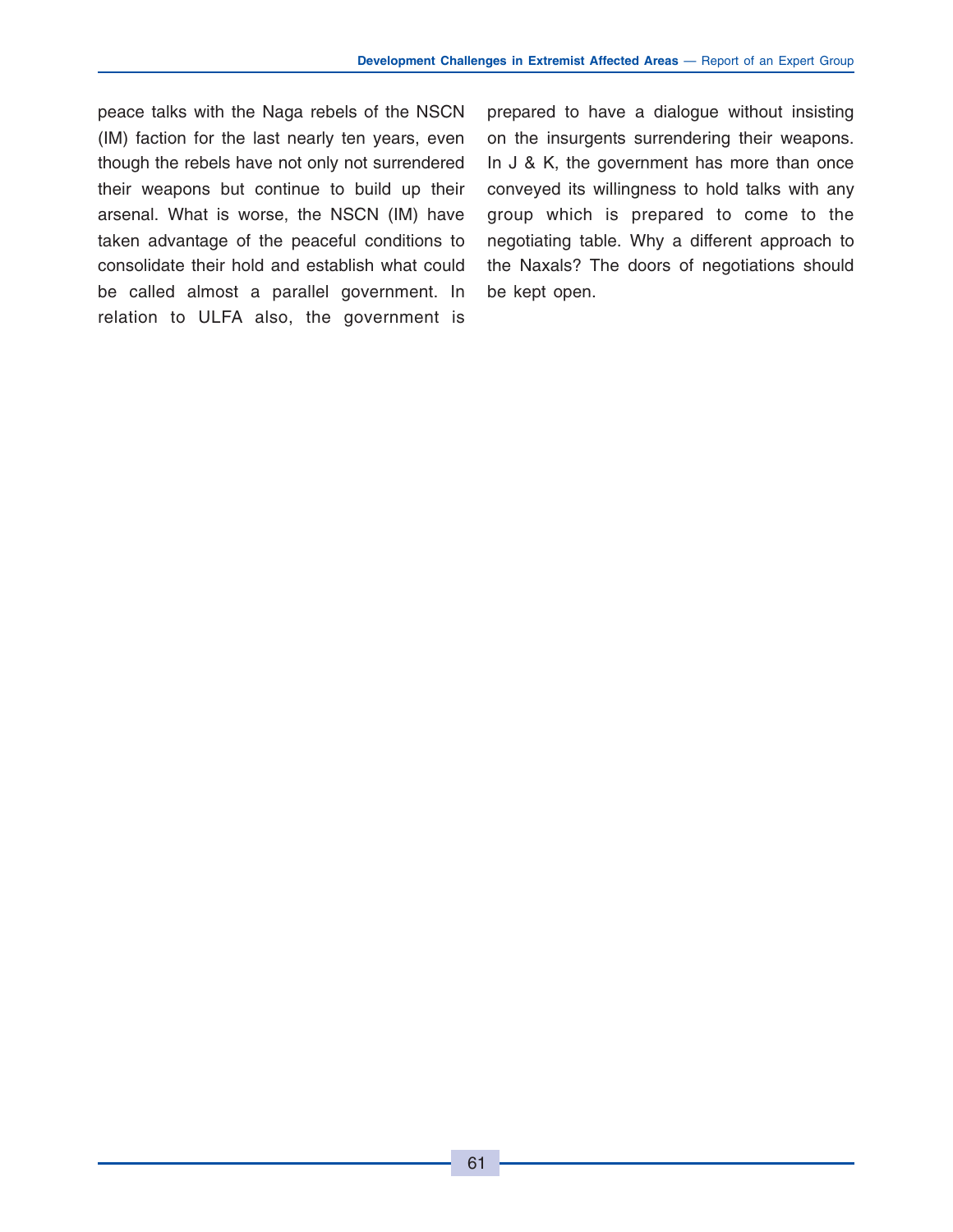# Chapter 5

# **Recommendations**

5.0.1 Various aspects and roots of popular discontent were discussed in the preceding pages. The Naxalite movement is principally a political action for armed conquest of State power. It functions to this end through various organisations and by various means. There are also armed cadres, usually organised as squads (Dalams). Violence or the threat of violence by the armed cadre invariably accompanies the solutions the Naxalite movement offers to popular grievances.

5.0.2 When the State undertakes its response it cannot replicate this process. It is required to function through the law. Therefore recommendations are in terms of modifications to the law or effective implementation of the law, and State interventions to remove the basic causes of discontent, disaffection and unrest. It cannot be denied that Naxalite movement does have popular support in many areas.

# **(I) Effective Implementation of Protective Legislation**

5.1.1 The State's response to continued unrest and social dissension in areas predominated by scheduled castes and tribes was to formulate three protective laws and a major policy decision. These three Acts are the Provisions of the Panchayats Extension of the Schedule Areas Act 1996, the National Rural Employment Guarantee Act, 2005 and The Scheduled Tribes and Other Traditional Forest Dwellers (Recognition of Forest Rights) Act, 2006, and the National Rehabilitation & Resettlement Policy, 2007 (for which a Bill has been put up before the Parliament ). It is necessary to build up an impregnable protective shield of the State, against multi-faceted exploitation of these communities. This should be done by effective implementation of the existing constitutional provisions, protection of civil rights and SC/ST (Prevention of Atrocities) Act laws and programmes in place for this purpose.

5.1.2 The affected groups experience violence in their daily lives- SCs due to the caste based social order and STs due to cultural dominance of the larger society. The incidence of atrocities is on the increase and the deterrence envisaged in the laws specially enacted for this purpose is not in evidence. This is because the implementation of important criminal laws – the Protection of Civil Rights Act and the SCs & STs (Prevention of Atrocities) Act – has been dismal.

5.1.3 There are many custodians of interests of schedule castes scheduled tribes and marginalized groups viz; (i) Tribes Advisory Council in States with Scheduled Tribes, (ii & iii) National Commissions for SCs under Act 338 and National Commission for STs under 338, (iv) National Human Rights Commission, (v) the National Commission for Women, (vi) the National Commission for the Rights of Children (vii) National Commission for Minorities and (viii) National Commission for Safai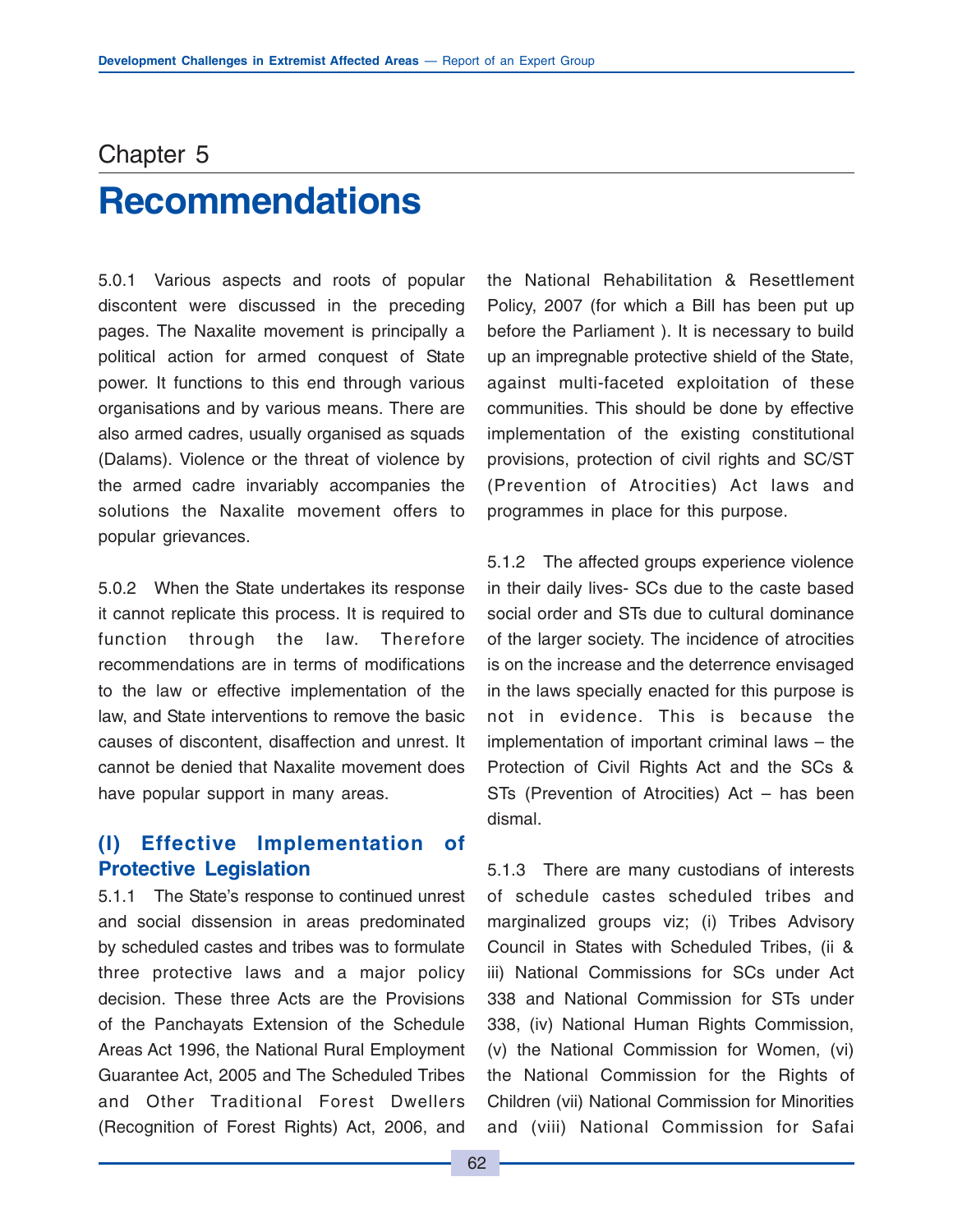Karmachari There is neither clear focus nor dynamic coordination among all these venerable institutions. Their studies, reports and recommendations languish without any interest whatsoever. The neglect by Parliament of their work and recommendations is a matter of deep regret. The Expert Group seriously urges consultation among all these bodies and launching of joint initiatives for concerted and compulsory action on their joint recommendations, which should become mandatory for Chief Ministers. There are counterpart commissions in the States. In addition there is a standing Parliamentary Committee on SC & ST.

5.1.4 Without any disrespect for any of the high powered Commissions, it is felt that they themselves feel inadequate to deal with the subjects assigned to them. To make these Commissions effective, they should be given power of investigation and to pass orders which they could enforce. This is because the recommendations are not carried out by different authorities. So, National Commissions on SC & ST and National Human Rights Commission would have to be given powers to make them effective in cases of violation of laws.

5.1.5 Usury and indebtedness are the chief causes of acute distress and exploitation, like land alienation and bonded labour. Indebtedness among STs is particularly widespread on account of food insecurity, non-availability of production and consumption credit through public institutions, and corruption in the public lending agencies. Laws to check indebtedness and regulate credit through private sources do not get implemented. This should be corrected by the following measures: All debt liabilities of

weaker sections should be liquidated, in cases (i) wherein the debtor has paid an amount equivalent to the original principal amount and (ii) wherein the intended benefit for which the loan was advanced has not accrued to the borrowers. The onus to establish that such benefit did accrue will be on the lending agency. The processes should be completed within six months after the notification.

5.1.6 The Budget (2008-09) announcement of debt relief does not address the root causes of indebtedness. It covers only farmers having land and provides relief for overdues. Any meaningful debt relief should cover not only small farmers but other such poor persons like small encroachers, small artisans, small fisherfolk, etc. who go to moneylenders for credit. The Government should specifically prohibit banks from putting tribal lands for auction to realize overdue debts.

5.1.7 The revival and restructuring of the Large Area Multi-purpose Cooperative Societies (LAMPS) and Primary Agricultural Cooperative Societies (PACS), with the specific targets of meeting all credit needs of the Scheduled Castes and Scheduled Tribes and weaker sections, should receive highest priority. Similarly, the cooperative banking structure which is the most accessible to the poorer sections should be urgently revamped and revitalised in the light of multitude of recommendations made in this regard, and the Central legislation to enable member-controlled and member-dominated cooperative societies. There is also need for widespread provision of Grain Banks managed by Gram Sabhas in tribal areas. Special provision of long-term loans for purchase of land by assetless poor and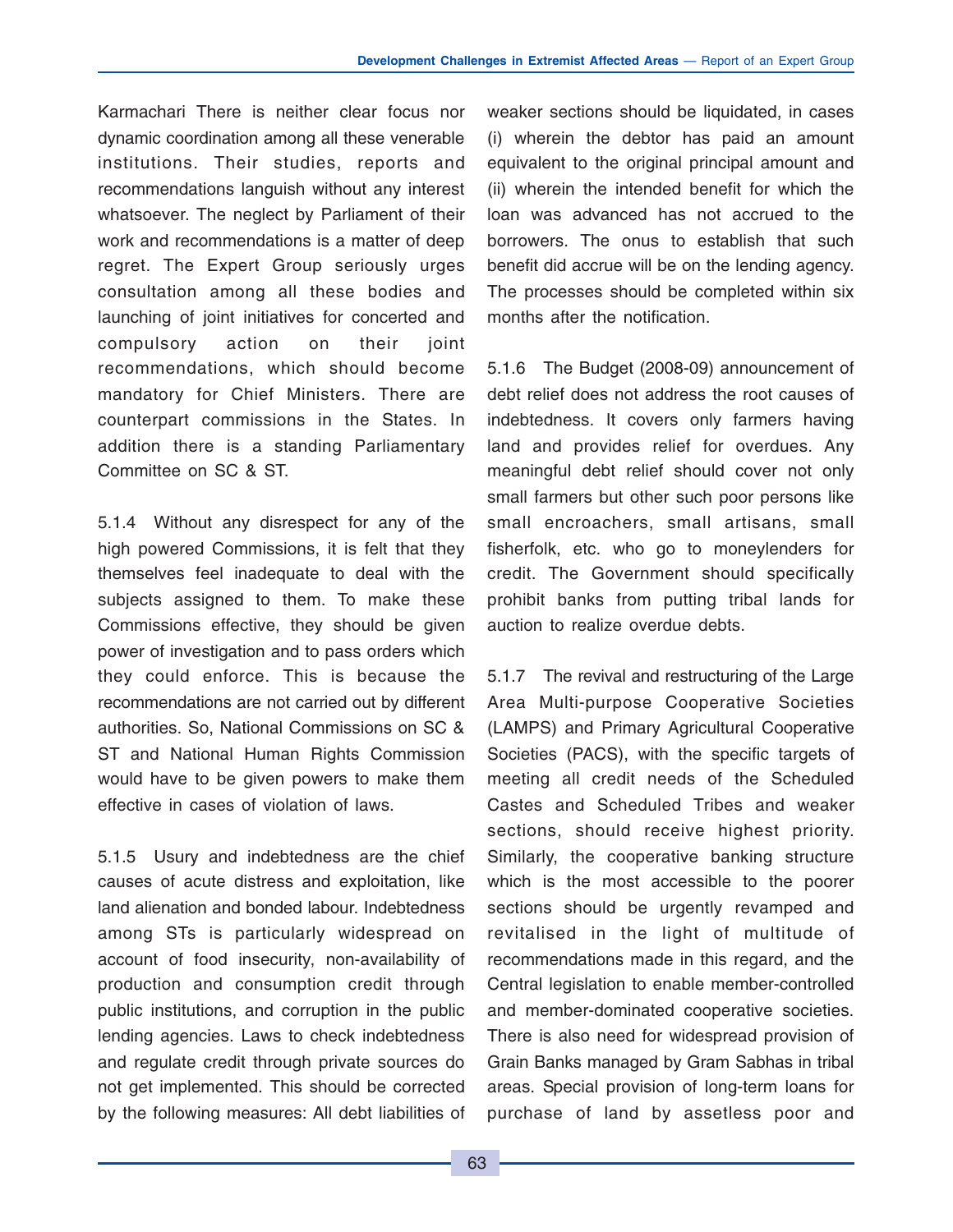resourceless families who are dependent upon agriculture for their livelihoods should be arranged. NREGA should be intensively implemented in the indebtedness prone areas.

5.1.8 Forest produce should be provided a protective market by fixing minimum support price for various commodities, upgradation of traditional haats, and provision of modern storage facilities to avoid post harvest losses. At the same time, the public distribution system should be specially designed for the specific requirements of the forest dwellers. In this respect the existing Tribal Development Corporations and cooperative marketing organizations such as Girijan Cooperative Corporation, Orissa Tribal Cooperative Corporation and Trifed in Government of India can play an effective role just like the Food Corporation of India in regard to rice and wheat for ensuring support price to procurement and professional marketing support. The State should support the expenses relating to the infrastructure, administration and operation of these corporations and they should not have monopoly rights to procurement.

5.1.9 The Scheduled Tribes and Other Traditional Forest Dwellers (Recognition of Forest Rights) Act, 2006 is a very significant step in recognizing and vesting the forest rights and occupation in forest land in forest dwelling, scheduled tribes and other traditional forest dwellers who have been residing in such forest for generations but whose rights could not be recorded. It provides for a framework for recording the forest rights so vested. The Act has addressed this issue of long standing insecurity of tenurial and access rights of forest dwelling scheduled tribes and other traditional

forest dwellers including those who were forced to relocate their dwelling due to state development interventions. This Act needs to be strictly operationalised in letter and spirit. The clarifications in the draft rules circulated for this Act on 19<sup>th</sup> June, 2007 for certain difficult points like "other traditional rights", "primarily reside in and dependent on forest or forest land", "Rights to minor forest produce" etc. for removing any ambiguity and for easy implementation, which were summarily deleted in final notification of the Rules published on January 01, 2008, should be fully restored.

5.1.10 All petty cases registered under forest related legislations against the Tribal people and other poor persons should be withdrawn.

5.1.11 With the implementation of economic policy reforms labour had been at the receiving end. The social security recommendations for workers in the unorganized sectors recommended by the National Commission for Enterprises in the Unorganised Sector, which have been on anvil for last couple of years, should be implemented urgently by Central and State Governments with high priority in disturbed areas. Other segments of society similarly affected by the reforms through physical and occupational displacement would require appropriate special schemes for the relief.

#### **(II) Land Related Measures**

5.2.1. Efforts at implementation of ceiling laws have stopped about two to three decades ago, as if there is no possibility of identifying ceiling surplus land hereafter. This is not a fact. A serious effort must be made to continuously implement the land ceiling laws, so that the ceiling surplus land thereby obtained is made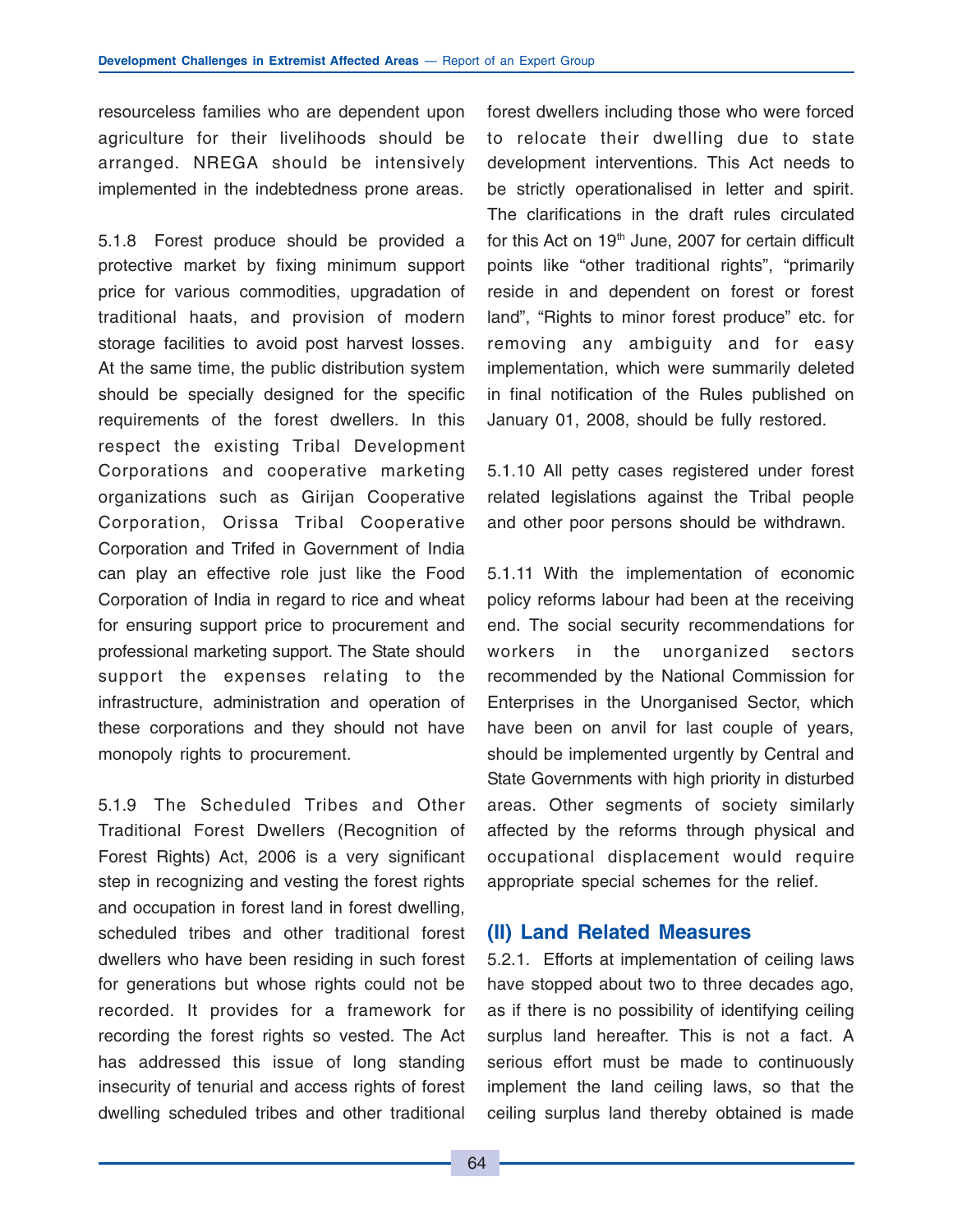available for distribution amongst the most vulnerable sections of the landless poor. The various loop holes in the respective state to ceiling legislations have resulted in bogus claims aimed at evading the law. Such loopholes should be done away with and all cultivable land, irrespective of the legal form in which it is held, should be brought under ceiling laws. The ceiling limit of lands which were earlier unirrigated but have become irrigated after the coming into effect of ceiling laws should be redetermined as per their existing status.

5.2.2. In view of the increased land productivity under the impact of the new technology and improved agronomic practices, the ceiling limit should be refixed and implemented with retrospective effect.

5.2.3. Land Tribunals or Fast Track Courts under Article 323-B of the Constitution be set up for expeditious disposal of the ceiling cases. Old cases should be unearthed and fresh inquiries be conducted. Since land owners have already got decades to manipulate, create false documents, no cut off date for reopening the old cases should be prescribed. Any transaction or transfer of land, beyond the ceiling limits, done with the intention of benefitting the transferor and / or members of his family with the intention of evading the ceiling laws, should be subject to scrutiny and annulment after due process.

5.2.4. The definition of 'personal cultivation' in the state tenancy law should be modified to eliminate absentee landlordism. The rights of tenants cultivating land of absentee landlords should be secured as per the prevailing provisions in the law.

5.2.5. Despite a ban on agricultural tenancies in most States, the incidence and problems of tenancy are increasing. Nearly 40% of land in irrigated and non-irrigated areas is cultivated by tenants, who do not have access to institutional credit and markets. Tenancy laws have failed to protect interests of tenants in most States except Kerala, West Bengal and Maharashtra. With the onset of economic reforms, incidence of reverse tenancy is increasing. So there is an urgent need to review tenancy laws to protect the interests of tenants cultivating land of land owners on oral leases by providing them security of tenure and fare share of produce etc. At the same time interest of small and marginal farmers and tribal peasants would have to be protected against reverse tenancy. All types of agricultural tenancies should be recorded and rights of tenants should be secured and the rights of such tenants should be fully secured through enforced land to the tiller policy and ensure accessibility of tenants to non-land inputs. A policy and legal frame work should be put in place to enable small and marginal farmers to lease-in land with secure rights on a formal basis and at the same time to protect them against reverse tenancy of medium and large farmers and corporate agencies.

5.2.6. Correct and updated land records are crucial for the security of land rights. Failure to maintain proper records and ensuring land rights has led to proliferation of disputes and deprivation of legitimate rights of landholders resulting in discontent. Modernisation of the land administration system, including a crash programme of updating of land records, computerisation of textual & spatial records, and integration of the registration office should be taken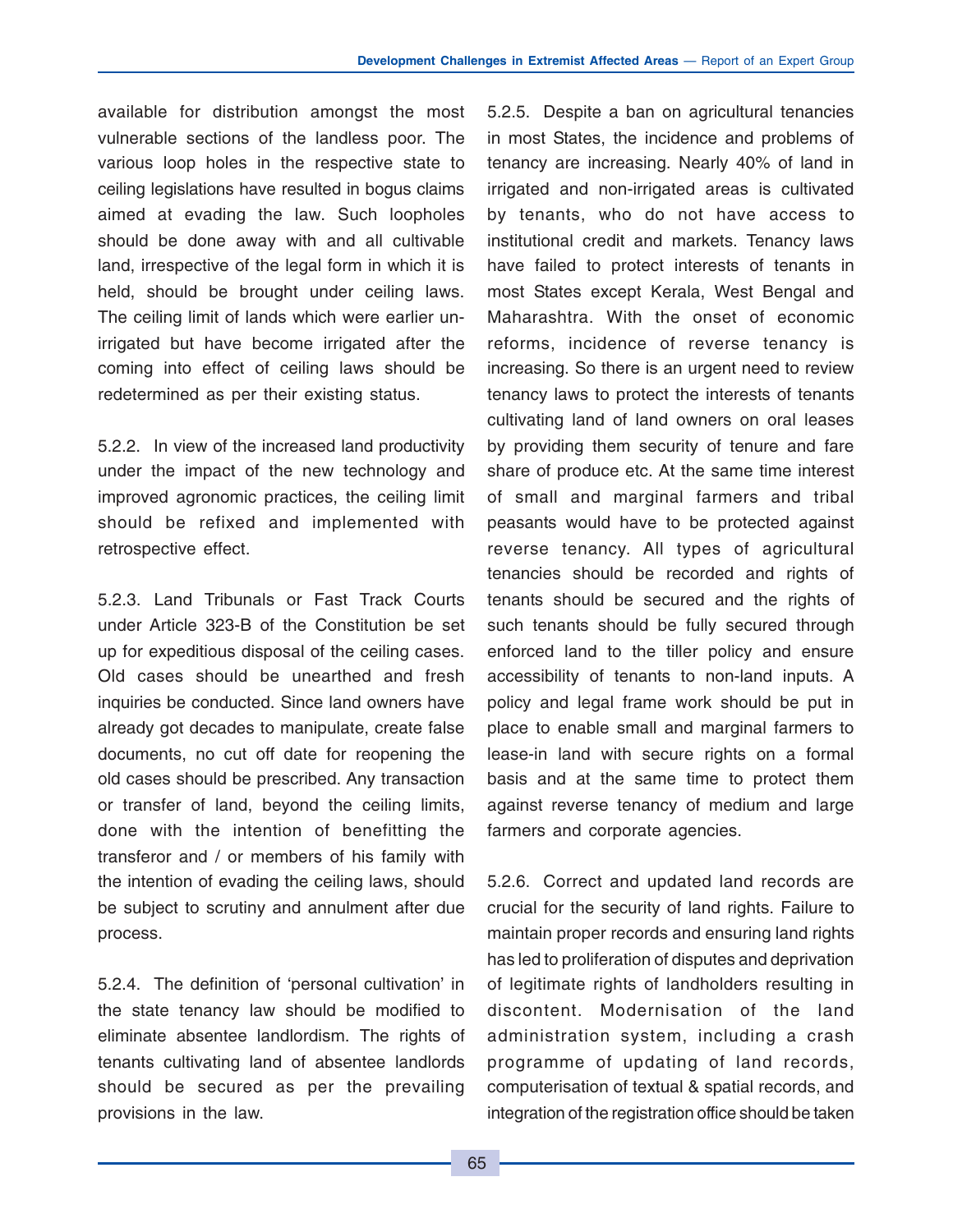up on priority basis. Government of India should provide necessary funds for this purpose.

5.2.7. In many cases where land has been assigned to the landless poor under ceiling and bhoodan laws and government lands, possession over this land has not been delivered. Where possession was delivered, many beneficiaries have been dispossessed from their land. Where dispossession has taken place after possession was delivered, land should be restored to the allotees and proper entry made in the land records. Criminal cases should be filed against persons who had dispossessed them. Where possession was not delivered after allotment of land this must be done without any delay and this must be entered in the land records. Financial assistance should be provided to allotees for cultivation of land. Where litigation has been responsible for loss of rights, free legal aid of beneficiary choice should be provided to the allotee to defend his rights. Several landless poor have been subsequently alienated from their lands. These lands should be restored to them and proper entries should be made.

5.2.8. Landless poor in occupation of Government land should not be treated as encroachers and should not be evicted ordinarily. All eligible occupants should be regularized. In case of eviction alternative sites should be provided. Such provisions should be given statutory force. Often land assigned to the poor is illegally grabbed by the powerful. The government should restore possession to the poor. If there are lacunae in the law, these should be removed.

5.2.9 Comprehensive record of rights showing

possession, ownership, etc. of all lands under cultivation should be prepared and made accessible to the people. Some States have made laws to this effect but their implementation is not satisfactory. Some States have no such law. The responsibility of the state to regularly update land records should be backed up by a law involving participatory and transparent mode of implementation.

5.2.10 Laws prohibiting transfer of adivasi lands to non-adivasis and acquisition of land by nonadivasis in Fifth Schedule areas, where such laws exist, suffer from numerous loopholes besides tardy implementation. These loopholes are adequately documented state wise but states have not amended their laws to remove them and strengthen protective measures against alienation of tribal land. This must be done as a priority national programme and action taken regularly to monitor its progress. Thereafter, all cases decided against all tribals must be reopened and disposed of afresh. Meanwhile, pending cases should be decided expeditiously and all alienated lands should be restored to Adivasis in a time bound manner. The provisions of PESA relating to the power of the Gram Sabha in this regard must be fully incorporated in existing legislation. States having sizeable adivasi populations and not included in the Fifth Schedule shall enact suitable laws/ amend existing laws for the protection of Adivais in the same manner as in the Fifth Schedule. The land holdings of Scheduled Castes should be similarly protected against alienation of their land.

5.2.11. The entire Tribal Sub Plan area should be brought under the Fifth Schedule. A policy decision in this regard taken as far back as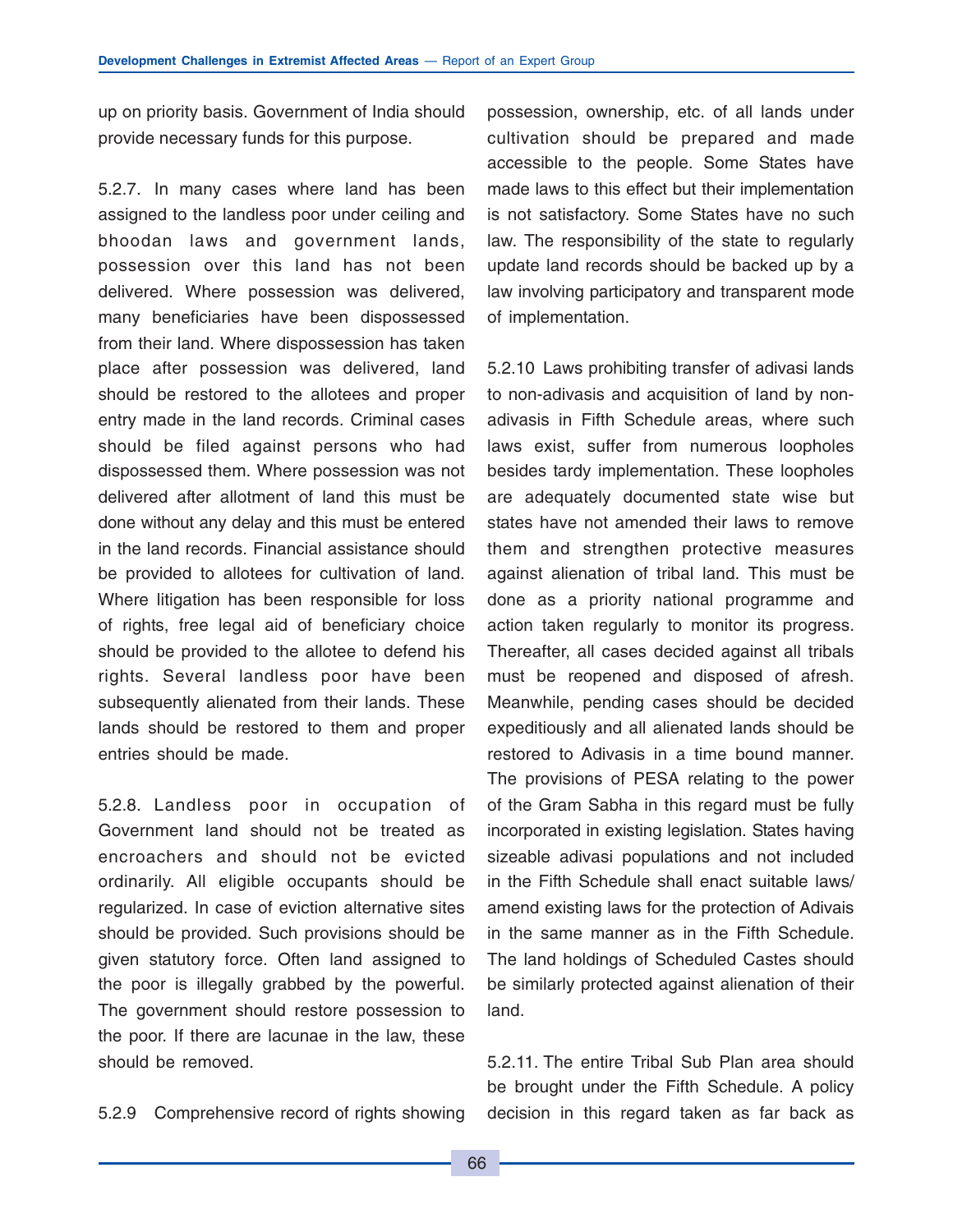1976 should be implemented without any further delay.

5.2.12. Whenever Government assigns land to the landless, or when pattas are given under some settlement regulations, such assignment deeds and patta shall be jointly given in the name of the husband and wife, in order to effectively protect land rights of women. Where land records are been updated, the rights of women members of the family must be recorded along with those of male members.

5.2.13. Wherever any occupation group like fisherfolk, graziers, honey gatherers and the like had customary rights over Common Property Resources and other natural resources, such rights should be statutorily protected and properly recorded and user pattas should be issued jointly for husband and wife and for female headed households.

5.2.14. Lands and/or natural resources initially occupied by eligible persons through people's action should be statutorily regularised and owners should be compensated, wherever legally due.

5.2.15. Secure and sustained access to land is central to the dignified survival of the poor. Land Reform Laws provide for such access to the poor through redistribution of land. But land reform laws have been poorly implemented. The intended objective has not been achieved. The effective implementation of these land laws should be prioritised through following measures:

5.2.16 A time bound survey is needed of all land under cultivation of SCs/STs culminating in (i) grant of title to those who do not have title, (ii) identification of land of STs alienated illegally, and restoration through Gram Sabhas under powers vested in them under provision of Panchayat Extension to the Scheduled Area) Act 1995) and in an analogous manner in non-Scheduled areas. This protective shield should be extended suitably to Scheduled Castes in all areas and Scheduled Tribes beyond the Scheduled Areas, through appropriate legal provision as recommended by various Commissions and as is prevalent in parts in some States (Rajasthan/M.P). Any move to relax or dilute existing protective measures in respect of these communities should be strongly opposed.

5.2.17 The Bhoodan land still in the possession of donors or their heirs should be taken possession of as per procedure prescribed in the concerned state laws for distribution to eligible beneficiaries as per priority laid down in the national land reforms policy. Temple and other endowment lands beyond ceiling should be taken over by the state for redistribution. Lands abandoned by mining projects or any other industrial activity should be restored as agricultural land and utilised for redistribution to eligible categories. All homeless families should be given house sites of at least five cents along with financial assistance for constructing a livable house. There are eight million families that are without a homestead; urgent action is needed so that they are given priority in the allocation of not just a house under the Indira Awas Yojana, but also a piece of land on which that house is to be constructed. The existing laws which confer secure rights to landless persons living on the lands of land owners should be vigorously implemented.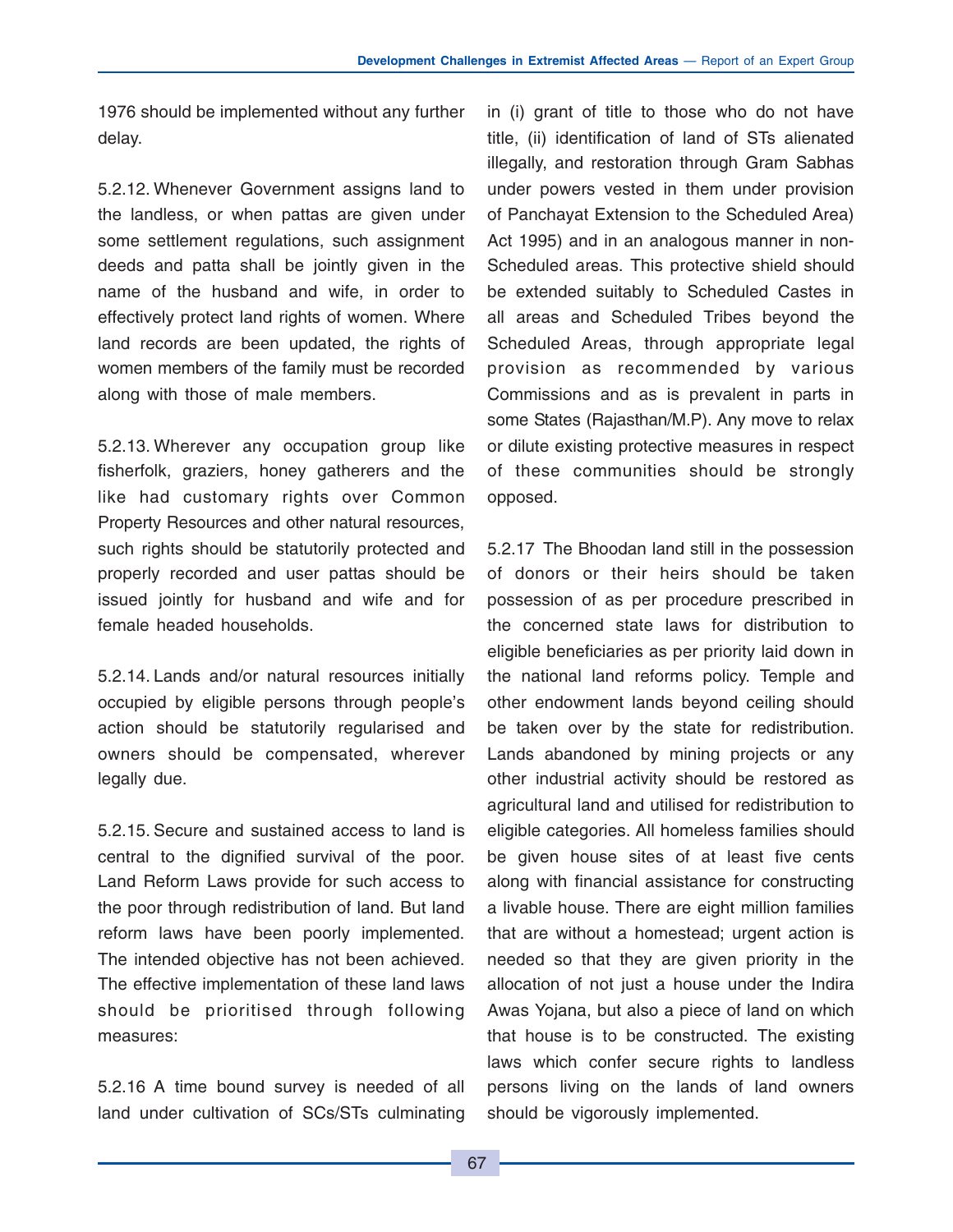5.2.18 Declare all small landless poor encroachers of government land as seemed to be having pattas on as is where is basis.

## **(III) Recommendations relating to Land Acquisition and Rehabilitation & Resettlement**

5.3.1 Acquisition of land has emerged as the single largest cause of involuntary displacement of tribals and turning them landless. Indiscriminate land acquisition should be stopped and land acquisition for public purpose should be confined to public welfare activities and matters of national security. The proposal of amendments contained in the Land Acquisition (Amendment Bill, 2007) however, fail to achieve this objective. These proposals need to be further revised to minimize displacement and secure the rights of affected displaced persons.

5.3.2 'Public purpose' as defined in the amended Land Acquisition Act (amendment currently with Parliament) should be revised further and restricted to projects taken up for national security and public welfare implemented directly by the government 'Public purpose' should not be stretched to acquisition for companies, cooperative and registered societies. Whether under the garb of infrastructure or any other activity considered essential by the state, minimum land determined by independent experts should form the basis for deciding on the quantum of land to be acquired. Lands of those already displaced earlier should be excluded. The definition of 'person interested' should include occupants of government and panchayat land eligible for regularization under state policy, and informal tenants and share croppers etc. Adequate safeguards should be

built into the law to protect poor and vulnerable sections in case of direct procurement by companies. There should be mandatory provision for rehabilitation and resettlement of persons whose lands are procured by companies or other private interests. Acquired land remaining un-utilised should be restored to erstwhile land owners. The definition of land should be amplified so as to include government, public, forest, panchayat land and community property resources, so that loss of use rights can be compensated. The determination of compensation should be based on replacement value based on market value.

5.3.3 Responsibility shall lie on acquiring authorities to ensure free and informed consent of the Gram Sabha in the acquisition of land. The consent of the Gram Sabha obtained through misinformation, misinterpretation, fraud or force should be deemed to be void and should attract criminal action against the perpetrators.

5.3.4 Government of India has already notified the National Rehabilitation and Resettlement Policy, 2007 to guide the rehabilitation and resettlement processes where large areas of land are acquired and people are involuntarily displaced. While implementing positive aspects of the policy, the serious inadequacies should be addressed. The objective should be to minimize displacement. This exercise must be done in consultation with affected persons and not merely with the requiring agency. Only the minimum area of land commensurate with the purpose of the project should be acquired based on expert assessment prior to initiation of land acquisition proceedings. The effected persons must have a right to express their views on this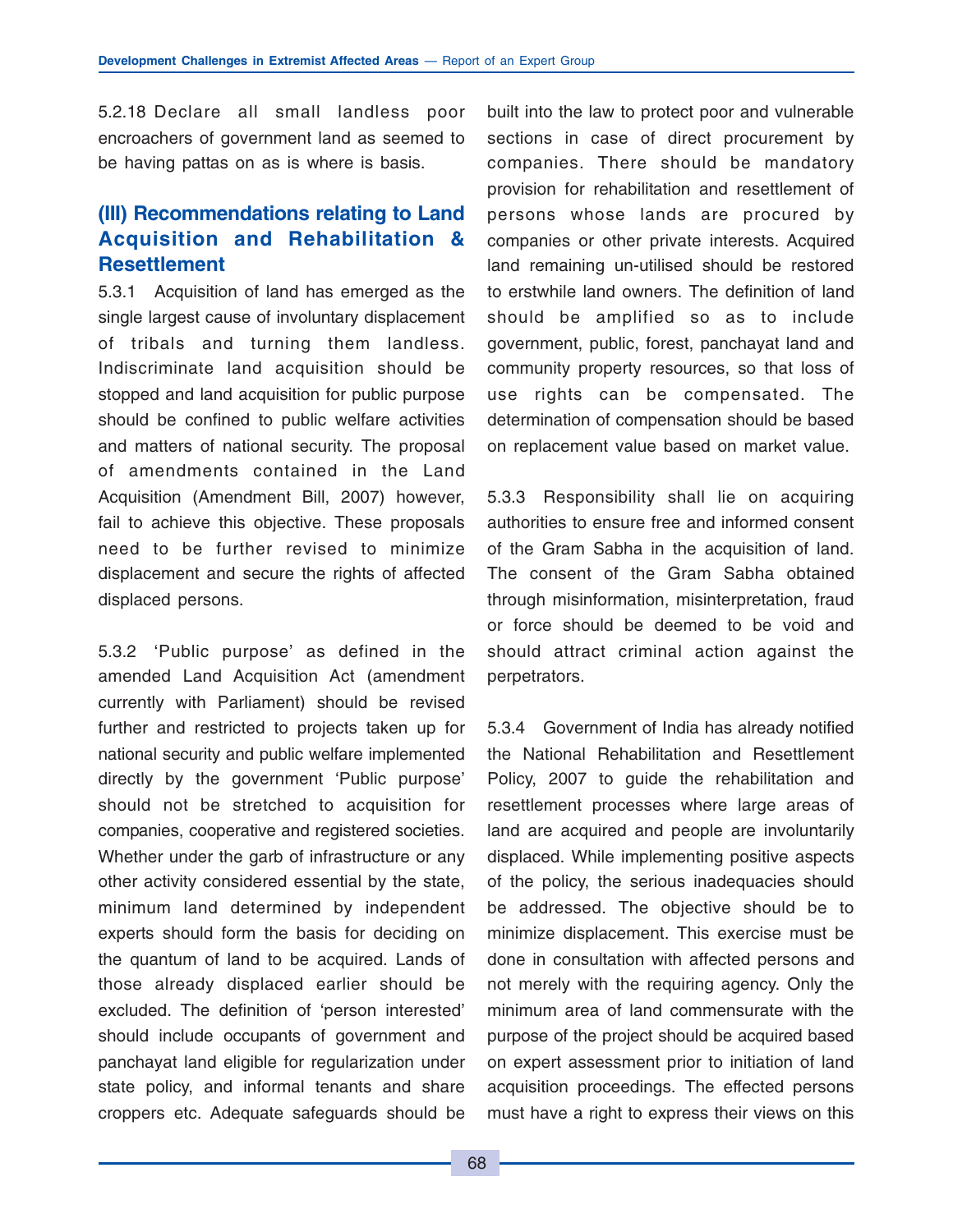assessment. As far as possible, projects should be set up on wasteland, degraded land or unirrigated land but users of those lands must also be compensated for loss of access where such lands are not privately owned. Acquisition of agricultural land for non-agricultural use should be kept to the minimum through a land use policy with statutory backing. Social impact assessment should be strictly done in all cases to ensure that the impact of the project on the affected families is assessed in holistic anticipatory and transparent manner and ameliorative measures built into the rehabilitation plan. Loss of livelihood must be compensated along with loss of land. There should be no restriction relating to the size of displacement for applicability of rehabilitation and resettlement benefits. The policy should be applied to all displaced persons not rehabilitated in the past. Also there should be clear and assured provision of either land or employment. For tribal displaced persons land allotment should be mandatory. Land allotment should not generally be conditional on availability of government/waste land. Amendatory provisions for provision of training, apprenticeship for all displaced persons and preparing them for employment in accordance with the needs of the market. Until their employment is secured, minimum wages should be paid to them as subsistence allowance. Gender rights should be built into the rehabilitation of land. The rehabilitation and resettlement efforts should continue until the impoverishment is neutralized. Updating of land records should ensure that rights recognized during the process are taken in to account for compensation.

5.3.5. In the case of all major projects that cause displacement, advance action should be taken to appraise the socio economic and cultural impact on the families likely to be displaced and upgrade the skills of the members of those families so as to ensure that they are in a position to take full advantage of the livelihood opportunity provided by such projects.

5.3.6 One of the main causes of rural poverty identified in the report was disappearance of Common Property Resources (CPRs) through which poverty stricken households used to supplement their livelihood and incomes. The Planning Commission should consider devising a programme for restoration of CPRs for the purpose of sustenance of the poverty groups.

5.3.7 Panchayats have to be empowered for effective management of CPRs with requisite autonomy, legal backing, adequate resources, provision of expertise and capacity building. A model legislation may be drafted incorporating above and other relevant aspects of CPR management which can be suitably adapted by states for their purpose. Incorporate within the law a provision for summary eviction of ineligible encroachers of CPRs .

#### **(IV) Livelihood Security**

5.4.1 SCs and STs are the two groups that have truly taken advantage of the employment being offered under NREG. The SCs account for only 14% of the population, but their share in households that received employment under NREG in 2006/7 was 27%; the corresponding shares for STs are 8% share in population but 32% share in employment. In other words, the NREG is even more important for the STs than it is for the SCs. Therefore, we would recommend that resource depleted areas with high incidence of involuntary migration and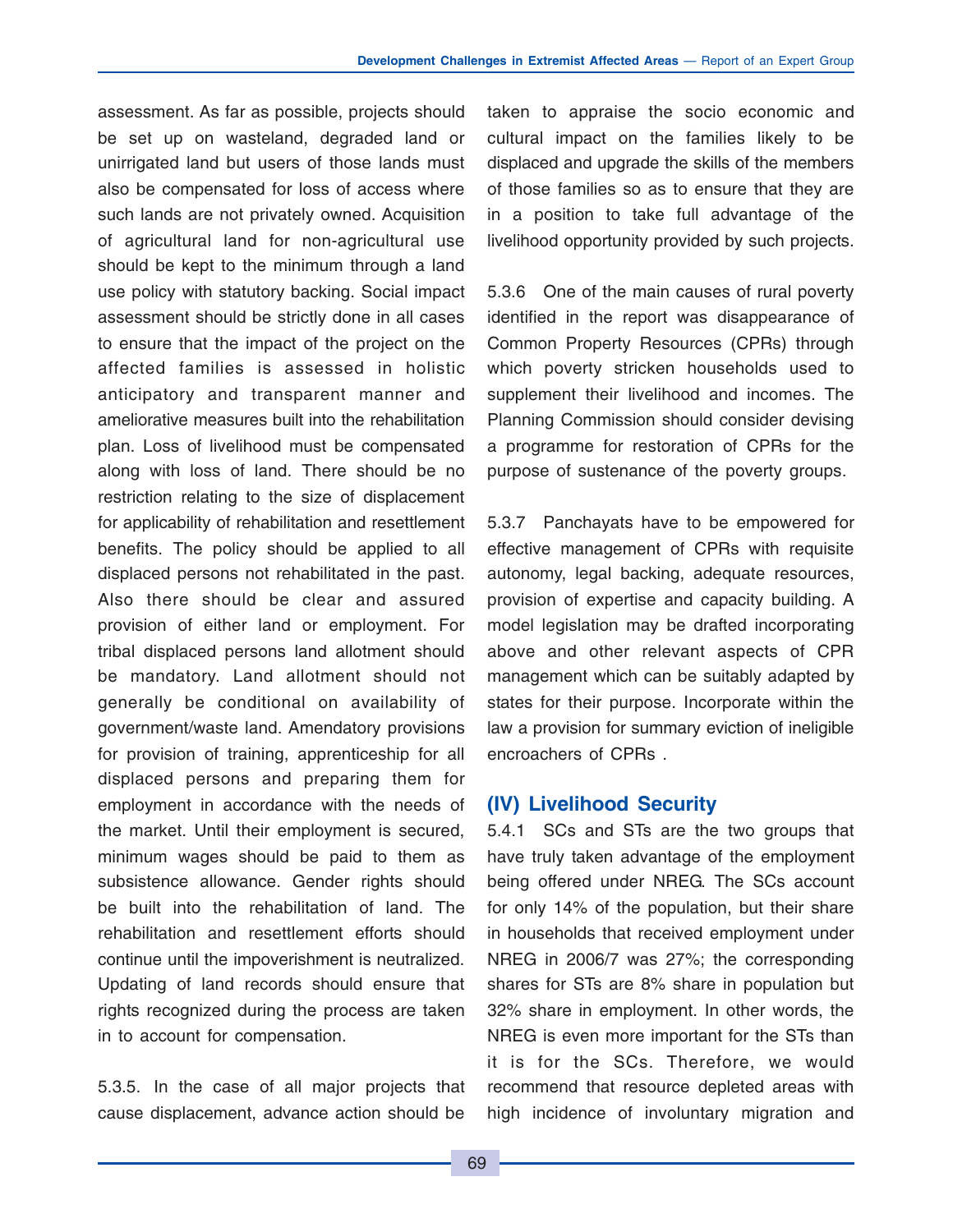malnutrition be identified for saturation under NREGA as the first priority.We also need to ensure that the norms for manual work for different items are worked out to ensure that the workers, especially women are entitled to the minimum wage for seven hours of reasonable effort. NREG should be implemented in a "mission mode" to do away with the dilatory and restrictive procedures of the secretariat.

5.4.2 The government should saturate the entire rain-fed and dry farming area with Participatory Watershed Development Projects for conservation of soil and water and development of natural resources with suitable changes in cropping pattern under the common guidelines issued by Ministries of Agriculture and Rural Development for National Watershed Development Projects for Rainfed areas. The common guidelines for watershed development under consideration by NRAA constitute an excellent base for participatory institution building, capability development and convergence of all activities pertaining to land and water.

5.4.3 Given that most of the rural poor, SCs and STs are dependent upon agriculture, the focus on agriculture in the 11<sup>th</sup> Plan is appropriate. This requires strengthening subsidiary and supportive activities in animal husbandry, fisheries, horticulture, sericulture and poultry through establishment of quality infrastructure, supportive technical services and efficient market linkages at the village or a cluster of village level. It also requires establishing sub-systems essential for intensive agriculture, such as (a) the research system, (b) extension system, (c) seed/feed/sapling supply system, (d) credit system and (e) marketing system.

5.4.4 Intensive capacity building is needed in modern advances in agriculture and allied sectors for selected young farmers, especially women in every village with Krishi Vigyan Kendras acting as nodal agencies for quality training and for dissemination of knowledge and skills.

5.4.5 Outside of agriculture, there is need to intensify state investment in skill development of educated unemployed youth without employable skills for promoting regular employment or self employment among them.

#### **Three New Programmes**

5.4.6 There are a half dozen programmes relating to Rural Development Division for alleviation of poverty. The Ministry of Rural Development (MORD) administers them from the Centre. At the field level there is often a large disconnect among these programmes, though they have the same objective, namely to mitigate poverty of people.

5.4.7 It is evident from the report that, excluding ideological goal of capturing State power through violence, the basic programmes of the Extremists relate to elimination of poverty, deprivation and alienation of the poor and the landless. The Government of India in the Ministry of Home Affairs have identified 460 police stations spread over 12 States covering roughly 125 districts as 'Naxal-affected'. Basically, these districts suffer from lack of proper governance and appropriate implementation of poverty amelioration programmes. To reduce the anger of the people,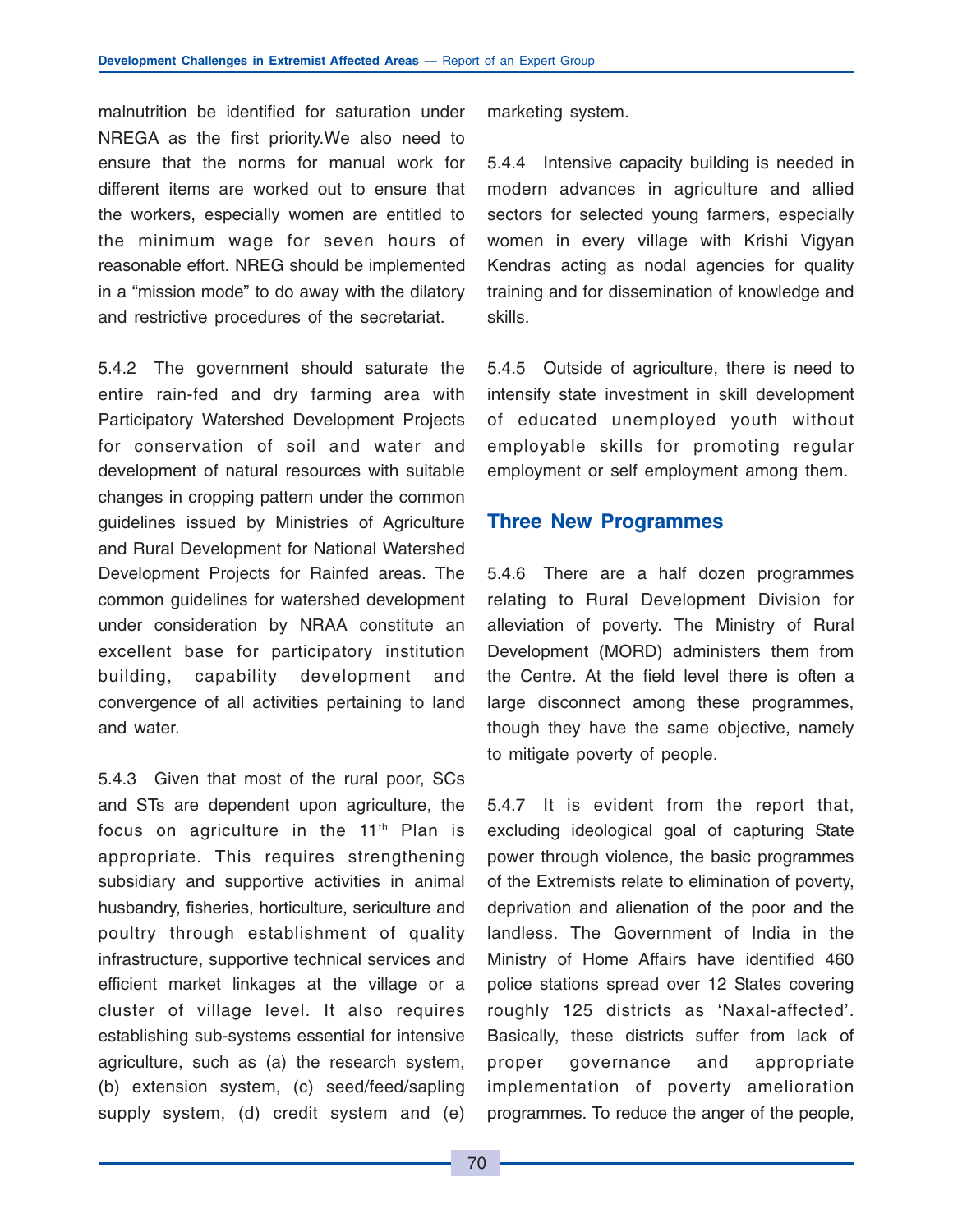it is necessary that they should feel that they are a part of the mainstream of Indian society and not an external element to be looked down upon by others. What is necessary is to saturate these districts with the proper implementation of the existing programmes by ensuring their convergence both at the Planning Commission level and at the implementation level, whether at the District, Block or the Gram Panchayat stage.

5.4.8 Currently, there are two major programmes of the Planning Commission, namely Backward Region Grant Fund (BRGF) and National Rural Employment Guarantee Programme (NREGP). All the 'Naxalite affected' districts, are included in BRGF and NREGP. The BRGF is being administered by the Ministry of Panchayati Raj and NREGP by the Ministry of Rural Development (MORD). Though at the ground level Gram Panchayat/Block are involved in implementation, because of the verticality of these programmes, they do not often converge at the implementation level. As a result of such non-convergence their beneficial impact does not have the criticality they deserve. Hence, it is recommended that for these districts, both these programmes should be merged into one single programme and with two focii should be administered by one Ministry through the instrumentality of three tier panchayat system. The Planning Commission should keep the power of directly monitoring the effects of the implementation of these programmes, so that it could give proper guidance to the implementation agencies at the ground level, to make deep penetration in the areas which remained uncovered because of the activities of the armed violent groups. In fact, attempts should be made to have deep penetration of

such un-reached areas so that the potential beneficiaries do not feel isolated, alienated or being left out.

5.4.9 One of the major causes of rural poverty identified in the report was disappearance of Common Property Resources (CPR), through which poverty stricken households used to supplement their livelihood and income. Overtime these CPRs got 'privatized' by the land grab mafia of the area. Thus, there has been total disappearance of CPRs, and whatever have remained have lost their productive capability. The Planning Commission should consider devising a programme for restoration of CPRs for the purpose of sustenance by the poverty groups. Old revenue records in many States would clearly show the areas of CPRs. So the programme should be to identify these CPRs, removing encroachment particularly by the rich and restore their productivity through afforestation, pasteurization, rainwater harvesting, etc. The programme could include protective measures to prevent the upgraded CPRs being grabbed again by powerful people in those areas. Restoration of upgraded CPRs for common use by the poor may help in reducing their anger against the authorities.

5.4.10 The new legislation i.e. the Scheduled Tribes and Other Traditional Forest Dwellers (Recognition of Forest Rights) Act 2007 conferring forest rights on the Scheduled Tribes and other Non-Tribal Forest Dwellers is a step in the right direction and will serve to reverse the 'historical injustice', and thus reduce the disaffection of millions of forest dwellers. Apart from this, a large part of the land termed as forest consists of degraded land. The Planning Commission may consider devising a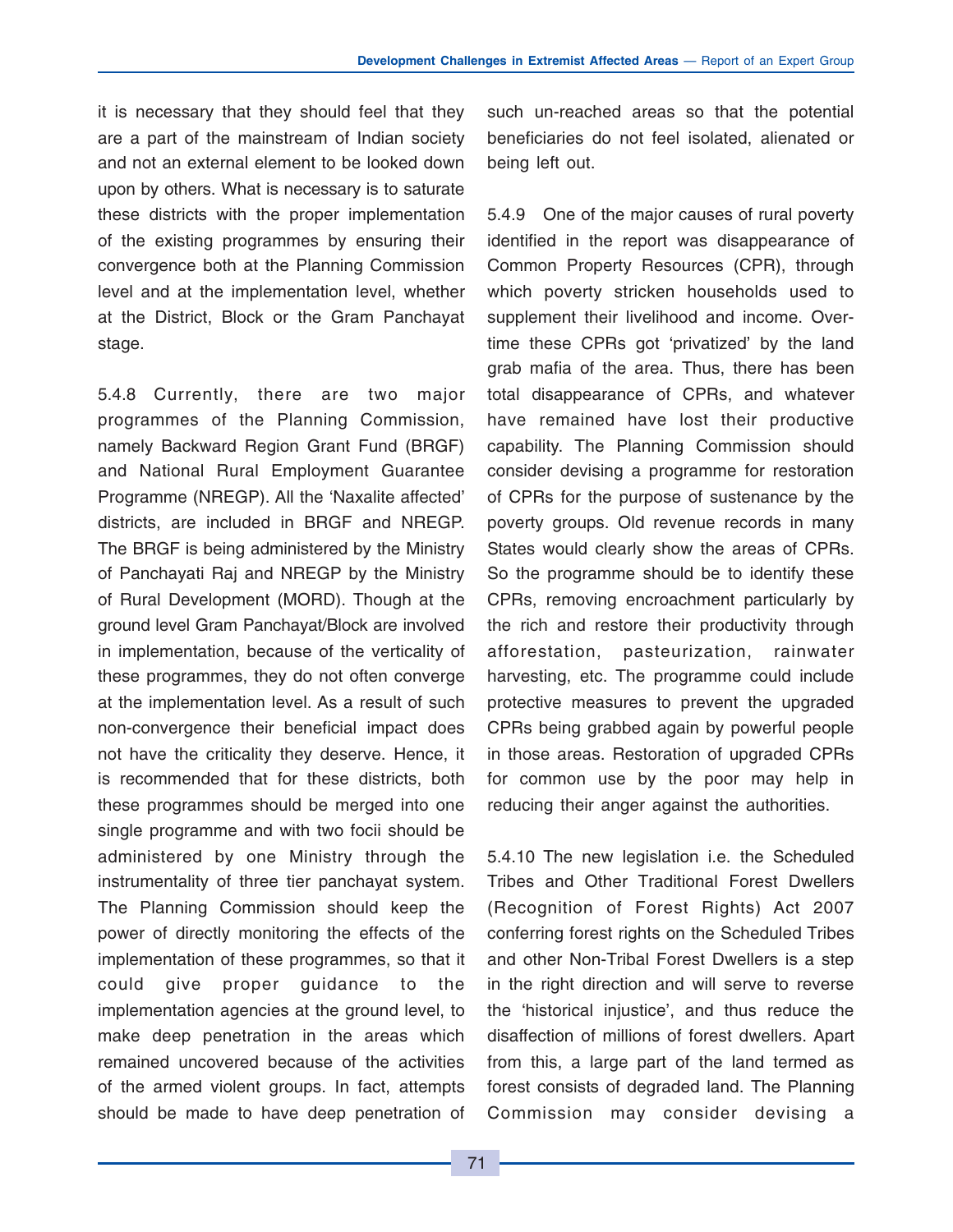programme to raise tree cover on these lands, by the local poor people, with an equitable sharing of benefits. This would also be in consonance with the government's general policy of upgradation of bio-diversity and increasing the density of tree population in the forest areas. These programmes should be implemented by the panchayat bodies wherever they exist or through legally constituted beneficiary committees, where Panchayats do not exist.

## **(V) Universalise Basic Social Services to Standards**

5.5.1 The area affected by extremists movement in central India has concentration of tribal population, hilly topography and undulating terrain. The area has much less density of population than the plains. The failure to provide infrastructure and services as per national norms is one of the many discriminatory manifestations of Governance here. These disparities therefore result in non-available/poorly provided services. Universalisation of basic services to standards among the people in this area should be given top priority to remove this disparity..

5.5.2 If poor SCs and STs are to take advantage of the opportunities being opened up by rapid economic growth, they need to acquire a modicum of education and be healthy. Market-based development is characterized by the survival of the fittest; neither the SCs nor the STs constitute the fittest in the society.

5.5.3 Disparities in availability of physical, developmental and social infrastructure should be removed by speedy creation of infrastructure in Naxal-affected districts as per national norms within the XI plan for which adequate allocations have to be provided for. Existing infrastructure should be rejuvenated and modernized with provision of adequate funds for their maintenance and upgradation. Fully functional services on par with the developed areas with personnel, equipment, facilities and funds for contingent expenditure should be created and provided for.

5.5.4 The elementary education infrastructure would need strengthening, by providing fully qualified and trained teachers in every school per suitable norms of pupil-teacher ratio; providing quality technical/vocational training facilities for a cluster of 10 secondary schools offering training in a wide variety of local/specific needs; providing at least one residential high school each for boys and girls in these districts under the pattern of Navodaya Schools, together with Bridge school facilities for slow learners and out of school children. Existing 'ashram' schools should be upgraded to standards. 'Eklavya' schools should be established in each block in these districts. Thus a structure of the follow kind would emerge: 'ashram' and vocational schools in a cluster; 'Eklavya' schools in a block, and navodaya schools in a district.

5.5.5 There is need for a universal public health and nutrition system that is functional at the primary level of care. A first requirement in this task is to discontinue commercial vending of liquor and other intoxicants in terms of the excise policy for tribal areas (1974) and institutionalize control of the Gram Sabh over the preparation and use of traditional drinks. It is also important to ensure accredited functioning health facilities as per national norms, namely (a) Health Sub Centres (one for every 3000 population in hilly/tribal districts and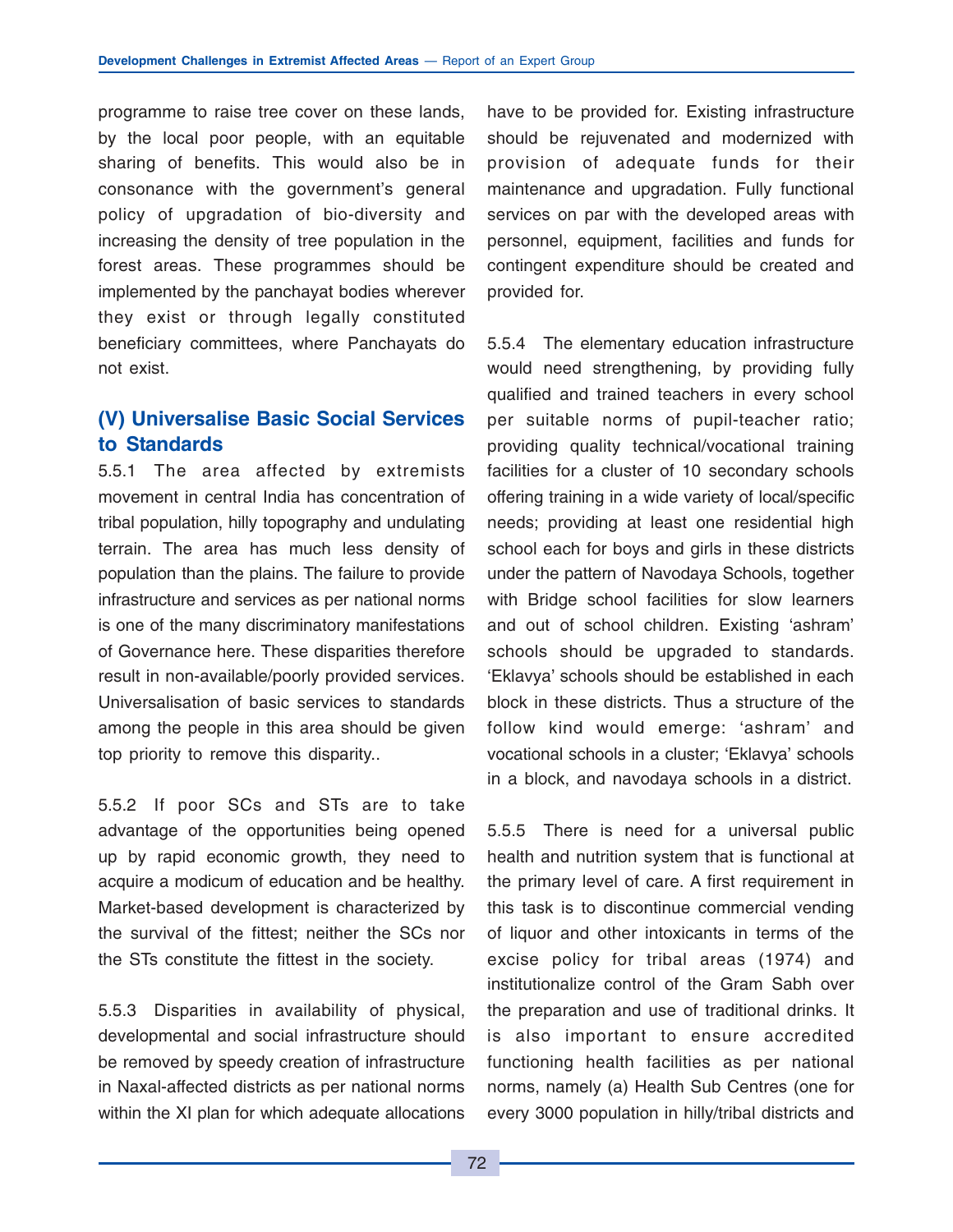one for 5000 population in other districts), (b) Primary Health Centres (one for every 20000 population in hilly/tribal districts and for every 30000 population in other districts), and (c) Community Health Centres for curative and referral services for every 100000 population. The districts where naxalite movement is active are located in states which have the worst social infrastructure in general, and SC and ST hamlets tend to get excluded when location for such social infrastructure is being decided. The  $11<sup>th</sup>$  Plan allocations should be used for filling this gap.

5.5.6 All sanctioned posts should be mandatorily filled in by trained professionals/ para professionals on regular/contractual/adhoc basis and there is need to address the problem of chronic shortage of staff, if necessary through provision of special allowances and local recruitment. Only then can we ensure (a) universal full immunization (DPT, BCG, Polio, Typhoid) of all children, (b) guaranteed safe deliveries through accredited health providers/ skilled birth attendants and (c) management/ treatment of communicable diseases together with supply of essential drugs, up to health Sub Centre level with full utilization for untied funds of Rs. 10000 per annum per health centre.

5.5.7 It was noted that SCs and STs have worse nutritional levels than others. Anganwadi centres will increase during 2008-09 to at least 12 laks from the current level of 10 laks in the country as a whole. Anganwadis should be provided on demand to SC and ST hamlets, which are the worst provided in terms of anganwadi centres in the country. Further, ICDS is to be restructured during the  $11<sup>th</sup>$  Five Year Plan, and it is necessary to establish an

identifiable and effective nutrition chain (a) for all pregnant women and nursing mothers in rural areas (comprising of nutrition equivalent to 500 calories and 15 to 20 grams of protein), (b) for all mal-nourished children in the age group of 3-6 (comprising of nutrition equivalent to 600 calories and 20 grams of protein per child) and (c) for all children in the age group of 0-3 (comprising of nutrition equivalent to 300 calories and 10 grams of protein per child) and (d) for all children studying in Government schools, Local Body schools, aided schools upto class V hot and cooked mid-day meals (comprising of nutrition equivalent to 300 calories and 8 to 12 grams of protein per child).

5.5.8 As part of the NHRM, every village/ large habitation should be provided with a Female Accredited Social Health Activist (ASHA), who is trained at least as an ANM, chosen by and accountable to panchayat to function as an interface between the community and the public health system.

5.5.9 Rural electrification has to mean households actually receive electricity, not merely an electric pole with a line going to BPL households, as specified under the Rajiv Gandhi Grameen Vidyutikaran Yojana. If RGGVY money is used for building poles and laying lines to BPL households, without the actual supply of electricity, experience shows that both the poles and wires are stolen; at the very least, it is wasted investment, since there is no electricity flow for years after the investment in transmission lines. Therefore, we recommend that electrify all villages and habitations through creation of Rural Electricity Distribution Backbone in each block and village electrification infrastructure with at least one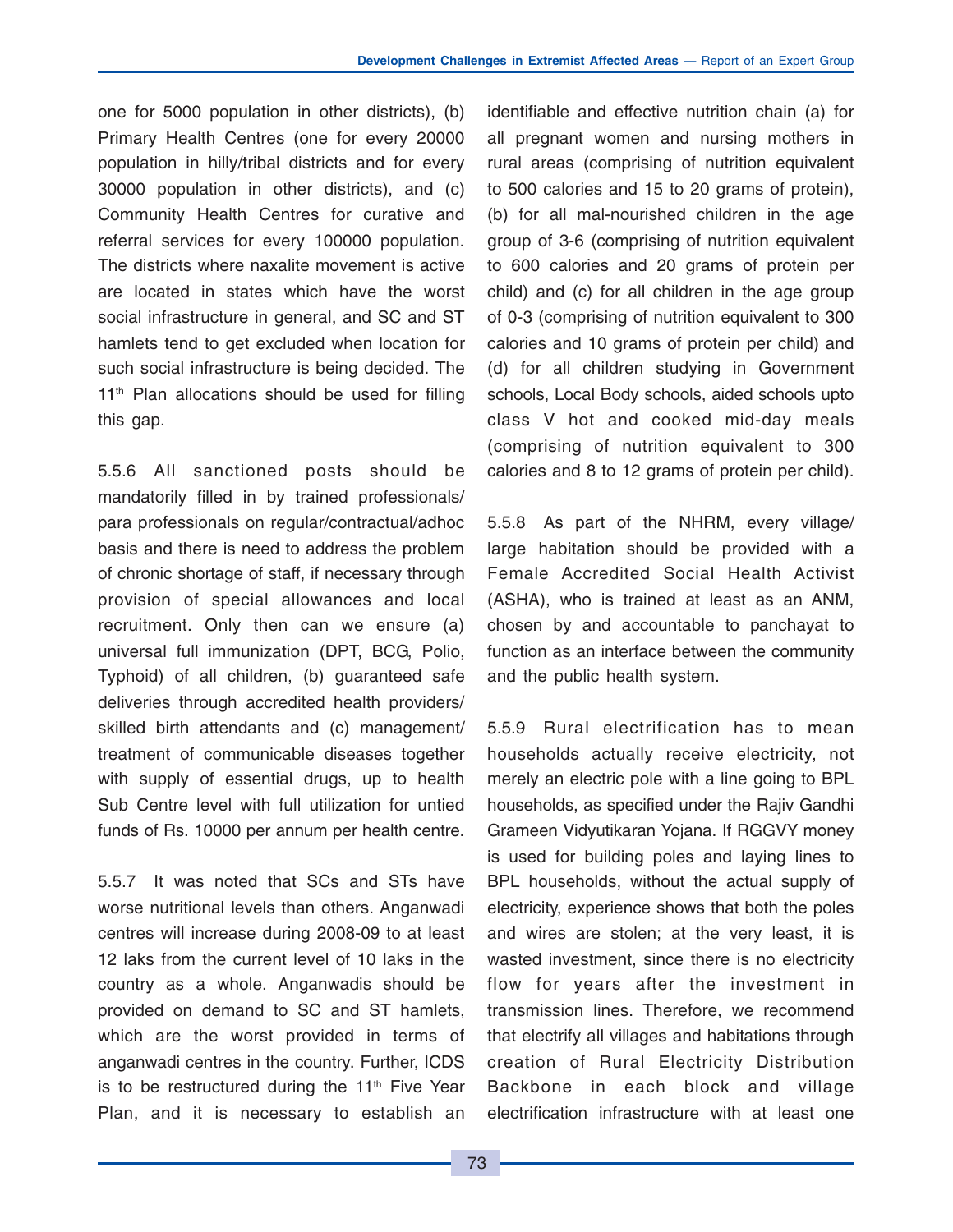distribution transformer in each village/habitation or Decentralized Distributed Generation (DDG), where grid supply is not feasible, together with electrification of all unelectrified below poverty line households.

5.5.10 Research in India, China, and other developing countries has demonstrated that one of the most cost-effective ways to reduce poverty is to ensure rural roads connect to markets. Therefore the central and state governments need to commit to connectivity through all-weather roads to all villages habitations with a population of 500 (250 in the case of hilly and tribal areas) in the next 4 years.

5.5.11 In four years of the  $11<sup>th</sup>$  Plan, there is need to commit to provide safe drinking water to all habitations as per national norms of coverage, i.e. (a) 40 litres per capita per day (LPCD), additional 30 LPCD for cattle in DDP areas, (b) potable water source within 1.6 km in plains or 100 mtrs elevation in hilly areas and (c) one hand pump/stand post for every 250 persons. Without this action, there is little likelihood that health indicators will improve significantly, even if the public health system was to become functional.

5.5.12 Finally, houses as per Indira Awas Yojana Guidelines to all houseless persons, giving high priority for SCs/STs, have to be ensured by the end of the 11<sup>th</sup> Plan.

#### **(VI) PESA**

5.6.1 A comprehensive regulation should be made to the effect that no law having a bearing on the provisions of PESA, read with the Fifth Schedule and other provisions of the Constitution concerning tribal people, shall extend to the Scheduled Area, until it is approved for extension there in full or with such exceptions and modifications as may be notified by the Governor, in consultation with the Tribes Advisory Council of the State.

5.6.2 The Annual Report of the Governor to the President about the Administration of the Scheduled Areas under Para 3 of the Fifth Schedule should be comprehensive, and cover all aspects of governance, especially the provisions of PESA. A high-powered small group may be established under the Union Cabinet with mandate for continuous review of the state of administration in the Scheduled Areas.

5.6.3 In view of the fact that governance in the Scheduled Areas with regard to many a vital aspect of tribal life is without any authority of law, the concerned Governors should issue a notification under Para 5(1) of the Fifth Schedule ( to be referred hereafter in brief 'Para 5(1) Notification')to the effect that 'Notwithstanding any thing in the Constitution, the Panchayat Act or relevant Acts of the Parliament or the Legislature of the State for the time being in force, the provisions of PESA shall prevail.' This is necessary to ensure that there is no ambivalence or contradictions in the frame of governance at the village level as a result of diverse legal provisions made from time to time and extended to the Scheduled Areas in routine.

5.6.4 The definition of 'village' in PESA is in terms of its natural community-centric character. It is at variance with the general definitions of 'village' in vogue in different laws that are essentially administrative. It must be ensured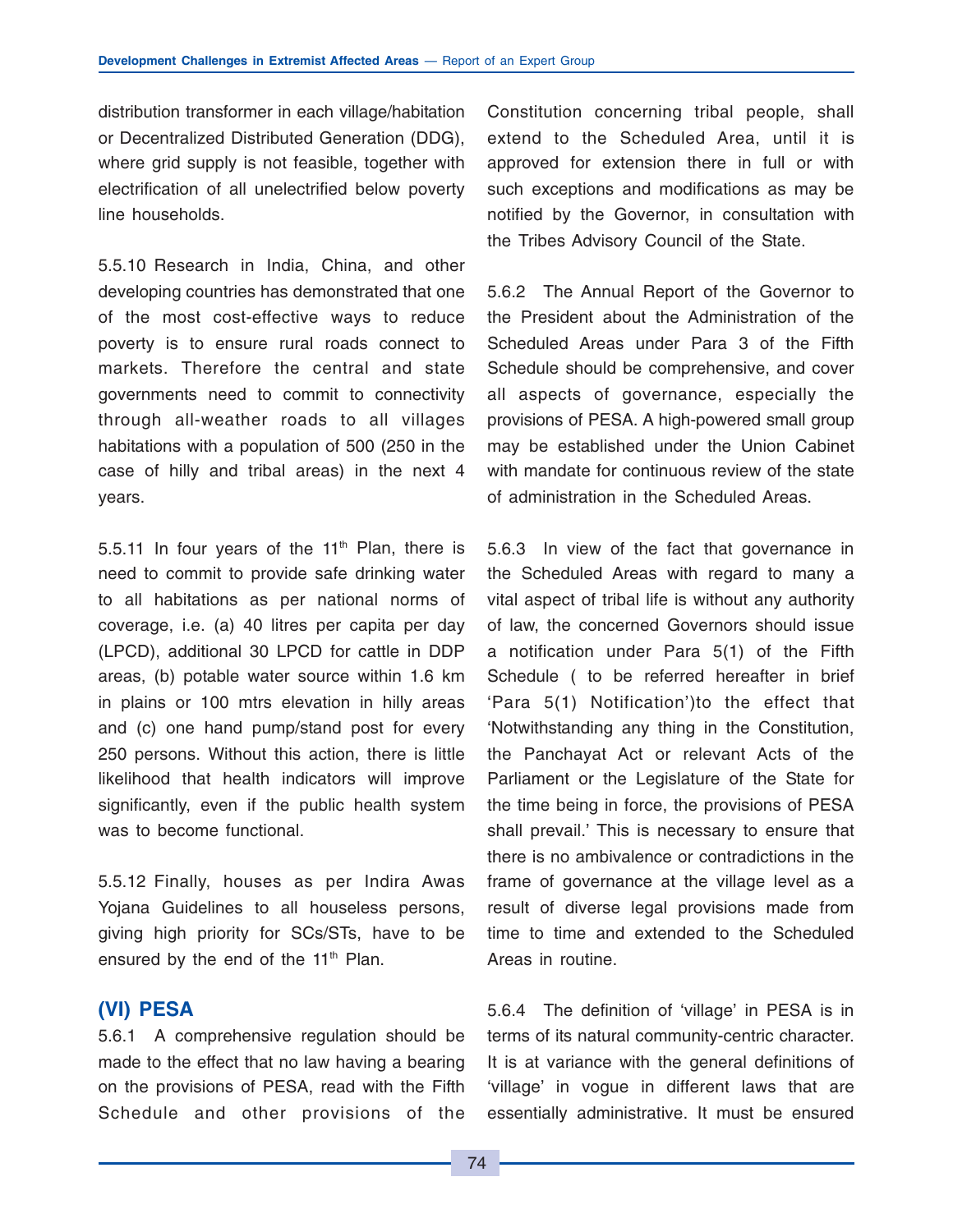that all Panchayat Raj Acts of States having Scheduled Areas adopt the PESA definition of 'village' with no change there in of any description whatsoever.

5.6.5 The scope of the clause 'resolution of disputes' in section 4(d) of PESA should mean Nyaya Panchayats are constituted for Fifth Schedule area. Each State law should clearly indicate the types of disputes (civil, criminal, social marriages, etc). which Nyaya Panchayats should deal with.

5.6.6 The PESA authorises Gram Sabha to restore all unlawfully alienated land to the rightful owners. However, in none of the States the original jurisdiction of GS under PESA to exercise this important power has been conferred on them. In case of non compliance of the orders of GS, the support of revenue authorities to implement the orders has not been clarified. Only when this is done will this power of GS become operational. This would go a long way in mitigating land related discontent in tribal areas.

5.6.7 It should be made obligatory for all concerned with management and working of forests to consult the Gram Sabha resulting in consent before taking up any operation in the geographical boundary of the village as defined above.

5.6.8 It shall be the duty of the State to ensure that the full value of the minor forest produce is made available to the primary collector with out any cuts of any description whatsoever. The entire marketing and transportation cost from the collection centers, which shall not be beyond half-a-day march from the Gram Sabha, shall be borne by the State as a charge on the welfare activities in the Scheduled Areas.

5.6.9 The residents of habitations located on the periphery of a reservoir shall have full rights to use the water body for fish-culture and for fishing for the common good of the entire community, subject to honouring the livelihood rights of those traditionally engaged in fishing. This collective right, however, shall be exercised through a cooperative or other instrumentality that is exclusively and wholly answerable to the concerned GSs, in accordance with a scheme that may be adopted by the concerned GSs.

5.6.10. Displacement of tribals in areas notified under the Fifth Schedule should be avoided, as it tends to deprive the tribals of the rights conferred on them under the Fifth Schedule. If the setting up of a project in these areas is considered to be in the national interest, even then, the prior consent of the tribal Gram Sabhas should be made mandatory. The Government should evolve a suitable institutional mechanism to ensure that the tribals retain their ownership rights in respect of the land and resources associated with it.

5.6.11 The Mineral Rules should be amended transferring all quarries with annual lease value up to Rupees 10 lakhs to the Gram Sabha and Panchayats at different levels. This dispensation should cover all minor minerals. Provisions should, inter alia, cover the following (5.6.12- 15):

5.6.12 Consent of concerned Gram Sabha before awarding a lease to be made mandatory as per the directions of the Ministry of Mines and Minerals dated 26<sup>th</sup> December 1997;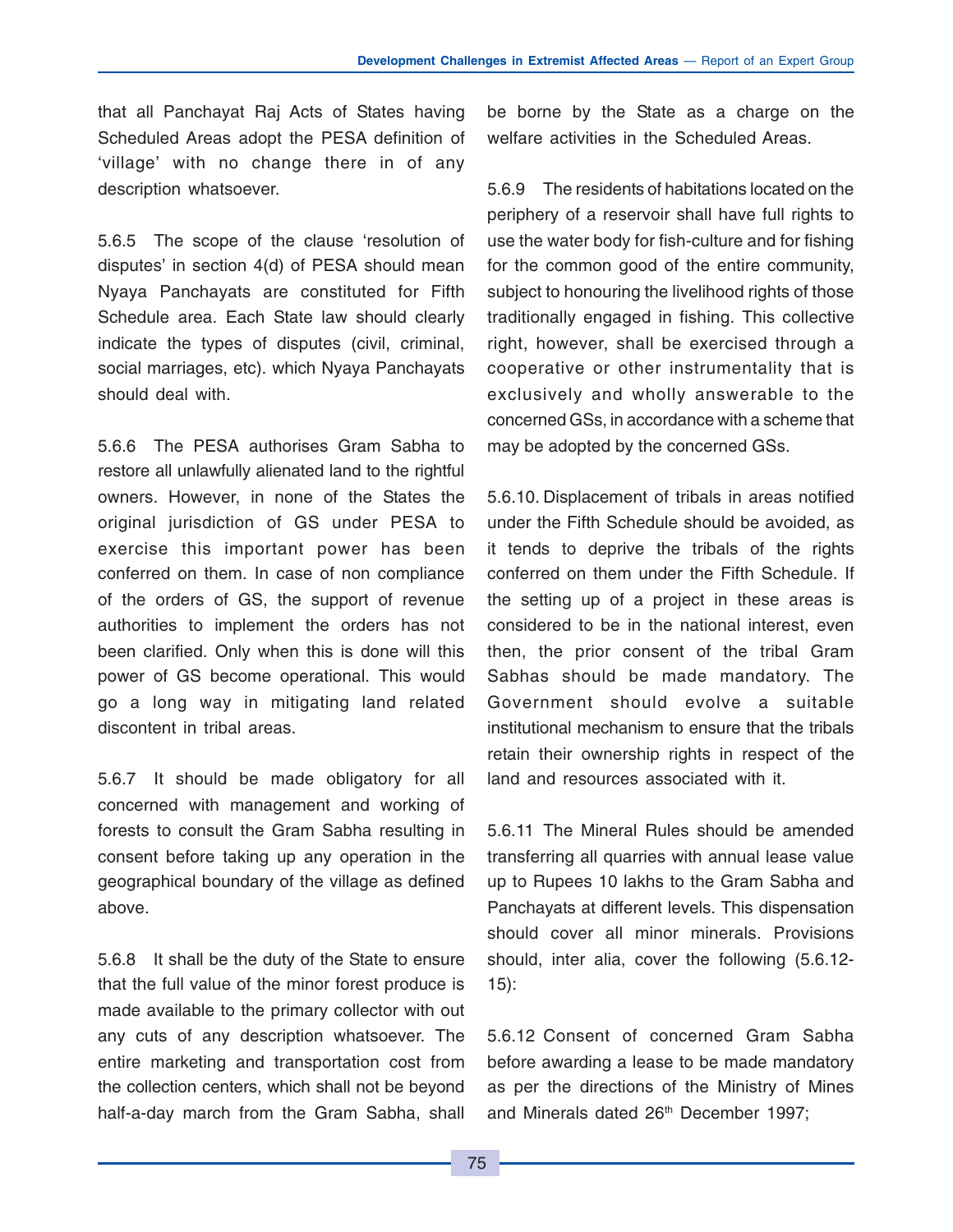5.6.13 Discontinuance of the practice of outright purchase of mineral bearing land by the Mining Companies as the Mining Act envisages only a lease. All the deals of any description whatsoever should be converted in the form of leases for which Governor may provide through 'Para 5(1) Notification'.

5.6.14 A condition for restoration of the leased lands, as far as possible, to their original status as a part of consultation with the Gram Sabhas; and

5.6.15 Making good all damage to the ecology etc on account of the neglect of the State and the concerned parties according to a time bound programme, and provision of special funds to the concerned Gram Sabhas.

5.6.16 A clear and categorical provision should be made in the Panchayati Raj Act or the Excise Law through 'Para 5(1) Notification' to empower the Gram Sabha in all aspects mentioned in Section 4(m)(i) of PESA, and State Government should not intervene.

5.6.17 It is unfortunate that despite powers defined in section 4(m) of PESA, several States have not issued the notification under para 5 (1). To facilitate the state governments, Government of India should prepare model provisions for endowing these powers which will make provisions of PESA real and operational.

5.6.18 Any plan or programme of the state government or any parastatal organisation should require that the GS be consulted before it is taken up in its area.

5.6.19 All Utilisation Certificates pertaining to all projects should be validated by GS.

5.6.20 In many states the provisions under section 4 (i) of (PESA requiring GSs or the panchayats at the appropriate level be consulted before land acquisition or rehabilitation under such projects) are not being followed, or there are several instances of coercion from higher authorities in seeking this consent. The consultation under this provision should include concurrence with them, as provided for consultation with the Supreme Court.

### **(VII) State Response**

5.7.1 The public policy perspective on the naxalite movement is overwhelmingly preoccupied with the incidents of violence that take place in these areas and its ideological underpinnings. Though it does concede that the area suffers from deficient development and people have unaddressed grievances, it views the movement as the greatest internal security threat to the country. Accordingly, the attention of the Government is concentrated on curbing violence and maintaining public order to achieve normalcy. While area development is also being speeded up, the security-centric view of the movement accords primacy to security operations. The contextualization of this violence is missing from this perspective. The scale, intensity and approach of security operations cause considerable collateral damage leading to greater alienation of common people. The strategy of security forces to curb violence has also encouraged formation of tribal squads to fight naxalites, with a view to reducing the security force's own task and risk. This has promoted a fratricidal war in which tribals face the brunt of mortality and injury. Those tribals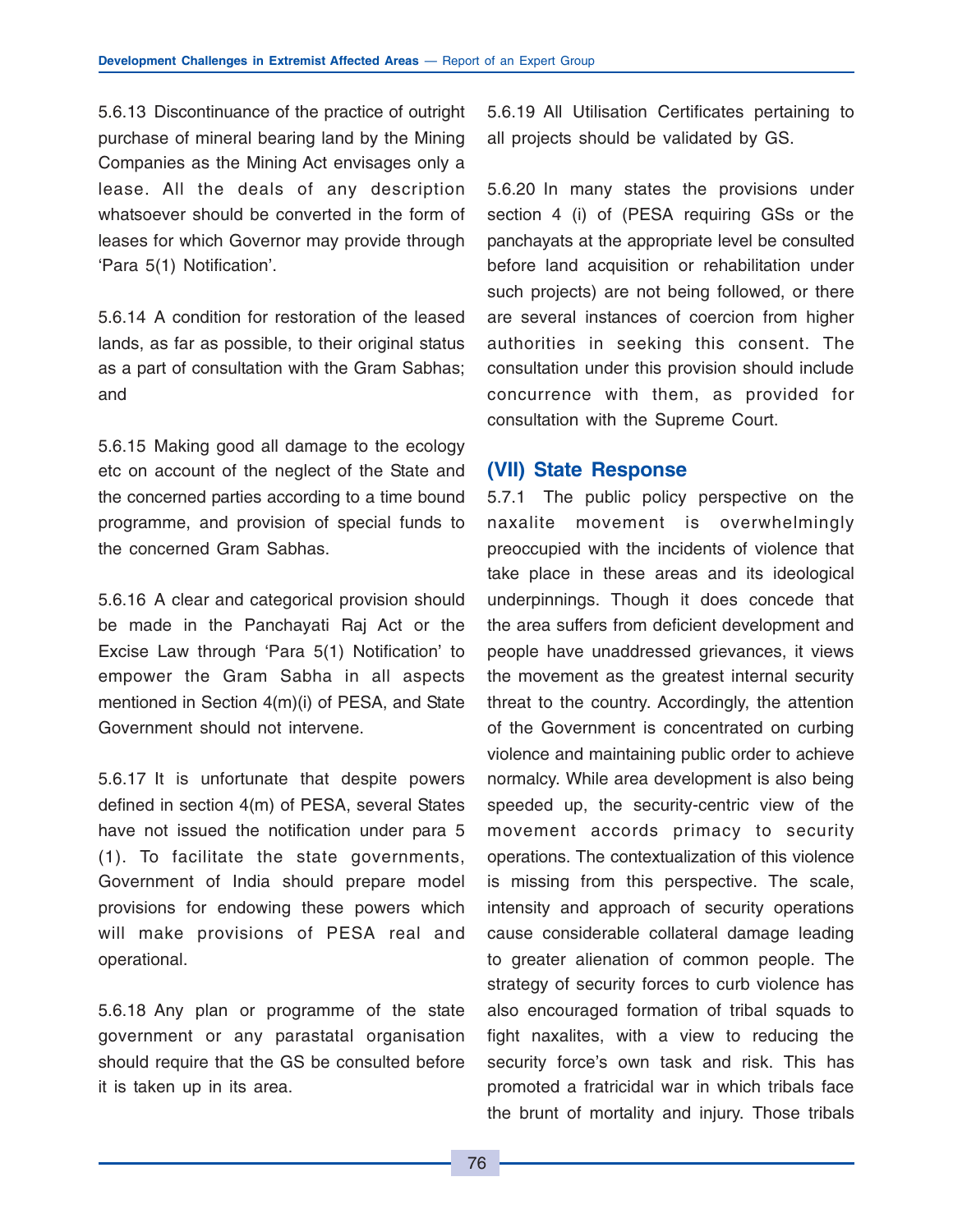who are unattached to either the naxalites or those opposing them, become victims of violence by all agencies – Naxalites, squads formed to fight them and the security forces. This approach to the movement is devastating the local tribals and causing hopelessness and despair. A change in policy perspective and strategy to deal with the movement is essential to create a positive image of the Government in the local people, remove their sense of alienation and wean them away from its influence.

5.7.2 Encouragement of vigilante groups such as Salwa Judum and herding of hapless tribals in make-shift camps with dismal living conditions, removed from their habitat and deprived of livelihood as a strategy to counter the influence of the radical left is not desirable. It delegitimizes politics, dehumanizes people, degenerates those engaged in their 'security', and above all represents abdication of the State itself. It should be undone immediately and be replaced by a strategy which positions an empowered task force of specially picked up responsive officials to execute all protection and development programmes for their benefit and redress people's grievances. This is the best strategy to eliminate the influence of radical left groups.

5.7.3 Authorities should encourage civil society groups, having knowledge of, and sympathy with, local tribals in assisting this task force for wider participation of people in implementation of the strategy outlined above.

5.7.4 There are reports of civil society groups on the numerous human rights violations by authorities. The government should take cognizance of these reports and enquiries into these episodes should be constituted so as to inspire confidence in victims and faith of the public in the rule of law.

5.7.5 It is not desirable to insulate the area and people from civil society groups, media, and political organizations and penalize those who seek to establish contact with affected people to gather information about the action of naxalites and state agencies, and speak or write about their observations. Besides being undemocratic, it is counter-productive as well. Reverse this trend. Rather, seek cooperation of civil society organizations with good track record in providing credible information on the impact of the movement and of state action on the affected people, which may help in critical appraisal of the policy pursued by the state.\*

5.7.6 Mobilising the support of the people is also absolutely essential to weaken the support base of the Naxals. The political parties are not playing their role in this regard. The representatives of major political parties have virtually abdicated their responsibility.

5.7.7 A strategy of constructive management of conflict requires two key measures. At its present stage, priority should be accorded to search out creative policies that bridge gaps between state interests and those of tribal communities. Tribes are not opposed to

<sup>\*</sup> Sarvashri Prakash Singh and Ajit Doval expressed a contrary view in support of Salwa Judum in their paper submitted to the Expert Group, which is being incorporated in Volume II of the report.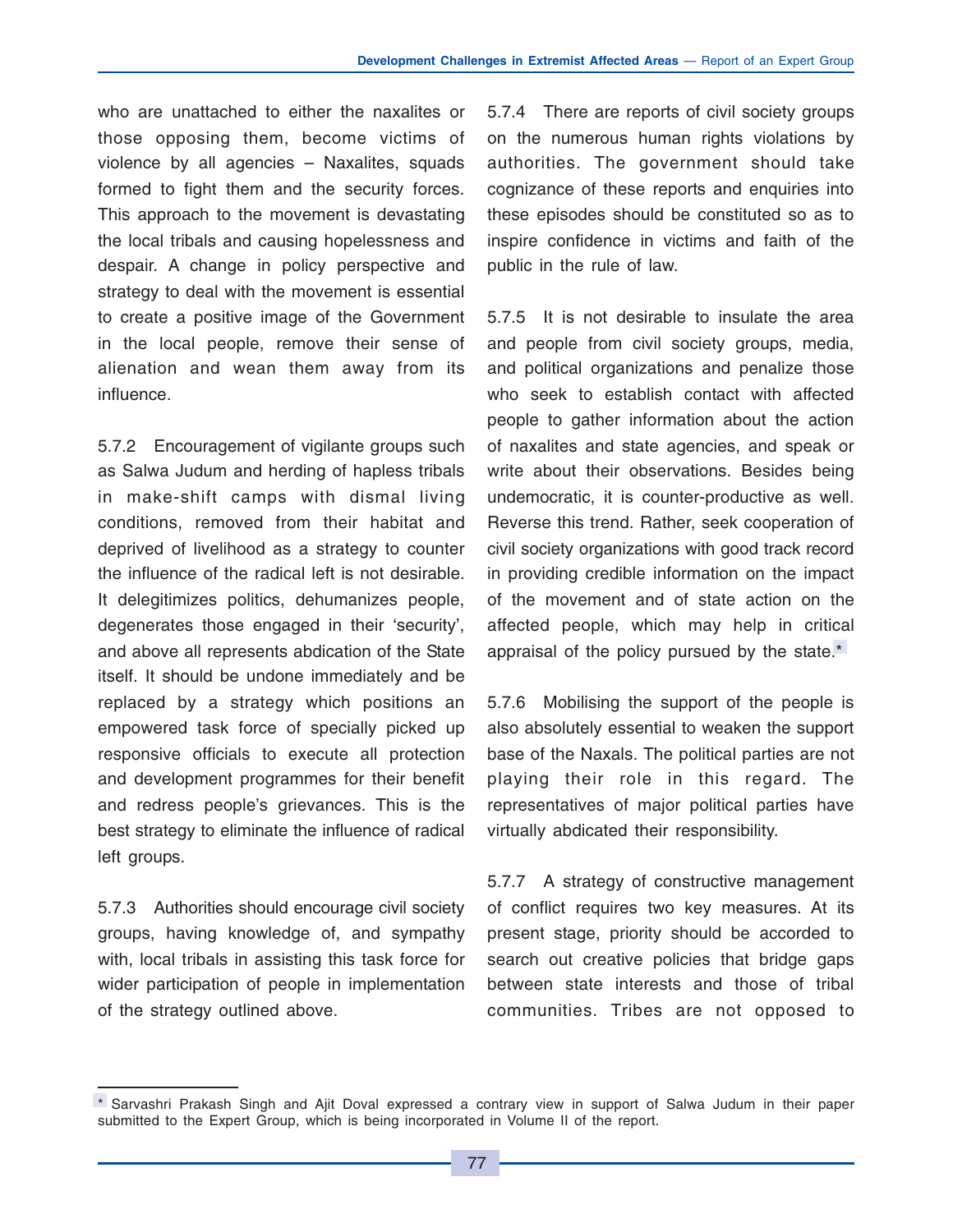development. All that they want is to control its pace and influence, its pattern and direction so that they are enabled to prevent its damaging effects and enjoy some of its benefits. The autonomy and control over natural resources which tribal communities seek is consistent with national development. It requires dedicated interlocutors to work out its parameters in consultation with communities. PESA (1995) has made a beginning in this direction and provided a broad frame work.

5.7.8 Ensuring a life of respect and dignity for the dalits, adivasis, women, and the poor in general, is not a task that can be left to the working out of a few laws. A concerted effort through the education system and the cultural media needs to be taken up. The education system should not shy away from speaking to the undemocratic practices that abound in our society. And purposive cultural interventions are very much needed. But the first pre-requisite at the level of the administration is that the administrators should be sensitised to these realities and their unacceptability. Government personnel exhibiting an attitude of indifference towards this issue must be deemed to have committed misconduct and proceeded against accordingly.

5.7.9 Mere provision of reservations for the SCs, STs, OBCs and women in the local bodies does not amount to empowerment. Consequential steps need to be taken to ensure that they are actually able to exercise the responsibilities placed upon them, and that their powers are not appropriated by the dominant sections. In situations where the elected representatives from these communities are threatened or subjected to violence they should

be ensured full and adequate protection by the administration. It should be the responsibility of the Panchayat Officer at the District level to ensure that the police do provide such protection. Cooperation of the administrative personnel in the exercise of the authority of such elected representatives should also be mandatorily ensured.

5.7.10 While condemning occasional bursts of wanton violence by the extremist groups, a government constituted by law and mandated to maintain rule of law can not commit any illegal act in countering rural extremism. Government should strictly prohibit extra judicial killings by its security forces. Such acts of illegality by the authorities tend to legitimise extremist violence in the eyes of millions of non-committed on-lookers.

5.7.11 Security forces should undergo rigorous training not only on humane tactics of controlling rural violence but also on the constitutional obligations of the state to protect the Fundamental Rights, including human rights, of Indian citizens and implications and implementation of progressive laws in favour of the poor. Excepting casualties suffered by both sides in actual fire fights, there should be no killings, either by the security forces or any vigilante groups, covertly or overtly sponsored and supported by the Government. Every such killing should be followed by a judicial enquiry to reinforce the faith of the ordinary masses in the rule of law.

5.7.12 There is a distinct feeling both within government institutions and outside that reports of National Commissions for SCs/STs do not carry any weight. Parliament finds no time to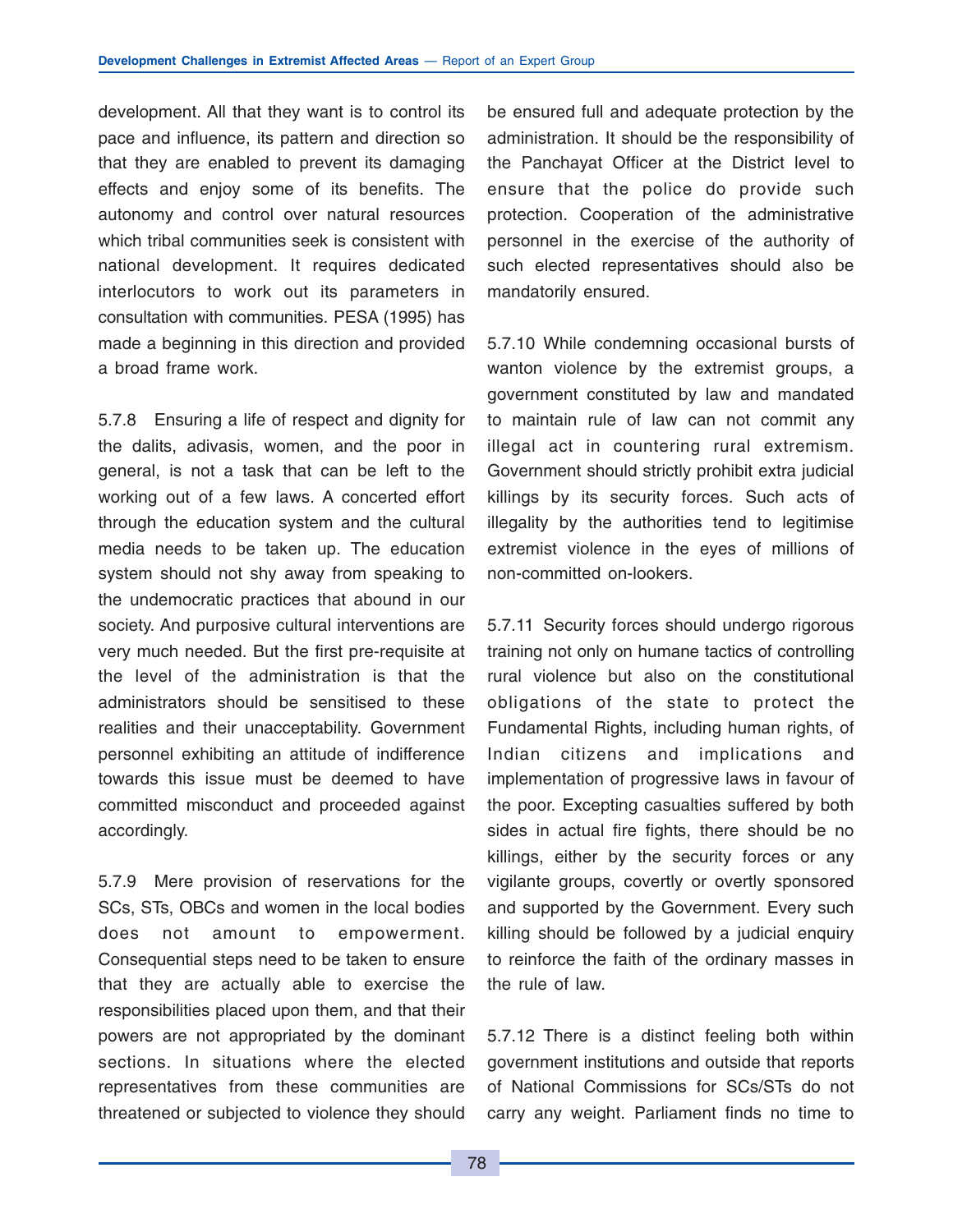discuss them. Government has shown little seriousness in making meaningful use of them and initiating corrective measures. The commissions are also not being effectively used as instruments for grievance investigation and redressal mechanism where official agencies have failed or faulted. The commissions are primarily used to provide symbolic representation to members of the SC communities to deflect political criticism about neglect of these groups. The commissions have considerable potential in bringing to the notice of government the simmering discontent of the communities, and giving them a voice where bureaucratic and political structures have fail to respond. But they need to be restructured and strengthened to command attention from official agencies for discharging this responsibility. Appropriate measures may be worked out by the government.

5.7.13 The law enforcement machinery in the affected areas would need to be strengthened. Some of the suggested measures could be: additional police stations/outposts in the affected areas; filling up the police vacancies and improving the police-people ratio; sophisticated weapons for the police; personnel to be given training in counter-insurgency including protection of fundamental rights and human rights; incentive allowance for staff posted in affected areas; and leadership of a high order for the forces deployed and ban on extrajudicial killing and "encounter" killing.

5.7.14 Both the central and the state governments should have an open mind about having peace talks with Naxalites without any prior conditionality.

## **(VIII) Strengthening the Planning System**

5.8.1 The original power of panchayats at each tier is in the preparation of plans for economic development and social justice (Article 243 G of the Constitution). Sub clause vii of clause M of section 4 of the PESA-1996 empowers panchayats in the Fifth Scheduled areas to have control over local plans and resources for such plans, including Tribal Sub-Plan. Thus there are adequate legal provisions for democratic decentralized planning process. Unfortunately the District Planning Committees under Article 243 ZD has not been properly activated and not created in line with the provisions of PESA. As a result what we have as state plans are nothing but aggregated departmental plans, with hardly any linkage with District Plans or the plans prepared under the PESA. All the central and state schemes should build in enough flexibility to allow panchayat bodies to reshape them to suit their objective conditions. The State Plans should clearly reflect how much of the district plans have been incorporated in it. Preferably up to 40% of the money allocated should go to district plans.

5.8.2 Panchayats at three tiers should have powers and authority to hold officials accountable for the subjects devolved to panchayats. Similarly, they should have powers to review performance and working of all departments in their areas. It raises the main issue of state's unwillingness to part with power and functions and to share them with panchayats. The fact that writs of the state do not run in as many as 125 districts in the extremism-affected areas makes it clear that the State bureaucracy had abjectly failed in delivering good governance in these areas. Hence empowerment of the panchayats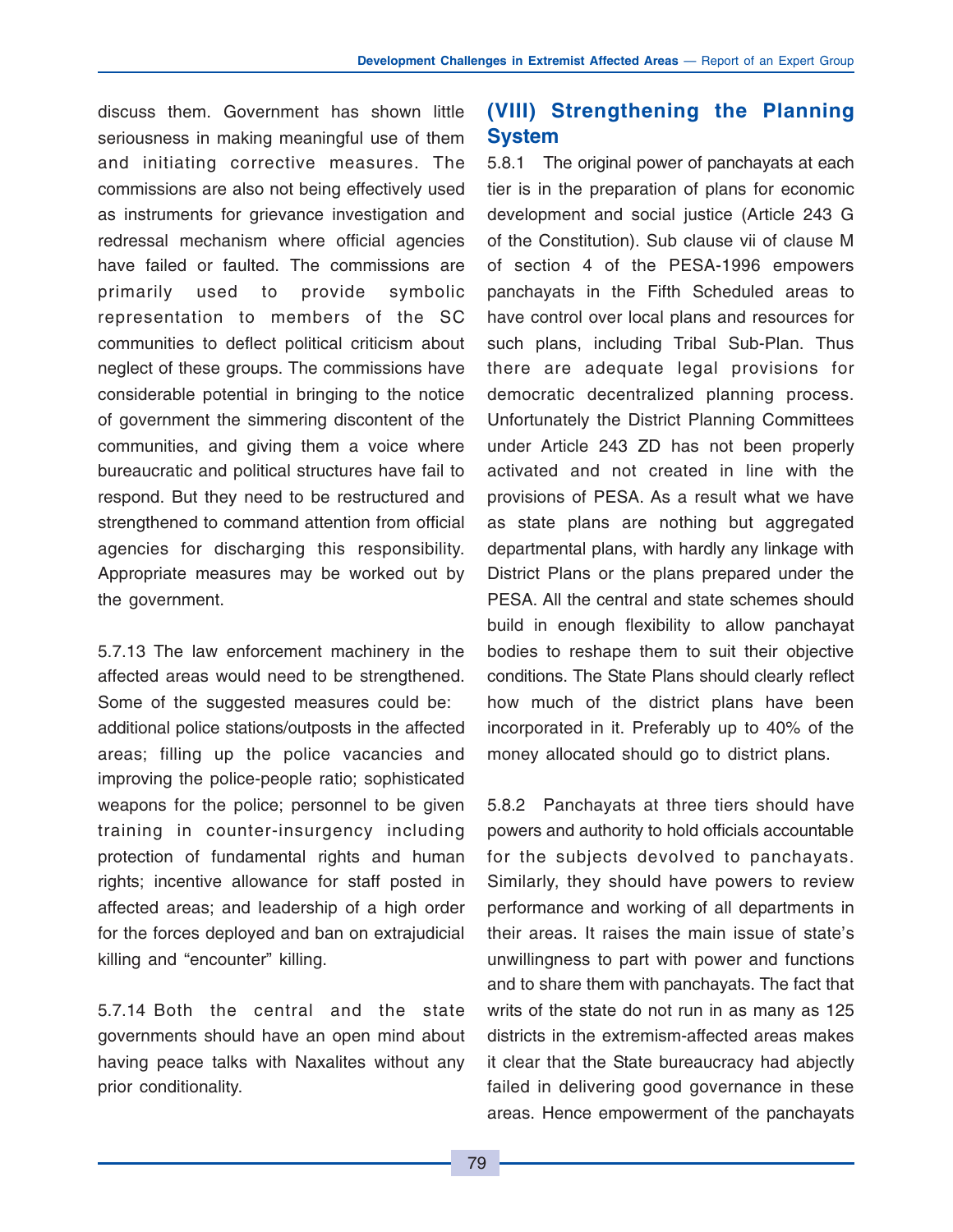would be practically the only way out for effective governance of these areas. Therefore panchayats should have authority to hold officers of the state working there accountable for their acts of omission and commission. That apart, strong financial and social audit systems be placed on the ground to prevent leakages of funds.

5.8.3 National Commissions for Scheduled Castes/Scheduled Tribes /National Commission for Women /National Human Rights Commission should be provided with some powers and authority for generating greater accountability in official agencies operating in these areas. A massive awareness programme should be taken up (on the pattern of rural labour camps of the 1970s and 1980s) to build up pressure from affected communities for improved performance of official agencies. Information Kiosks should be set up managed by SC/ST individuals and organizations at Panchayat level for information, education and communication. Individuals and NGOs should be encouraged and supported to take up RTI as a campaign among SCs/STs for enhancing transparency of governance.

5.8.4 Mechanical monitoring on the basis of physical targets achieved or funds spent should be upgraded for impact assessment by independent research institutions, universities and other academic institutions. People at the ground should also feel that activities around them are being watched instantly by political masters. This would mean demonstration of political will for the uplift of these communities and areas. Institutional arrangements should be made at state capitals as well as at the centre to involve the chief ministers and the Prime Minister in this process.

#### **(IX) Governance Issues**

5.9.1 The areas in Central India where unrest is prevailing covers several States (like Andhra Pradesh, Orissa, Chhatisgarh, Madhya Pradesh, Jharkhand and part of Maharashtra) are minimally administered. State interventions both for development and for law and order had been fairly low. In fact there is a kind of vacuum of administration in these areas which is being exploited by the armed movement, giving some illusory protection and justice to the local population. The basic steps required in this direction include establishment of credibility and confidence of government; keeping a continuous vigil for fulfilment of people's vision; effective protection, peace and good governance; rejuvenating tribal economy including social services; sustainable development with equity in tribal areas; holistic planning from below in scheduled areas; and negotiating crises by focussing on ending of confrontation.

5.9.2 The area affected by extremist movement is the region of central India with concentration of tribal population, hilly topography and undulating terrain. The area has much less density of population than the plains. The failure to provide infrastructure and services as per national norms is one of the many discriminatory manifestations of Governance here. These disparities result in non-available/poorly provided services. The removal of these disparities should be among the top priorities to convince people living in these areas that they are equal citizens and that they matter in national life.

5.9.3 Reorganisation of the administrative arrangement should aim at supplanting the current non-accessible bureaucracy by the three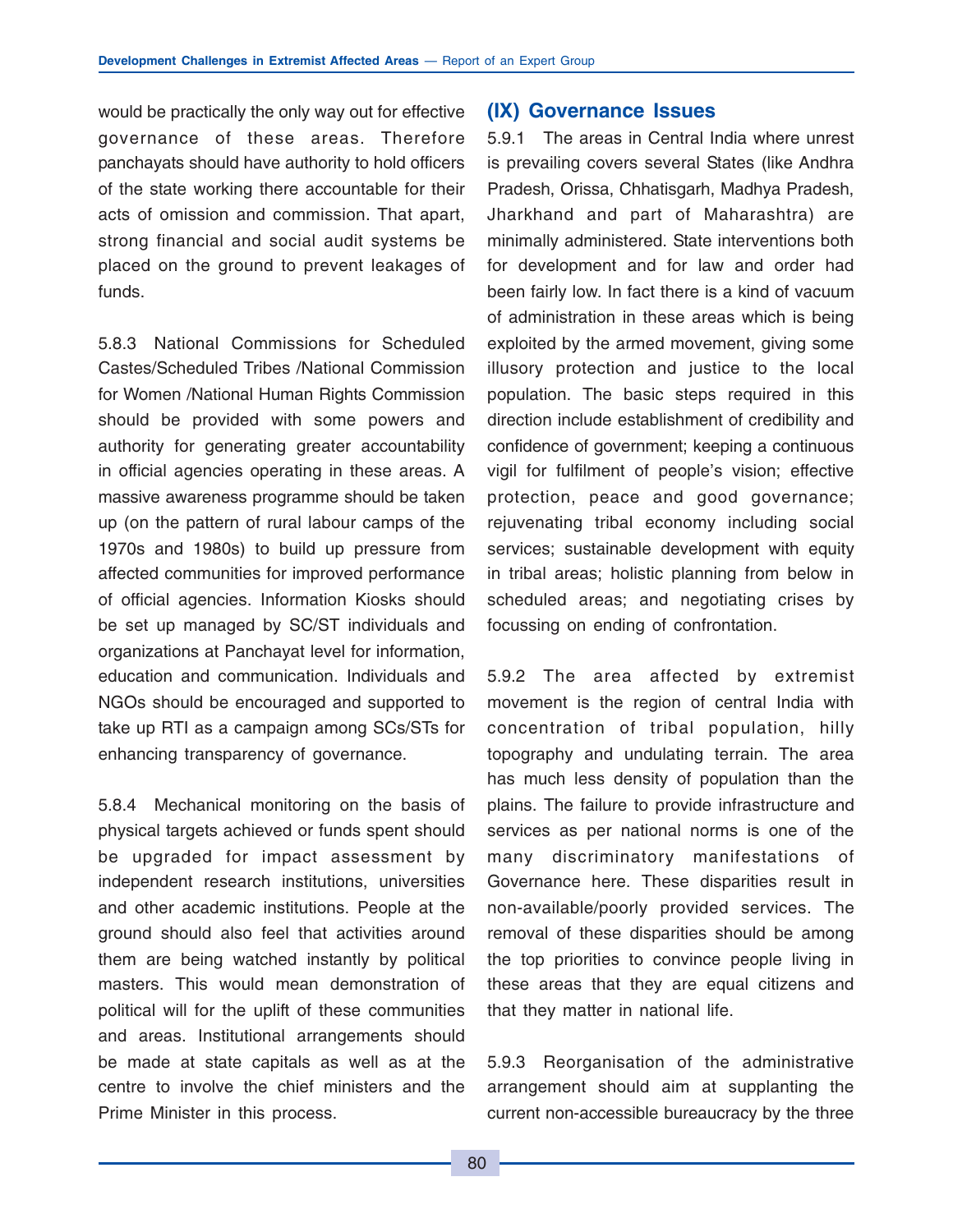tier panchayats bodies, with level to level correspondence with the current administrative structure. Bureaucracy at each level should be directly accountable to the corresponding tier of elected panchayat bodies. The Gram Sabha will have the right to question the functioning of any officer or staff about their performance and activity. These panchayats bodies should have the power to clear schemes and projects up to a certain financial limit. The district panchayat will have no such limit in respect of schemes, projects and programmes earmarked for the districts.

5.9.4 Panchayats at each tier should be strengthened by posting of appropriate level of general service and technical service officers. Regulatory functions like revenue, police, forest and labour should be directly accountable to PRIs for their actions and performance.

5.9.5 One major deficiency of existing administrative arrangements is the absence of a Justice Administration system in rural areas. The current system is expensive, dilatory and complicated. Barely 20% of the population is able to access it. SCs/STs get involved in the system as accused and defendants rather than seekers of their rights and entitlements. Even in cases of atrocities where the state takes up their case, the experience has been depressing. The situation is no better in cases relating to social welfare, labour and land related laws. A system of justice and grievance redressal which is simple, inexpensive, responsive to their needs and within easy reach of these sections should be an integral part of governance, but it has never received the priority and attention it deserved. A beginning can be made in this direction by quickly enacting the Nyaya Panchayat Law by the Centre with enabling provisions for the states to adopt. A model of dispute settlement mechanism and justice administration consistent with PESA, 1996 in Fifth Schedule areas should be worked out. In the scheduled areas gram sabha should act as Nyaya Panchayat in matters relating to customary law prevalent in the community.

5.9.6 The procedures for receiving applications under RTI Act from the members belonging to the weaker sections should be simplified and summary processes of disposal of applications and adjudication of appeals should be institutionalised.

5.9.7 A mechanism should be set up at the state level to periodically review cases in which SCs/STs are involved, recommend withdrawal of cases in petty offences, release of undertrials on bail where they are unable to find a bailer, arrange effective legal aid to defend them in other cases, and issue directions for speedy trial in cases pending for long.

5.9.8 The Government of India must start forthwith an annual review of the state of administration in the Scheduled Areas in terms of its responsibility under the first proviso to Article 275(1), with a clear goal to raise it to the level obtaining in the rest of the State within a period of five years.

5.9.9 The issue of public resource management for equitable development in this context has two aspects. One concerns distribution of available public resources proportionate to the needs of the area and the communities. The other relates to the efficient utilization of whatever resources are allocated.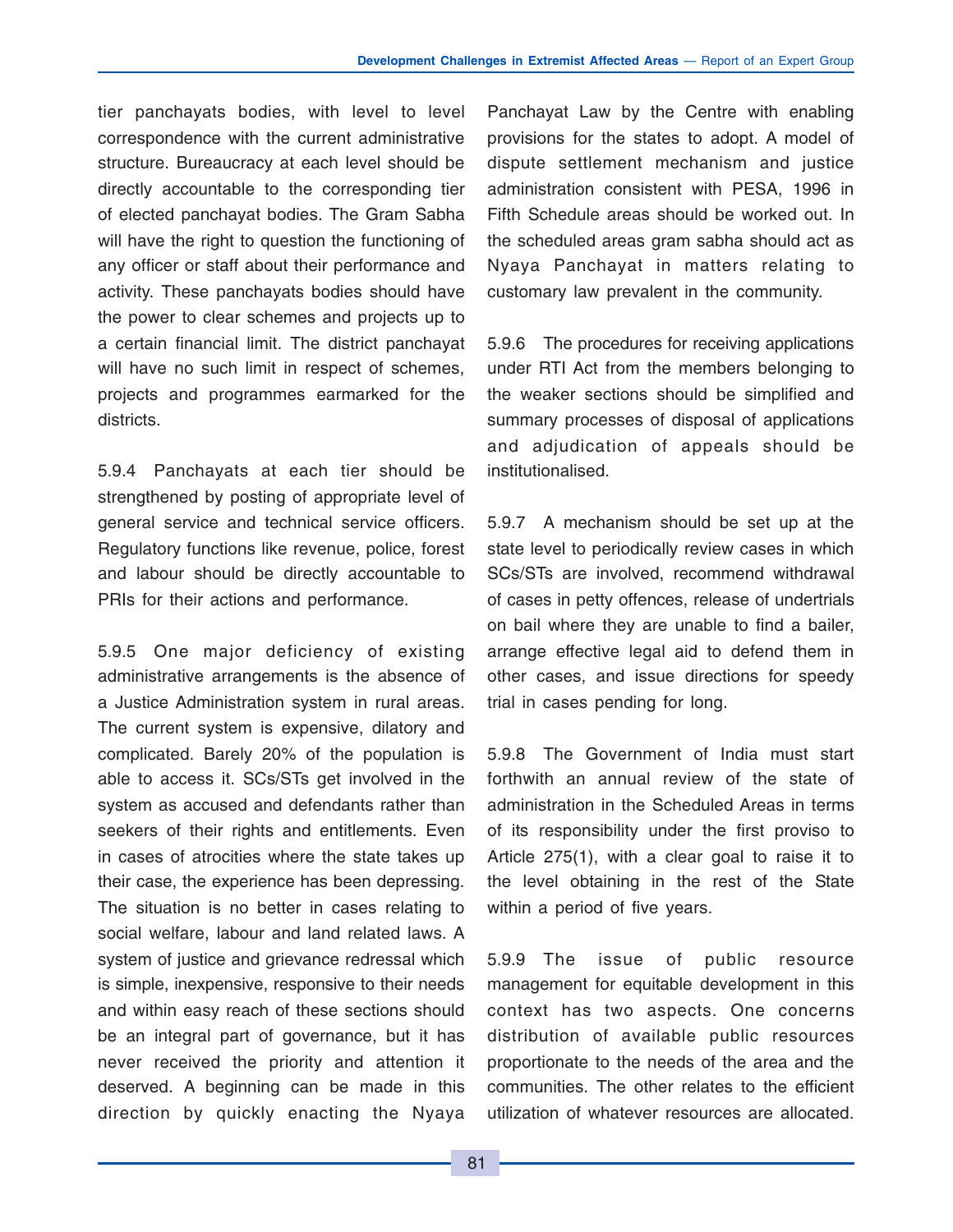The existing financial arrangements have neglected them in both ways. SCs have the lowest human development status as per national norms; STs are worse than SCs in this regard. Not only this, the gap between them and the rest of the population is large and is, in fact, widening. Instead of monitoring expenditure indicators to monitor outcomes should be devised to ensure that tangible benefits flow from regulatory and development programmes initiated for SCs/STs. The gap in socio-economic conditions of SCs/STs with the rest of the population should be bridged by the end of the 11<sup>th</sup> plan. Special Component Plans for Scheduled Castes and Tribal Sub-Plans for Scheduled Tribes should be prepared with an outlay of not less than the population proportion of SCs/STs to overall plan outlays, as an integral part of the State Plans. These resource allocations should be made non-divertible and non-lapsable. Intensive review and monitoring of these Plans should be provided for at the district level to ensure their effective implementation. Under utilization, diversion and misuse of resources under TSP and SCP should be avoided with provision for result based financial management. States fulfilling mandated

tasks in the unrest affected areas and meeting entitlements of people located therein should get some financial incentive.

5.9.10 There are seven National Commissions for different segments of disadvantaged marginalized sections of the community. Similarly, there are the same set of Commissions at the State level. There is no co-relation among them either at the Centre or at the State. Nor do they have any mandatory authority to enforce their recommendations. It is time that a Rights Commission with appropriate divisions should be set up at the Central level with legal power to enforce its decisions arrived at through due process. Any one aggrieved with decisions of the Rights Commission would have right to go to the Supreme Court. Similar Rights Commissions should be set up at the State level with the right of the aggrieved to approach the State High Court. Till this is done the Centre should devise an effective institutional mechanism for bringing about coordination among all these National Commissions and take administrative steps to give effect to their recommendations.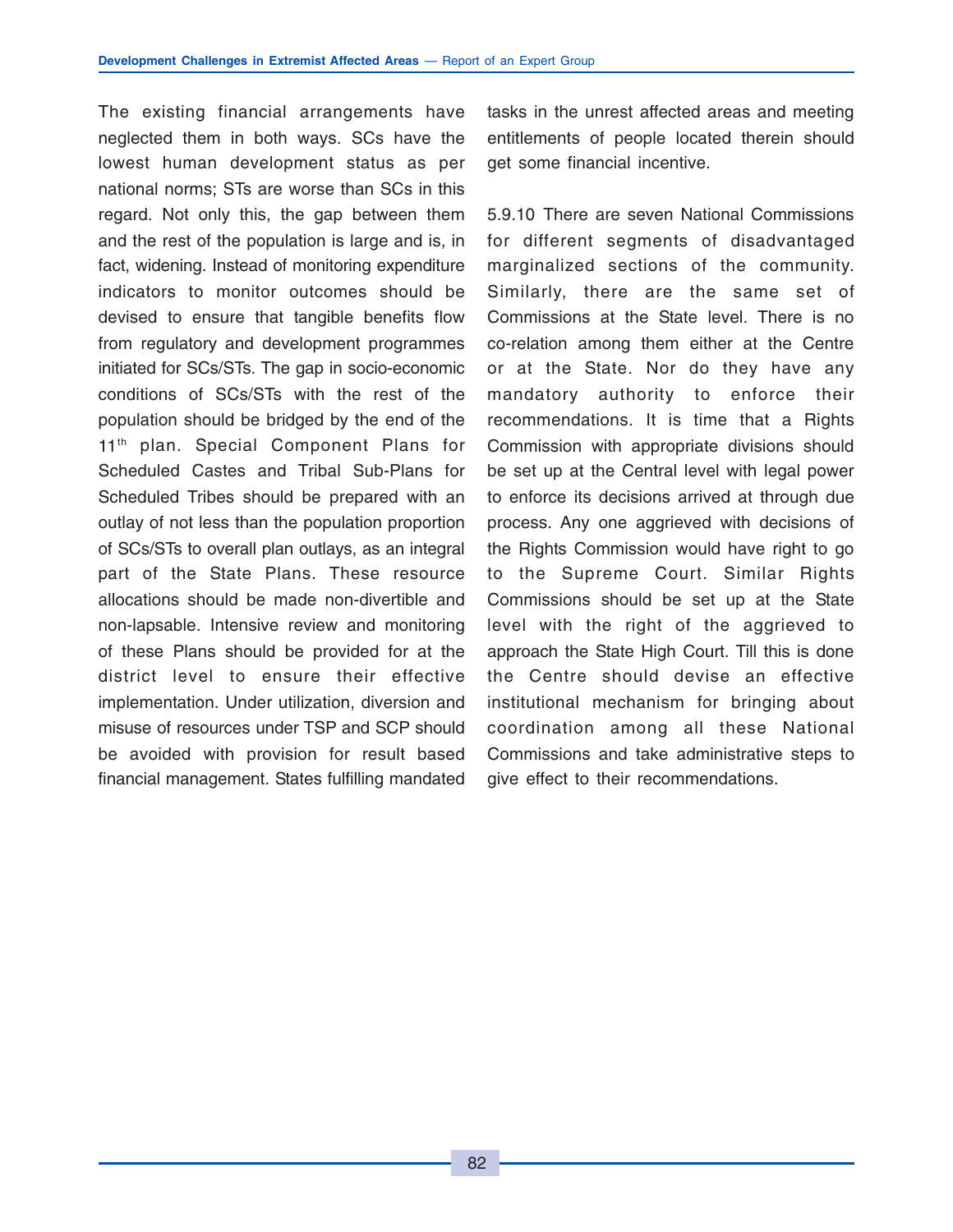# **Epilogue**

6.1 The last plenary meeting of the Expert Group took place on March 14-15, 2008. Prior to this meeting a letter was addressed to all the members (sent along with the final draft of the report), requesting them to send their written comments to the Member Secretary of the Group. Some written comments came. Some other members gave their written comments in the course of the final meeting. Most of the written comments were incorporated after appropriate editorial changes. The group worked together with a sense of urgency. It sought to compose whatever differences existed. This report represents a broad consensus. Members appreciated the gravity of the problem and the pressing need for action.

6.2 During the last meeting a view was strongly expressed that this report which covers various aspects of social, political and economic development of the country requires to be debated very widely at the regional, state and central levels to arrive at a consensus on a policy package to tackle the basic socioeconomic malaise that often vents itself in violence. There is no denying that what goes in the name of "naxalism" is to a large extent a product of collective failure to assure to different segments of society their basic entitlements under the Constitution and other protective legislation. There is also no denying that the

nation is now caught in a vicious circle of violence and counter-violence. Only a commitment of the nation on an unprecedented scale can shape a future compatible with the ideals enshrined in the Preamble of the Constitution, and the rights and entitlements incorporated in the parts on Fundamental Rights, Directive Principles of State Policy and Duties of the Citizen of the Constitution. There is an urgent need to generate a will to ensure that every man, woman and child gets his / her legal rights and entitlements in order to make each one feel that he or she is an integral part of the Indian nation.

6.3 In this context, it is relevant to mention that the United States suffered from ugly race riots in the late sixties of the last century. The then US President Lyndon B. Johnson established a National Advisory Commission on Civil Disorders with the express mandate: "let your search be free …as best you can find the truth and express it in your report….. this matter is far too important for politics". $8$  This Commission produced an extraordinary document which portrayed graphically what lay behind this civil disorder, very candidly and courageously. In its summary of the report the commission clearly put the agenda of action for American society: "Our nation is moving towards two societies – one black, one white – separate

<sup>8</sup> US Riot Commission, Report of the National Advisory Commission on Civil Disorder, Bantam Books, 1968.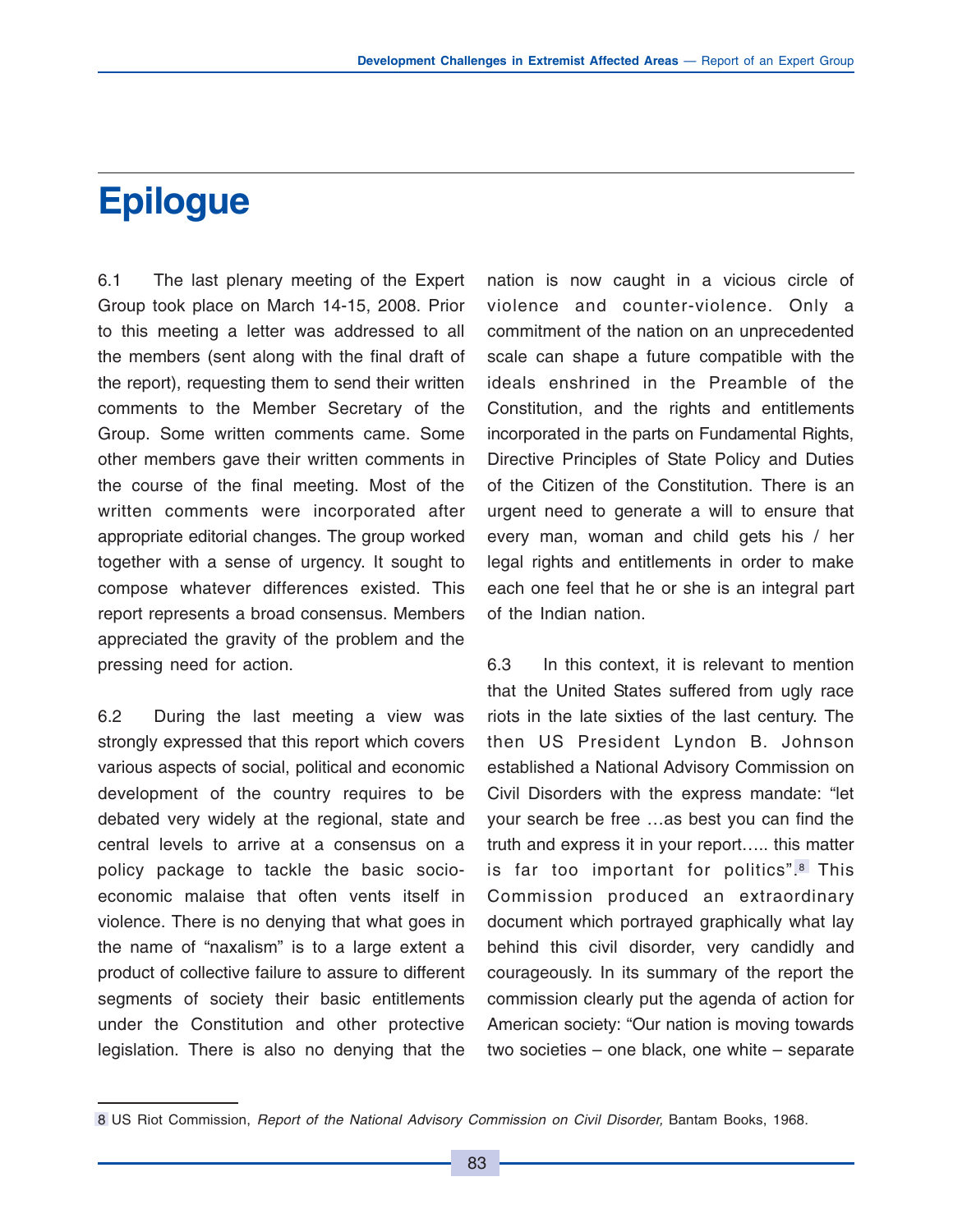and unequal…Discrimination and segregation have long permeated much of American life; they now threaten the future of every American …The alternative is not blind repression or capitulation to lawlessness. It is the realization of common opportunities for all within a single society…violence cannot build a better society. Disruption and disorder nourish repression, not justice, they strike at the freedom of every citizen. The community cannot  $-$  it will not  $$ tolerate coercion and mob rule. The violence and disruption must be ended" (pp.1-2).

6.4 It continued: "The main recommendations of the Commission had three basic principles:

To mount programmes on a scale equal to the dimensions of the problem;

- To aim these programmes for high impact in the immediate future in order to close the gap between promise and performance;
	- To undertake new initiatives and experiments that can change the system of failure and frustration that dominates and weakens our society.

These programmes will require unprecedented levels of funding and performance, but they neither probe deeper nor demand more than the problems which called them forth. There can be no higher priority for national action and no higher claim on the national conscience" (p. 2).

6.5 These conclusions are equally valid in respect of the widespread rural violence that is being witnessed in India today.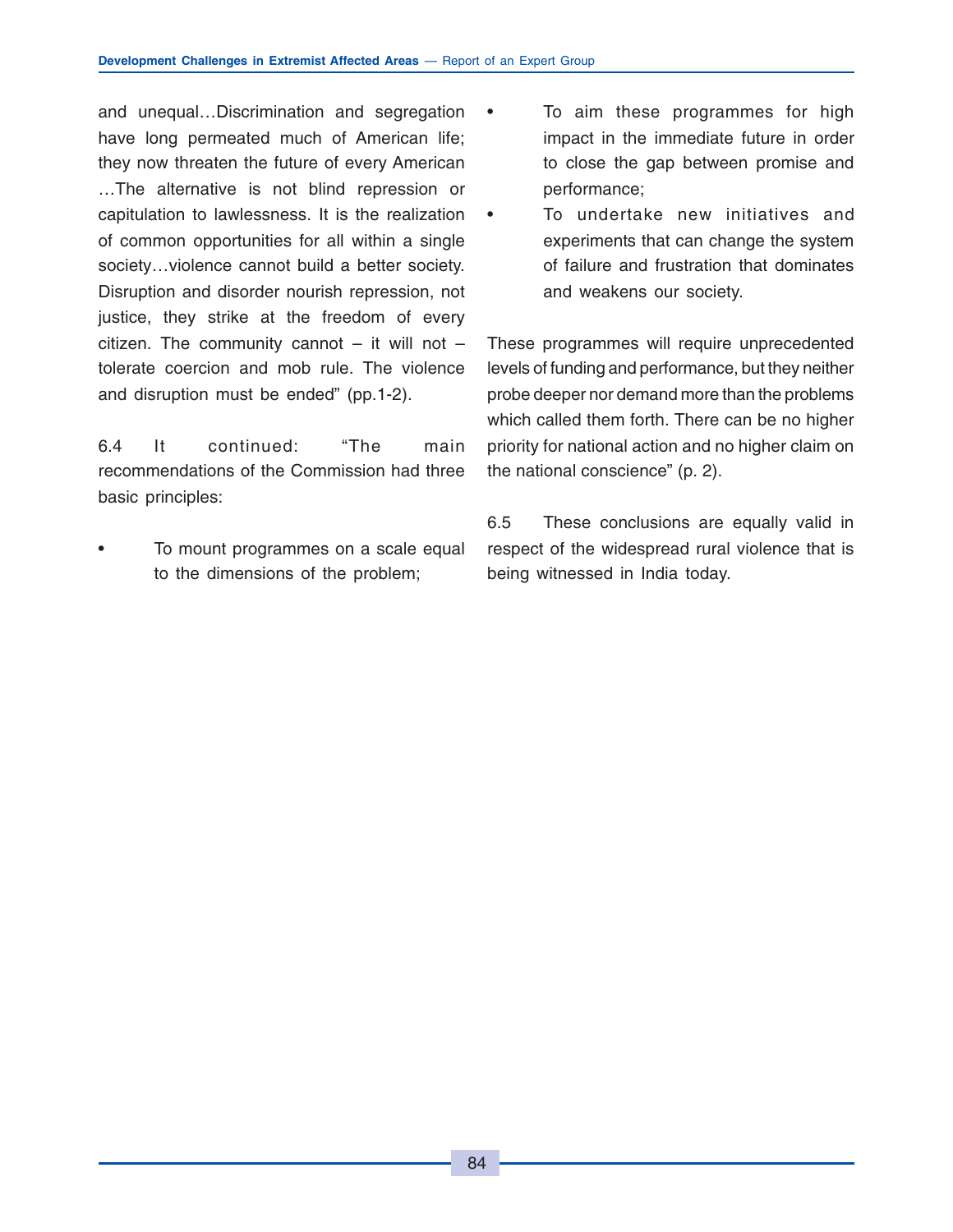ANNEXURE

No. M -12018/6/2006-RD Government of India Planning Commission (Rural Development Division)

> Yojana Bhavan, Sansad Marg, New Delhi, dated May 29, 2006

#### **Subject:- Setting up of a Expert Group on "Development Issues to deal with Causes of Discontent, Unrest and Extremism".**

It has been decided to set up a Expert Group on "Development Issues to deal with Causes of Discontent, Unrest and Extremism". The Composition of the Expert Group is as under:

| 1. | Shri D. Bandopadhyay, Executive Chairman<br>Council for Social Development<br>GD-89, Sector-III,<br>Salt Lake, Kolkatta - 700106<br>West Bengal<br>Tel.No.033-23348534                     | Chairman |
|----|--------------------------------------------------------------------------------------------------------------------------------------------------------------------------------------------|----------|
| 2. | Shri S.R. Sankaran, Convener<br>Committee of Concerned Citizens<br>114, Sapphire Apartments,<br>Amruta Hills, Panjagutta, Hyderabad - 500082,<br>Tel.No.040-23400796                       | Member   |
| 3. | Dr. B.D. Sharma, Chairman<br>Bharatiya Jan Andolan<br>11 A, Nangli Rajapur,<br>Nizamuddin East, New Delhi - 110013<br>Tel.No.24353997, 20037754<br>Ranchi No.0651-2510030                  | Member   |
| 4. | Shri Kamla Prasad,<br>Ex. Chief Secretary, Bihar<br>B-605, Anand Lok Group Housing Society<br>Mayur Vihar Phase-I<br>New Delhi - 110091<br>Tel.No.22750315                                 | Member   |
| 5. | Shri Prakash Singh, Ex. DGP (U.P.)<br>3 C, Super Deluxe Flats<br>Sector 15A, Noida - 201301<br><b>Uttar Pradesh</b><br>Tel.No.95120-2512165, 9891471939<br>E-mail: prakash1936@hotmail.com | Member   |
| 6. | Shri Ajit Doval, Former Director (I.B.)<br>G-228, Sector-44, Noida, U.P.<br>Tel.No.95120-2433240                                                                                           | Member   |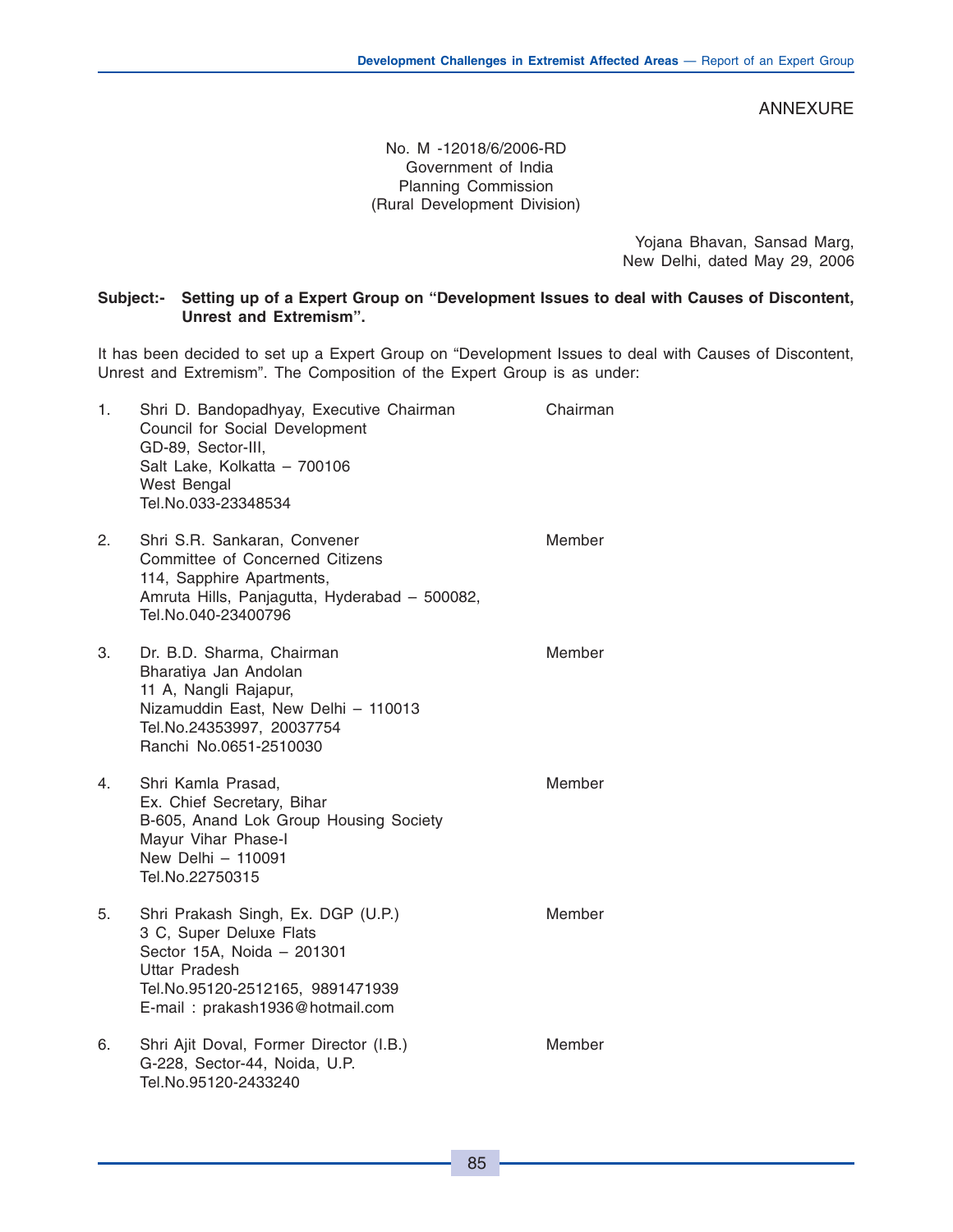| 7.  | Shri Amiya Samanta,<br>Ex. D.G.P., West Bengal<br>GD-280, Salt Lake<br>Sech Bhawan, Kolkatta - 700091<br>West Bengal<br>Tel.No.033-23217010                                                | Member |
|-----|--------------------------------------------------------------------------------------------------------------------------------------------------------------------------------------------|--------|
| 8.  | Shri Sukhadeo Thorat,<br>Chairman, University Grants Commission<br>Bahadur Shah Zafar Marg<br>New Delhi - 110002<br>Tel.No.23239628, 23231797 (F), 26190854 (R)                            | Member |
| 9.  | Shri K. Balagopal,<br>Senior Advocate<br>304, Kiran Apartments, Red Hills, Hyderabad - 500004<br>Tel.No.040-23327925                                                                       | Member |
| 10. | Dr. Vinayan, President,<br>Jan Mukthi Andolan<br>Jan Mukti Andolan Office<br>Village Navoda, P.O. Nouru<br>District Jehanabad - 804408<br><b>Bihar</b>                                     | Member |
| 11. | Ms. Bela Bhatia, Fellow<br>Centre for the Study of Developing Societies<br>29, Rajpur Road, Delhi - 110054<br>Tel.No.23942199, 23983340, 23983352                                          | Member |
| 12. | Shri Saibal Gupta, Director,<br>Asian Development Research Institute<br><b>BSIDC Colony,</b><br>Off Boring Patliputra Road, Patna - 800013, Bihar<br>Tel.No.0612-2265649, 0612-2267102 (F) | Member |
| 13. | Prof. Amit Bhaduri, Fellow<br>Council for Social Development,<br>Sangha Rachana,<br>53, Lodi Estate, New Delhi - 110003,<br>Tel.No.24611700, 24693065, 22752445 ®                          | Member |
| 14. | Shri Dilip Singh Bhuria, Ex-Chairman<br>National Tribal Commission<br>Shastri Bhawan, Gopal Colony,<br>Jhabua - 457661<br>Madhya Pradesh<br>Tel.No.09810110764                             | Member |
| 15. | Shri Ram Dayal Munda, Ex. Vice-Chancellor<br>Ranchi University<br>Hatma, Behind Ranchi College, Morabadi,<br>Ranchi, Jharkhand<br>Tel.No.0651-2233090                                      | Member |